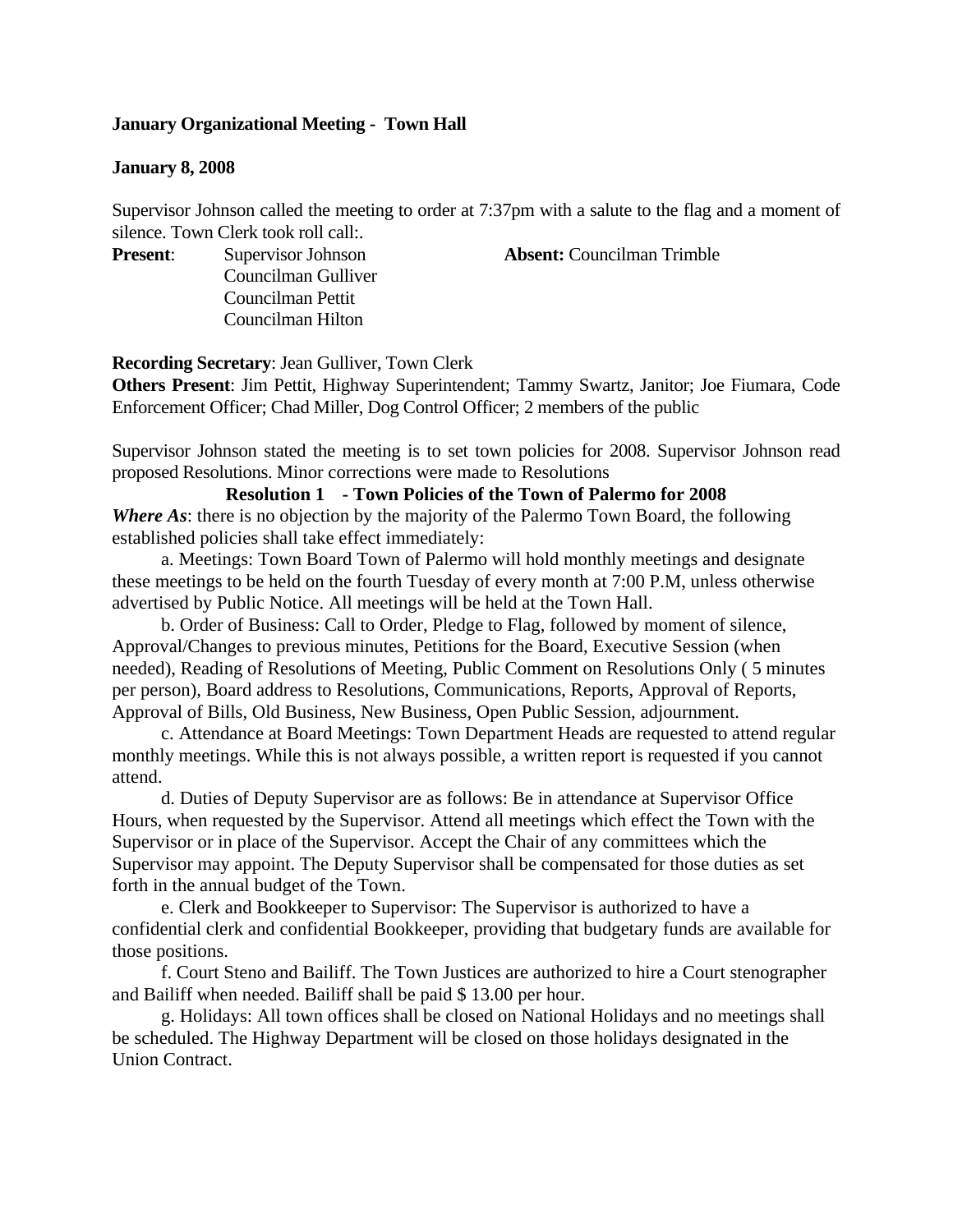h. Payment of bills prior to audit: The Supervisor shall have the authorization to pay the following when they come due prior to audit by the Town Board; payroll, utilities, postage and insurances.

i. Annual Audit: The Supervisor shall have the authority to have all books audited and the year end report prepared by an outside firm for an amount set forth in the budget.

j. Petty Cash Funds: The following are authorized to maintain petty cash funds, Tax Collector \$100.00 and Town Clerk \$50.00

k. Association Membership: The Town of Palermo shall maintain an annual membership with The Association of Towns.

1. Records Access: The town clerk is designated as Records Access Manager for both active and inactive records. A fee of 25 cents ( \$.25) per copy will be charged unless otherwise determined by law. An application (FOIL,) to inspect any record is required.

m. Reimbursement policy: Reimbursement for attending school, conferences or association meetings may not be paid without prior authorization to attend being given first by the Town Board prior to attendance.

n. Mileage Reimbursement: Reimbursement for mileage on personal vehicle while performing Town Business for all officers, employees ( including Highway Department employees when using their own vehicles for town business), shall be 45 cents (\$.45) per mile. Calculation of mileage shall begin at the point of entering the township when reporting for a call. For business originating within the township mileage will be paid from the originating place to the destination and the return trip. Payment will be made with submission of voucher listing; date, purpose of trip, and mileage. Voucher must be approved by department head.

o. Telephone Reimbursement: Telephone expenses for long distance calls will be reimbursed at their actual cost. Expenses must include a photo static copy of the billing listing date, number and amount, individual called and/or purpose must be given.

p. Equipment usage: Town of Palermo Highway equipment is authorized to be used in the following places (outside of normal highway usage); Town Park, Town Hall, Town Kennel and cemeteries.

q. Collection of Non Sufficient Funds: All checks returned for non-sufficient funds shall be subject to a \$ 35.00 fee in addition to the face value of the check.

r. Deputy Code Enforcement Officer: Shall be empowered with all duties of the Code Enforcement Officer and act on the behalf of the Code Enforcement Officer upon his/her request or that of the Town Board. Shall assist the Code Enforcement Officer with his/her duties and inspection upon request and in accordance with Resolution 32 of 2007 including but not limited to the service of summons and legal proceedings.

s. Town Board workshops will be held the third Tuesday of each month at 7:00pm, unless specified otherwise in advance. The Audit of bills will be done at the workshop. All vouchers must have invoice attached with description of purchase.

t. Seasonal employees of the Highway Department shall be paid \$10.78 per hour, the first 40 hours per week shall be paid at straight time. Any time in excess of 40 hours per week shall be paid at 1-1/2 time per hour. Seasonal employees shall be paid 1-1/2 times per hour for all hours worked on the following holidays: Thanksgiving Day, Christmas Day and New Years Day. Seasonal employees are not entitled to any other benefits with the exception of one-half hour call-in for snow removal.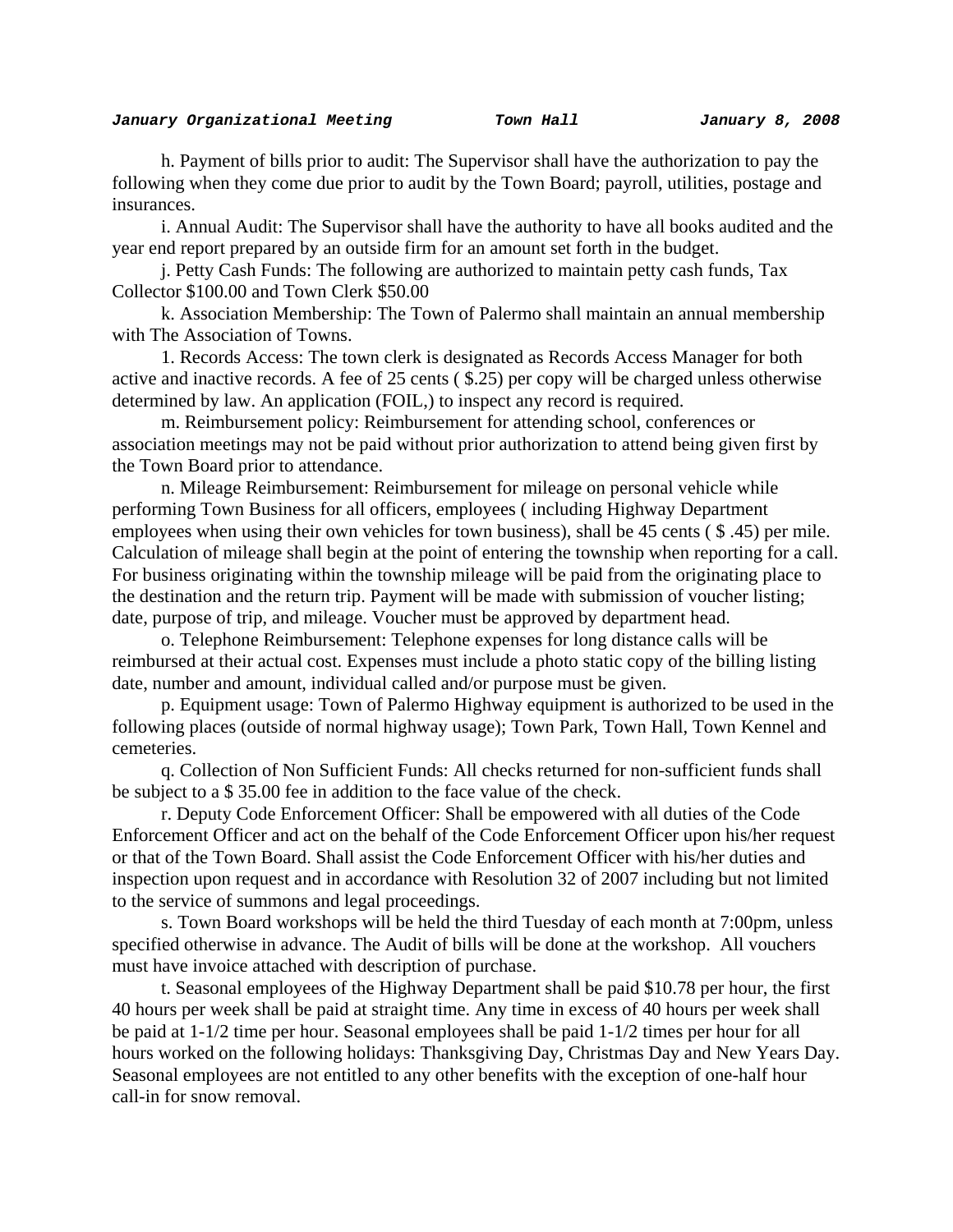u. Insurance Policy for non collectively bargaining employees: Insurance shall be provided for town employees that work posted hours of 30 or more per week as approved by the town board. The Town shall pay full cost of the employees insurance coverage for single coverage only. Any employee wishing to opt for 2 person or family coverage will be subject to pay for additional cost of said coverage. Insurance coverage shall be comparable to that of the Collective Bargaining Agreement. The town shall also provide individual retiree insurance coverage for any permanent employee (defined as: an employee who is employed for 30 or more posted hours per week, with 15 years of continuous active service with the town, who is actively employed with the town at the time of retirement, and a minimum age of 60). The town shall have the authority to designate the company through which the insurance is provided.

v. Designated Payroll Agency is: Pathfinder Bank - ADP Payroll schedule is as follows:

Biweekly: Highway Department, Superintendent of Highways and Town Clerk/Tax Collector; Semiannual: All Deputy Positions (June/December) with the exception of Deputy Town Clerk and Deputy Code Enforcement Officer who will be paid in accordance with all other paid on a monthly basis; Annual Salary: Board of Appeals, Board of Assessment Review, Historian, Registrar of Vital Statistics. All other positions shall be paid monthly, on the 4<sup>th</sup> Thursday of each month.

w. Purchase orders are required for any single purchase in excess of \$ 500.00. The officer must request a purchase order from the Supervisor prior to placing the order or purchase. All other purchases must comply with the Town's Procurement Policy as stated in the Town Code Book.

 x. The Town Board shall have the authority to appoint an agency for the purpose of training and/or testing for drug/alcohol substances as mandated by the State of New York and stated in the Towns DOT policy.

Resolution introduced by Councilman Hilton seconded by Councilman Pettit.

**AYES:** Gary Gulliver, Bill Pettit, Tom Hilton, Ellen Johnson

#### **NAYS:**

#### **Resolution No. 2** - **Designations for 2008**

*Where As*: there is no objection by the majority of the Palermo Town Board, the following designations are approved:

a. Designation of Depositories:

Pathfinder Bank

b. Designation of Official Newspapers:

Oswego Valley News and the Oswego County Weeklies

c. Designation of Law Enforcement Agency:

The Oswego County Sheriffs Department

d. Designation of Attorney to the Town Board: (subject to contract)

Caraccioli and Associates Law Firm

Labor Lawyer Jackie Jones from Mackenzie Hughes Law Firm

Resolution introduced by Councilman Hilton seconded by Councilman Pettit.

**AYES:** Gary Gulliver, Bill Pettit, Tom Hilton, Ellen Johnson

**NAYS:** 

: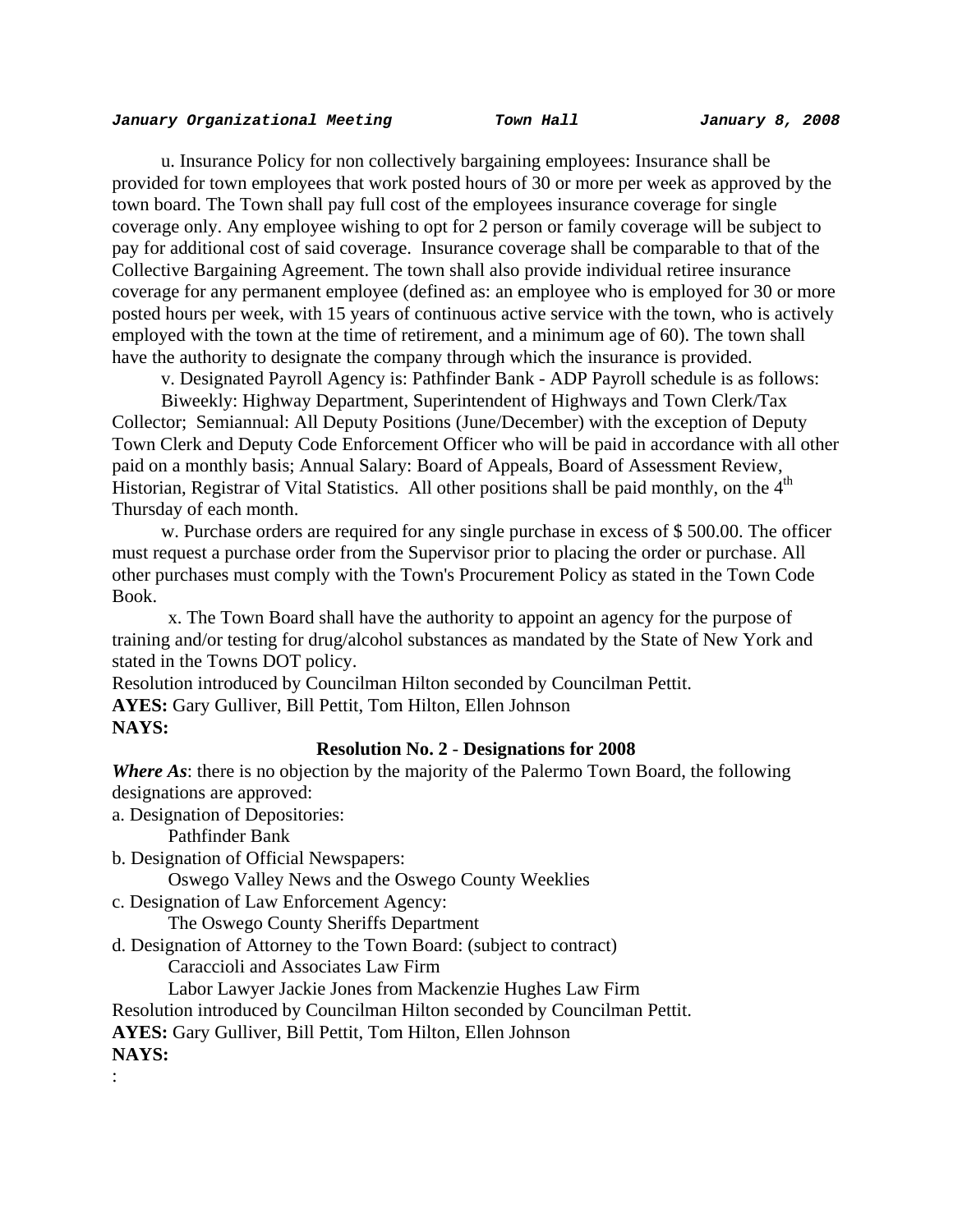**Resolution # 3 - Annual Appointment by the Town Board Town of Palermo for 2008**  *Be it resolved* that the Town Board Town of Palermo does hereby make the following Annual Appointments:

| Appointments:                         |                       |
|---------------------------------------|-----------------------|
| <b>Registrar of Vital Statistics</b>  | Jean Gulliver         |
| Historian                             | <b>Beverly Beck</b>   |
| <b>Recreation Director</b>            | (to be re-advertised) |
| Building and Grounds Custodian        | James Delong          |
| Dog Control Enforcement               | Chad Miller           |
| Building Inspector & Code Enforcement | Joseph Fiumara        |
| <b>Planning Board Secretary</b>       | Angela Miller         |
| <b>Board of Appeals Secretary</b>     | Angela Miller         |
| <b>Building Janitor</b>               | <b>Tammy Schwartz</b> |

#### **Other Appointments and terms:**

Board of Appeals ( 5 Year Term) (to be re-advertised) Planning Board (5 Year Term) Cheryl Smith Resolution introduced by Councilman Hilton seconded by Councilman Pettit. **AYES:** Gary Gulliver, Bill Pettit, Tom Hilton, Ellen Johnson **NAYS:** 

#### **Resolution # 4- Department Appointments for 2008**

*Be it resolved* that the following appointments have been requested and reviewed and are hereby appointed to the following positions:

#### **Appointment by Supervisor**:

| Deputy Supervisor                | Tom Hilton      |
|----------------------------------|-----------------|
| Bookkeeper/Clerk                 | Julie Schmeling |
| <b>Appointment by Town Clerk</b> |                 |

Deputy Town Clerk Angela Miller

#### **Appointment by Highway Superintendent**

Deputy Highway Superintendent: James Dann

## **Appointment by Dog Control Officer**:

Deputy Dog Control Officer: Angela Miller

## **Appointment by Code Enforcement**:

Deputy Code Enforcement: Robert Dalton

### **Department Chairman**:

| <b>Planning Board</b> | James Petreszyn |
|-----------------------|-----------------|
| Board of Appeals      | Jay Elhage      |

Board of Assessment Review Patricia Garrison

Resolution introduced by Councilman Hilton seconded by Councilman Pettit.

**AYES:** Gary Gulliver, Bill Pettit, Tom Hilton, Ellen Johnson

#### **NAYS:**

# **Resolution # 5- Salaries & Wages of 2008**

*Be it resolved* the following wages have been established through budget for 2008, salaries are per year unless otherwise noted:

| Councilmen (4) each | \$2,046.38 | Historian | \$500.00 |
|---------------------|------------|-----------|----------|
|---------------------|------------|-----------|----------|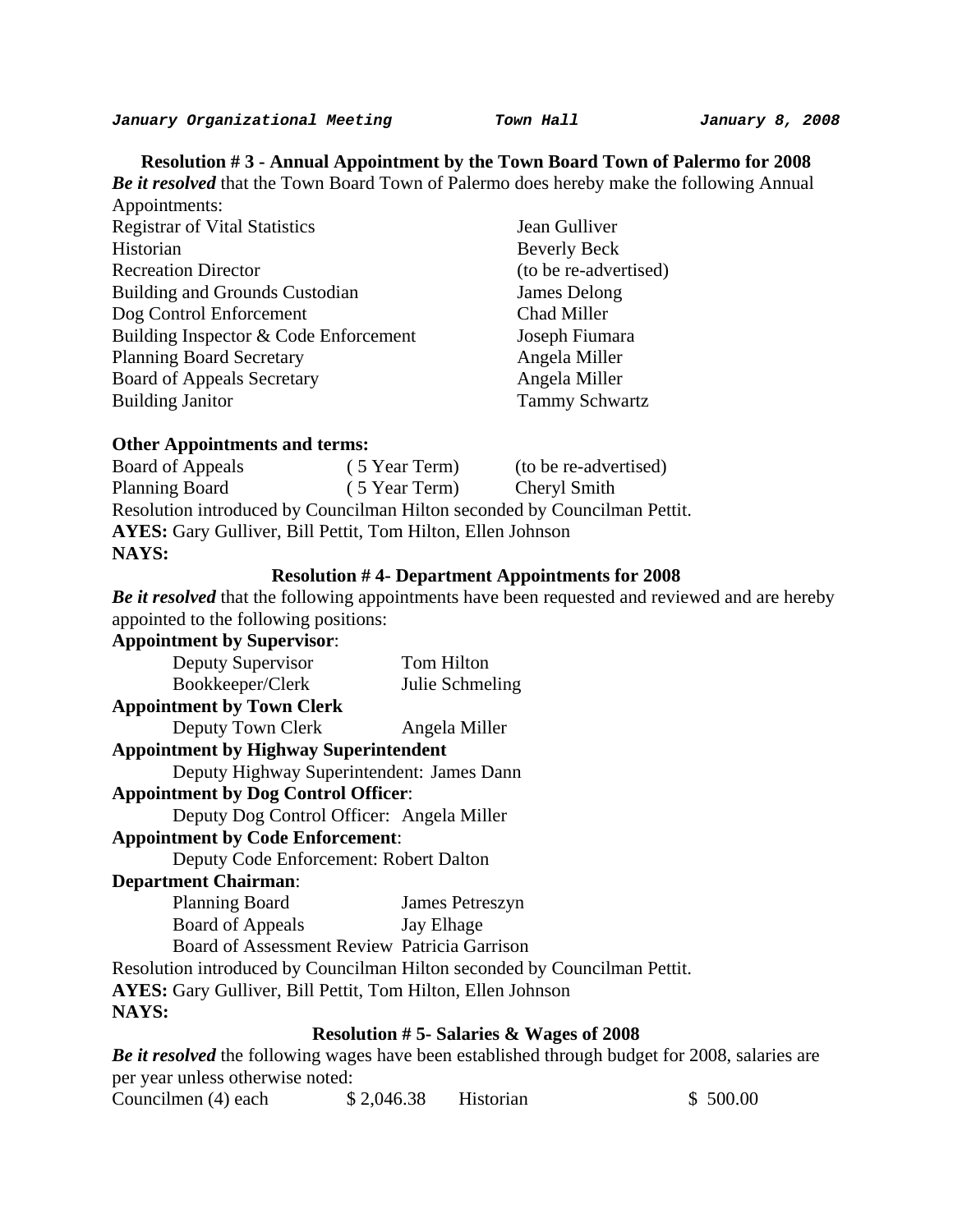#### *January Organizational Meeting Town Hall January 8, 2008*

| Supervisor               |     | \$11,716.00 | <b>Justice Hart</b>                         | \$12,200.00  |
|--------------------------|-----|-------------|---------------------------------------------|--------------|
| Deputy Supervisor        | S.  | 260.00      | Judge Wood                                  | \$8,500.00   |
| Clerk to Supervisor      |     | \$2,184.00  | Town Clerk/Collector                        | \$22,880.00  |
| Bookkeeper to Supervisor |     | \$6,240.00  | Deputy Town Clerk                           | \$3,640.00   |
| <b>Budget Officer</b>    | \$. | 500.00      | <b>Registrar Vital Statistics</b>           | 500.00<br>\$ |
| Building/Code Officer    |     | \$9,350.00  | <b>Recreation/Youth Director</b>            | \$1,500.00   |
| Deputy Code Officer      |     | \$5,750.00  | <b>Site Director</b>                        | \$1,850.00   |
| Assessor                 |     | \$17,400.00 | <b>Asst. Site Director</b>                  | \$1,700.00   |
| Grievance Review Board:  |     |             | Part Time Rec. Help - Counselors            |              |
| Chairman                 | \$  | 400.00      | 4 @ 7.25/hr                                 | \$5,220.00   |
| Members (2) each         | \$  | 300.00      | <b>Highway Superintendent</b>               | \$35,932.00  |
| Board of Appeals         |     |             | Deputy Highway Super.                       | \$1,768.00   |
| Chairman                 | \$  | 500.00      | Dog Control Officer                         | \$6,830.00   |
| Member (4) each          | \$  | 350.00      | Deputy Dog Control Officer                  | 520.00<br>S. |
| Sec/Clerk to Board       | \$  | 350.00      | <b>Building/Grounds Custodian</b>           | \$7,943.00   |
| <b>Planning Board</b>    |     |             | Grounds Helper $$8.00/hr$ up to $$1,000.00$ |              |
| Chairman                 |     | \$1,500.00  | <b>Building Janitor</b>                     | \$4,368.00   |
| Members (4) each         |     | \$1,400.00  |                                             |              |
| Sec/Clerk to Board       |     | \$1,100.00  |                                             |              |

Resolution introduced by Councilman Hilton seconded by Councilman Pettit. . **AYES:** Gary Gulliver, Bill Pettit, Tom Hilton, Ellen Johnson **NAYS:** 

#### **Resolution # 6- Office Hours for 2008**

*Be it resolved* that the following Office Hours are established for 2008 **Town Clerk - Jean Gulliver** 593-2333 Ext 227 Deputy T.Clerk/T.Collector – Angela Miller Monday, Wednesday, Thursday 9am-5pm and Tues 11am – 7pm **Supervisor – Ellen Jamerson** 593-2333 Ext 221 Deputy Supervisor – Tom Hilton 593-7929 Friday 1 p.m.  $-5$  p.m. Other times available by appointment **Justice Court – Hon. Jean Hart & Hon. Robert Wood** 593-2333 Ext222 Monday 3:00 p.m. 9:00 p.m. or when court finishes **Highway Superintendent: John Rice** 593-1336 - Garage Deputy Highway Superintendent - Jim Dann Monday - Friday from Nov  $1<sup>st</sup>$  – April 30<sup>th</sup> : 7:00 a.m. - 3:00 p.m. or by appointment Monday - Thursday from May  $1<sup>st</sup>$  – Oct 31<sup>st</sup> : 6:00 a.m. - 4:00 p.m. or by appointment **Assessor: Martin Webster** 593-2333 Ext 224 or 598 -7318 (home) Wednesday 7:00 p.m. - 9:00 p.m. Saturday 9:00 am. - 12:00 p.m. **Building/Code Inspector: Joe Fiumara** 593-2333 Ext 223 Thursday 7:00 p.m. - 9:00 p.m. or by appointment **Planning Board: James Petreszyn** (Chairman) 598-5092 Planning Board Meetings are the second Tuesday of the Month at 7:00 p.m. Workshops are the third Thursdays of the month at 7:30 p.m. **Dog Control: Chad Miller** 593-2333 ext 226 – Cell: 402-0471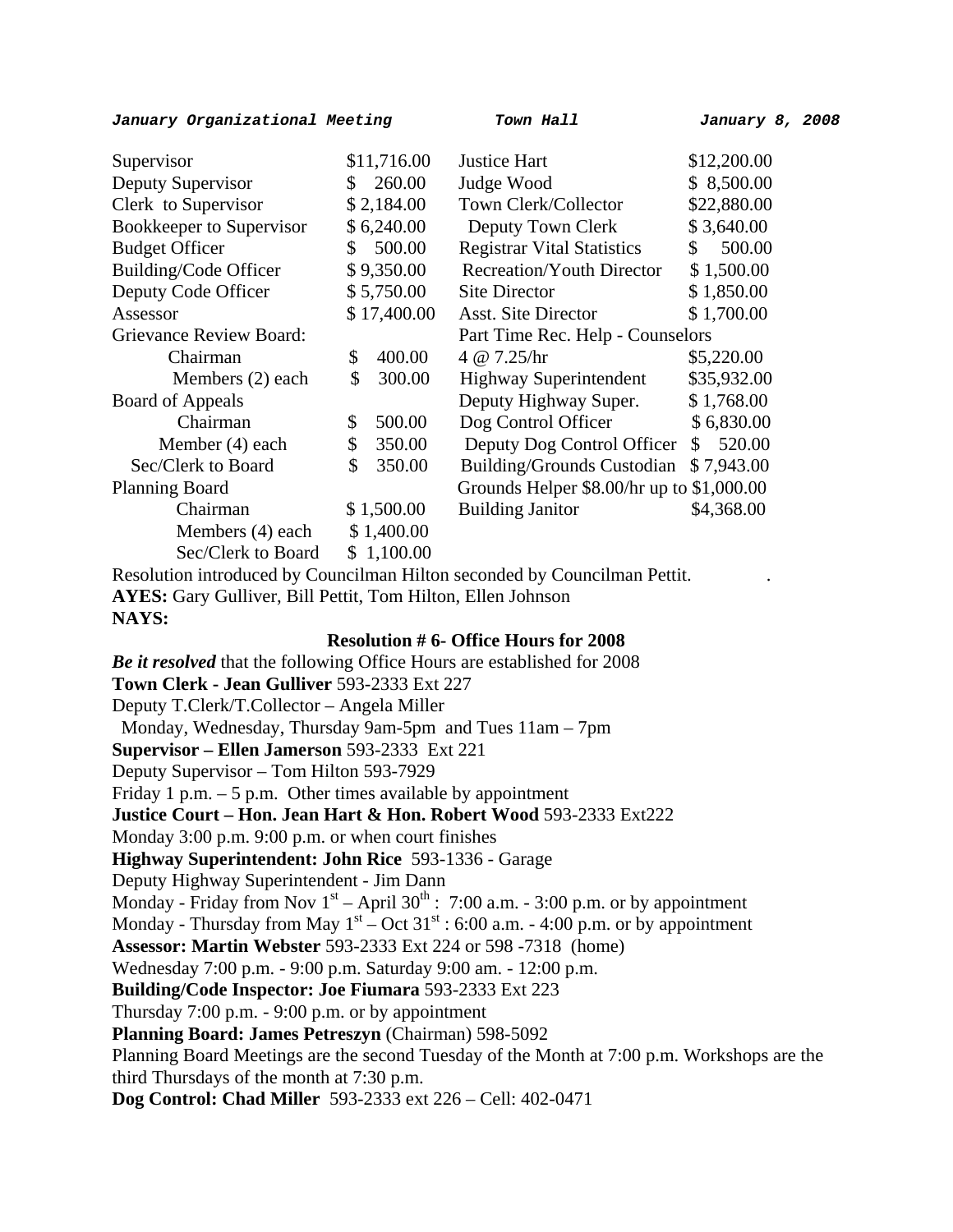Resolution introduced by Councilman Hilton seconded by Councilman Pettit.

**AYES:** Gary Gulliver, Bill Pettit, Tom Hilton, Ellen Johnson

**NAYS:** 

Town Clerk swore in town official and officers of the town.

**Adjournment**: Motion to adjourn was made at: 8:04 pm by Councilman Pettit seconded by Councilman Hilton.

**AYES:** Gary Gulliver, Bill Pettit, Tom Hilton, Ellen Johnson **NAYS:** 

Respectfully Submitted,

 Jean Gulliver Palermo Town Clerk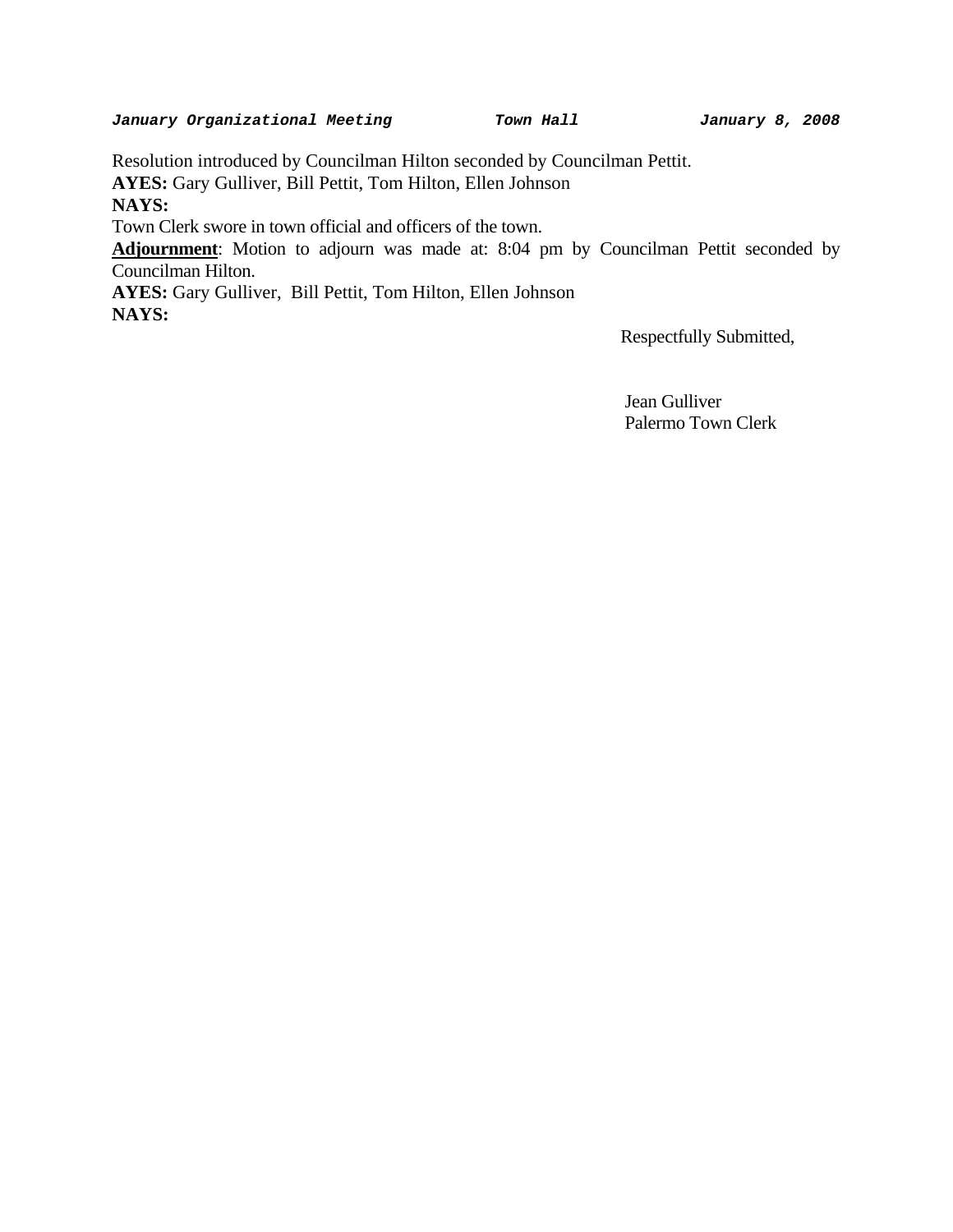Those preset at the workshop were:

**Present**: Councilman Gulliver **Absent:** Councilman Trimble Councilman Pettit Councilman Hilton

 Supervisor Johnson **Recording Secretary**: Jean Gulliver, Town Clerk

**Others Present**: Jim Pettit, Highway Superintendent; Bob Wood, Justice

The following discussions took place:

- Supervisor Johnson read proposed Resolution for organizational meeting
- Reviewed application for annual positions. It was questioned on attendance of Board of Appeal member who's term was up. Town Board consensus to re-advertise for Board of Appeals and Recreation Director since no one has applied for either.
- Discussion and corrections to Resolutions took place
- Inviting Planning Board chairman to join for workshop to discuss meetings and schooling. Jim will attend the regular workshop next week. Town Board discussed on whether the Planning Board would need to meet the second time a month during the winter months.
- Schooling available online provided by NYMIR for Planning Board and Board of Appeals. It was discussed this would serve to please the State law of mandatory schooling for those boards. Town Clerk gave report on how it would work and that the Town Board can waive the requirement of once per year to once per term.
- Computer for highway. Budget was increased for purchase of computer and discussed the usefulness of DSL at the garage to keep on eye on Doppler and have internet access.
- Shredder. Town Clerk asked the Town Board to purchase a commercial shredder that would help deal with the volume of records that need to be disposed of. Highway is cleaning out as well this increases the volume and records need be cleaned out and organized.

**-\*A MOTION WAS MADE** to authorize the Town Clerk to purchase a shredder from the A1620.4 account at a cost not to exceed \$1800.00 by Councilman Hilton seconded by Councilman Pettit.

**AYES:** Gary Gulliver, Bill Pettit, Tom Hilton, Ellen Johnson  **NAYS:**

- Changing allotment from \$150 to \$500 for purchase order policy in Resolution 1. Councilman Gulliver suggested to up it as that isn't much these days. Consensus of the Town Board was that it wasn't enough and to increase it to \$500.00
- Park project. Councilman Hilton stated he has been in contact with Peter Cedrone and gave him a layout of the walk way. The base bid can consist of the 1/8 mile track that is in shape of teardrop with an alternate of another  $1/8$  track bringing it up to  $\frac{1}{4}$  mile. Should get on it so bids can go out in March.
- Parking areas in the park need stone and to be shaped. Councilman Hilton discussed with Jim Pettit that they could do that sometime in the spring.

**Adjournment**: **-\*A MOTION WAS MADE** to adjourn at 7:37pm by Councilman Hilton seconded by Councilman Pettit.

**AYES:** Gary Gulliver, Bill Pettit, Tom Hilton, Ellen Johnson **NAYS:**

 Respectfully Submitted, Jean Gulliver Palermo Town Clerk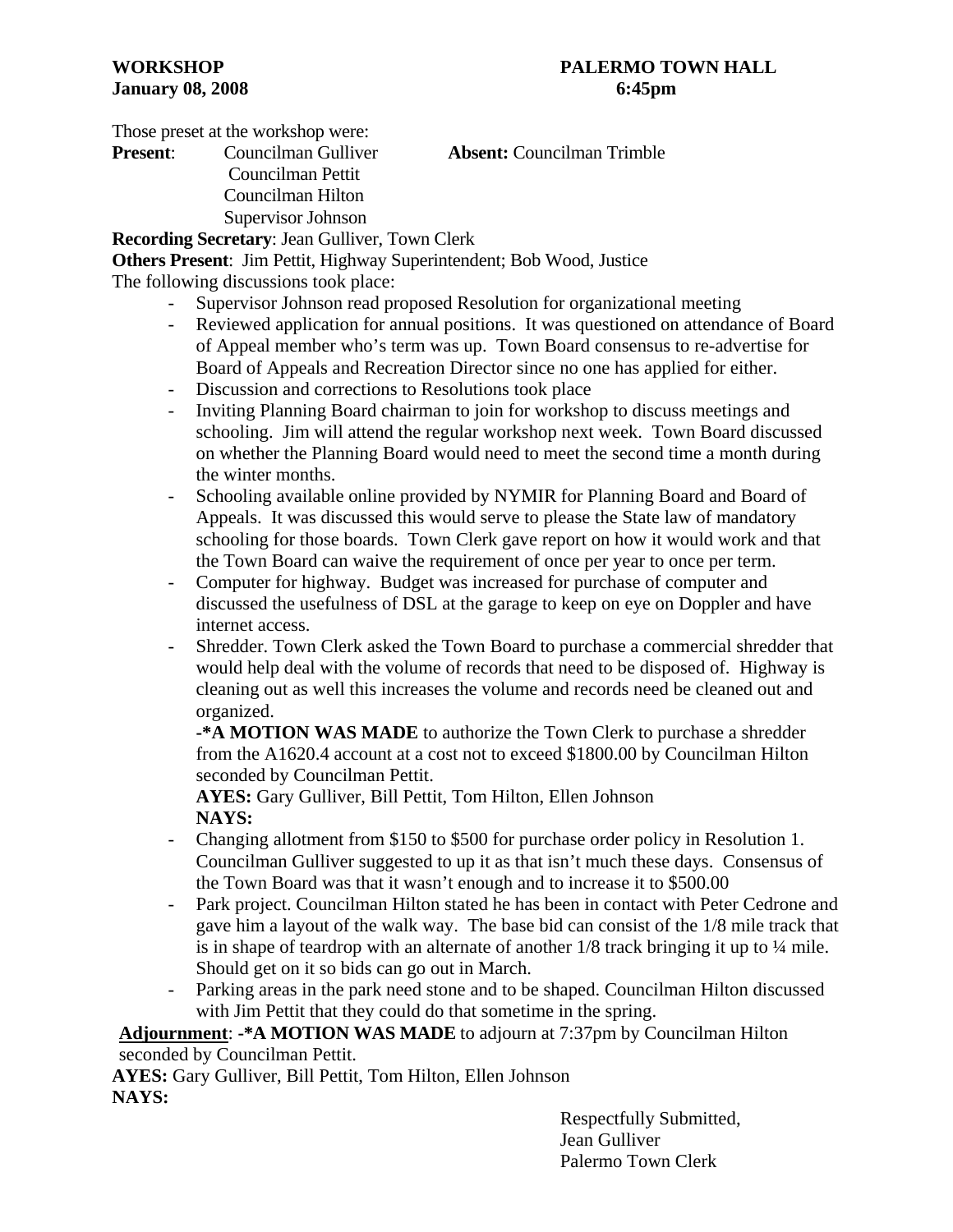# **TOWN OF PALERMO – TOWN BOARD AGENDA JANUARY 22ND, 2008**

Meeting Begins – 7:00p.m. Call to Order by the Supervisor Pledge to the Flag with a Moment of Silence Roll Call by Town Clerk Approval/Changes to Minutes of Previous Month Petition to the Town Board Executive Session (When Necessary) Reading of Resolutions Public Comments or Questions on Resolutions Resolution Approval Communications Reports: Supervisor Town Clerk Highway Code Enforcement Dog Control Assessor Planning Board Board of Appeals Custodian Rec Director County Legislature Motion to Accept Reports Motion to Pay Bills: General No. 1 to 48 Total: \$44,548.59 Highway No. 1 to 25 Total: \$ 71,222.65 . Old Business Fuel Bids Mowing Bids Appointment for Recreation Director and Board of Appeals Member New Business Public Session Adjournment Meeting Schedule: Bid opening for Garage Roofing Project: January 24<sup>th</sup> at 2:00pm Workshop: February  $12^{th}$ 

Regular Meeting: February 19<sup>th</sup>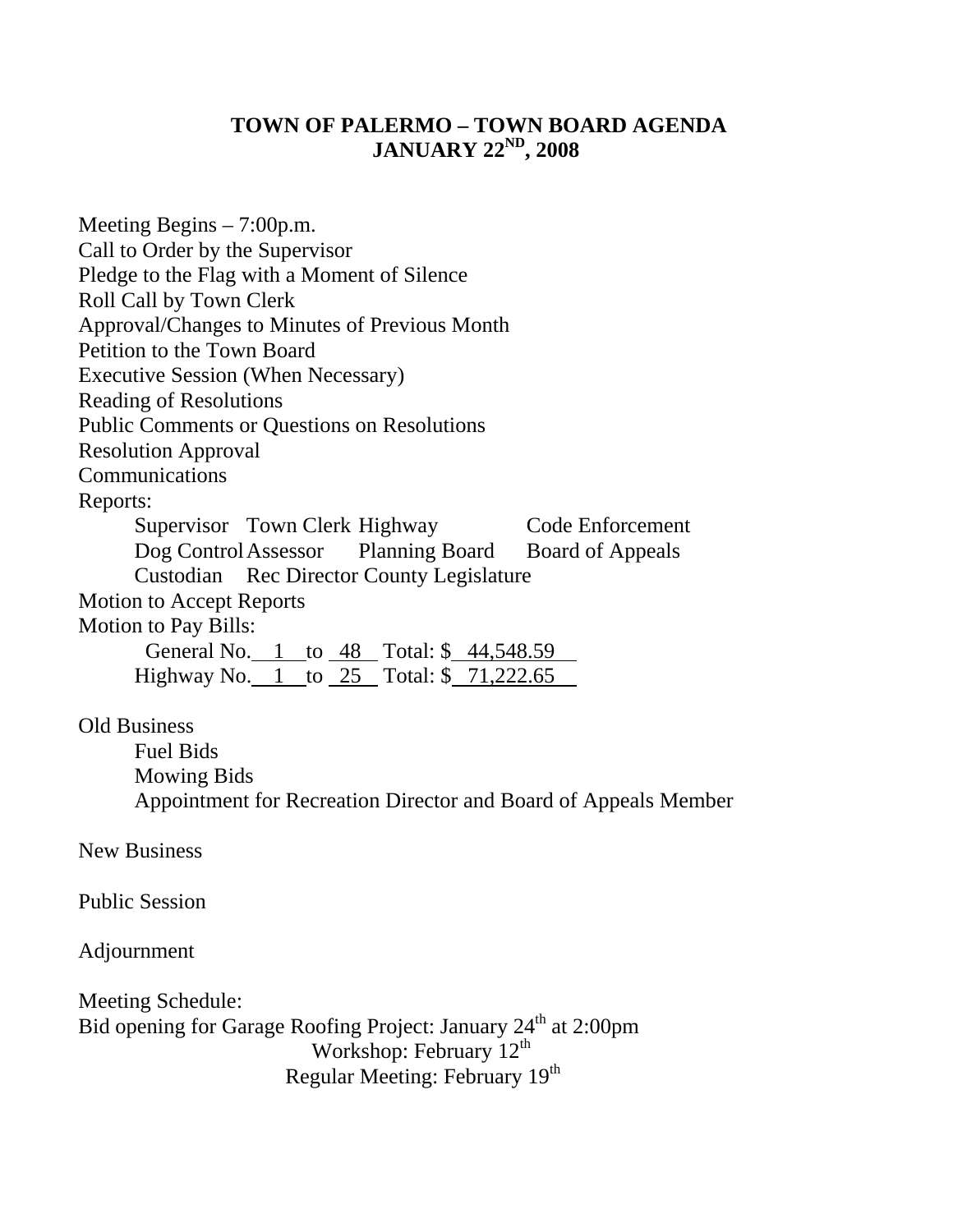# **January Town Board Meeting - Town Hall**

# **January 22, 2008**

Supervisor Johnson called the meeting to order at 7:00pm with a salute to the flag and a moment of silence. Town Clerk took roll call:

**Present:** Supervisor Johnson **Absent:** 

Councilman Trimble Councilman Gulliver Councilman Pettit (entered at 7:04pm) Councilman Hilton

**Recording Secretary**: Jean Gulliver, Town Clerk

**Others Present**: Jim Pettit, Highway Superintendent; Tammy Schwartz, Janitor; Jim Delong, Custodian, Dave Delong helper; Julie Schmeling, Bookkeeper; Marty Webster, Assessor; Angela Miller, Planning Board Secretary (entered at 7:26pm); 6 members of the public.

## **Corrections to Minutes**: None

## **Motion to accept minutes**:

**\*-A MOTION WAS MADE** to accept the minutes of the previous meetings by Councilman Hilton, seconded by Councilman Trimble.

**AYES**: Barry Trimble, Gary Gulliver, Tom Hilton, Ellen Johnson **NAYS**:

# **Petitions to the Board**: None

**\*-A MOTION WAS MADE** to enter into executive session for the purpose of personnel reasons by Councilman Hilton seconded by Councilman Trimble, Bookkeeper was invited to attend. **AYES**: Barry Trimble, Gary Gulliver, Bill Pettit, Tom Hilton, Ellen Johnson **NAYS**:

**\*-A MOTION WAS MADE** to close executive session at 7:23pm by Councilman Hilton seconded by Councilman Pettit.

**AYES**: Barry Trimble, Gary Gulliver, Bill Pettit, Tom Hilton, Ellen Johnson **NAYS**:

**Resolutions:** Supervisor Johnson read proposed Resolutions:

- 7- Transfer of Funds for 2007 Budget
- 8 Payroll Adjustment

#### **Public Comment on Resolutions**: None

#### **Resolutions Approval**:

#### **Resolution 7 – Transfer of Funds for 2007 Budget**

**Whereas** the Town Board Town of Palermo has reviewed new bills for 2007 and 2007 books are still open, now therefore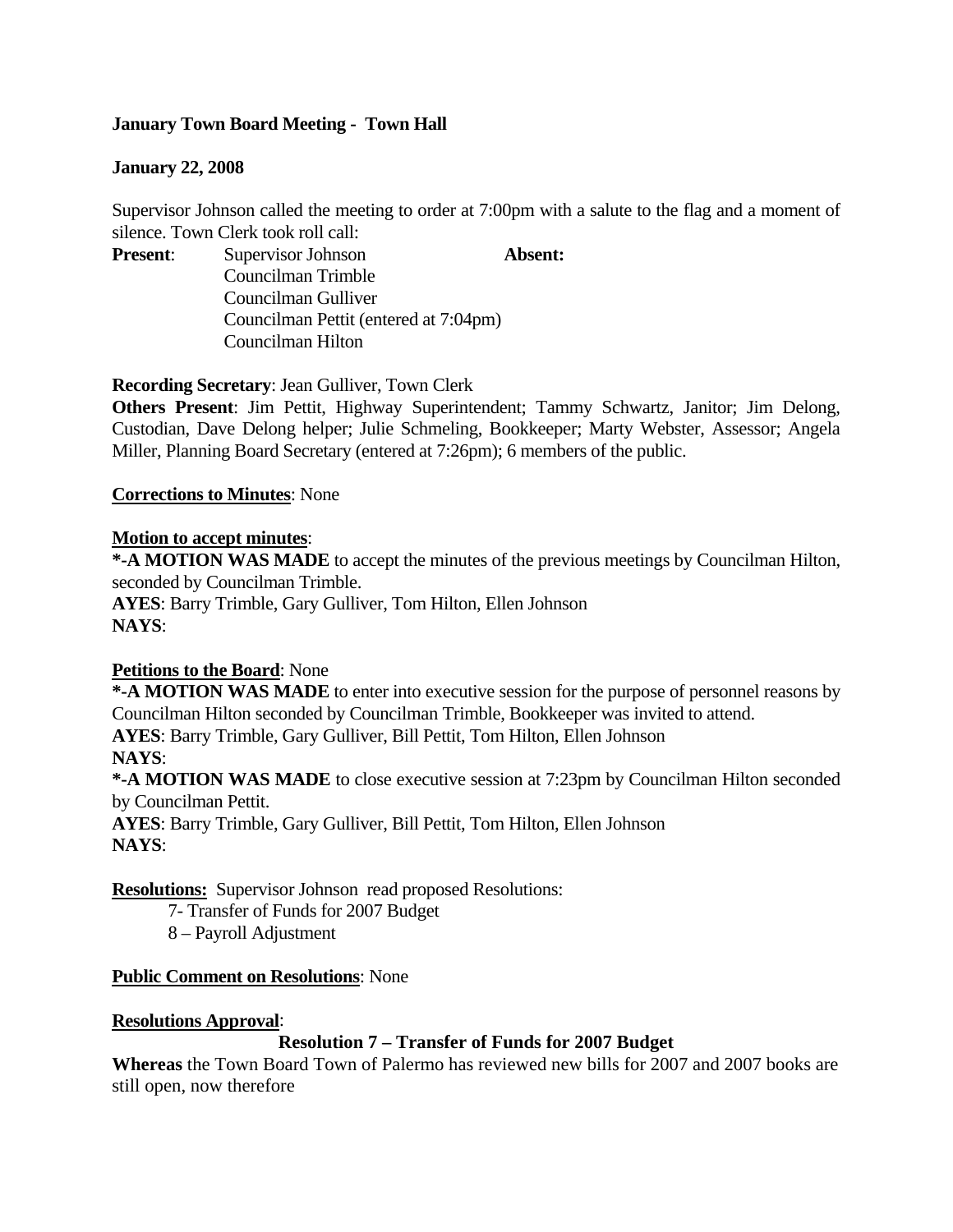**Be It Resolved**, the Town Board Town of Palermo authorizes the Supervisor to make the following transfer in the 2007 budget:

From A1990.4 Contingment in the amount of \$12,788.56 to:

A1110.1 Justice Personal Services in the amount of \$1.36 (rounding)

A1620.1 Buildings Personal Services in the amount of \$592.00 (helper)

A1680.4 Central Data Processing in the amount of \$75.69

A3620.1 Safety Inspection Personal Services in the amount of \$0.04 (four cents)

A5132.4 Garage Contractual in the amount of \$652.15

A8020.1 Planning Board Personal Services in the amount of \$ 0.16 (sixteen cents)

DA5110.1 General Repairs Personal Services in the amount of \$8,274.86

 DA5148.1 Services for Other Governments Personal Service in the amount of \$3,784.30

Resolution introduced by Councilman Hilton seconded by Councilman Gulliver. **AYES**: Barry Trimble, Gary Gulliver, Bill Pettit, Tom Hilton, Ellen Johnson **NAYS**:

#### **Resolution 8 – Payroll Adjustment**

**Whereas** the Town Board Town of Palermo has reviewed payroll concerning Jim Pettit and Dave Weegar in the months of November and December and

**Whereas** the Town Board is aware that an error has been made by paying said employees from the wrong account now therefore

**Be It Resolved** the Town Board Town of Palermo hereby rescinds a motion made at the January 15<sup>th</sup> workshop and instructs the Supervisor to make the necessary changes so that those wages are taken from the DA5142.1 Snow Removal Town Highways and DA9030.8 Social Security and the monies taken from the A5010.1 Highway Deputy will be reimbursed in the amount of \$269.50 for Dave Weegar and \$1185.80 for Jim Pettit plus the amounts required by Social Security and

**Be it Also Resolved** that Jim Pettit is to be paid Deputy Highway pay as set forth in the 2007 for the months of November and December.

Resolution introduce by Councilman Gulliver seconded by Councilman Trimble.

**AYES**: Barry Trimble, Gary Gulliver, Bill Pettit, Tom Hilton, Ellen Johnson **NAYS**:

**Correspondence:** Supervisor Johnson read 4 civil service exams notices

#### **Reports**

**Supervisor's Report**: Supervisor Johnson gave her report:

Account Balances as of December 31, 2007

| General Fund:                | \$493,347.36 | Highway Fund:                | \$132,733.20 |
|------------------------------|--------------|------------------------------|--------------|
| Park Capital:                | \$2,196.70   | Highway Capital:             | \$151,097.29 |
| General Capital:             | \$78,392.58  | <b>Highway Money Market:</b> | \$10,387.60  |
| <b>General Money Market:</b> | \$107,542.86 | Park Reserve:                | \$3,555.49   |

#### **Town Clerk's Report**: Jean gave her report:

For the month of December I turned over to the Supervisor \$4,671.03 with \$82.15 being for dogs. A total of \$72.85 was collected for County Treasurer for dog licenses as well as \$48.00 for Ag and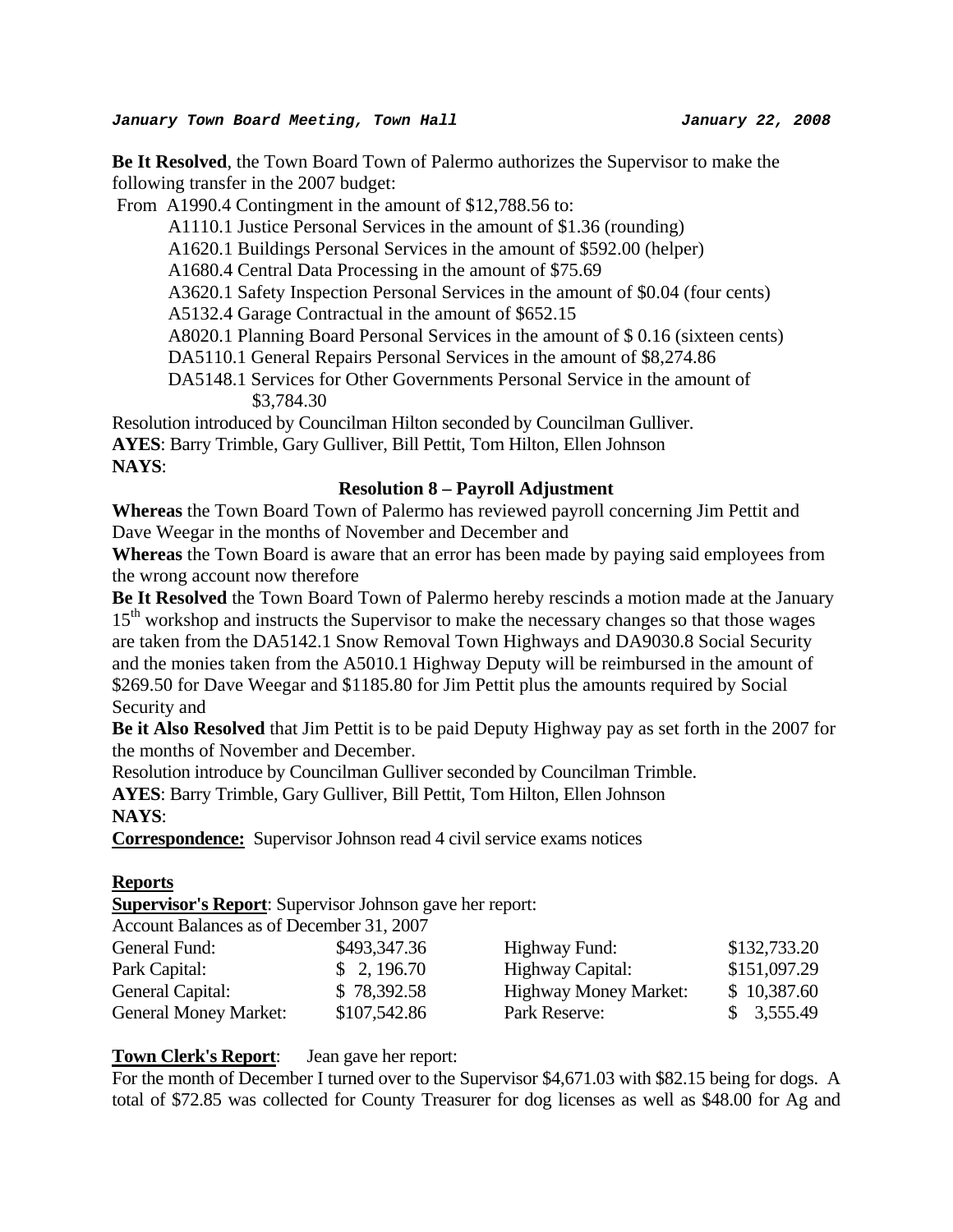#### *January Town Board Meeting, Town Hall January 22, 2008*

Markets spay/neutering program. \$28.34 was handed over to DEC for sportsman licenses for a total collected and dispersed of \$4,820.22.

Jean stated that tax season is in full swing – a reminder you can pay your taxes without penalty until January  $31<sup>st</sup>$ .

**Highway Superintendent Report:** Jim Pettit stated that they have been working in the garage getting up to date with OSHA problems. They were plowing and sanding due to the storm yesterday. The salt is holding up good.

**Planning Board:** Angela stated that Joe Arcadia wants to add gas tanks to the corner market. Town Clerk apologized for not having the minutes to the Town Board but will add them to the final minutes of the Town Board.

January 8, 2007

Jim Petreszyn opened the meeting at 7:00pm.

**Present:** Dawn Bristol, Jim Petreszyn, Cheryl Smith, Diane Kowaleski

**Absent:** Elaine Wells

**Recording Secretary:** Angela Miller

**Others Present:** 1 Public

**Motion to accept minutes:** Dawn Bristol made a motion to accept December minutes, it was seconded by Diane Kowaleski

**AYES:** Dawn Bristol, Jim Petreszyn, Cheryl Smith, Diane Kowaleski

**NAYS:** 

**Old Business:** None

**New Business:** Joe Arduini, 222.00-01-04, Joe's Corner Market Ste Rte 3, site plan for 30x 40 addition and gas station to his current store. Joe stated that he has been in contact from an outfit in Rochester who will be doing all the building and installing of the gas tanks. There will also be propane and kerosene. The board reviewed the proposed site plan and made recommendations.

Some discussion took place on schooling that is required. Everyone must attend schooling this year.

The Town Clerk did find schooling that board members can take online if they can not make it to an actual class. Just waiting for further information.

**Correspondence:** Town Topic

**Public Hearing:** Mark Loomis 2 lot subdivision- left open until March

Jeannette Edgarton lot realignment – left open until March

**A Motion Was Made** by Cheryl Smith and seconded by Dawn Bristol to adjourn the meeting at 7:45pm

**AYES:** Dawn Bristol, Jim Petreszyn, Cheryl Smith, Diane Kowaleski

**NAYS:** 

Respectfully submitted by, Angela Miller - Planning Board Secretary

**Dog Control Report**: Supervisor Johnson read Chad's report:

Total Calls: 8 Dogs Picked up: 1 Dogs Redeemed: 1 Total Mileage: 103.1

**Code Enforcement Officer Report:** Supervisor Johnson read Joe's report: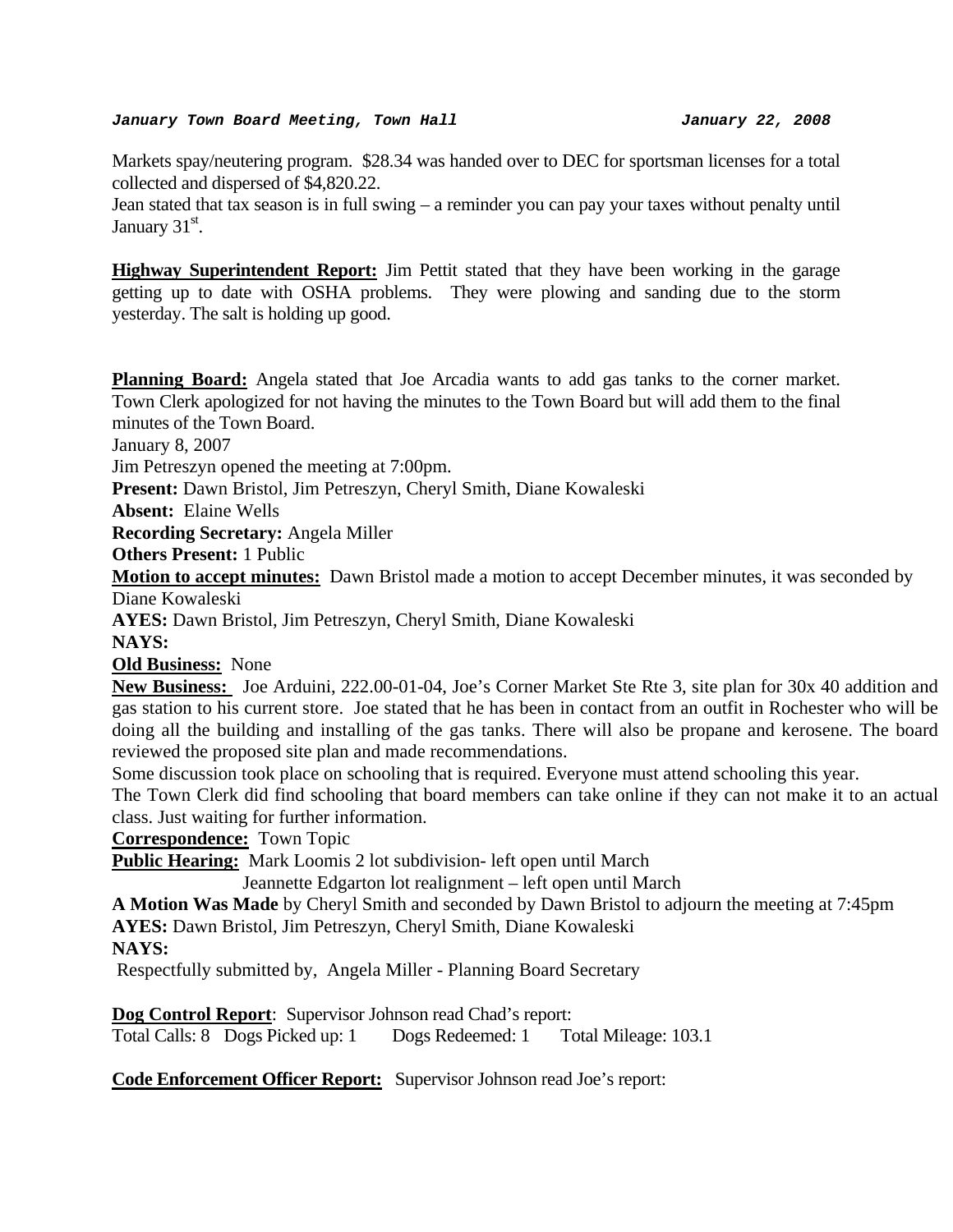| <b>Inspections</b>                            |           |
|-----------------------------------------------|-----------|
| <b>Construction Inspections</b>               | 19        |
| <b>Manufactured Home Inspections</b>          |           |
| <b>Fire Safety Inspections</b>                |           |
| <b>Code Violation Inspections</b>             | 12        |
| <b>Mobile Park Inspections</b>                |           |
| <b>Junkyard Inspections</b>                   |           |
| <b>Complaint of Violation Inspections</b>     | 15        |
| <b>Total Inspections</b>                      | 48        |
| $\mathbf{r}$ . $\mathbf{r}$<br>$\blacksquare$ | $\bullet$ |

| <b>Building Permits</b> |                    |                     |               |
|-------------------------|--------------------|---------------------|---------------|
|                         | <b>This Report</b> | <b>Year to Date</b> | <b>Totals</b> |
| <b>Permits Issued</b>   |                    | 89                  | 89            |
| <b>Fees Collected</b>   | \$405.00           | \$4680.00           | \$4680.00     |
| <b>To Supervisor</b>    | \$405.00           | \$4680.00           | \$4680.00     |

#### *Just a note***:**

**Bulletin Board** 

**The Codes office has prepared the newly required reporting documents to the New York State Dept. of State as required in the new Local Law for Administration of Code Enforcement. This information includes number of permits and violations and various categories for types of permits issued.** 

**The Codes Department would like to wish everyone a very safe and Happy New Year!!**  Respectfully Submitted, Joseph Fiumara Code Enforcement Officer

**Assessor's Report**: Marty stated that renewals for exemptions have been mailed and 50% were already returned. It is the slow time of the year.

**Custodian Report**: Jim stated that he has been shoveling out the doors, helped get the shredder setup. He stated he will be showing Dave around where things are. He turned the credit cards over to the Town Clerk. He stated it has been a pleasure working here. Town Board thanked Jim for his services.

#### **Motion to accept Reports**:

**\*-A MOTION WAS MADE** to approve the reports as given by Councilman Hilton seconded by Councilman Pettit.

**AYES**: Barry Trimble, Gary Gulliver, Bill Pettit, Tom Hilton, Ellen Johnson **NAYS**:

#### **Motion to pay Bills**:

**\*-A MOTION WAS MADE** to pay bills in the following amounts: GENERAL NO 1 to 48 in the amount of \$44,548.59 HIGHWAY NO 1 to 25 in the amount of \$71,222.65 By Councilman Gulliver seconded by Councilman Pettit. **AYES**: Barry Trimble, Gary Gulliver, Bill Pettit, Tom Hilton, Ellen Johnson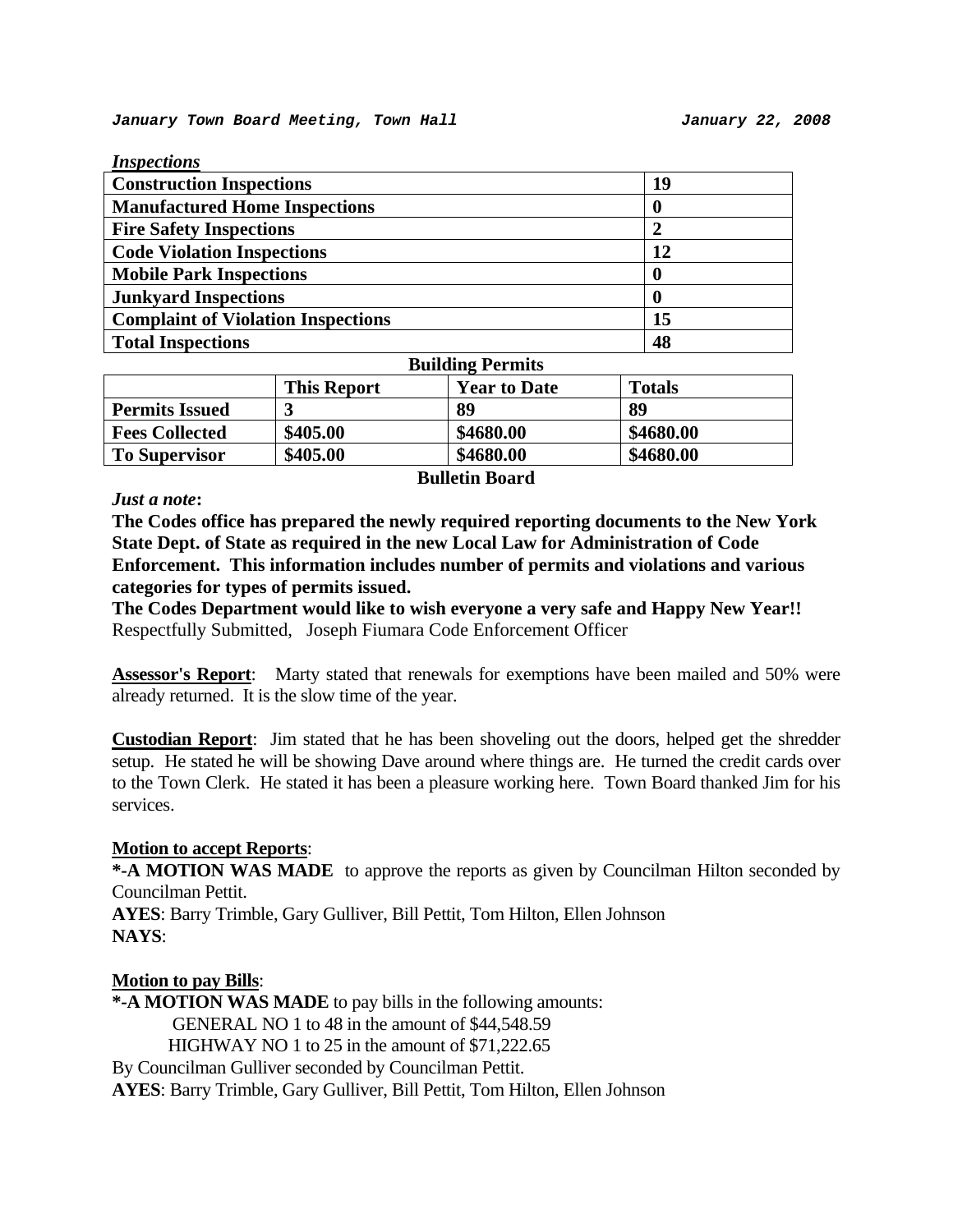#### **NAYS**:

## **Old Business:**

Supervisor Johnson stated that they have bids for the fuel:

| 1: Mirabito/Oneida Lake Engery --- Today Price |        | Cap    |
|------------------------------------------------|--------|--------|
| Fuel Oil                                       | 2.66   | 2.911  |
| Winter Mix                                     | 2.7625 | 3.0135 |
| Propane                                        | 1.98   | none   |
| Diesel                                         | 2.68   | none   |
| Winter Blend                                   | 2.71   | none   |
| Gasoline                                       | 2.44   | none   |

Supervisor Johnson noted that this was the only bid received and is presently who we are serviced by.

**\*-A MOTION WAS MADE** to accept the bid for fuel products for 2008 from Mirabito/Oneida Lake Energy by Councilman Gulliver seconded by Councilman Trimble.

**AYES**: Barry Trimble, Gary Gulliver, Bill Pettit, Tom Hilton, Ellen Johnson **NAYS**:

Supervisor Johnson opened up the Mowing Bids:

- 1. Raymond Abbott Enterprise Town Park \$185.00/occurance; Hall and Kennel \$95/month; Cemeteries \$62.50/month. Proposed monthly cutting total \$1022.50. Mr. Abbott stated that he noticed he made a error on the Hall/Kennel proposal, it should be weekly not monthly. Will provide insurance upon acceptance.
- 2. CMB Yard Works Town Park \$135.00/occurance, minimum cost \$3,510; Hall and Kennel \$26/week for a minimum cost of \$1,040; Cemeteries \$160/month with 3 holidays for a total of nine cuttings at a minimum cost of \$1,440.00 also includes spring clean-up..
- 3. Upstate Timber and Land Management -Town Park \$12,470 for 26 cuttings once per week or twice when high growth; Hall and Kennel \$728 for once per week or twice per week in high growth times; Cemeteries \$540/month for nine cuttings, spring clean up.
- 4. Markel Lawn and Snow Town Park \$800/month for a total of \$4800; Hall and Kennel \$150/month for a total of \$900; Cemeteries \$200.00/monthfor a total of 1200 including spring cleanup. . Proposed monthly cutting total \$1150.00
- 5. BNB Extreme Town Park \$4680.00/season; Hall and Kennel \$1040/season; Cemeteries \$1800.00/season. Proposed seasonal cutting total \$7,144.00.

**\*-A MOTION WAS MADE** by Councilman Hilton to table the award of the mowing bid until February Town Board meeting and to have Town Clerk enter them on a spreadsheet for easier viewing and seconded by Councilman Trimble.

**AYES**: Barry Trimble, Gary Gulliver, Bill Pettit, Tom Hilton, Ellen Johnson **NAYS**:

Supervisor Johnson stated that they had received two letters of applications, one for the Board of Appeals position by Tammy Schwartz and one for the Recreation Director position by Donna Miller wishing to remain in the position.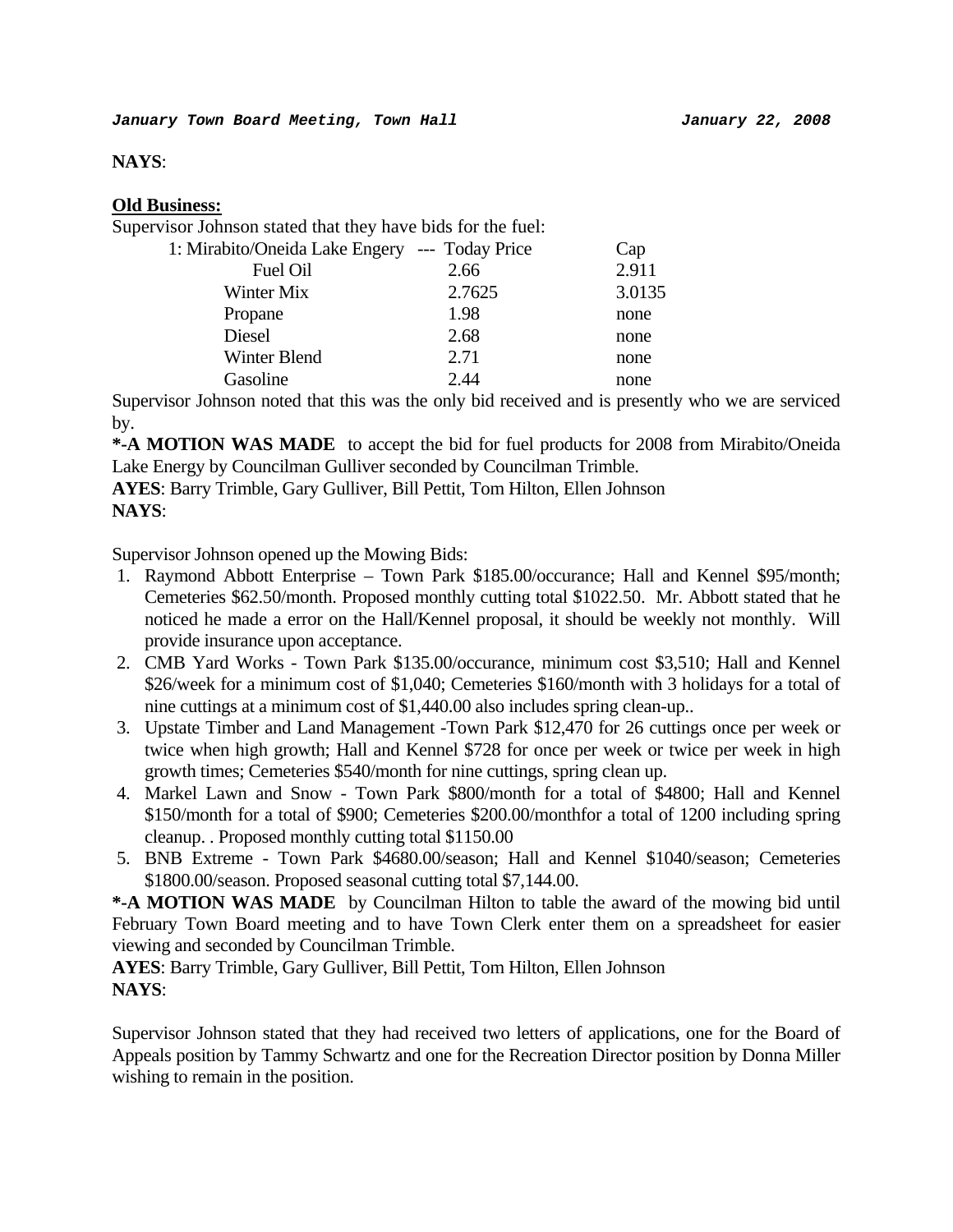**\*-A MOTION WAS MADE** to appoint Tammy Schwartz to the position of Board of Appeals for a five year term and to appoint Donna Miller to the annual position of Recreation Director by Councilman Hilton seconded by Councilman Pettit.

**AYES**: Barry Trimble, Gary Gulliver, Bill Pettit, Tom Hilton, Ellen Johnson **NAYS**:

Supervisor Johnson stated they a bid opening for the garage roof is scheduled for Thursday with Peter Cedrone at 2:00 here at the town hall. Board members asked to be emailed the results of the bids so they can look them over before next meeting. Town Clerk will email them.

Councilman Trimble asked if the boiler was looked at down at the garage. Jim Pettit stated that he called them and left a message but has gotten no call back yet.

**New Business:** Councilman Gulliver asked Jim Pettit if he was ready for a computer at the garage as well as DSL and Jim answered yes.

**\*-A MOTION WAS MADE** to have DSL installed at the garage by Councilman Gulliver seconded by Councilman Hilton.

**AYES**: Barry Trimble, Gary Gulliver, Bill Pettit, Tom Hilton, Ellen Johnson **NAYS**:

Councilman Gulliver asked about the computer for the Planning Board if one was needed. Angela answered they would like one. They have images on CD that would be useful and access to the internet as well. It was discussed that the planning board used to have a laptop years ago. Discussion took place on a laptop available at Staples for \$499.99.

**\*-A MOTION WAS MADE** to transfer \$350.00 from A1990.4 to A8020.2 for the purchase of a laptop and needed accessories by Councilman Gulliver and seconded by Councilman Hilton.

**AYES**: Barry Trimble, Gary Gulliver, Bill Pettit, Tom Hilton, Ellen Johnson **NAYS**:

# **Public Session**: no one spoke

Councilman Gulliver asked Marty if he had been to the State concerning the equalization rate. Marty explained he had gone to Albany with a lot of records and proof but the State didn't budge. He explained what he done and what the procedure was. He stated that the equalization rate was reflected in the school taxes and in the county rate of the current tax bill. Marty stated that he felt cautiously optimistic of being at 100% this year He explained that there is a complicated formula and explained more of the procedure. Councilman Trimble thanked Marty for fighting a good fight on the town's behalf.

**Adjournment**: Motion to adjourn was made at: 7:59pm pm by Councilman Trimble seconded by Councilman Hilton.

**AYES:** Barry Trimble**,** Gary Gulliver, Bill Pettit, Tom Hilton, Ellen Johnson **NAYS:** 

Respectfully Submitted,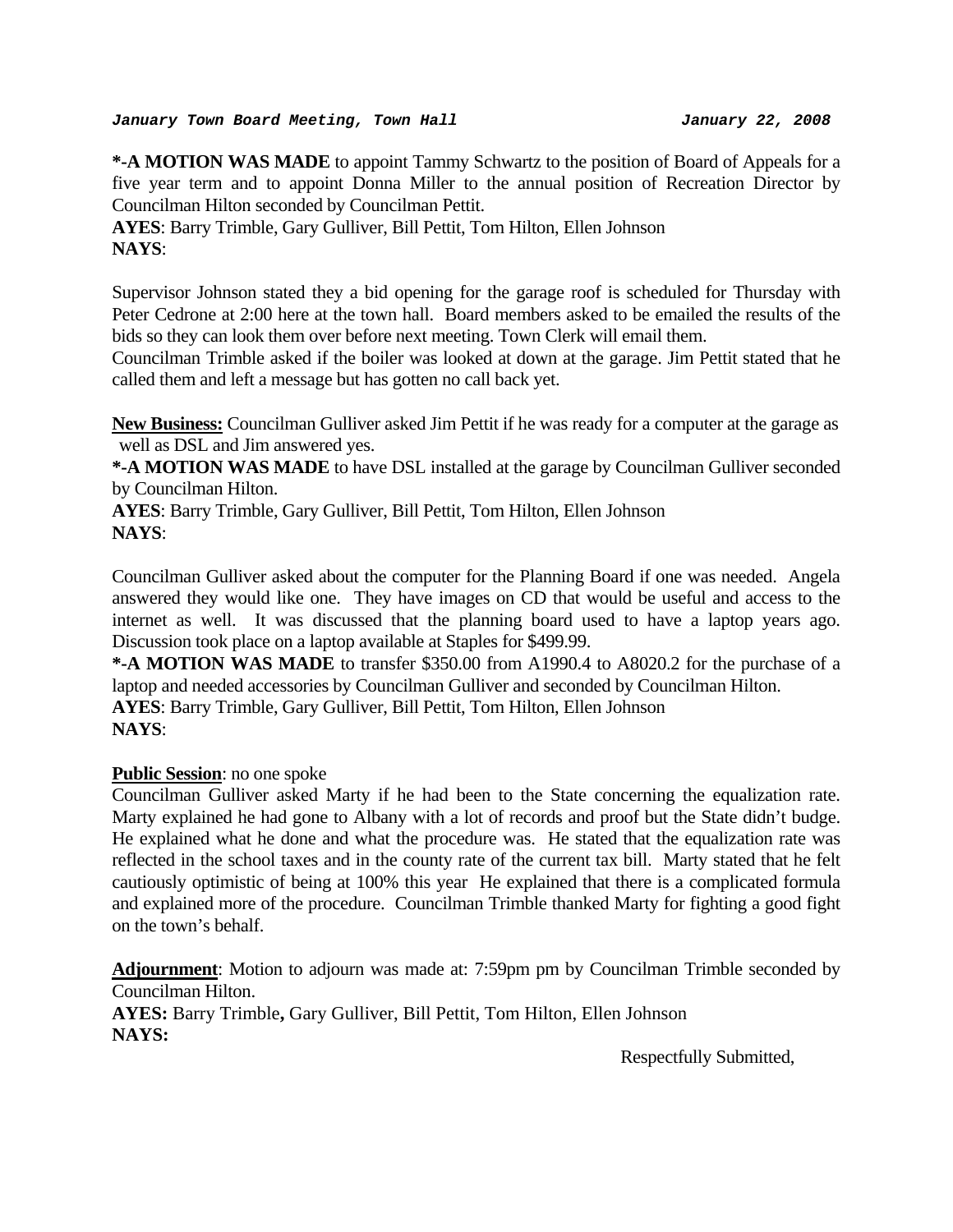*January Town Board Meeting, Town Hall January 22, 2008* 

 Jean Gulliver Palermo Town Clerk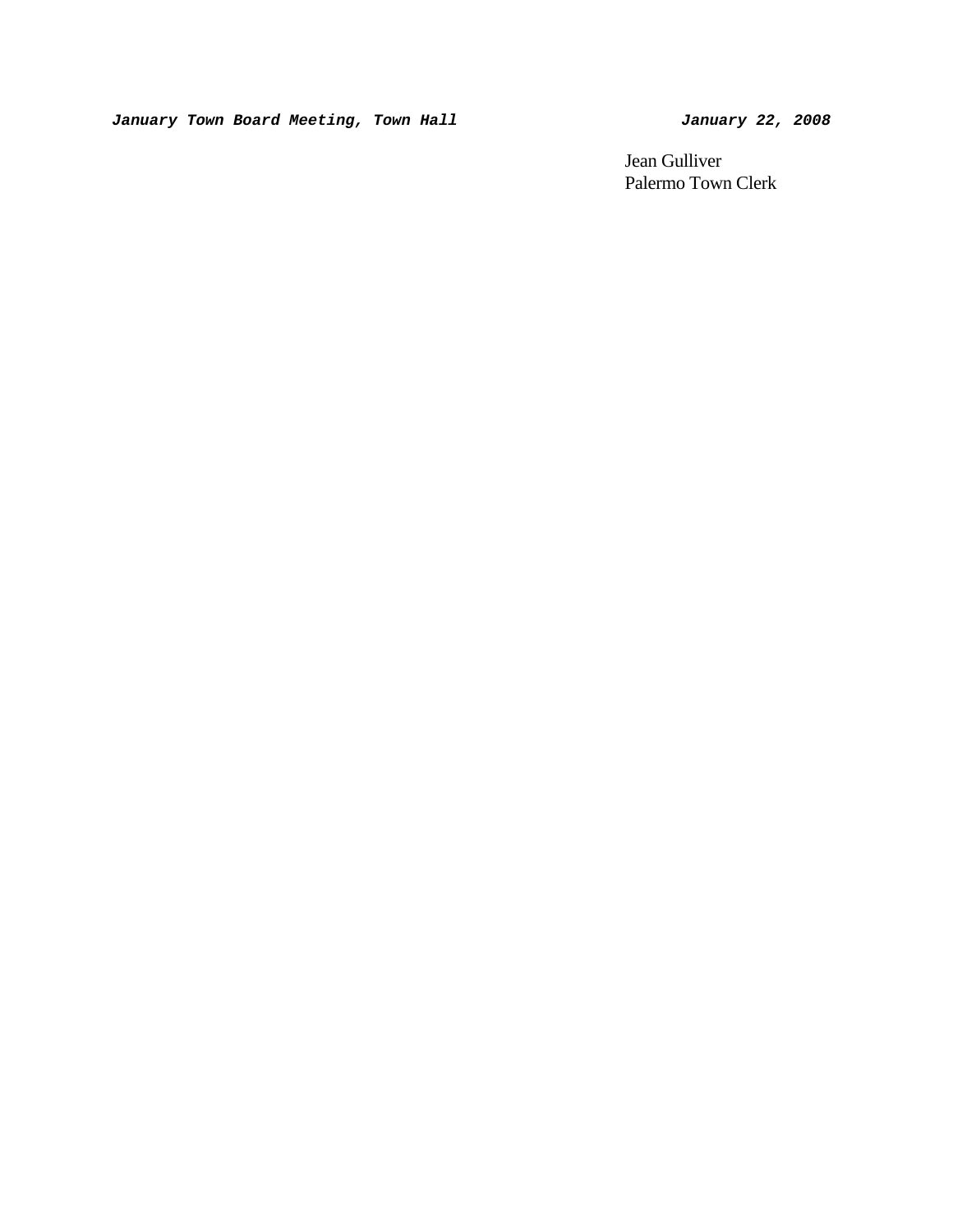Those preset at the workshop were:

| <b>Present:</b> | Councilman Trimble<br>Absent:       |  |
|-----------------|-------------------------------------|--|
|                 | Councilman Gulliver                 |  |
|                 | Councilman Pettit entered at 7:30pm |  |
|                 | Councilman Hilton                   |  |
|                 | Supervisor Johnson                  |  |
|                 |                                     |  |

**Recording Secretary**: Jean Gulliver, Town Clerk **Others Present**: Jim Pettit, Highway Superintendent; Dave Delong, custodian; Peter Cedrone, engineer.

The following discussions took place:

- Town Clerk stated that Councilman Pettit will be here around 7:30pm
- Excel classes Councilman Hilton asked Town Clerk if she had attended the Excel class, she stated she will be in April and the bill was for the cds that went with it
- Safety shoes- it was discussed that the safety shoes in the bill was for using the chainsaw and chaps they were not the safety shoes in the contract
- Mowing bids Town Clerk put the mowing bids on a spread sheet.
- Truck lease. Clerk explained that she was told to put the truck lease on its own abstract and was confused by it. Did research, saw the Resolution and contacted the Audit and Control to direct her the way to do it. She stated that the auditor stated that it cannot come out of the Highway Capital Fund due to it being a bill and not a purchase and that the Resolution should of never been written in the way it was when the truck was purchased. She stated that he said that you can outright buy from the capital fund account or use a portion for a down payment but once a lease is made it then becomes a bill and has to come out of the budget account of bond anticipation. Town Clerk explained that since the truck was leased there has been taxes raised in that account so the money is there and the auditor informed her that the Supervisor just need to transfer from the Highway Budget back into the Capital Account and make a notation in the books that it was error taken from the wrong account. Councilman Trimble questioned who the man was and he disagreed with him stating that when they do a capital project it comes out of their capital account. Clerk replied he is an auditor. He would be the person who would audit the books when the State does a town audit. She stated that he told her that that would be a red flag. Clerk also stated that she asked him about the FEMA money and where it goes and he told her that if the bills were generated on the General side, such as cleanup of trees on the property, it would be general and if they were generated on the highway side such as plowing, salt, sand, payroll and such then it goes on the highway side. Clerk stated that the auditor said you can bring it in on the General side but then you would transfer it to the Highway. She informed the Town Board that there is approximately \$60,000 of FEMA money that should be on the highway side that part of the unexpended balance they are spending down. More discussion took place. The Supervisor stated that was not what she was told, that it goes in the General and then can be transferred to the Highway after the highway is expended. Town Clerk stated that according to the State Audit and Control that is not true. It is money generated due to the extra expenses the storm caused on the highway side and it goes back to reimburse those costs and the highway does not generate money for the general side. More discussion took place.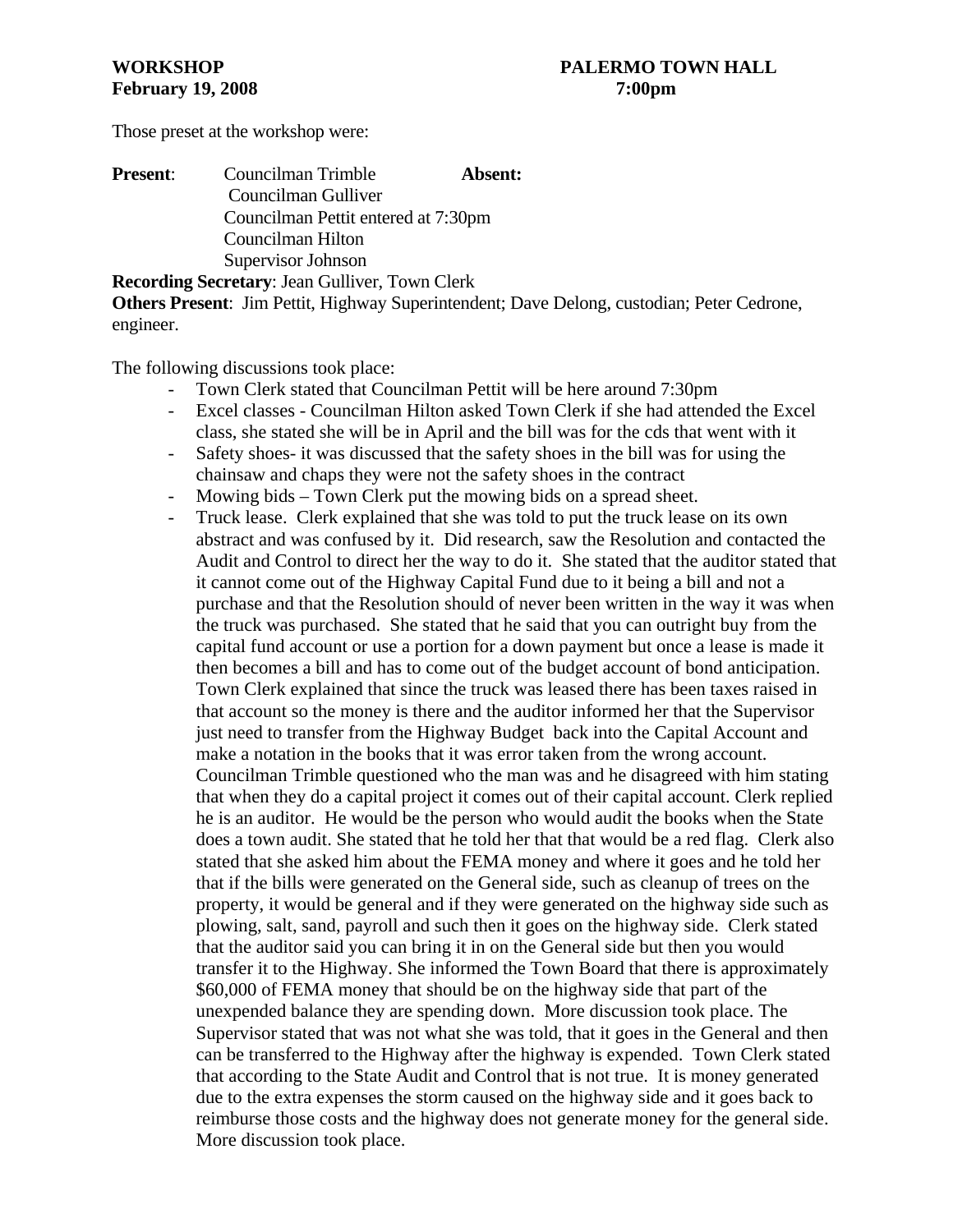- Contract for garage roof. Mr. Cedrone stated that they were ready to execute someone for the roof project. He explained that he had checked out WCA's and found them to be in business for over 25 years and have expertise in this type of roofing and for the manufacture of the roofing material. They had all proper insurances. Councilman Trimble asked if there were any concern in the asbestos language, Mr. Cedrone answered no it is spelled out in the contract and is the contractor's responsibility. He stated that it didn't look like asbestos was going to be a big issue. He stated a small concern is the metal deck and may find some rusty areas that may need to be repaired. More discussion took place on the storage shed, condensation, ventilation and exhaust. Discussion took place concerning warranties and bonds. Mr. Cedrone stated that we didn't have a bond but had surety. Discussion took place of retainment of payment until the work is done and that the supervisor and clerk need to be aware that the last payment is not made until all the paper is done and completed.

**\*- A MOTION WAS MADE** to accept the bid of WCA roofing for the base bid of \$59,500 for the installation of a membrane roof on the highway garage by Councilman Hilton seconded by Councilman Trimble.

**AYES:** Barry Trimble, Tom Hilton, Ellen Johnson **NAYS:** 

# **ABSTAIN:** Gary Gulliver

- Discussion on insurance for general liability and workman's comp took place. Mr. Cedrone stated that he has all that.
- Start Date Mr. Cedrone stated that they wanted to get started in March/April time frame but the chimney stack that isn't being used needs to be taken down. It was discussed if the highway department could take it down. (Councilman Pettit entered the meeting) . More discussion took place on the items that will need to be completed prior to the roof project begins and it was supposed to be part of the painting and masonry work. Mr. Cedrone stated that Joe was going to head that area up and hasn't done anything with it.
- Foam in blocks. It was discussed for insulation a possibility would be installing foam into the cement blocks. Mr. Cedrone stated they inject foam into the blocks and that it is rather fast and inexpensive.
- Park. Mr. Cedrone stated that he will be working on the Playground equipment project.
- 1991 International Jim presented the Town Board with a list of items that is wrong with the 1991 International truck and that it is unsafe. He stated they use it only as a backup when necessary such in the last snow storm. If they were to get another truck, the men suggested to use that one for stump removal and such so not to beat up one of the newer trucks. Councilman Hilton stated they are not buying until the last truck is paid up. More discussion on equipment purchase took place and what they have in money. It was discussed there is \$151,000 plus another \$40,000 to be added from this year's budget. It was discussed if there was a crisis and to see what state bid might be. Councilman Gulliver stated that they normally have to order by June in order to get it in time by winter and he believed that the 1991 was supposed to been scrapped from the last truck they bought. More discussion on 1991 International and Oshkosh took place. It was discussed to see what was really wrong with the Oshkosh as that is the only truck that will break open a road. It was discussed to have it looked and the sander and cab had been repaired or replaced previously.
- Snow removal. It was discussed how the roads were done during the last storm. Councilman Hilton and Councilman Pettit discussed concerns that the plows were not out and Jim stated that they were and explained how long it takes to do a route and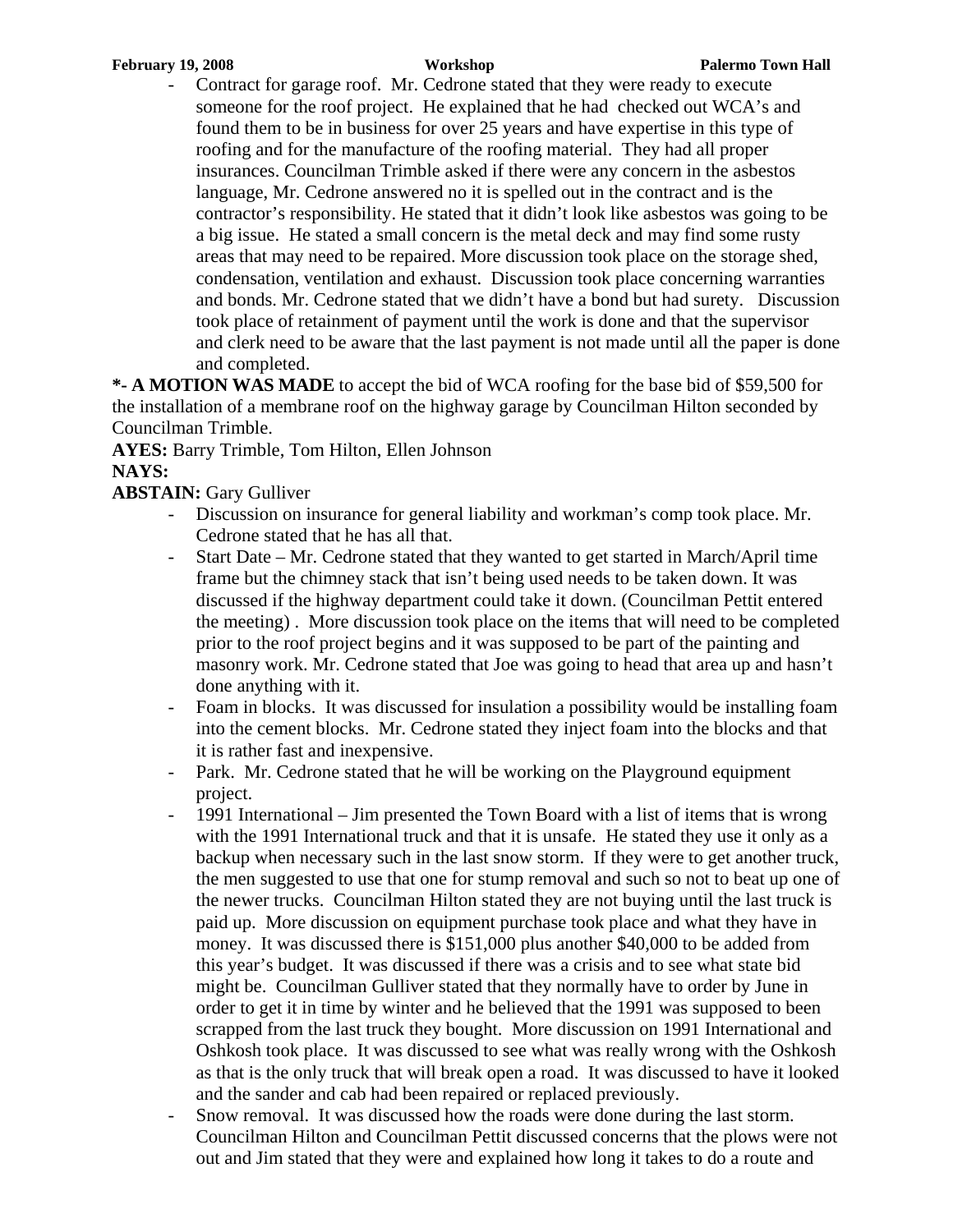how much snow was falling per hour. More discussion on plowing and how it works took place. Councilman Hilton stated that they did do a good job in that storm.

- Park. Councilman Hilton stated he did go to the Park and there was a path made to the Pavilion and asked Jim to make sure that it is cleaned out so we can get down there to take care of the buildings.
- County plowing. Supervisor Johnson asked if the county has been billed yet, Jim answered that he completed and sent out the December and January and will be sending out another one in a couple of days. Supervisor Johnson stated that she did get a few calls about the roads during the storm and explained that we do get a big revenue from the County and the budget is based on that reimbursement. It was discussed on how plowing the county roads work. Jim stated that he also needs to keep the town roads open as well.
- Oil storage room. Jim stated that Mr. Cedrone had mentioned a storage room. It was discussed that the room is to be added to the garage for cold storage such as oil, transmission fluids and such.
- Garage. Jim asked if he could put the bars back on the windows as anyone could walk right up and go through the window. Town Board had no problem with the bars.
- $Sign-Jim$  stated that a large  $4x8$  sign on Co 4 and Jackson was claimed to been broken by the plow, he don't believe it was and the cost was told to been \$700. It is wood constructed with plywood. Supervisor Johnson stated to have the resident claim it on their homeowners. Councilman Hilton suggested to have it checked out to see if it was approved by the planning board for the sign and for the business and if not when he replaces it to see the planning board.
- Garage furnace Jim stated that someone was out to look at it and it is running great. Thermostat is set for 65 degrees and a lot of heat loss is through the roof, snow melts right off the building Councilman Trimble stated that a programmable thermostat may help.
- OSHA safety data sheet Jim stated that he will be getting them, More discussion on MSDS took place.
- Stop sign a stop sign has been replaced several times
- Tools Jim stated that he will probably be getting some new tools. Men are working on the equipment instead of sending out but need the tools to work with.
- Highway inventory –
- Mowing bids. Discussed the lowest bidder. Questioned the cost of the cemetery whether \$60.00 was for one of all three cemeteries. Councilman Pettit will call Mr. Gates for clarification. Discussion took place it if was meant to be per cemetery, it would still be lowest bid.
- Dog Census Town Clerk stated that Angela asked her to ask the board about doing a dog census this year, last one was about 3 years ago. Clerk stated that she was asking if they would do it at \$2 per dog and no mileage as the truck would be used and other towns get \$2 per dog plus mileage. The last census done was at \$1 per dog plus mileage. Councilman Pettit asked if it was mandatory, Supervisor Johnson stated it isn't. Clerk stated it is not but highly recommended NYS Ag and Markets, it generates revenue back more then the cost of doing the census. More discussion took place and concerns of where the money would come from the budget.
- Town Audits Councilman Trimble asked when do we do the audits, Supervisor Johnson stated in March
- Elected terms  $-$  it was discussed that if the board wanted to change the terms of the highway superintendent and supervisor from 2 years to 4 years or if they want to change from elected to appointed highway superintendent that it will have to be done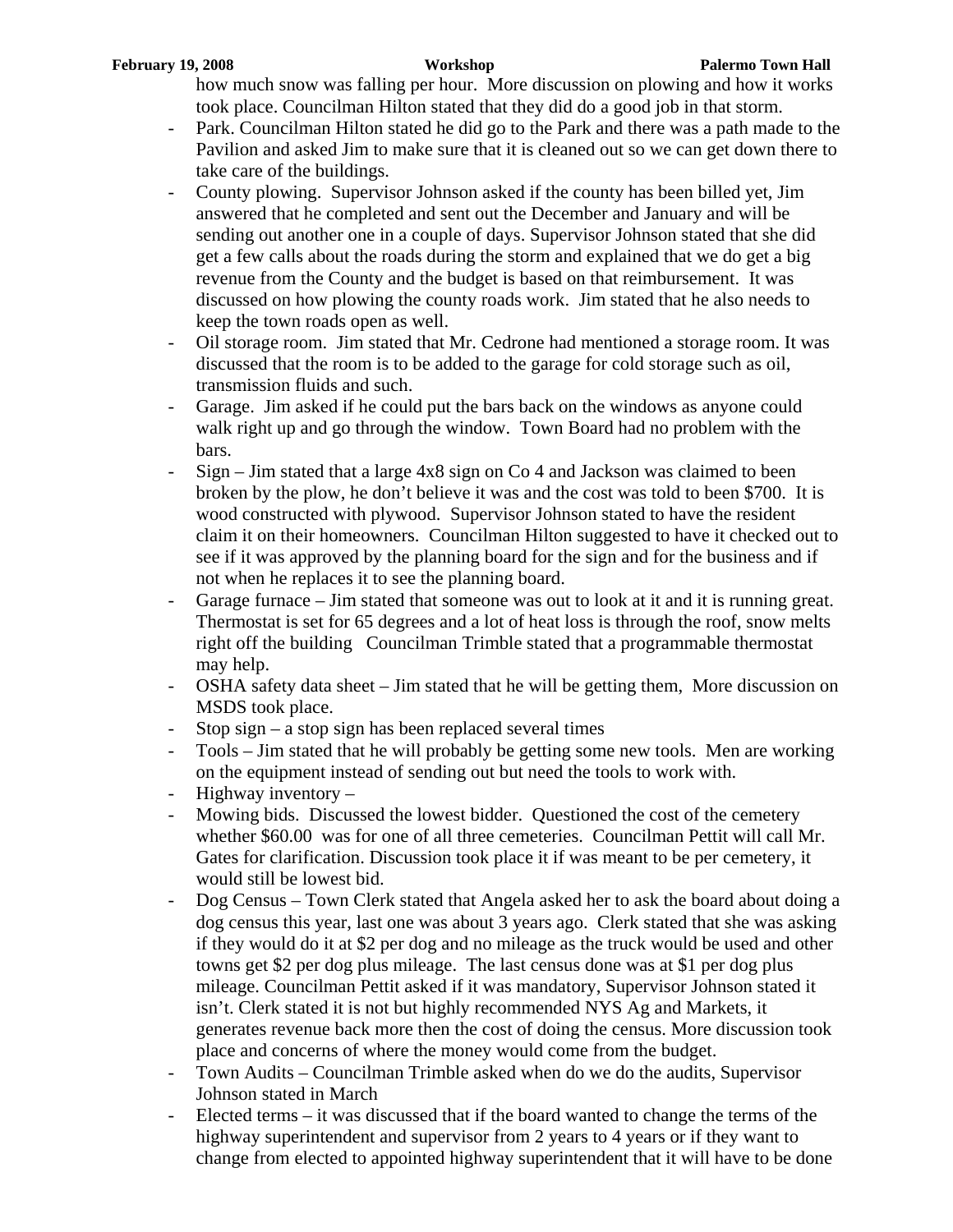by summer to be on the ballot. Councilman Trimble stated it was discussed last year. Supervisor Johnson stated to do it in a off year.

- New Haven Superintendent – Councilman Trimble stated that he did get Jim with New Haven and it went well.

**Adjournment**: **-\*A MOTION WAS MADE** to adjourn at 8:35pm by Councilman Trimble and seconded by Bill Pettit.

**AYES:** Barry Trimble, Gary Gulliver, Bill Pettit, Tom Hilton, Ellen Johnson **NAYS:**

> Respectfully Submitted, Jean Gulliver

Palermo Town Clerk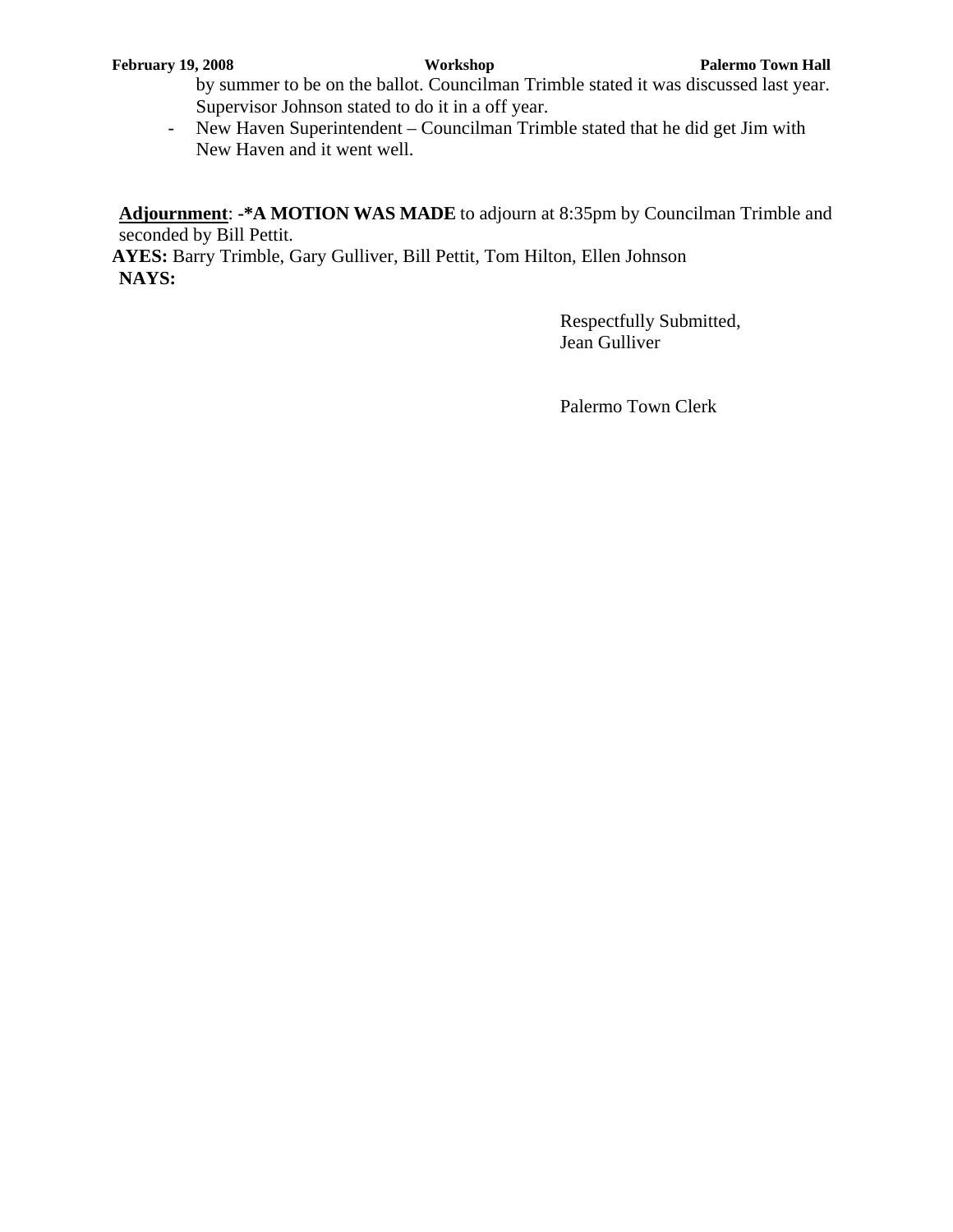# **TOWN OF PALERMO – TOWN BOARD AGENDA FEBRUARY 27, 2008**

| Meeting Begins $-7:00$ p.m.<br>Call to Order by the Supervisor<br>Pledge to the Flag with a Moment of Silence<br>Roll Call by Town Clerk<br>Approval/Changes to Minutes of Previous Month<br>Petition to the Town Board |                        |                                                                             |                         |
|-------------------------------------------------------------------------------------------------------------------------------------------------------------------------------------------------------------------------|------------------------|-----------------------------------------------------------------------------|-------------------------|
| <b>Executive Session (When Necessary)</b>                                                                                                                                                                               |                        |                                                                             |                         |
| <b>Reading of Resolutions</b>                                                                                                                                                                                           |                        |                                                                             |                         |
| 9 – Transfer of Funds                                                                                                                                                                                                   |                        |                                                                             |                         |
| 10 – Mowing Contract                                                                                                                                                                                                    |                        |                                                                             |                         |
| <b>Public Comments or Questions on Resolutions</b>                                                                                                                                                                      |                        |                                                                             |                         |
| <b>Resolution Approval</b>                                                                                                                                                                                              |                        |                                                                             |                         |
| Communications                                                                                                                                                                                                          |                        |                                                                             |                         |
| Reports:                                                                                                                                                                                                                |                        |                                                                             |                         |
|                                                                                                                                                                                                                         | Supervisor Town Clerk  | Highway                                                                     | Code Enforcement        |
| Dog Control Assessor                                                                                                                                                                                                    |                        | <b>Planning Board</b>                                                       | <b>Board of Appeals</b> |
|                                                                                                                                                                                                                         | Custodian Rec Director | <b>County Legislature</b>                                                   |                         |
| <b>Motion to Accept Reports</b>                                                                                                                                                                                         |                        |                                                                             |                         |
| <b>Motion to Pay Bills:</b>                                                                                                                                                                                             |                        |                                                                             |                         |
|                                                                                                                                                                                                                         |                        | General No. 57 to 103 Total: \$ 15,434.04                                   |                         |
|                                                                                                                                                                                                                         |                        | Highway No. 28 to 54 Total: \$ 31,274.67                                    |                         |
| <b>Old Business</b>                                                                                                                                                                                                     |                        |                                                                             |                         |
| <b>New Business</b>                                                                                                                                                                                                     |                        |                                                                             |                         |
| <b>Public Session</b>                                                                                                                                                                                                   |                        |                                                                             |                         |
| Adjournment                                                                                                                                                                                                             |                        |                                                                             |                         |
| Meeting Schedule:                                                                                                                                                                                                       |                        | Workshop: March 18 <sup>th</sup><br>Regular Meeting: March 25 <sup>th</sup> |                         |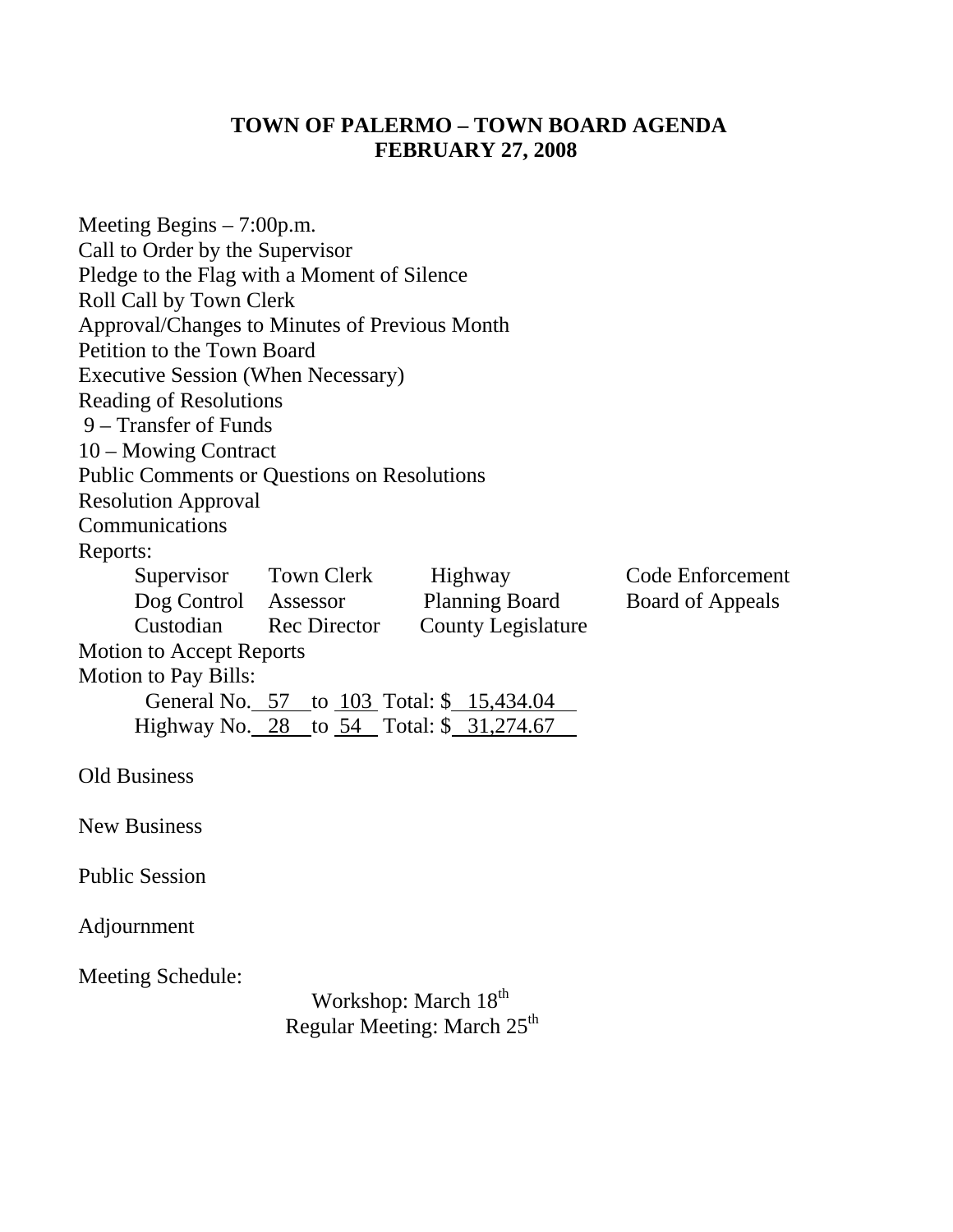# **February Town Board Meeting - Town Hall**

## **February 27, 2008**

Deputy Supervisor Hilton called the meeting to order at 7:00pm with a salute to the flag and a moment of silence. Town Clerk took roll call:

**Present**: Councilman Trimble **Absent:** Supervisor Johnson

Councilman Gulliver Councilman Pettit Councilman Hilton acting as Deputy Supervisor

**Recording Secretary**: Jean Gulliver, Town Clerk

**Others Present**: Jim Pettit, Highway Superintendent; Tammy Schwartz, Janitor; Dave Delong Custodian; Barbara Brown, County Legislator; Angela Miller, Planning Board Secretary; 1 members of the public.

#### **Corrections to Minutes**: None

#### **Motion to accept minutes**:

**\*-A MOTION WAS MADE** to accept the minutes of the previous meetings by Councilman Trimble and seconded by Gary Gulliver. **AYES**: Barry Trimble, Gary Gulliver, Bill Pettit, Tom Hilton **NAYS**:

#### **Petitions to the Board**: None

**Resolutions:** Deputy Supervisor Hilton read proposed Resolutions: 9 – Transfer of Funds

10 – Mowing Contract

#### **Public Comment on Resolutions**: None

#### **Resolutions Approval**:

# **Resolution No. 9 – Transfer of Funds**

**Be it Resolved** the Town Board Town of Palermo hereby authorizes the Supervisor to transfer from the General Budget A1990.4 Contingment to A9010.8 Retirement in the amount of \$3,230.00 to keep the account from being over expended. Resolution introduced by Councilman Pettit seconded by Councilman Gulliver. **AYES**: Barry Trimble, Gary Gulliver, Bill Pettit, Tom Hilton

**NAYS**:

# **Resolution No. 10 – Mowing Contract**

**Whereas** the Town Board Town of Palermo has advertised bids for the mowing of the 3 town cemeteries, the Town park , the Town Hall and the Kennel for 2008 and **Whereas** the Town Board opened said sealed bids at the January Town Board meeting held on January  $22<sup>nd</sup>$ , now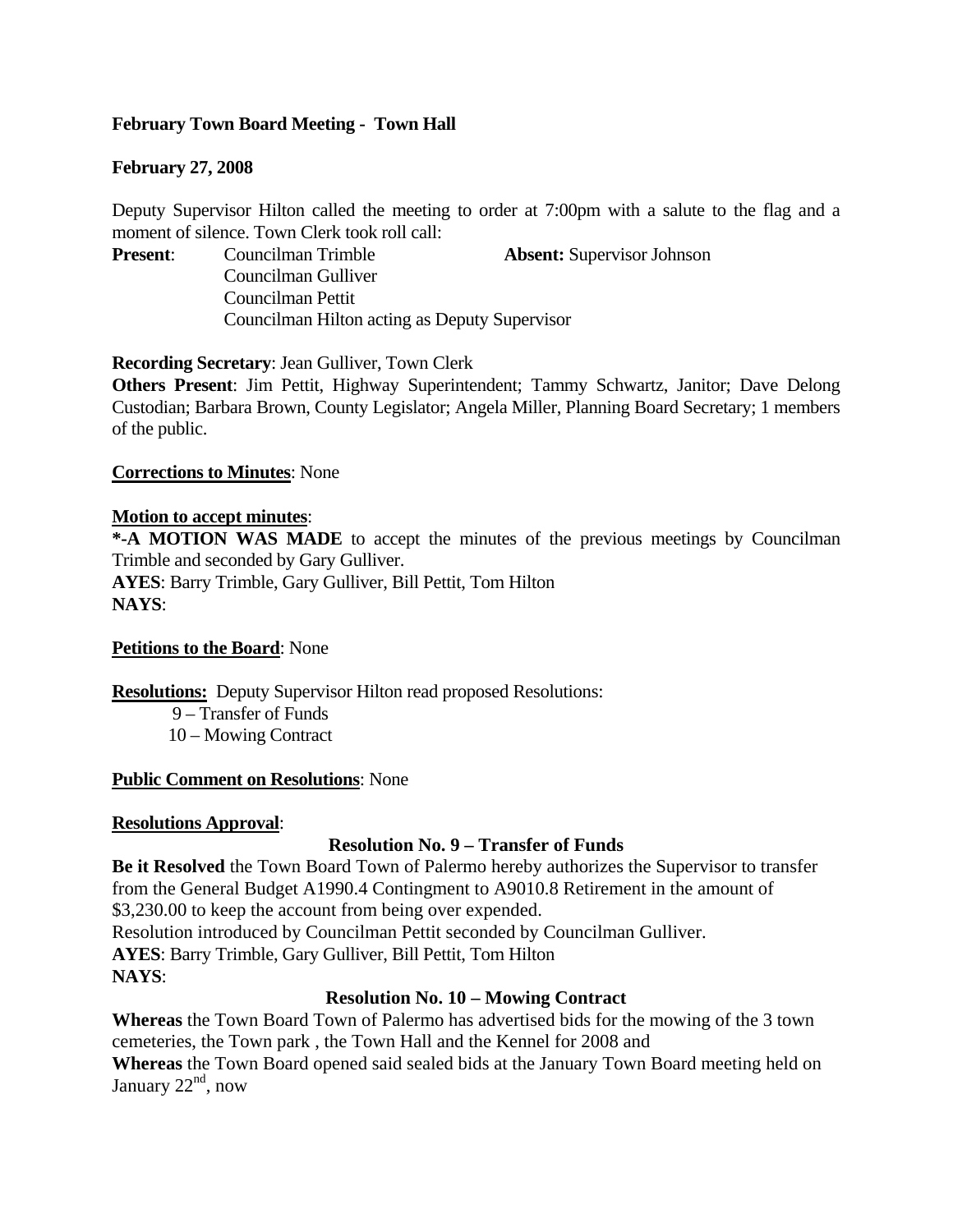# *February Town Board Meeting, Town Hall February 27, 2008*

**Be it Resolved** the Town Board Town of Palermo hereby awards Upstate Timber and Land Management the mowing bid in the amounts as follows:

- 1. Town Hall and Kennel \$728 for 26 cuttings
- 2. Park \$2,470 for 26 cuttings
- 3. (3) Cemeteries \$540 (each) for 9 cuttings

For a total of \$4,818 for the season payable in six monthly payments from May through October.

**Be It Further Resolved** the Town Board Town of Palermo hereby authorizes the Supervisor to sign a mowing contract containing the specs as listed in the advertised bid with Upstate Timber and Land Management.

Resolution introduced by Councilman Gulliver seconded by Councilman Trimble.

**AYES**: Barry Trimble, Gary Gulliver, Bill Pettit, Tom Hilton

**NAYS**:

## **Correspondence:** none

#### **Reports**

**Supervisor's Report:** Deputy Supervisor Hilton stated there is none this month

**Town Clerk's Report**: Town Clerk gave her report:

For the month of January a total of \$304.93 was turned over to the Supervisor with \$91.43 of that being for dog licenses. \$81.07 was collected for the County Treasurer for dog licenses and \$30.00 to Ag & Markets for spay/neutering program. A total of \$416.00 was collected.

January was a busy month with over 55% of the total taxes collected. 822 bills were received by mail and 366 were collected in person making that a total of 1188 postings. I have turned over to the Supervisor the total warrant amount of \$840,966.50 for General, Highway and Fire.

I want to thank Dave for his help in setting up the tables not only the Seniors meeting but for the special election we just had. The election went well with no major bumps in the road. It was brought to my attention by the workers that a man was concerned the flag wasn't outside and I explained that we do take it down in the winter due to the weather to preserve the flag but it flown when the snow if gone. They did however directed him to the flag in the room in the corner, that a flag is in fact displayed. There was concerns about a phone being in the same room as the workers, even though the Board of Elections were okay with the phone in the lobby, I did pick up a cheap phone up and had available for their use in the same room as them during the election. It was a long day and night. It started at 5am getting the place ready to be open and ended about 11pm when the Sheriff came to pick up the supplies. There was a court order to have the supplies and keys to the machines confiscated so we had to stay until they came. All and all it all went well and I am glad it is over.

Sometime between now and April the DEC is converting over to us accessing them from our own computer through the internet instead of having to use their computer through dial up. That will be a lot nicer and cuts down one computer which they own and will be sending a box to send it back to them. I will still be using their scanner and printers but they will need to be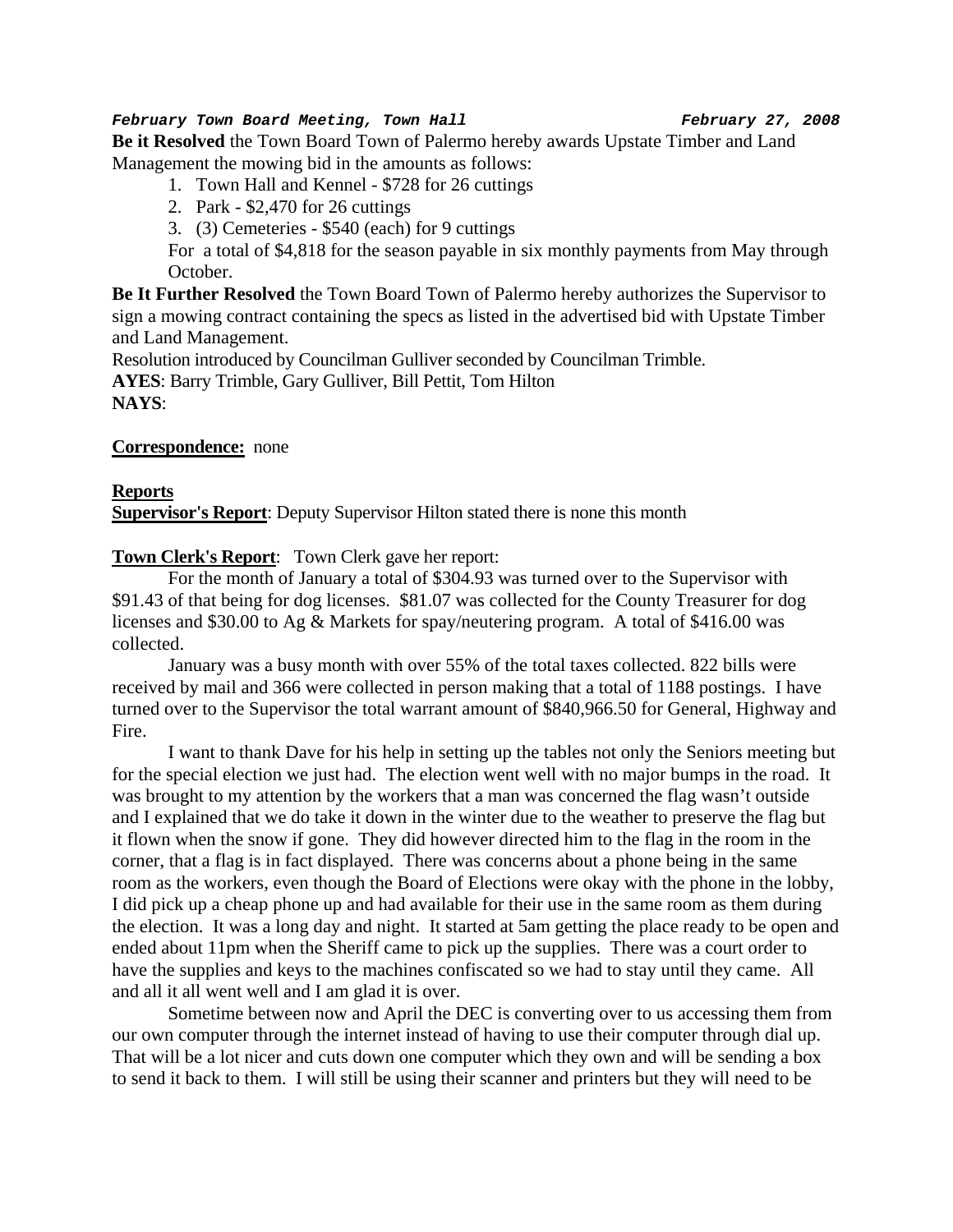#### *February Town Board Meeting, Town Hall February 27, 2008*

hooked up to my machine. I also have Patty Janmieson's application for junkyard renewal, it is a little early as she is going to be out of town. She is hoping this is her last year for it.

**Highway Superintendent Report:** Jim Pettit stated that they have been plowing and sanding and are low on salt. Banks are being pushed back at intersections. Furnace is all set, works good. Stop signs were replaced on JP Lane. Chimney is down for the roof job. Received prices for the MSDS as being \$575 for the Garage, Hall, and Town Park. Councilman Trimble stated that you couldn't put books together for that price.

**\*-A MOTION WAS MADE** to authorize Highway Superintendent to obtain the MSDS for the Garage, Hall and Park by Councilman Gulliver seconded by Councilman Pettit.

**AYES**: Barry Trimble, Gary Gulliver, Bill Pettit, Tom Hilton

# **NAYS**:

Jim will send out application and include the Hall and Park. Jim gave some info on a new truck, prices will go up 6% will take 5-6 months to obtain one. Discussion took place on budget process and what 6% does mean. Councilman Gulliver stated that he had met with Jim and a representative from Stadium on a quote for a new truck and plow. The cost was quoted at \$183,118 and Councilman Gulliver stated that looking at the figures once the transfer is made this year into the truck fund there would be \$191,000. He stated that as Jim said the cost are going up 3% per truck and 3% per plow quarterly and the same truck next year will be over \$200,000. Councilman Gulliver gave examples of other towns buying now to beat the increases. Councilman Gulliver stated that they could outright purchase the truck with no bond and save over \$30,000 by not waiting until next year and the truck would be here and ready by the first snow for the fall. Discussed the price would be held until mid-April and a Public Hearing would have to be held. Discussed it was a state bid and its hard to beat a state bid. Deputy Supervisor Hilton stated that they need to look at it at next workshop and discuss not buying it outright and leaving the fund empty in case something else were to come up. Deputy Supervisor Hilton stated they will need to discuss how to purchase if they were to purchase outright or lease like the last truck. Discussion took place on whether or not the Oshkosh has been looked at yet. Jim stated no. Discussion took place that the Oshkosh and the 1991 International will be replaced by the new truck, either to be scrapped or auctioned and the Volvo will become the backup truck. Discussion took place to discuss more about the truck at the workshop. Councilman Gulliver stated that they will have to look at FEMA also and see if that can come into play. Deputy Supervisor Hilton stated that they could schedule a workshop prior to the regular March meeting, and in the meantime discuss it more at the workshop. Councilman Trimble suggested Jim see if we can get the same financing as before.

**\*-A MOTION WAS MADE** to hold a public hearing for March 25<sup>th</sup> at 6:30pm with a figure not to exceed \$196,000 by Councilman Gulliver seconded by Councilman Pettit.

**AYES**: Barry Trimble, Gary Gulliver, Bill Pettit, Tom Hilton **NAYS**:

**Planning Board:** Deputy Supervisor Hilton read the Planning Board minutes: February 12, 2007 Jim Petreszyn opened the meeting at 7:01pm. **Present:** Elaine Wells**,** Jim Petreszyn, Cheryl Smith, Diane Kowaleski **Absent:** Dawn Bristol **Recording Secretary:** Angela Miller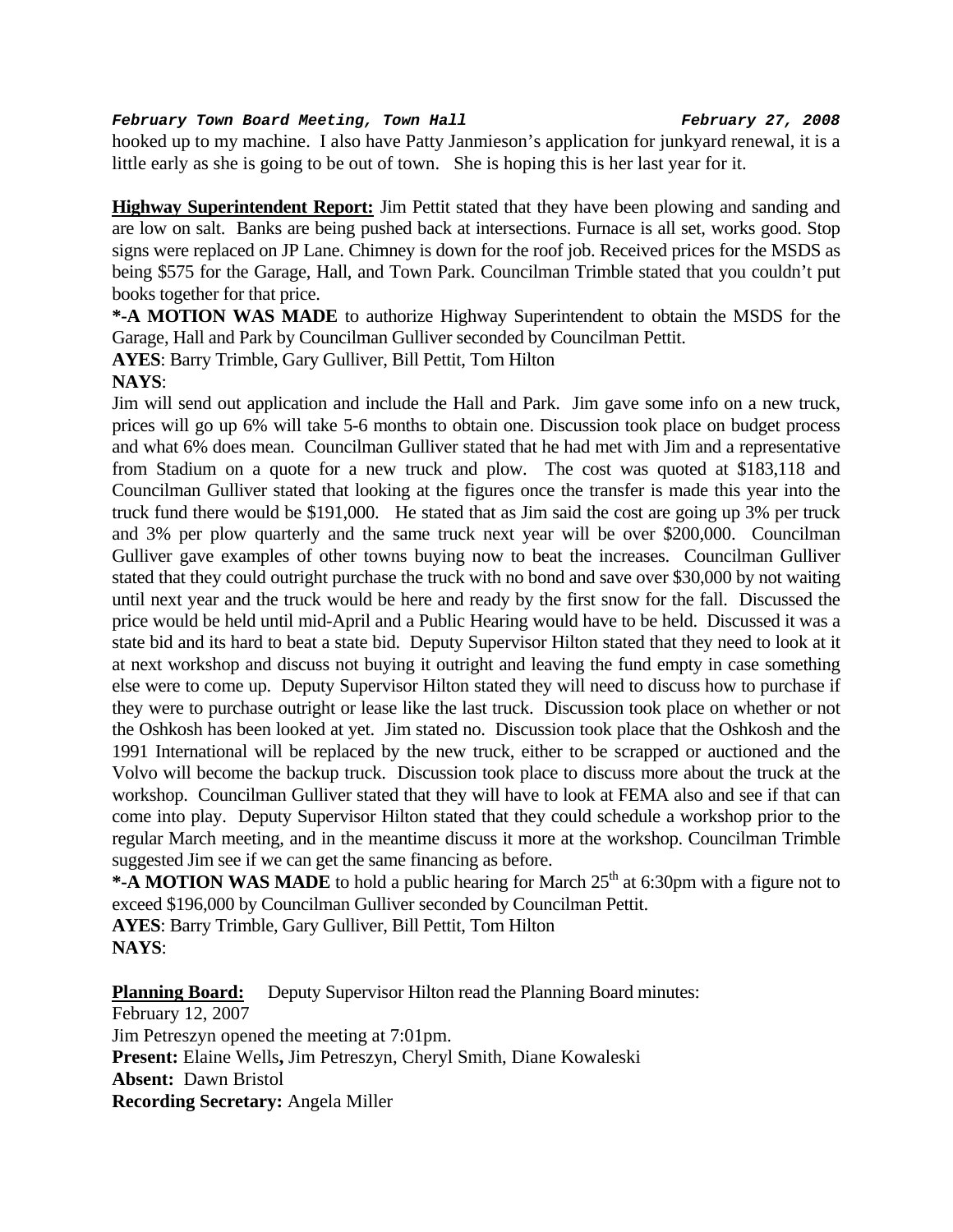*February Town Board Meeting, Town Hall February 27, 2008*  **Others Present:** 3 Public

**Motion to accept minutes:** Diane Kowaleski made a motion to accept December minutes, it was seconded by

Cheryl Smith

**AYES:** Elaine Wells, Jim Petreszyn, Cheryl Smith, Diane Kowaleski **NAYS** 

**Old Business:** Joe Arduini, 222.00-01-04, Joe's Corner Market Ste Rte 3, site plan for 30x 40 addition and gas station to his current store. Jim Petreszyn stated site plan looks good just need north arrow and the scale on the drawing. Joe will fix and drop off to Angela and she will send it to the Oswego County Department of Planning for review. The board reviewed the proposed site plan and made recommendations.

**New Business:** Jean Gulliver, 1222 Red Schoolhouse Road, questions pertaining to subdivision. Jean wants to make Red Schoolhouse Road the line between the two parcels of land. Jim Petreszyn stated that she would need to bring plat to them. The board made their recommendations.

 The Board reviews the site plan check list and samples and made recommendation. Angela will fix and place this information on the Town of Palermo website and issue this information along with the site plan applications.

Elaine Wells, Diane Kowaleski, & Cheryl Smith will be attending the Local Government Conference in Watertown on March 27.

**Correspondence:** Rural Futures, Microsoft excel, Impact of Article X, & Syracuse Management Conference

**Public Hearing:** Mark Loomis 2 lot subdivision- left open until March

Jeannette Edgarton lot realignment – left open until March

**A Motion Was Made** by Diane Kowaleski and seconded by Elaine Wells to adjourn the meeting at 7:38pm

**AYES:** Elaine Wells, Jim Petreszyn, Cheryl Smith, Diane Kowaleski **NAYS:** 

Respectfully submitted by, Angela Miller - Planning Board Secretary

Angela stated that Dawn Bristol will also be going to the schooling as well.

Barbara stated she got notice that the County had some issues with the proposed gas station such as maps not correct, septic too close, needs to talk to State DOT. Angela stated that Joe had talked to the DOT.

**Board of Appeals Report**: Angela stated that Tammy Schwartz has completed the online training and submitted her paperwork into the Town Clerk. Town Clerk will review the papers.

**Dog Control Report**: Deputy Supervisor Hilton read Chad's report: Total Calls: 19 Dogs Picked up: 7 Dogs Redeemed: 6 Total Mileage: 235.4

**Custodian Report**: Dave stated that he has fixed some water leaks at the kennel. He purchased 10 bags of ice melt. Cleaned out the fuel tanks and air conditioners and kept the walk ways opened during elections. Jean stated that Dave did a great job at the Hall by coming up several times during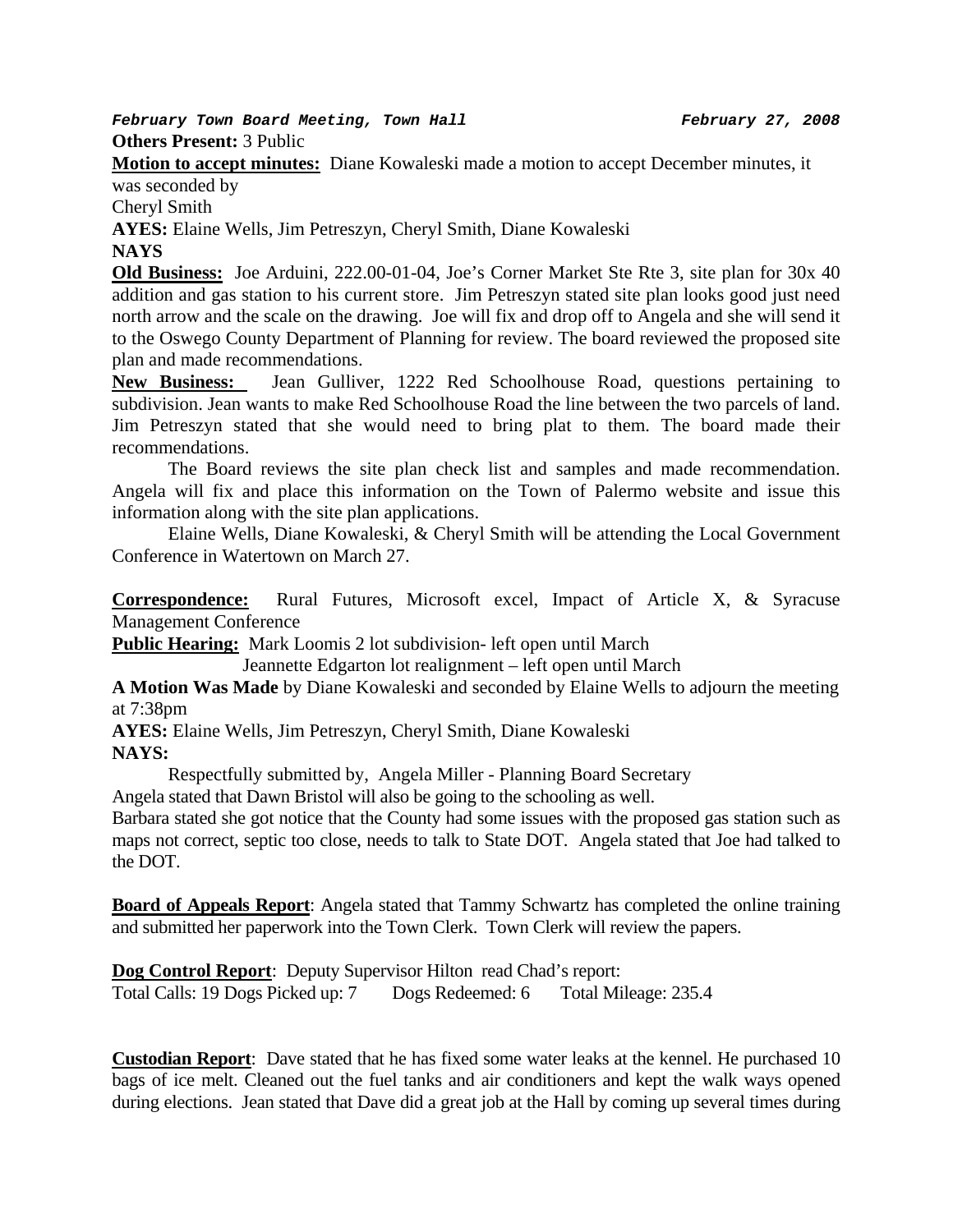#### *February Town Board Meeting, Town Hall February 27, 2008*

the Senate Election cleaning out the doorways. Dave asked if anything can be done about the water problem in front of the door and that people were complaining about it. Discussion took place on the problems of the drainage in front of the door.

| <i>Inspections</i>                        |           |
|-------------------------------------------|-----------|
| <b>Construction Inspections</b>           | 21        |
| <b>Manufactured Home Inspections</b>      | 0         |
| <b>Fire Safety Inspections</b>            | 2         |
| <b>Code Violation Inspections</b>         | <b>10</b> |
| <b>Mobile Park Inspections</b>            | 0         |
| <b>Junkyard Inspections</b>               | 0         |
| <b>Complaint of Violation Inspections</b> | 11        |
| <b>Total Inspections</b>                  | 33        |

# **Code Enforcement Officer Report:** Deputy Supervisor Hilton Joe's report:

| <b>Building Permits</b> |                    |                     |               |  |
|-------------------------|--------------------|---------------------|---------------|--|
|                         | <b>This Report</b> | <b>Year to Date</b> | <b>Totals</b> |  |
| <b>Permits Issued</b>   |                    |                     |               |  |
| <b>Fees Collected</b>   | \$40.00            | \$40.00             | \$40.00       |  |
| <b>To Supervisor</b>    | \$40.00            | \$40.00             | \$40.00       |  |

# **Bulletin Board**

#### *Just a note***:**

**The Codes Department has completed and submitted both the reports to the State and to the Town Supervisor for the year 2007. The codes office has scheduled the required inservice training for April 2008 in Syracuse. The 2-man inspection coverage seems to be very effective so far. I think this will be very helpful into the ever busy construction season.** 

*Respectfully Submitted,* Joseph Fiumara - Code Enforcement Officer

**County Legislator Report**: Barbara stated that they now have six women on the Legislature. She stated what committees she sits on. Barbara stated they investigated the aquifer up north for the proposed water plant and the issues with that as well as the proposed cogeneration plant in Scriba. She stated that the Highway books were audited and will be cleaned up. She gave an update on the budget problems with Medicaid that is supposed to be capped and the Health care clinic in Central Square being closed and it was stopped temporarily from closing. She stated she will be attending a meeting in Saratoga Springs on protection for farmlands and that towns are able to apply for grants to update their land use. Barbara stated that some snowmobilers knocked over bee hives and don't know if bees will be lost. Discussion took place on ethanol plant and how people are growing corn and not wheat.

#### **Motion to accept Reports**:

**\*-A MOTION WAS MADE** to approve the reports as given by Councilman Pettit seconded by Councilman Trimble.

**AYES**: Barry Trimble, Gary Gulliver, Bill Pettit, Tom Hilton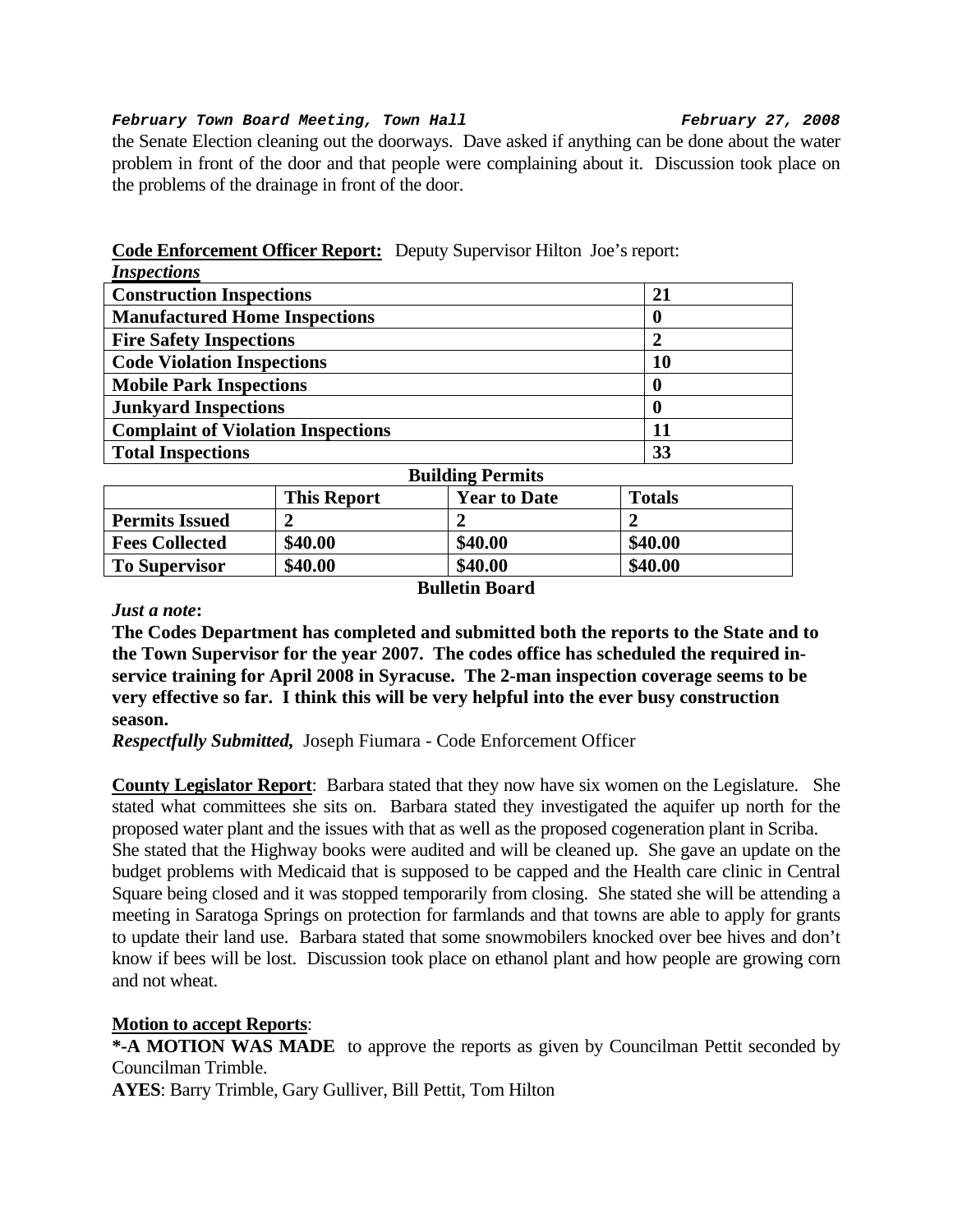*February Town Board Meeting, Town Hall February 27, 2008*  **NAYS**:

### **Motion to pay Bills**:

**\*-A MOTION WAS MADE** to pay bills in the following amounts: GENERAL NO 57 to 103 in the amount of \$15,434.04 HIGHWAY NO 28 to 54 in the amount of \$31,274.67 By Councilman Gulliver seconded by Councilman Pettit. **AYES**: Barry Trimble, Gary Gulliver, Bill Pettit, Tom Hilton **NAYS**:

**Old Business:** Deputy Supervisor Hilton stated the Town Clerk had emailed them that we do have insurance information on file for the mowing.

Deputy Supervisor Hilton stated that Joe doesn't have time or desire to work as the Clerk of the Works for the Painting, pointing and shed for the garage projects. He stated they will need to talk about it at workshop or decide this evening on putting something in place. Councilman Gulliver stated that he abstained last time since he didn't see the designs or wasn't there for them and suggested to look at foam and siding as an alternative to see if it was more cost effective. More discussion on pros and cons of using foam and siding took place. Discussion took place on putting foam on the inside of the building or point and paint the outside and insulate and put a panel on the inside took place. Discussed more on the different approaches to doing the garage as most efficient and economical as possible. Discussed having Peter put together a couple of ways. Discussed the addition on the back. Discussed to look also into Sandy Creek storage for a price of a building the same size as the plans. Discussed if went with detached building it could be moved in the future for further expansion of the garage and if it was attached you wouldn't have to go out in the weather. Discussed will have to check with Code Enforcement Officer for code information and discussed ventilation. Town Board will discuss it further at the next workshop. Discussion took place for a need for an equipment plan.

Councilman Gulliver stated that Jim asked for bars to be placed on the windows again and he suggested that it may be better to look into a security system from Volney Mulitplex as they stated the annual cost would be the same as the hall. Councilman Gulliver stated he had the Town Clerk check with Eastern Shores on if the town would get a break and the reply was no but would help in the Risk Management and claims. Councilman Trimble stated to check to see if there is a nuisance charge for tripped alarms. Town Clerk stated that the alarm here has been tripped and there never has been a charge but will check with them.

Deputy Supervisor Hilton will contact Peter Cedrone on proposition for docs to bid that would be for painting, tuck pointing, filling block, and looking at insulating and sheet panel down the road.

**\*-A MOTION WAS MADE** authorize Councilman Hilton to contact Cedrone for tuck pointing, painting outside of building and addition to garage by Councilman Gulliver seconded by Councilman Trimble.

**AYES**: Barry Trimble, Gary Gulliver, Bill Pettit, Tom Hilton

**New Business:** Angela stated that there was a mention of dog census last meeting. She stated that she believes that they should do it and some money was put in the budget to get it done. She stated it was done three years ago and should be done again. She stated that last time there was 1100 dogs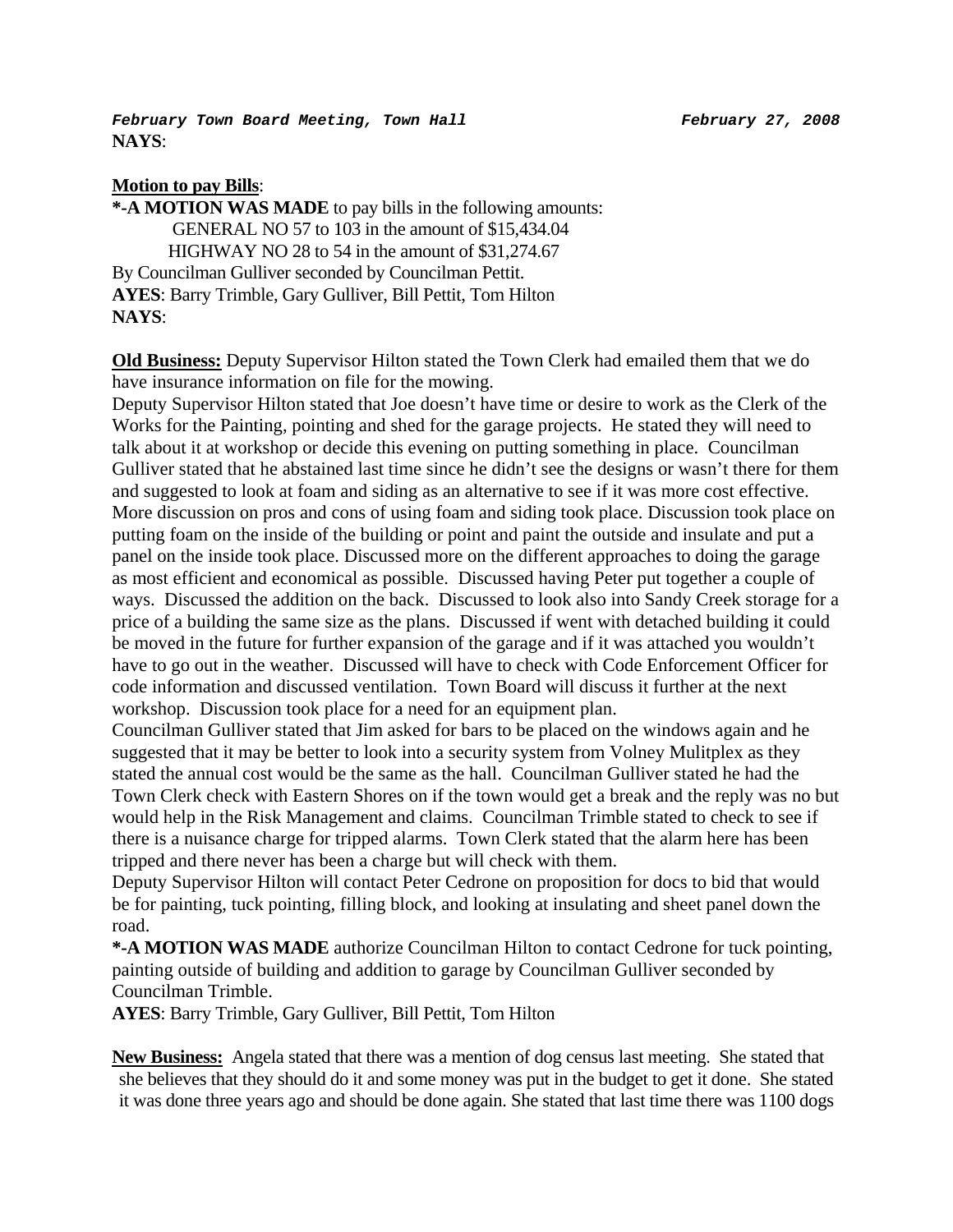#### *February Town Board Meeting, Town Hall February 27, 2008*

and gave figures that included revenues of fines, \$5 per dog local enumeration fee collected at time of licensing and dog licenses to project a revenue of over \$12,000 and if it cost \$1,200 to do the enumeration the town would still be over \$10,000 ahead. She stated safety reasons for enumeration to be done, it not only gets dogs licensed but ensures that they have their rabies shots and that the residents would be getting the shots instead of the town getting them when a dog is picked up and redeemed. She stated that eight dogs were seized this year and she had to take 5 of them for rabies shots and enumeration would help cut that down as they need a rabies shot for licenses and also tickets are issued right then and there for those that don't have licenses.

# **Resolution 11 - to conduct a dog census**

Whereas the Town Board Town of Palermo has reviewed the need for a dog enumeration with the Town of Palermo Dog Control, therefore

Be it Resolved the Town Board authorizes the town wide dog enumeration as follows:

- a notice will be put in the paper three weeks prior to the start of the enumeration so the towns people will be notified as well as on the Town of Palermo website
- a fee of \$5.00 for every unlicensed dog found on the census list will be collected at the time of licensing by the Town Clerk as allowed by Ag & Markets Law a rate of \$2.00 per dog counted and no mileage will be paid

Be it Further Resolved the Town Board Town of Palermo hereby authorizes Angela Miller to conduct the town wide dog enumeration as stated.

Resolution introduced by Councilman Trimble seconded by Deputy Supervisor Hilton.

**AYES**: Barry Trimble, Gary Gulliver, Bill Pettit, Tom Hilton

**NAYS**:

**Public Session**: Discussed to talk about a Clerk of the Works at workshop

**Adjournment**: Motion to adjourn was made at: 8:31pm by Councilman Pettit seconded by Councilman Trimble.

**AYES:** Barry Trimble**,** Gary Gulliver, Bill Pettit, Tom Hilton **NAYS:** 

Respectfully Submitted,

 Jean Gulliver Palermo Town Clerk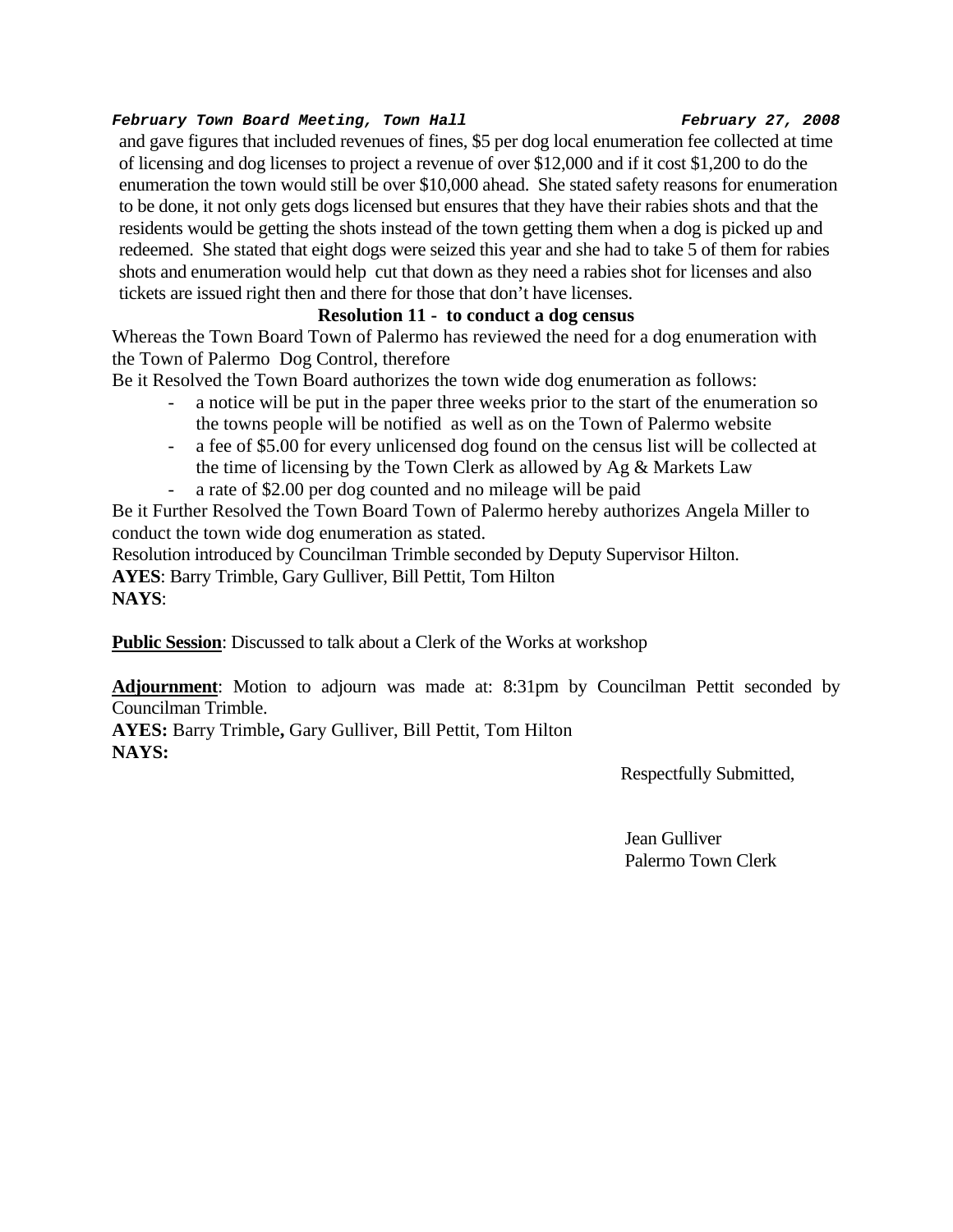Those preset at the workshop were:

| <b>Present:</b> | Councilman Trimble                  | Absent: |
|-----------------|-------------------------------------|---------|
|                 | Councilman Gulliver                 |         |
|                 | Councilman Pettit entered at 7:19pm |         |
|                 | Councilman Hilton                   |         |
|                 | Supervisor Johnson                  |         |
|                 |                                     |         |

**Recording Secretary**: Jean Gulliver, Town Clerk **Others Present**: Jim Pettit, Highway Superintendent; Joe Fiumara, Code Enforcement Officer.

The following discussions took place:

- Reviewed bills
- Clerk Computer Town Clerk purchased a new computer due to the storm damaging hers and a transfer from her contingent to equipment to cover the cost
- Repairs to thermostat on the loader
- Salt supply Councilman Hilton asked it how it was doing, Jim stated only one load is all they could get.
- Payroll and time cards. Supervisor Johnson stated they were much better. Clothing allowances need to come from the payroll with the exception of steel toed shoes they are not taxable. Because there are no uniforms the clothing becomes taxable due to them being able to wear them outside of work. Discussed uniforms vs. clothing allowance.
- Code Enforcement Officer laptop. Joe stated his laptop had taken abuse from storms and replaced the hard drive a few months ago and still not working properly. He stated he would like a desktop for the office and still use the laptop in the field. More discussion on computer took place. Joe stated he would like access to the network for internet access and Councilman Gulliver stated it is already there. Joe stated he would also like a digital camera and printer for \$120.00 at Radio Shack and stated his reasons why. Discussion took place on Code Enforcement Officer equipment. **\*-A MOTION WAS MADE** to transfer from contingent \$500 to the Code Enforcement Officer equipment fund for the purchase of a computer, monitor and digital camera with printer by Councilman Gulliver seconded by Councilman Hilton. **AYES**: Barry Trimble, Gary Gulliver, Bill Pettit, Tom Hilton, Ellen Johnson  **NAYS**:
- Clerk of the Works Discussion took place on who the clerk of the works should be and what is involved. Councilman Gulliver stated that maybe if the Code Enforcement Officer didn't want it the Deputy would and his concerns that due to the investigation from the Salt storage project that it should be someone who know codes. More discussion took place that Jim would be able to do what is needed and that Peter Cedrone would also be looking the project over as well. More discussion on the role of the Clerk of the Works took place.
- Garage projects having bid docs ready. Joe explained that he never said he would do the project just wanted to look over the specs, wanted to see local companies get to bid and there was a misunderstanding. Discussion took place as to not having performance bonds but to have a 10% retainer to be paid when the job was done and certified. More discussion on bid docs took place. Councilman Hilton stated for the Town Clerk to get a hold of Mr. Cedrone and ask to write the addendum to bids to delete requirements for performance bond, add 10% retention in each payment until complete and acceptance of work, separate bids taken for masonry and painting,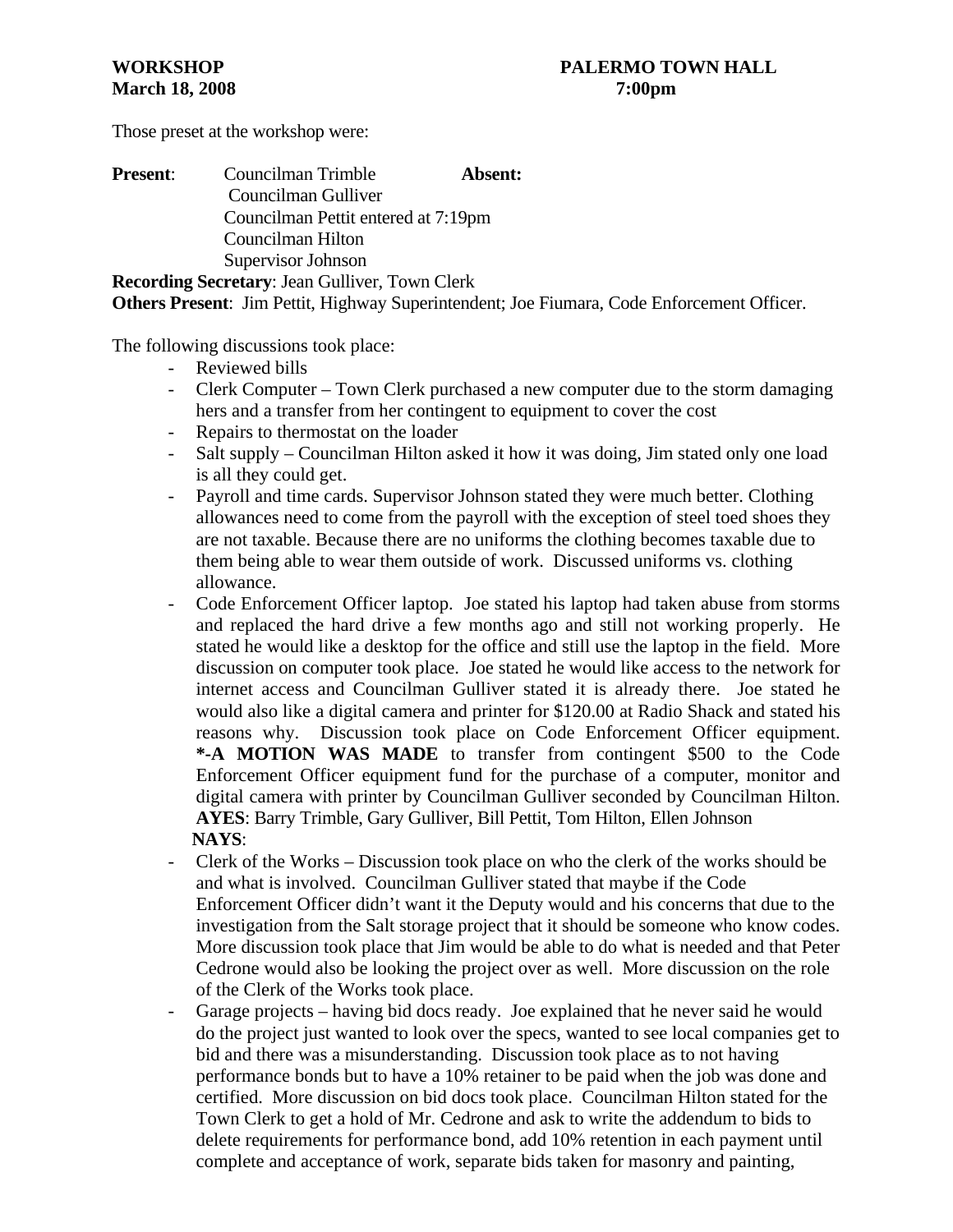conduct a pre-construction meeting with Jim, point of contact will be Jim Pettit – Highway Superintendent, Peter to certify work, and to put May  $20<sup>th</sup>$  at 7:00pm as the bid date on the documents.

**\*-A MOTION WAS MADE** to authorize the Town Supervisor to enter into agreement with Cedrone Engineering for a fee not to exceed \$600 at a rate of \$100 per hour as proposed by Cedrone for the re-pointing and painting of blocks by Councilman Hilton seconded by Councilman Gulliver.

**AYES**: Barry Trimble, Gary Gulliver, Bill Pettit, Tom Hilton, Ellen Johnson  **NAYS**:

- Discussion took place on the insulating of the blocks and that will be the next project. Councilman Hilton asked for a schedule that shows what we have already paid Mr. Cedrone and what is remaining.
- New Addition to the highway garage discussion took place on addition, specs, bidding process and can get a prefab structure for \$6,000 vs. \$28,000.
- Break room converted to oil storage. Discussion took place that the current break room isn't being used due to mold and it has four block walls already and could be made into an oil room. A new steel door would be needed as well as possible fire sheetrock on the ceiling. Discussed making the area presently used as a break room bigger by removing the furnace and using radiant heat. More discussion will take place next month to look at sketches and drawings.
- Insulating of block walls at Garage. Discussion took place that Cedrone is working on a similar project and may have a better idea on cost. Discussion took place on looking at some kind of reflection material on the inside to help with heat. More discussion on insulating the blocks took place. More discussion on radiant heat took place.
- Garage door opener. Jim stated that the doors are the biggest draw of losing heat and stated that a garage door opener may help cut down the time the doors are opened.
- Public Hearing. Supervisor Johnson stated that we need more information for the public hearing in the financing of it. Jim stated it was the same as the last truck and that the price didn't include a warranty. The warranty was a total of \$4,260 bringing the total cost to \$187,118.00. Supervisor Johnson stated that amount wasn't included in the financing. Discussion took place on the interest rate being good. Jim stated he asked for the same as last time, Councilman Trimble stated it was a three year term. Councilman Hilton stated that last week they talked about money in the Equipment Capital and had money there. More discussion on purchase took place. Councilman Hilton asked about FEMA money and where it was supposed to go. Supervisor Johnson stated that she had contacted FEMA and it was fine. It does not have to be transferred to highway and have contacted Audit and Control and waiting to hear back from them. Discussion took place on how much to put down as a down payment for the truck and how much to finance.
- Loader Jim stated that there were a lot of repairs to the loader and that the equipment will be taken care of. Supervisor Johnson stated that he will have to remain in budget and stated that once the repairs to the building and park projects are done there won't be any extra money, More discussion on the amount to have as a down payment took place.

**\*-A MOTION WAS MADE** to make a down payment from the highway capital account for the purchase of a new truck not to exceed \$125,000 and finance the rest for a three year term by Councilman Hilton seconded by Councilman Trimble.  **AYES**: Barry Trimble, Gary Gulliver, Bill Pettit, Tom Hilton, Ellen Johnson  **NAYS**: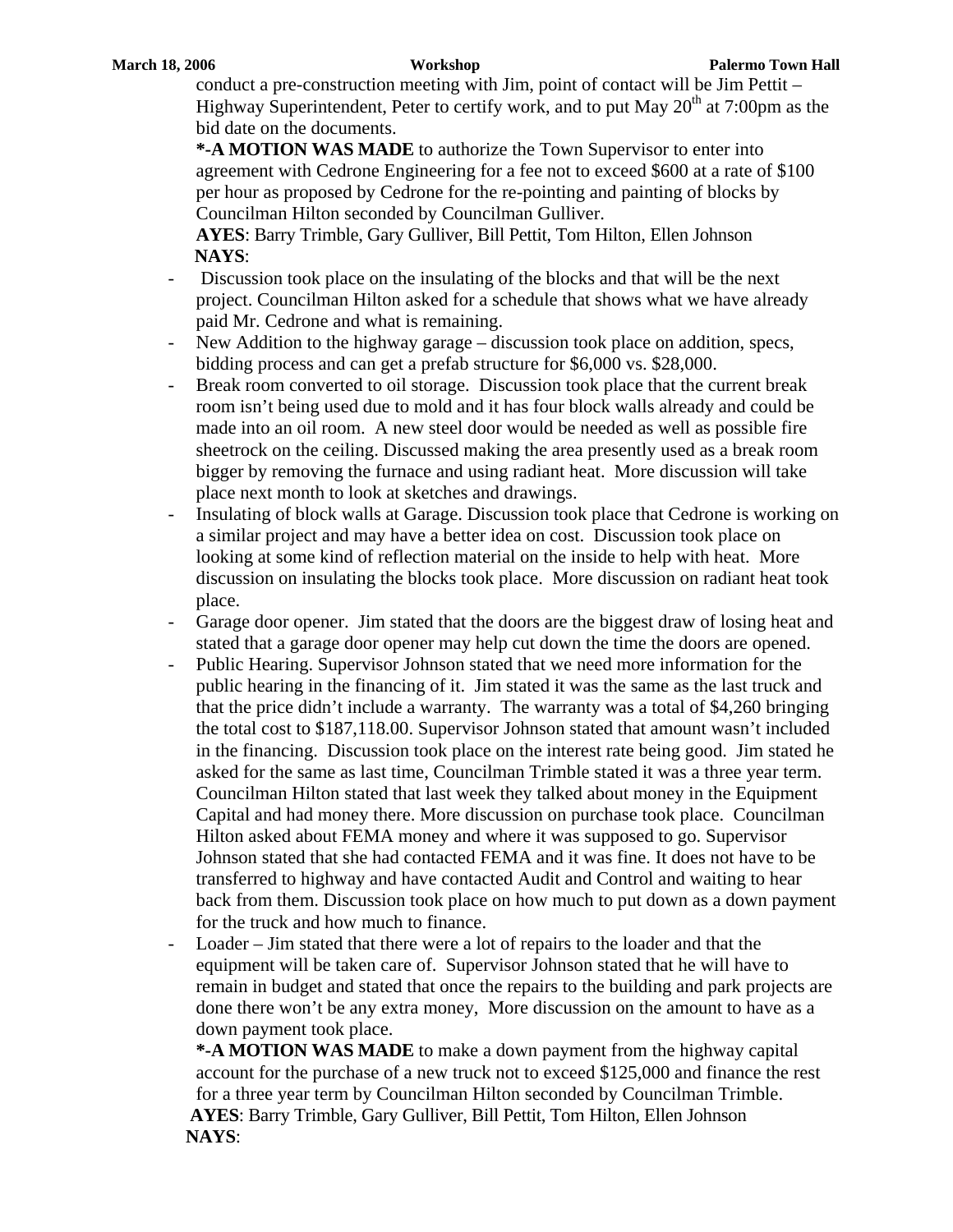- Union Contract Jim asked if Mark May could be contacted about the wording in the contract concerning vacation pay as it is worded two different ways. One section says a week's vacation (5 days) and another section defines a work week as forty hours. The problem comes from the change of the number of days worked in the winter to the number of days worked in the summer. Jim asked if they can contact with Mr. May to agree and clarify it so it is meant the same. Supervisor Johnson will contact Mr. May.
- Dog at large Councilman Pettit stated that someone had a concern about the story in the paper concerning dog fines. Discussion took place about dogs at large.
- Highway Spending Agreement Councilman Hilton asked if Jim had that done and offered his help if needed. Jim stated he is working on it and has Jim Dann coming in to help him. He stated he would like to see the roads with the snow off them to determine what needs to be done. More discussion took place on roads.
- Boy Scouts using park Councilman Hilton stated that the Boy Scouts would like to have their April encampment at the town park on April 25, 26,  $27<sup>th</sup>$ . They will do clean up at the park and nature trail.

**\*-A MOTION WAS MADE** to allow the scouts to use the park for their April encampment from April  $25-27<sup>th</sup>$  by Councilman Gulliver seconded by Councilman Hilton.

 **AYES**: Barry Trimble, Gary Gulliver, Bill Pettit, Tom Hilton, Ellen Johnson  **NAYS**:

**Adjournment**: **-\*A MOTION WAS MADE** to adjourn at 9:15pm by Councilman Trimble seconded by Councilman Gulliver

**AYES:** Barry Trimble, Gary Gulliver, Bill Pettit, Tom Hilton, Ellen Johnson **NAYS:**

Respectfully Submitted,

Jean Gulliver Palermo Town Clerk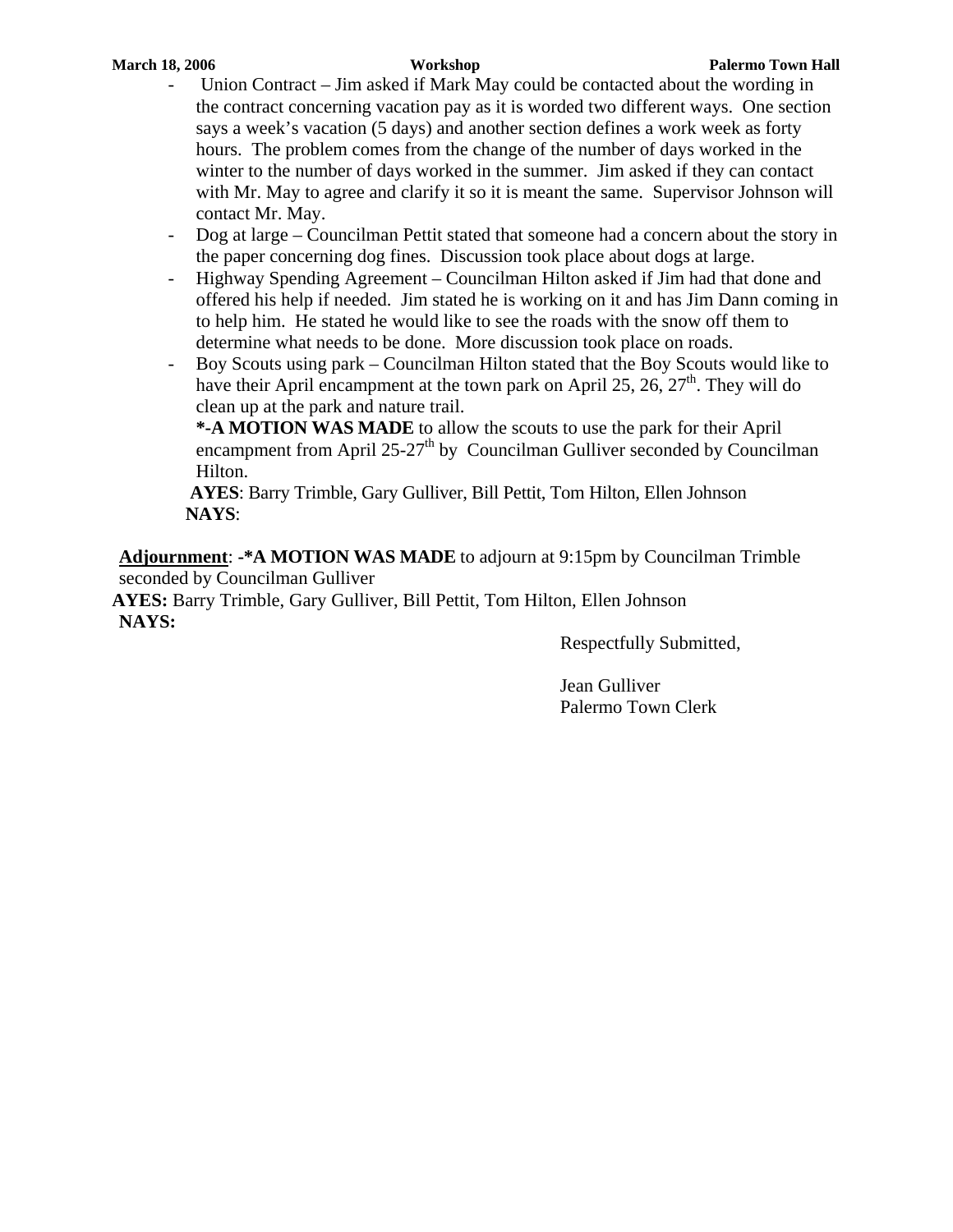## **March Public Hearing - Town Hall**

### **March 25, 2008**

Deputy Supervisor Hilton called the public hearing to order at 6:30pm with a salute to the flag and a moment of silence. Town Clerk took roll call:

**Present:** Supervisor Johnson **Absent:** Councilman Trimble Councilman Gulliver Councilman Pettit Councilman Hilton

**Recording Secretary**: Jean Gulliver, Town Clerk

**Others Present**: Jim Pettit, Highway Superintendent; Tammy Schwartz, Janitor; Dave Delong Custodian, 4 members of the public.

Supervisor Johnson opened the hearing stating the purpose was to hear comments on the purchase of a new plow and truck. Town Board discussed which financing plan they preferred and the amount of the down payment.

Councilman Hilton stated that he has looked at the equipment and repair budgets and the remainder of the capital fund and stated he felt there was enough for future. Supervisor Johnson stated that they would need to have another public hearing if they needed to expend more from the capital project and can transfer within the highway budget before transferring from general to highway.

Supervisor Johnson opened the floor for public comments. There were no comments for or against the purchase of the plow and truck

**\*- A MOTION WAS MADE** to adjourn at 7:00pm by Councilman Gulliver seconded by Councilman Trimble.

**AYES:** Barry Trimble, Bill Pettit, Tom Hilton, Ellen Johnson **NAYS:**

#### **March Regular Town Board Meeting - Town Hall**

#### **March 25, 2008**

Deputy Supervisor Hilton called the meeting to order at 7:00pm and dispensed with a salute to the flag and a moment of silence. Town Clerk took roll call:

**Present**: Supervisor Johnson **Absent:** Councilman Trimble Councilman Gulliver Councilman Pettit Councilman Hilton

**Recording Secretary**: Jean Gulliver, Town Clerk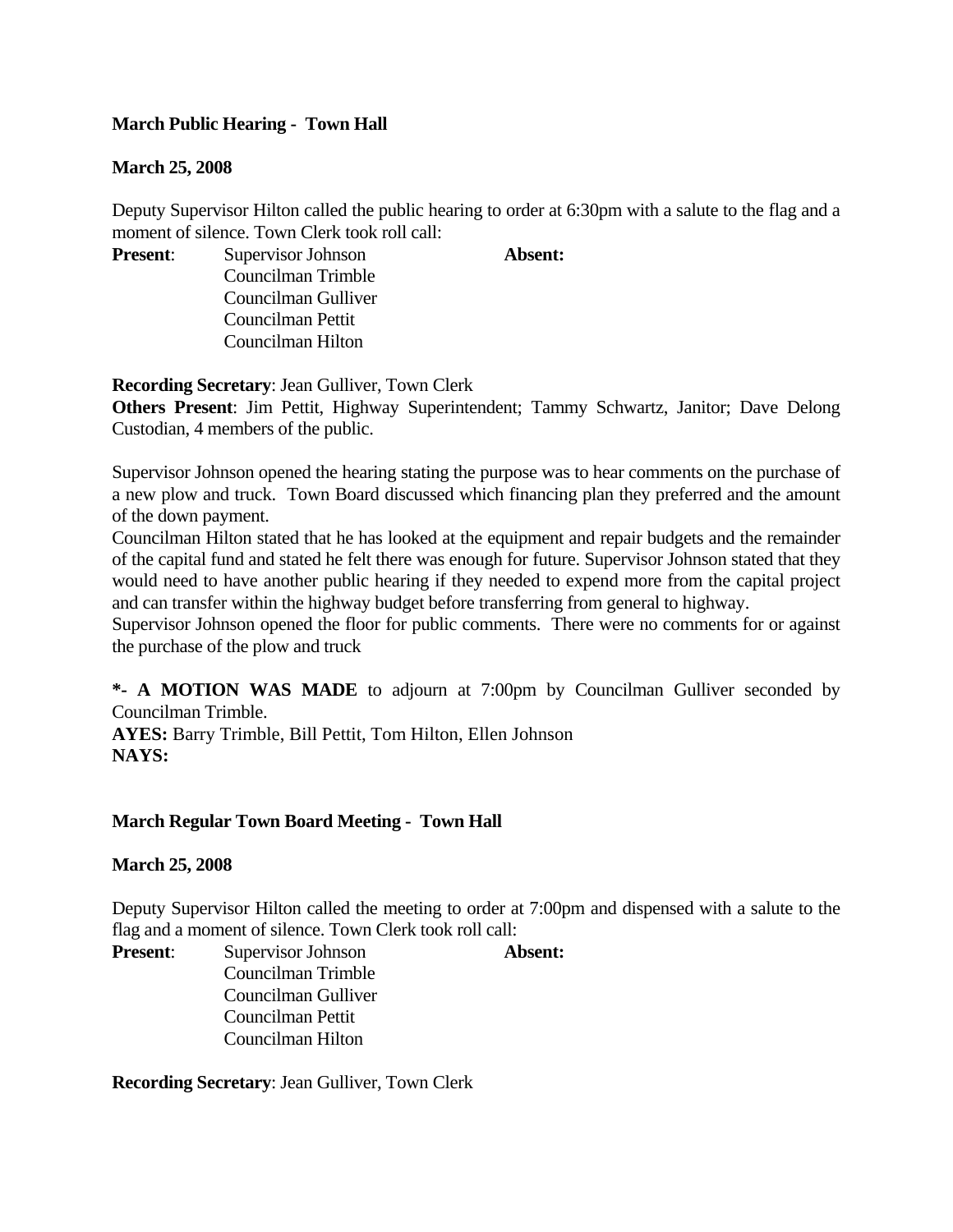#### March Town Board Meeting, Town Hall **March 25, 2008**

**Others Present**: Jim Pettit, Highway Superintendent; Tammy Schwartz, Janitor; Dave Delong Custodian; Marty Webster, Assessor; Barbara Brown, County Legislator. 4 members of the public

#### **Corrections to Minutes**: None

#### **Motion to accept minutes**:

**\*-A MOTION WAS MADE** to accept the minutes of the previous meetings by Councilman Hilton, seconded by Councilman Pettit. **AYES**: Barry Trimble, Bill Pettit, Gary Gulliver, Tom Hilton, Ellen Johnson **NAYS**:

#### **Petitions to the Board**: None

**Resolutions:** Supervisor Johnson read proposed Resolutions:

- 12- Transfer of Funds
- 13– Purchase Truck and Plow

#### **Public Comment on Resolutions**: None

#### **Resolutions Approval**:

#### **Resolution 12 – Transfer of Funds**

**Whereas** the Town Board Town of Palermo has reviewed new bills for March now therefore **Be It Resolved**, the Town Board Town of Palermo authorizes the Supervisor to make the following transfer:

From A1990.4 Contingment in the amount of \$500.00 to

A3620.2 Code Enforcement Equipment in the amount of \$500.00

From A1410.4 Town Clerk Contractual in the amount of \$182.96 to

A1410.2 Town Clerk Equipment in the amount of \$182.96

From A911 Unexpended Funds in the amount of \$3,000 to

A1440.1 Engineer Personal Services in the amount of \$3,000

Resolution introduced by Councilman Hilton seconded by Councilman Pettit. **AYES:** Barry Trimble, Gary Gulliver, Bill Pettit, Tom Hilton, Ellen Johnson

**NAYS:**

# **Resolution No: 13 - Purchase of Ten Wheel Truck With Plow**

**Whereas** the Town Board Town of Palermo has deemed it necessary to purchase a new ten wheel truck with plow for the highway department and

**Whereas** the Town Board Town of Palermo has discussed with the Highway Superintendent a state bid available through Stadium International Trucks Inc, a 2009 International 5600 complete with a Viking plow equipment and warranty, PC# 62176 for One Hundred Eighty-Seven Thousand One Hundred Eighteen (\$187,118.00) Dollars; and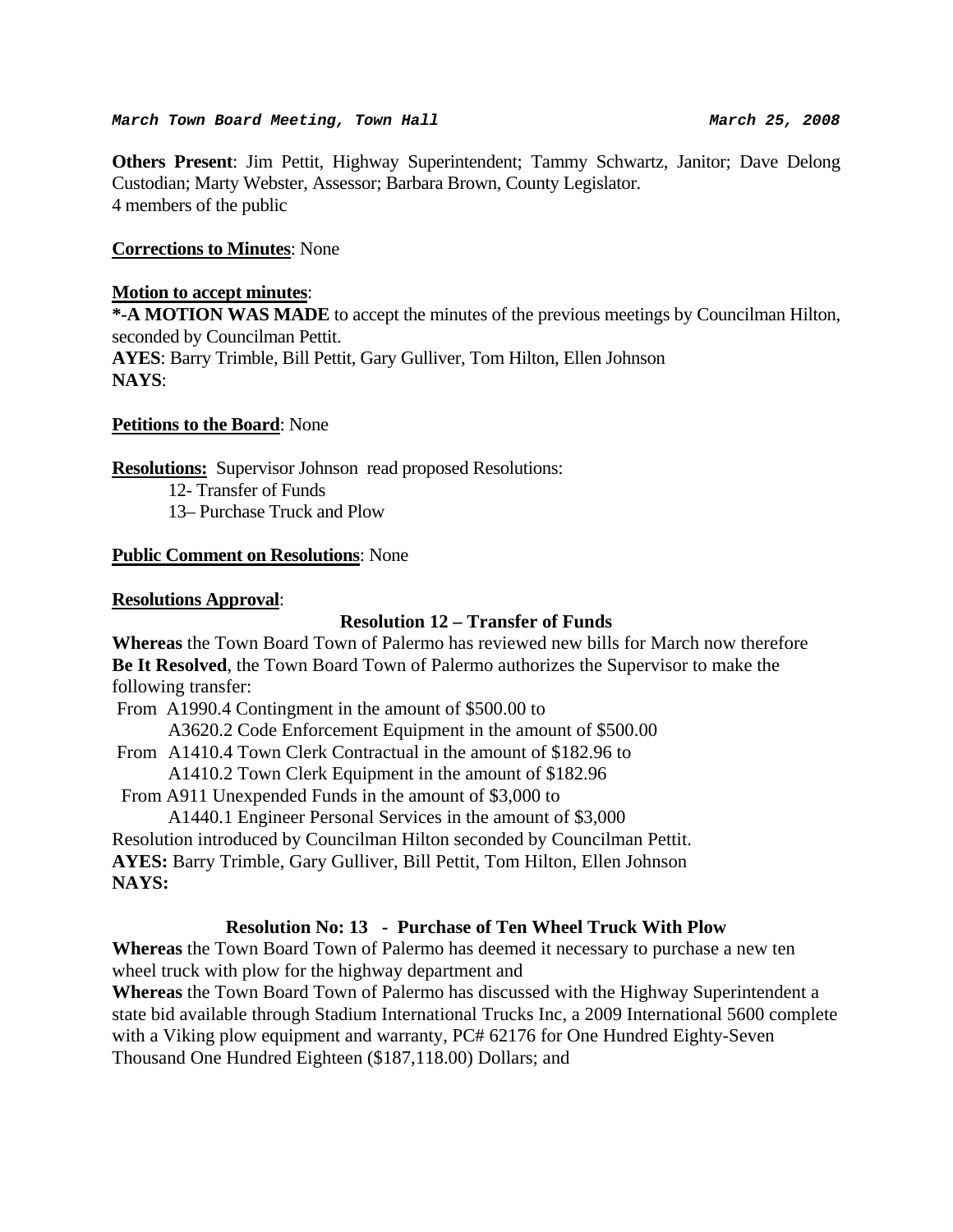**Whereas** the Town Board Town of Palermo wishes to purchase said truck with funds from the previously established Highway Equipment Capital Fund Account as a down payment and rest to be financed using a 2 year term lease with Navistar Financial, and

Whereas the Town Board Town of Palermo held a public hearing on March 25, 2008 on or about 6:30pm at the Palermo Town Hall

**Now, Therefore** on a motion made by Councilman Hilton and seconded by Councilman Trimble **BE IT RESOLVED AS FOLLOWS**:

- 1.) The Town Highway Superintendent is hereby authorized to purchase through state bid the following:
	- a) One (1) 2009 International 5600 with Viking plow equipment, PC#62176 for One Hundred Eighty-Seven Thousand One Hundred Eighteen (\$187,118.00) Dollars
- 2.) That the purchase shall be made through New York State Bid price
- 3.) That the Town Board further resolves to use an amount not to exceed, as a down payment of, One Hundred Twenty-Five Thousand (\$125,000.00) Dollars from the previously established Highway Equipment Capital Fund Account
- 4.) That the Town Board further resolves to borrow the difference of the purchase price of the truck in the amount not to exceed Sixty-two Thousand One hundred Forty-four (\$62,144.00) Dollars plus Four Thousand Six Hundred Thirty-two Dollars and Forty Cents in interest (\$4,632.40) through the Navistar Financial Services in the following manner:
	- a. Payment one (1) to be made by September 15, 2009 in the amount of Thirtythree Thousand Three Hundred Eighty-Eight Dollars and twenty cents (\$33,388.20)
	- b. Payment two (2) to be made by September 15, 2010 in the amount of Thirtythree Thousand Three Hundred Eighty-Eight Dollars and twenty cents (\$33,388.20)

5.) The Town Supervisor is hereby authorized to execute any and all documents necessary for the issuance of the lease agreement and to execute contract for the truck purchase.

6.) That this Resolution is subject to Permissive Referendum and the Town Clerk is hereby directed to publish notice of the same as required by law.

Resolution introduced by Councilman Hilton seconded by Councilman Trimble. **AYES:** Barry Trimble, Gary Gulliver, Bill Pettit, Tom Hilton, Ellen Johnson **NAYS:**

**Correspondence:** Supervisor Johnson read the following correspondences

- 1. several civil service exams notices
- 2. Justice Court Financial Teleconference that is available
- 3. Memorandum for credit card machine in order to take credit card payments for court fines. The town will receive a machine at no cost to the town but an analog phone line in the Justice office is required.

Discussion took place on the phone line needed. If the custodian is unable to put a line in there then Windstream will be called to do it.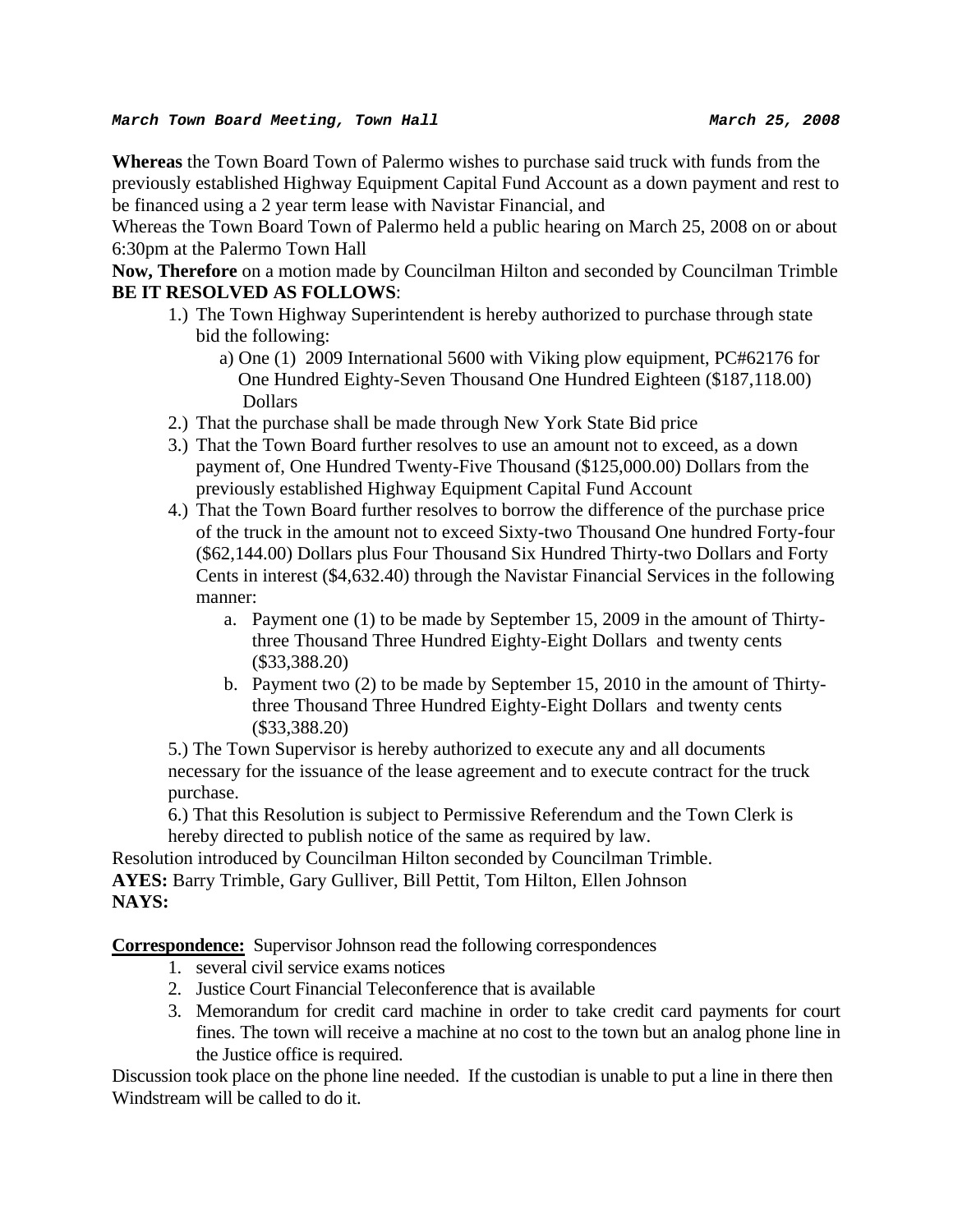**\*- A MOTION WAS MADE** to have Dave Delong contact help for installation of a phone line and in the event it cannot be done, then Windstream will be contacted to install phone line by Councilman Gulliver seconded by Councilman Trimble. **AYES:** Barry Trimble, Bill Pettit, Tom Hilton, Ellen Johnson

**NAYS:**

#### **Reports**

**Supervisor's Report**: Supervisor Johnson gave her report:

Account Balances as of February 29, 2008

| General Fund:                | \$571,971.33 | Highway Fund:                | \$546,998.17 |
|------------------------------|--------------|------------------------------|--------------|
| Park Capital:                | \$12, 205.85 | Highway Capital:             | \$151,187.66 |
| General Capital:             | \$78,451.39  | <b>Highway Money Market:</b> | \$10,408.44  |
| <b>General Money Market:</b> | \$107,864.51 | Park Reserve:                | \$3,558.16   |
|                              |              |                              |              |

#### **Town Clerk's Report**:

#### **Town Clerk's Report February 2008**

For the month of February a total of \$556.07 was turned over to the Supervisor with \$121.90 of that being for dog licenses. \$110.10 was collected for the County Treasurer for dog licenses and \$48.00 to Ag & Markets for spay/neutering program, \$22.50 to Department of Health for marriage licenses and \$14.16 to the DEC for sportsman licenses. A total of \$750.83 was collected.

Tax season is still in full swing. As of the end of February 73% of the warrant has been collected. That's pretty good.

 I did speak with Mr. Cedrone on the things we talked about last week and he will make the changes, do the pre-construction meeting with Jim and it will still be under the \$600 quote that he gave us. Peter will have a company come out and give and free estimate on the core filling of the blocks. He said he had no idea on cost because the one he was working on is a different situation then what the town is doing.

 We had a PESH inspection last week by the state, which they look for OSHA type violations. He was real pleased at our hall. The only violations he spotted were: The extension cord running under the door to light up the display case – he recommended moving the cabinet across the room, which Dave and I did, also the fire extinguishers were outdated on their inspection – the ran out in November and when Jerome did the garage they didn't make it over here, I already called them and they will be here on Wednesday to do it, and the last thing was the emergency light by my window doesn't work – Dave has been notified and he will be contacting Bill Carp at the end of the month to take a look to see why. The inspector said they we will be getting a notice of violations and we will have 30 days to fix it, but everything should be done even before we get the notice.

 I hate to bring it up again, but I am asking that the key situation be looked at again. The reason is because the PESH inspector couldn't get into every office to inspect them, he looked through the windows. He was amazed that I couldn't let me in, he didn't have problems in other towns, the Clerk has access to whatever he needed to see. The judges are going to need a phone line installed into their office for the credit card machine and if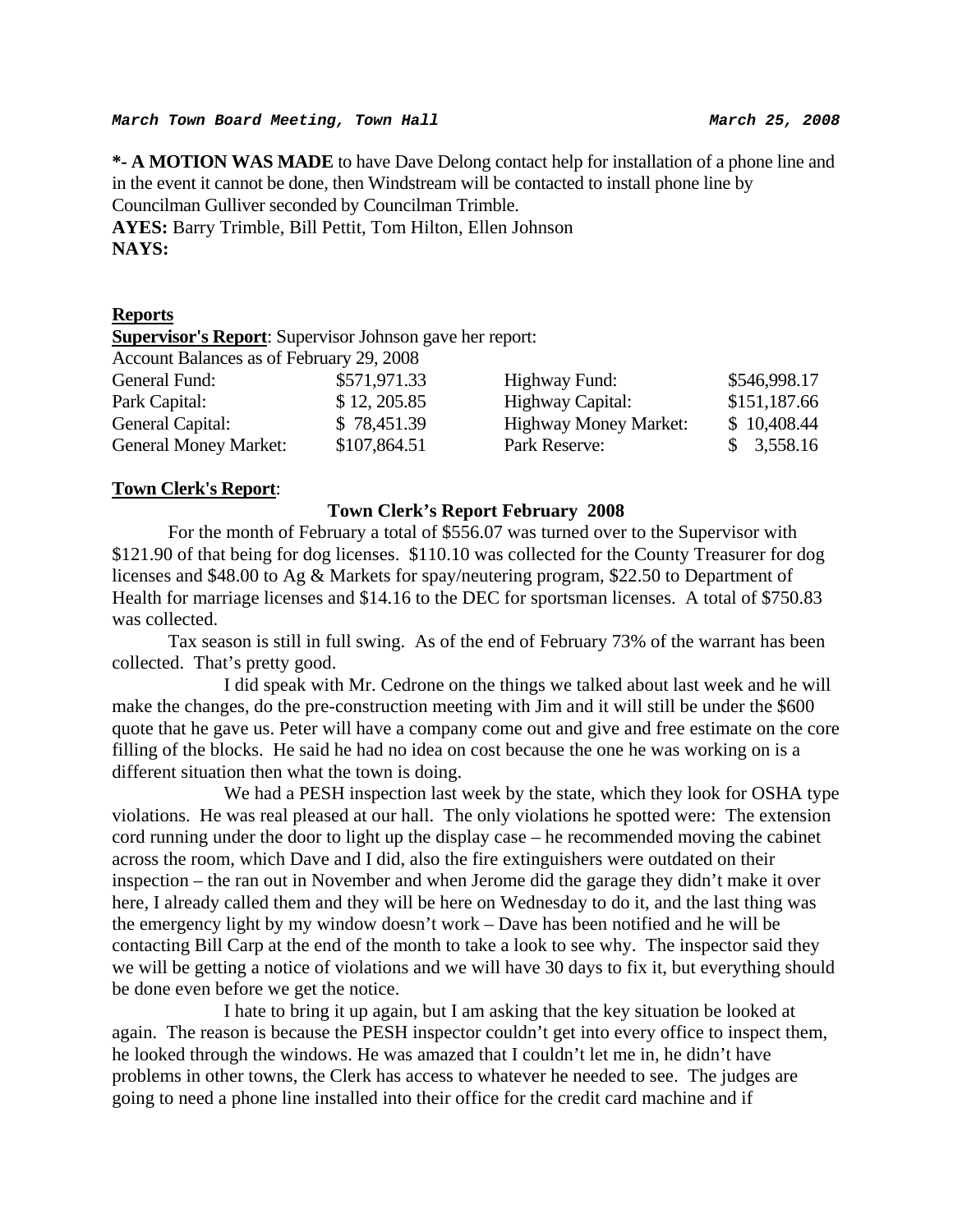#### *March Town Board Meeting, Town Hall March 25, 2008*

Windstream is to do it, they will need access and who know what day and hour they arrive so Dave would have to be available on a moment's notice which is ridiculous since I am already here. Also a couple issues arose this year already this year, once was a phone problem that turned out to be the conference room and this was when Jim was custodian and out on the plow and won't been available to run in to unlock a room if the problem was elsewhere and another was installation of the panic button – at one point they thought they may need access to a room but it ended up working out. To me it is ridiculous that we call a janitor (who's job is to clean, not be someone on call to unlock rooms) or the custodian to unlock a room with a issue arises when I sit right here – already. Marty stopped in and didn't have his keys and was hoping to get into his room but I couldn't help him out. Also Angela should have a set of keys to the building, conference room and my office as my deputy. Also being she is the secretary to the Board of Appeals since none of them have keys for the hall. They usually try to met Monday's when court is here but they can't always, like to one coming up, and one time they even met outside because no one could get in. Thank-you. Jean Gulliver - Palermo Town Clerk

**Highway Superintendent Report:** Jim Pettit stated that they have been cleaning and repairing equipment, cold patching, will be cutting trees, and got the number for PESH from the clerk. Jim will be calling him to come out and do a preliminary walk through. He stated that they have been working on the purchase of the truck and the new oil room. They are waiting for warm weather so they can drop the plows off. They will be contacting Volney for their chipper. Roads are posted. Councilman Trimble asked about the CHIPS paperwork. Jim stated that by the April workshop he will have the spending agreement ready. He stated that salt contracts just came out and he has to mail information back in as he needed to know how much salt the storage shed would hold.

**Planning Board:** Supervisor Johnson read minutes of March meeting:

March 11, 2008

Diane Kowaleski opened the meeting at 7:04pm.

**Present:** Dawn Bristol**,** Elaine Wells**,** Cheryl Smith, Diane Kowaleski

**Absent:** Jim Petreszyn

**Recording Secretary:** Angela Miller

**Others Present:** 6 Public

**Motion to accept minutes:** Cheryl Smith made a motion to accept February minutes, it was seconded by Elaine Wells

**AYES:** Dawn Bristol, Elaine Wells, Cheryl Smith, Diane Kowaleski **NAYS:** 

**Old Business:** Joe Arduini, 222.00-01-04, Joe's Corner Market Ste Rte 3, site plan for 30x 40 addition and gas station to his current store. The board reviewed the proposed site plan and made recommendations. Resent to Oswego County Planning Department for approval.

 Jean Gulliver, 1222 Red Schoolhouse Road, 187.00-01, 2 lot subdivision. Diane Kowaleski suggested going to Marty to see if he could give her a new tax map number for that parcels. According to survey almost looks like it has been subdivided. The board reviewed the proposed subdivision and made recommendations. Public Hearing set for April 8 at 7:30pm.

**New Business:** Mary Rice, 4640 State Route 3, 188.05-12-01, Gift Basket and Shop. Diane Kowaleski questions the number of driveways and the parking lot. Mary stated that there was plenty of parking and that there was only one driveway. The board reviewed the proposed site plan and made recommendations.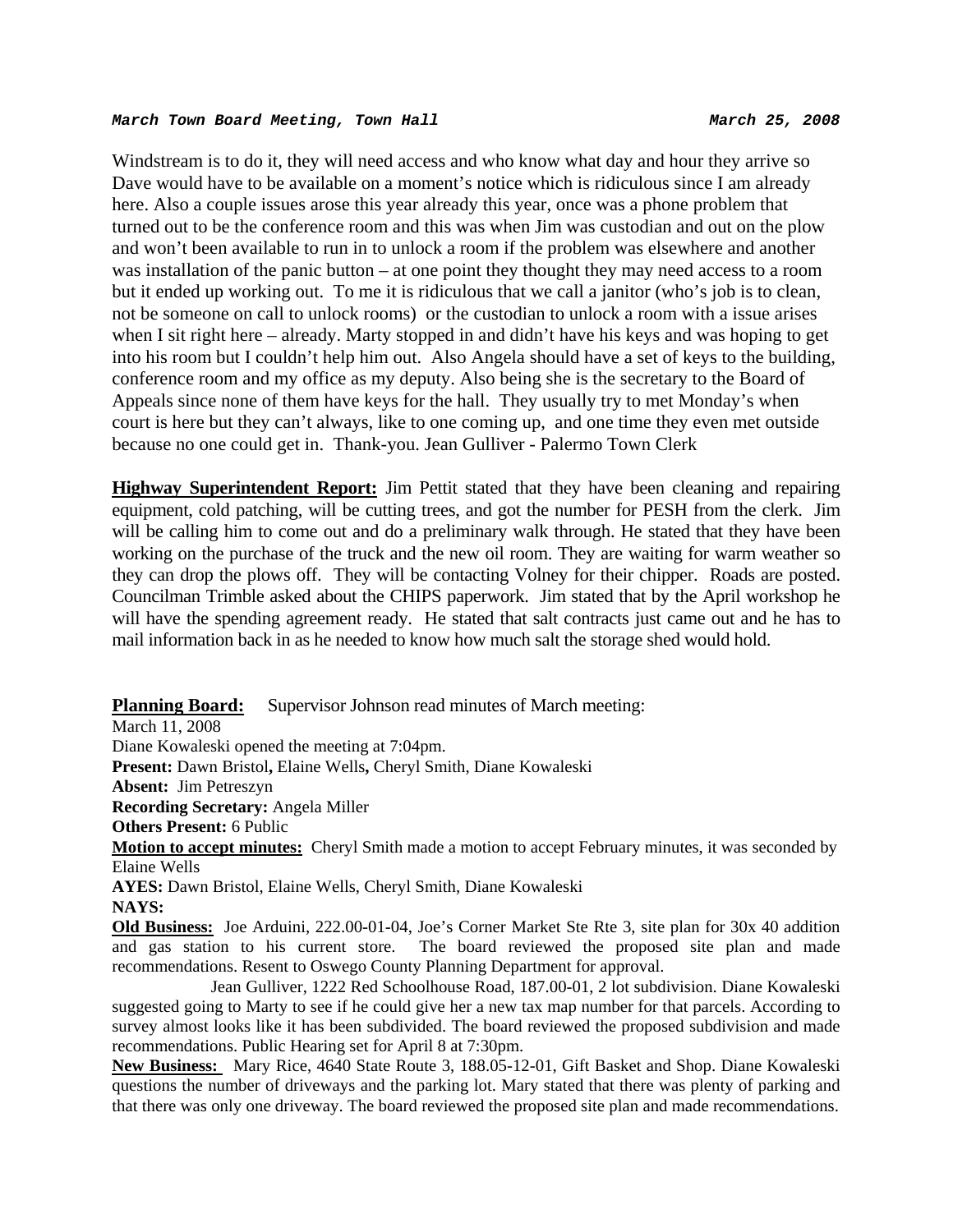#### *March Town Board Meeting, Town Hall March 25, 2008*

 Patricia Kerfein, 747 County Route 45, 206.00-04-14 2 lot subdivision. Diane Kowaleski explains the minimum lot size of 175'x200. Diane Kowaleski stated that they needed a plan and a survey of the property in question. The board reviewed the proposed subdivision and made recommendations.

Discussion took place on the March 27 schooling in Watertown.

**Correspondence:** Microsoft excel

**Public Hearing:** Diane Kowaleski closed all public hearings that were left open. **A Motion Was Made** by Cheryl Smith and seconded by Dawn Bristol to adjourn the meeting at 7:58pm **AYES:** Dawn Bristol, Elaine Wells, Cheryl Smith, Diane Kowaleski **NAYS:** 

Respectfully submitted by, Angela Miller - Planning Board Secretary

**Dog Control Report:** Supervisor Johnson read Chad's report: Total Calls: 21 Dogs Picked up: 2 Dogs Redeemed: 2 Total Mileage: 86.5

**Board of Appeals:** Had scheduled a meeting for Thursday for relief of age of mobile home.

**Code Enforcement Officer Report:** Supervisor Johnson read Joe's report:

| <i>Inspections</i>                        |    |
|-------------------------------------------|----|
| <b>Construction Inspections</b>           | 12 |
| <b>Manufactured Home Inspections</b>      | O  |
| <b>Fire Safety Inspections</b>            | O  |
| <b>Code Violation Inspections</b>         | 10 |
| <b>Mobile Park Inspections</b>            | 0  |
| <b>Junkyard Inspections</b>               | O  |
| <b>Complaint of Violation Inspections</b> |    |
| <b>Total Inspections</b>                  | 33 |
| <b>Ruilding Pormits</b>                   |    |

| DUNUME I CLIMIN       |                    |                     |               |
|-----------------------|--------------------|---------------------|---------------|
|                       | <b>This Report</b> | <b>Year to Date</b> | <b>Totals</b> |
| <b>Permits Issued</b> |                    |                     |               |
| <b>Fees Collected</b> | \$20.00            | \$60.00             | \$60.00       |
| <b>To Supervisor</b>  | \$20.00            | \$60.00             | \$60.00       |

#### *Just a note***:**

**Bulletin Board** 

Just a reminder to check those Smoke Detectors Batteries, and for those who do not have one, usually for under \$20.00 you can install a Carbon Monoxide Detector, If you have any questions or need guidance towards the purchase or mounting locations of these devices, please stop in or call us!! *Respectfully Submitted,* Joseph Fiumara Code Enforcement Officer

**Assessor's Report**: Marty stated that the state of New York and he have a difference of opinions on valuations in the Town of Palermo. He stated that Mon-Fri he will be doing data collection for the final figures and calculating exemptions. He will be attending classes on April  $25<sup>th</sup>$ . He stated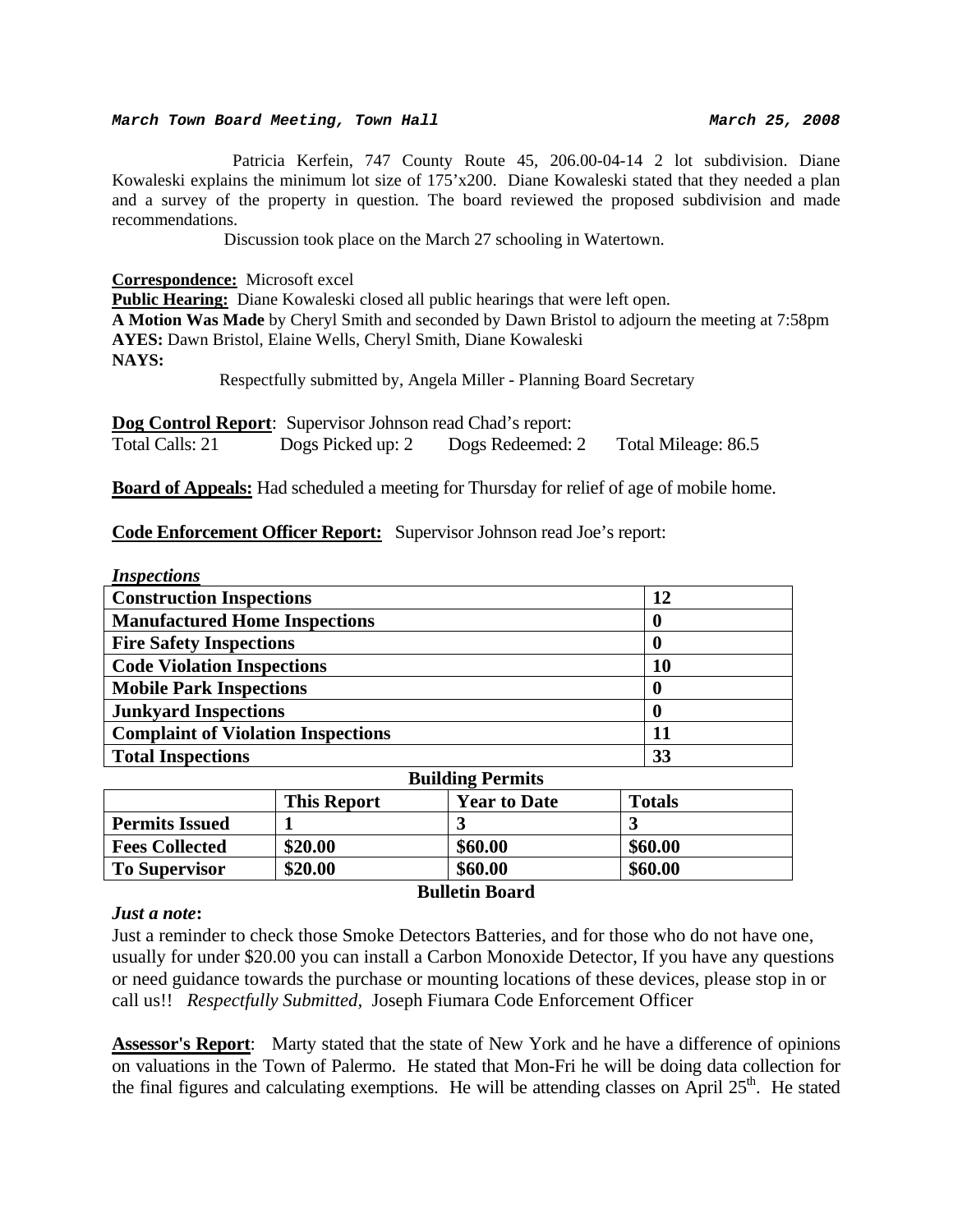that looking ahead the fourth Tuesday of the Month in May is Grievance Day and the Town Board will need to move their meeting,

**Custodian Report**: Dave stated that he repaired the boards to the bench, looked at the emergency light by the Clerk window, looked at hot water heater and replaced thermostat and element – now seems to be working ok, was given the MSDS for the Park.

**County Legislator:** Barbara stated that the water for the park needs to be inspected before it opens. She stated they have new directors for 2008. Had a Public Hearing for farmland protection. She spoke of what meetings she will be attending. Barbara stated that someone had destroyed Charlie Raymond's beehives and would be considered a felony. She stated that someone has been dumping deer carcasses on Jackson Rd.

### **Motion to accept Reports**:

**\*-A MOTION WAS MADE** to approve the reports as given by Councilman Pettit seconded by Councilman Hilton.

**AYES**: Barry Trimble, Gary Gulliver, Bill Pettit, Tom Hilton, Ellen Johnson **NAYS**:

### **Motion to pay Bills**:

**\*-A MOTION WAS MADE** to pay bills in the following amounts: GENERAL NO 107 to 141 in the amount of \$21,740.37 HIGHWAY NO 58 to 78 in the amount of \$42,488.58 By Councilman Pettit seconded by Councilman Trimble. **AYES**: Barry Trimble, Gary Gulliver, Bill Pettit, Tom Hilton, Ellen Johnson **NAYS**:

**Old Business:** Supervisor Johnson stated that they have a printout of Cedrone's proposed payouts.

Supervisor Johnson stated that they have a proposal for a storage barn. Jim stated that it could be attached to the back of the garage and be the new break room and the other half for storage. The old break room could be the oil room. More discussion took place on the storage/ break room. Discussion took place on how to heat it and that the boiler wouldn't have to be replaced. Discussion took place on getting information from Joe on codes and to workshop it at the next meeting.

**\*- A MOTION WAS MADE** to table until workshop and codes can be checked with Joe by Councilman Gulliver seconded by Councilman Hilton.

**AYES:** Barry Trimble, Gary Gulliver, Bill Pettit, Tom Hilton, Ellen Johnson **NAYS:**

**\*- A MOTION WAS MADE** to contact Peter Cedrone and get a free estimate on the cost of insulating the blocks at the garage by Councilman Gulliver seconded by Councilman Pettit. **AYES:** Barry Trimble, Gary Gulliver, Bill Pettit, Tom Hilton, Ellen Johnson **NAYS:**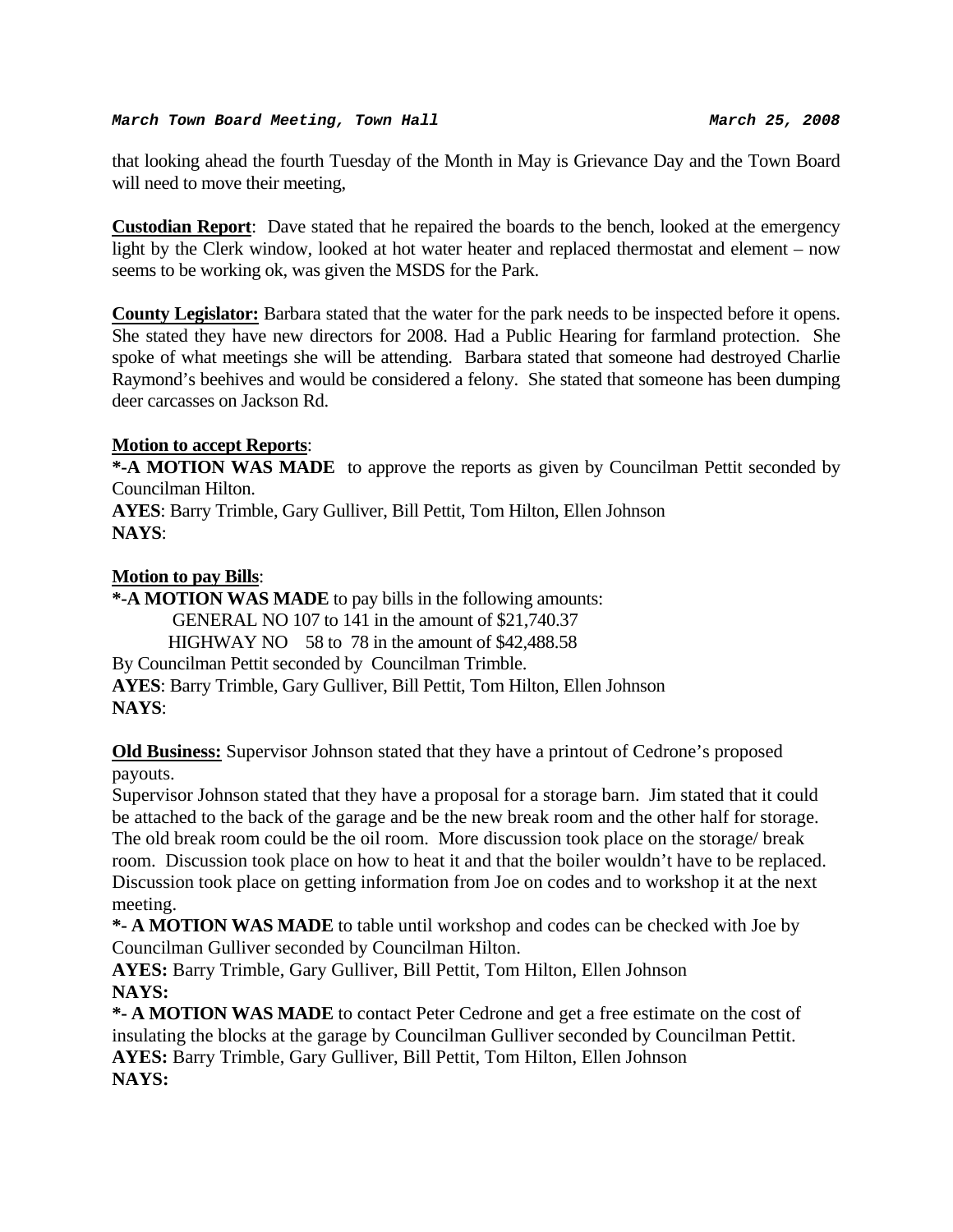#### *March Town Board Meeting, Town Hall March 25, 2008*

Councilman Gulliver stated that key issue is on the table again and that two people who get appointed without background checks, custodian and maintenance, get a key and that in the past every Town Clerk had keys to the buildings and the person sits here everyday should have one. Councilman Trimble stated he had no problem Councilman Pettit stated to do it. Supervisor Johnson stated that there had been an issue and a memo was issued before. Councilman Hilton stated he never had a problem with keys but to put to a memo to the departments for their input. Councilman Trimble stated to do a memo. Discussion of memo took place. Councilman Gulliver stated that the clerk is the record keeper and has custody of all records. He stated that Clerks are electors of the town and the residents put them in there. Consensus is that a memo will be sent out.

Supervisor Johnson stated that the Fire contract for 2008 isn't signed and was checking to see if Town Clerk had them. Town Clerk does not. She stated that the check is ready but need a contract signed. Councilman Trimble stated that he will check with Mike Heaphy.

Councilman Pettit asked if the credit card machine could be used for the Town Clerk. Supervisor Johnson stated that we could get one but there are charges to use them. Discussion took place on how the credit card machine would work.

**New Business:** Councilman Trimble stated that he heard the county may be asking town's if they want to mow the county roadsides. Jim stated that our mower isn't in shape for that right now.

**Public Session:** Beverly Pettit asked about the Town Board minutes being put in the paper. Town Clerk stated she hadn't been doing it, tax season is just too busy but will try to start getting some in the paper. They are available on the website.

Barbara stated of an issue with a town resident who needs internet access and cannot get any high speed internet where she is. She questioned the contract with Time Warner. It was explained that Time Warner mandates a number of houses per mile. More discussion on high speed internet took place as well as the no child left behind program. It was explained that the town's hands are tied to do anything with Time Warner. Councilman Gulliver suggested the person check with her cell phone company as internet can be obtained through the cell phones.

Barbara stated that the county had cut out of the budget funds to help those promote events but they still can be added to the County Summer/Winter events brochures.

Discussion took place on whether or not Time Warner maintains the lines as there as some lines hanging over a road that needs to be fixed.

**Adjournment**: Motion to adjourn was made at: 8:13pm pm by Councilman Hilton seconded by Councilman Trimble.

**AYES:** Barry Trimble**,** Bill Pettit**,** Gary Gulliver, Bill Pettit, Tom Hilton, Ellen Johnson **NAYS:** 

Respectfully Submitted,

 Jean Gulliver Palermo Town Clerk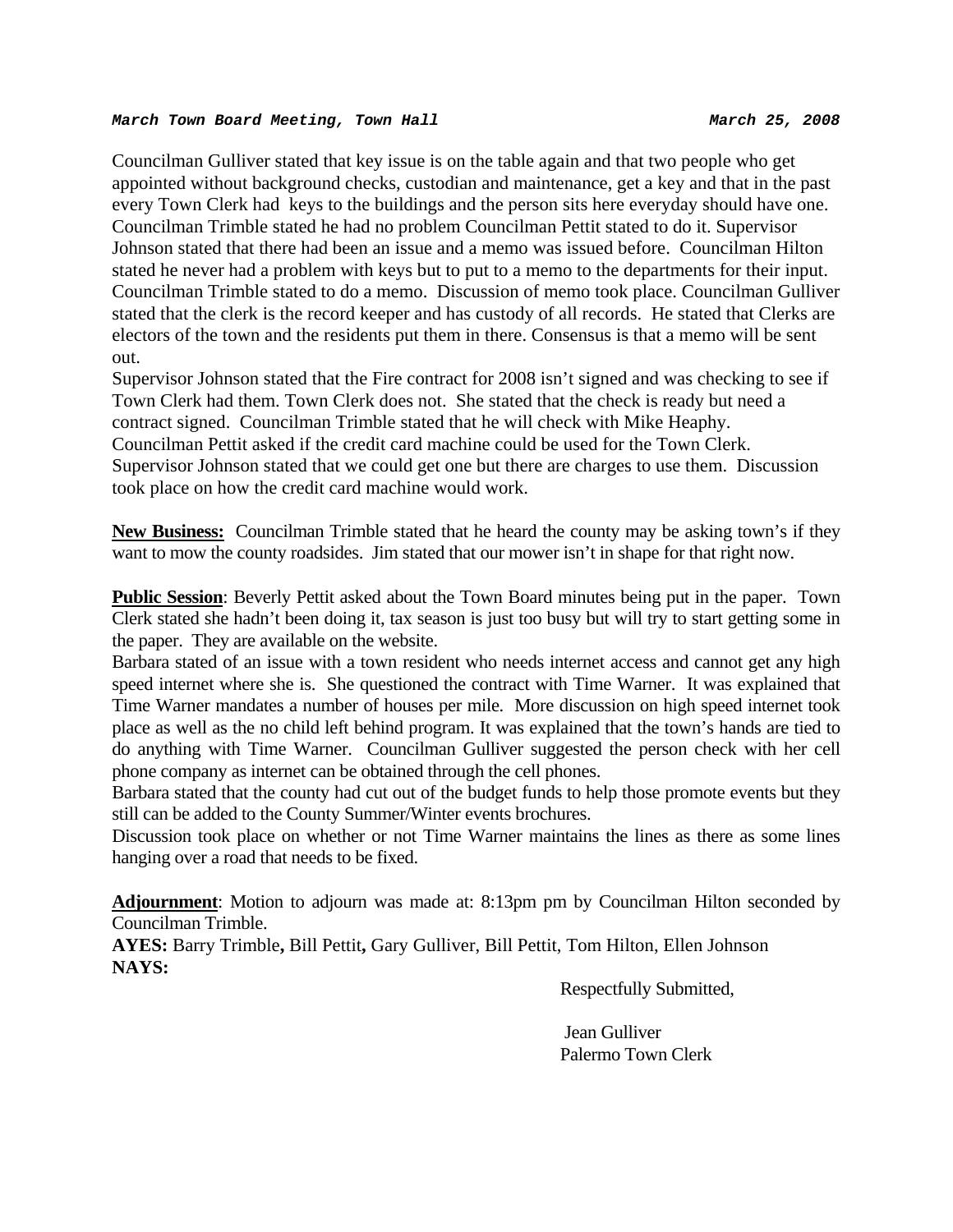Those preset at the workshop were:

# **Present**: Councilman Trimble **Absent:** Councilman Pettit Councilman Gulliver entered at 8:07 Councilman Hilton

Supervisor Johnson

**Recording Secretary**: Jean Gulliver, Town Clerk

**Others Present**: Jim Pettit, Highway Superintendent; Joe Fiumara, Code Enforcement Officer entered at 8:07pm 4 members of the public

The following discussions took place:

- Audit of bills
- If charged right amount for fuel on Mirabito's bill, Town Clerk will check on it.
- Legal ad for Truck, Town Clerk stated that she mistakenly put the wrong Resolution in the paper and called the Town Attorney and was advise to just advertise an amended one to correct
- Backhoe Councilman Hilton asked what happened with it, Jim stated that the vent on the transmission was rusted shut and plugged
- Owen Clark resignation. Councilman Trimble asked what happens next, Town Clerk stated they would advertise to fill the position as a full board is needed on that board to ensure a quorum. Town Clerk stated Mr. Clark has returned his Code book and it was reissued to Tammy Schwartz.
- Board of Review member. Town Clerk stated that Doug Hinman's position on the board was up and was forgotten to get re-appointed, He is on the Grievance Board that meets in May.
- Fred Pryor Seminar Town Clerk stated she attended the seminar on Excel and would recommend it to anyone who uses it and has a opportunity to attend one. She stated that she also ordered the CD classes for Word, Outlook and Access as these are the programs she uses all the time. These cd courses are also recognized by Microsoft as proper schooling to be able to take their test for Microsoft Office Specialist certification.
- Eagle Scout Project. Mitchell Switzer from the Phoenix troop wishes to build a new dug out for the PYO at the town park. His plan is to remove the old dug out, construct new, put it on skids and replace it back where the original dug out was. Councilman Hilton stated he has met with Mitchell, he lives on the border of our town, needs to submit his plan to the Town Board for approval. The plan was reviewed. Supervisor Johnson asked about donations. Mitchell stated that he will be sending a letter to businesses that sponsor the PYO as well as other businesses such as Lowes, Northern, etc.. Mitchell asked if he was unable to raise all the money if there would be money in the town's budget to cover the rest of the cost. Councilman Hilton stated that money from the dugout should come from the PYO. Jim suggested he contact New Haven Supply that they would probably help out a lot.

**\*-A MOTION WAS MADE** to approve Mitchell Switzer's Eagle Scout project as presented for the rebuilding of the dugout at the town park by Councilman Hilton seconded by Councilman Trimble.

 **AYES**: Barry Trimble, Tom Hilton, Ellen Johnson  **NAYS**: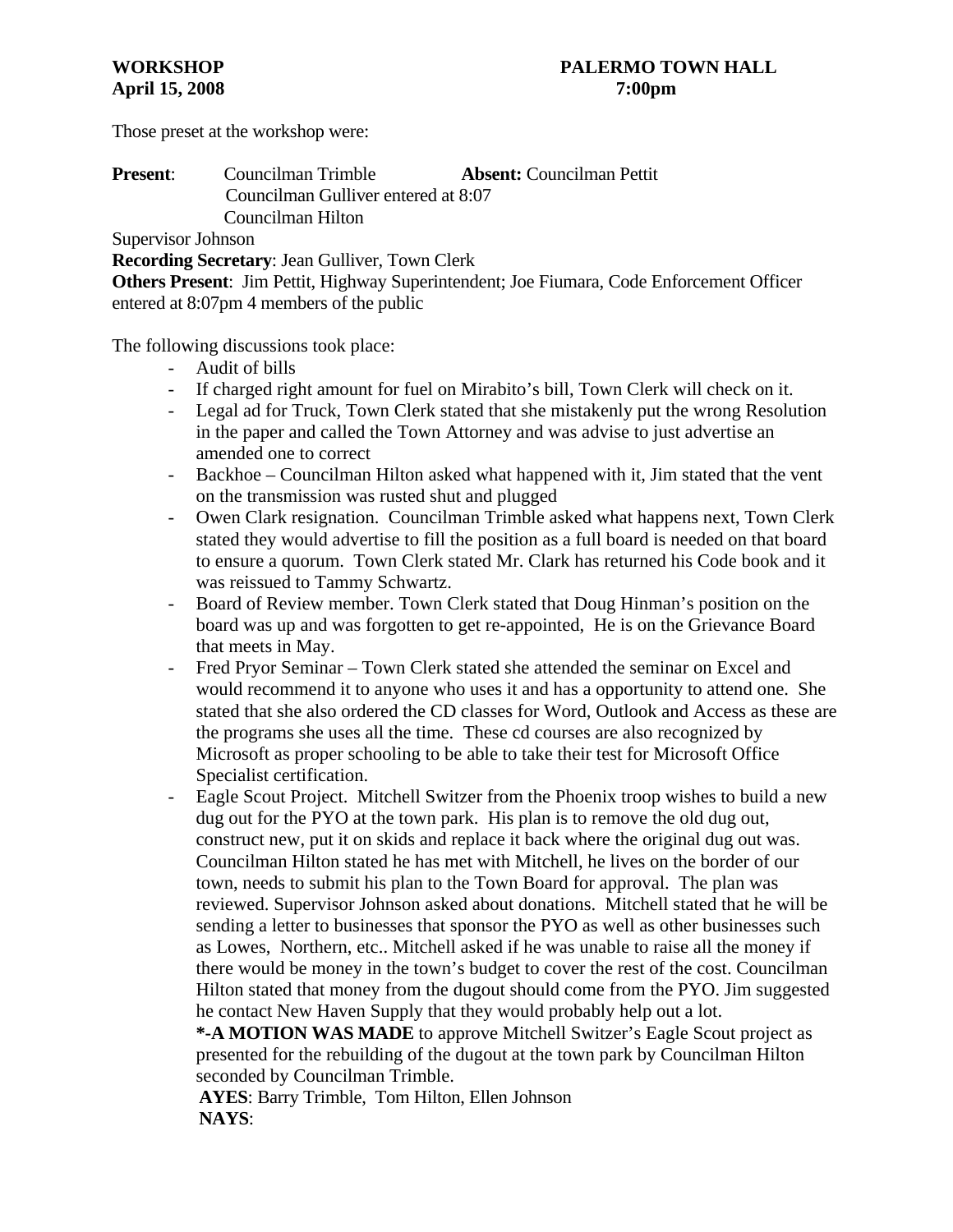- Highway Spending Agreement Town Board reviewed with the highway superintendent the highway spending agreement. Discussion took place on CHIPS money.
- Town Topic. Councilman Hilton stated it is a good magazine and to be sure that Jim is signed up to get one. Town Clerk will review with the Association of Towns the list of people.
- Auction Councilman Hilton stated that Niagara Mohawk is having an auction and there are a couple of chippers avail. Discussion took place on whether or not if Jim was interested and the Town Board to have him attend and purchase a chipper up to a certain amount. Councilman Hilton stated that a check and a bank letter of credit is required. More discussion on auctions and chippers took place. Discussion on where the money can come from, there is an equipment fund that hasn't been used yet of \$10,000. Councilman Trimble stated they have time for the next meeting to think about it and get more info on what the chippers are worth and Councilman Pettit and Councilman Gulliver will be here. Councilman Hilton stated that another place for equipment is military surplus and that isn't an auction.
- Core filling blocks. Councilman Hilton stated that everyone got the email from Peter on a quote to insulate the blocks at the Garage. **\*-A MOTION WAS MADE** to proceed with insulation the blocks at the town garage in an amount not to exceed \$4,000 to Taylor Foam by Councilman Hilton seconded

by Councilman Trimble.

**AYES**: Barry Trimble, Tom Hilton, Ellen Johnson  **NAYS**:

- Town Park improvements. Councilman Hilton stated that Peter sent an email on whether the town board would like him to do the bidding docs for the playground. **\*-A MOTION WAS MADE** to authorize the Supervisor to enter into agreement with Peter Cedrone for the administration of contract for the park playground improvements upon receipt and approval of costs by Councilman Hilton seconded by Councilman Trimble.

**AYES**: Barry Trimble, Tom Hilton, Ellen Johnson  **NAYS**:

- Addition to garage. Jim stated he spoke with Joe on the shed to be added to the garage for a break room and storage. He stated that forms have to be put in and it was too much work for now. Town Clerk stated that Joe said to meet code the addition would have to be on a foundation as the same as the garage and needs an engineer design that Peter could do as well as approve the plans for the addition. More discussion on the addition took place. ( Councilman Gulliver and Joe entered meeting). Joe stated that because it was being used as a break room, that part of it would need to meet energy requirements and be heated. Councilman Trimble stated to have Peter do a section review.

**\*-A MOTION WAS MADE** to authorize Highway Superintendant to contact Peter Cedrone to develop and review plans for foundation necessary for addition and to do a code review by Councilman Hilton seconded by Councilman Trimble. **AYES**: Barry Trimble, Gary Gulliver, Tom Hilton, Ellen Johnson **NAYS**:

- OSHA Ten (ten hour training). Councilman Trimble stated that New Haven is getting it done and it needs to be done by first of July. Councilman Trimble suggested to do it at the same time as New Haven and split the cost. He spoke with New Haven and they were okay with it.

**\*-A MOTION WAS MADE** to split with New Haven the cost and training of the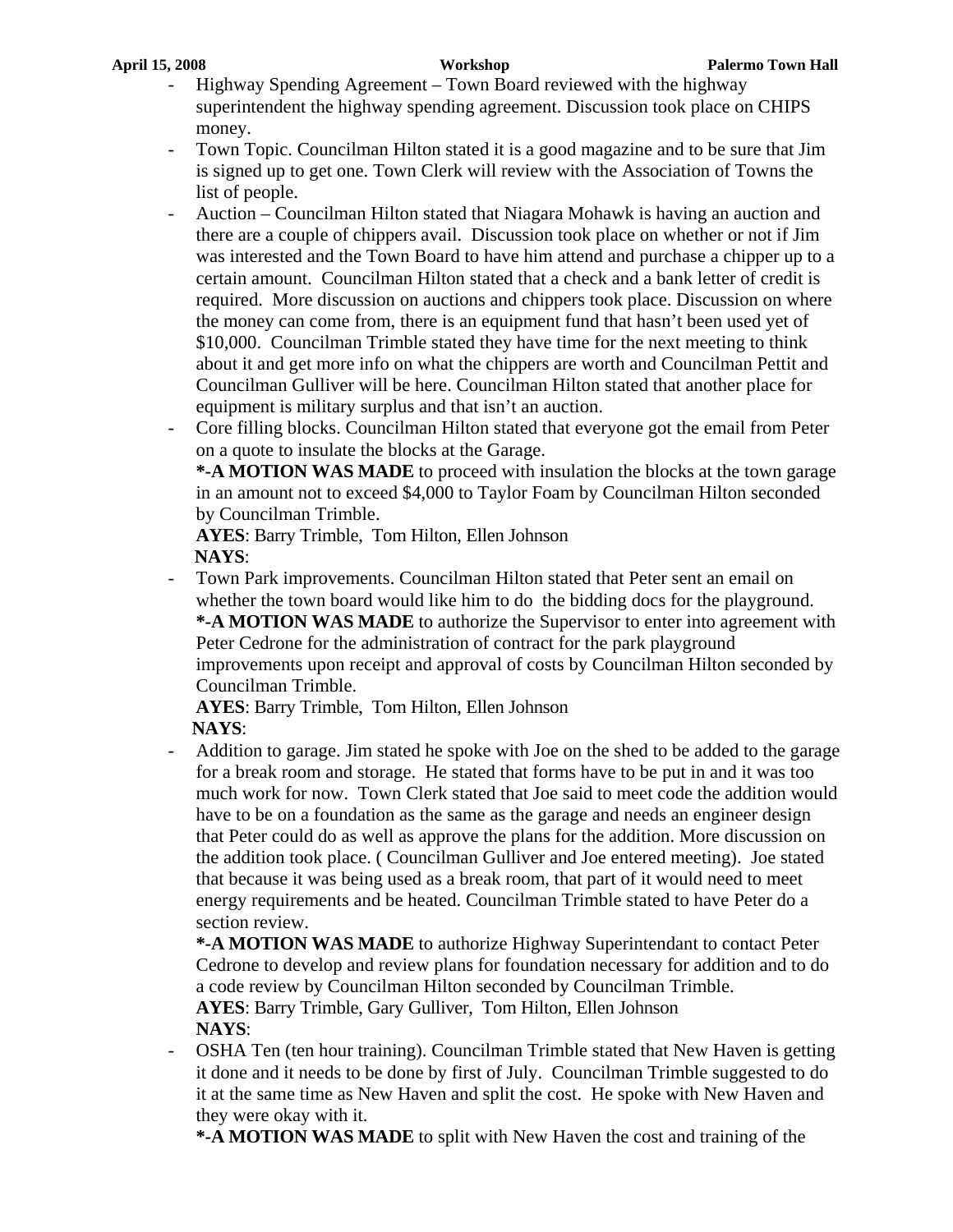OHSA Ten as required by Councilman Gulliver seconded by Councilman Hilton. **AYES**: Barry Trimble, Gary Gulliver, Tom Hilton, Ellen Johnson **NAYS**:

- Pager. Jims stated that all the guys at work have pagers and they do not work. He stated he called one and it wasn't received until the next day. He stated that all have cell phone and could call them when necessary on them. Jim asked permission to get rid of the pagers. Councilman Trimble stated as long as we are not paying for cell phones he was okay with it. Consensus of the Town Board is to get rid of the pagers.
- Security and Fire System Volney Multiplex gave a quote of \$4,792.60 for the installation and a yearly monitoring rate of \$263.40. Discussion took place and consensus of the Town Board is to wait until budget time and look at budget for next year.
- More discussion on the highway spending agreement
- SEMA/FEMA money. Supervisor Johnson stated that Julie has researched the money and the total is \$59,727.74 – from 2002 \$63.00, 2003 ice storm \$25,039.08, 2004 snow storm \$15,225.81, 2007 snow storm \$19,284.85. Discussed money for chipper to come from it. Supervisor Johnson stated that the money has to go back in the accounts they were taken from and Julie is researching that. Supervisor Johnson stated that some will have to go into payroll as there was a hefty payroll this winter and afraid of going out of budget. More discussion took place
- Mileage rate. Joe stated that the town is behind on the amount of money refunded for mileage, it isn't the same as the IRS allowance and other places have it the same. More discussion took place on the mileage rate and need to get proper wording.

**Adjournment**: **-\*A MOTION WAS MADE** to adjourn at 8:45pm by Councilman Trimble seconded by Councilman Gulliver.

**AYES:** Barry Trimble, Gary Gulliver, Tom Hilton, Ellen Johnson **NAYS:**

Respectfully Submitted,

Jean Gulliver Palermo Town Clerk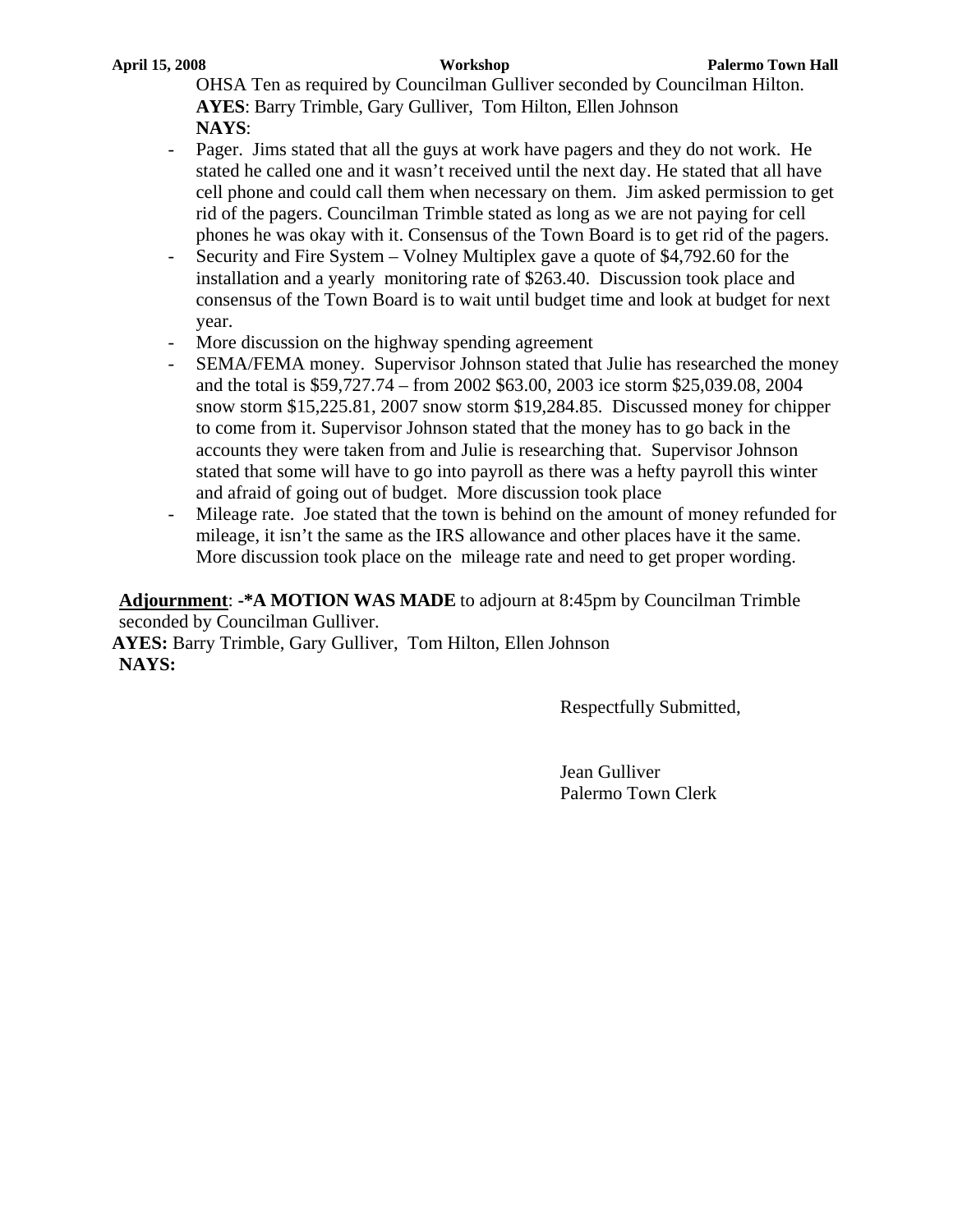# **TOWN OF PALERMO – TOWN BOARD AGENDA APRIL 22, 2008**

| Public Hearing Begins – 6:30pm<br>Meeting Begins $-7:00$ p.m.<br>Call to Order by the Supervisor<br>Pledge to the Flag with a Moment of Silence<br>Roll Call by Town Clerk<br>Approval/Changes to Minutes of Previous Month<br>Petition to the Town Board<br><b>Executive Session (When Necessary)</b><br><b>Reading of Resolutions</b><br>14 – Transfer of Funds |                                                       |                                                                                        |                                             |
|-------------------------------------------------------------------------------------------------------------------------------------------------------------------------------------------------------------------------------------------------------------------------------------------------------------------------------------------------------------------|-------------------------------------------------------|----------------------------------------------------------------------------------------|---------------------------------------------|
|                                                                                                                                                                                                                                                                                                                                                                   |                                                       | 15 – Mileage Reimbursement Amendment (under NEW BUSINESS)                              |                                             |
| <b>Public Comments or Questions on Resolutions</b>                                                                                                                                                                                                                                                                                                                |                                                       | 16 – Highway Spending Agreement (under NEW BUSINESS)                                   |                                             |
| <b>Resolution Approval</b>                                                                                                                                                                                                                                                                                                                                        |                                                       |                                                                                        |                                             |
| Communications                                                                                                                                                                                                                                                                                                                                                    |                                                       |                                                                                        |                                             |
| Reports:                                                                                                                                                                                                                                                                                                                                                          |                                                       |                                                                                        |                                             |
| Dog Control Assessor<br>Custodian Rec Director                                                                                                                                                                                                                                                                                                                    | Supervisor Town Clerk Highway                         | <b>Planning Board</b><br><b>County Legislature</b>                                     | Code Enforcement<br><b>Board of Appeals</b> |
| <b>Motion to Accept Reports</b>                                                                                                                                                                                                                                                                                                                                   |                                                       |                                                                                        |                                             |
| <b>Motion to Pay Bills:</b>                                                                                                                                                                                                                                                                                                                                       |                                                       |                                                                                        |                                             |
|                                                                                                                                                                                                                                                                                                                                                                   |                                                       | General No. 145 to 190 Total: \$ 14,184.55                                             |                                             |
|                                                                                                                                                                                                                                                                                                                                                                   |                                                       | Highway No. 86 to 109 Total:\$ 30,348.12                                               |                                             |
| <b>Old Business</b>                                                                                                                                                                                                                                                                                                                                               |                                                       |                                                                                        |                                             |
| <b>New Business</b>                                                                                                                                                                                                                                                                                                                                               |                                                       |                                                                                        |                                             |
|                                                                                                                                                                                                                                                                                                                                                                   | <b>Highway Spending Agreement</b><br>Auction purchase | Reschedule May meeting due to Grievance Day<br>Changing mileage rate for reimbursement |                                             |
| <b>Public Session</b>                                                                                                                                                                                                                                                                                                                                             |                                                       |                                                                                        |                                             |
| Adjournment                                                                                                                                                                                                                                                                                                                                                       |                                                       |                                                                                        |                                             |
| Meeting Schedule:                                                                                                                                                                                                                                                                                                                                                 |                                                       |                                                                                        |                                             |
|                                                                                                                                                                                                                                                                                                                                                                   | Workshop: May 20 <sup>th</sup>                        |                                                                                        |                                             |
|                                                                                                                                                                                                                                                                                                                                                                   |                                                       | Regular Meeting: May $29^{th}$ (?)                                                     |                                             |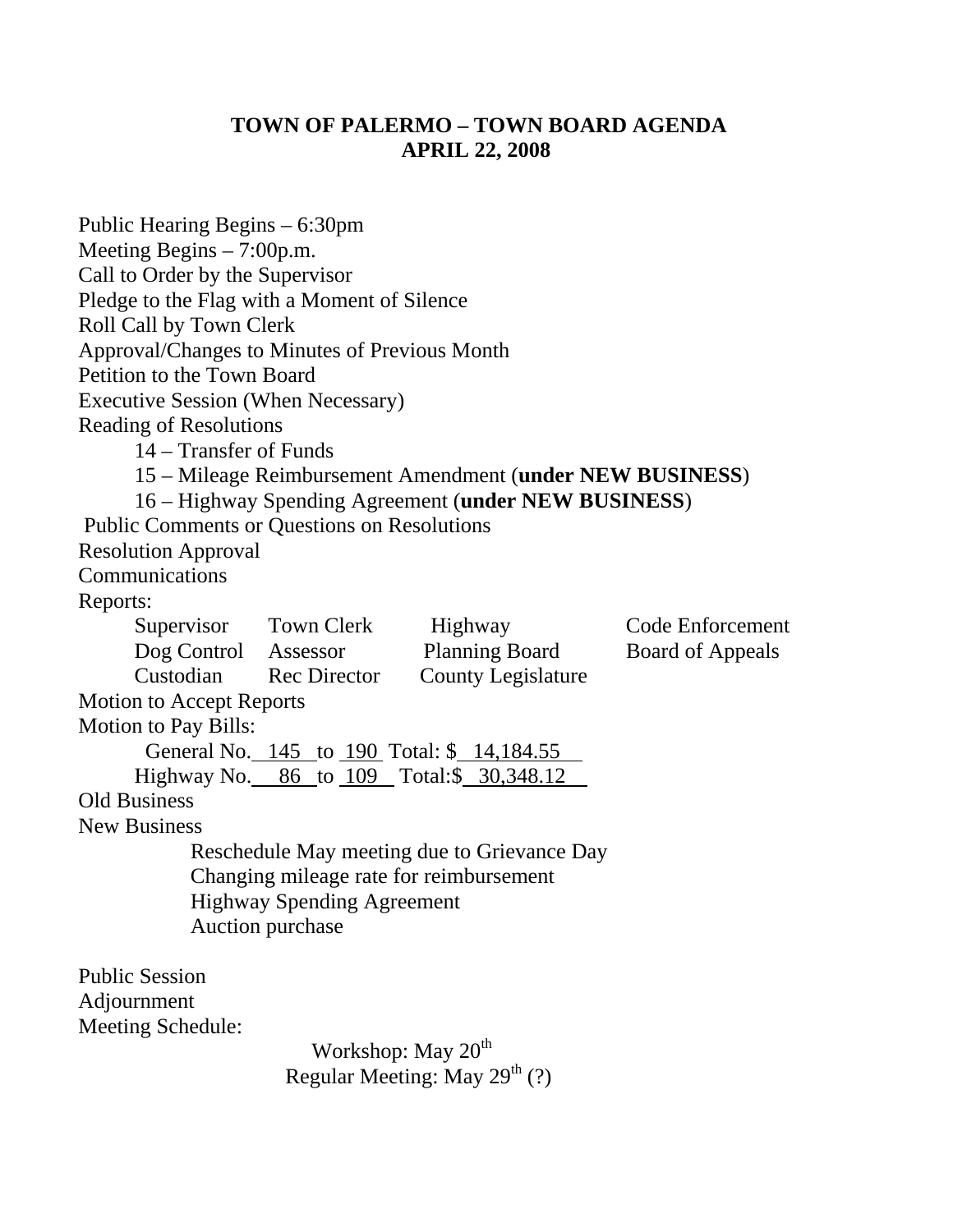# **April Regular Town Board Meeting - Town Hall**

# **April 22, 2008**

Deputy Supervisor Hilton called the meeting to order at 7:05pm and dispensed with a salute to the flag and a moment of silence. Town Clerk took roll call:

**Present:** Supervisor Johnson **Absent:** 

Councilman Trimble Councilman Gulliver Councilman Pettit Councilman Hilton

**Recording Secretary**: Jean Gulliver, Town Clerk

**Others Present**: Jim Pettit, Highway Superintendent; Tammy Schwartz, Janitor; Dave Delong Custodian; Marty Webster, Assessor.

5 members of the public

**Corrections to Minutes**: None

### **Motion to accept minutes**:

**\*-A MOTION WAS MADE** to accept the minutes of the previous meetings by Councilman Gulliver seconded by Councilman Trimble.

**AYES**: Barry Trimble, Bill Pettit, Gary Gulliver, Tom Hilton, Ellen Johnson **NAYS**:

**Petitions to the Board**: Stephen Geer asked permission to have Clifford Rd closed on Sunday July  $27<sup>th</sup>$  for the motocross race they put on every year. Supervisor Johnson stated they need an updated insurance certificate.

\*-A MOTION WAS MADE to close Clifford road on Sunday July 27<sup>th</sup> for the motocross race providing the proper insurance and contract are completed by Councilman Hilton seconded by Councilman Gulliver.

**AYES**: Barry Trimble, Gary Gulliver, Bill Pettit, Tom Hilton, Ellen Johnson **NAYS**:

**Resolutions:** Supervisor Johnson read proposed Resolutions:

14 – Transfer of funds

15 - Mileage Reimbursement

16 – Highway Spending Agreement

Public Comment on Resolutions: None. Supervisor Johnson stated Resolution will be approved later in the meeting in order to review mileage proposal.

**Correspondence:** Supervisor Johnson read the following correspondences

1. Owen Clark – letter of resignation from the Board of Appeals:

Dear Town Board Members,

I am resigning my position from the Board of Appeals. I appreciate the opportunity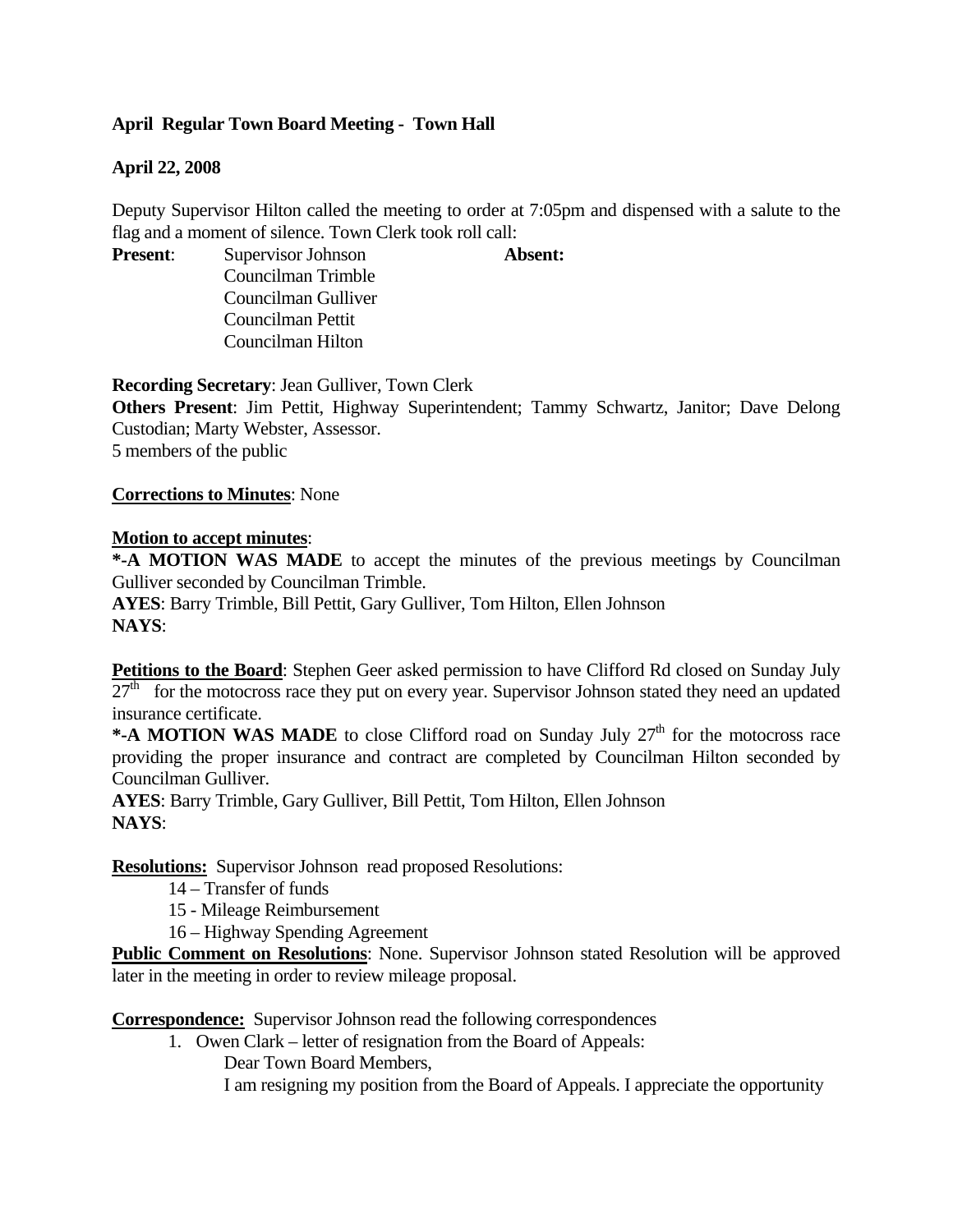for the years that I put in and enjoyed my time here. This is to be effective immediately. – Thank-you, Owen Clark

- 2. State of New York Division of Alcohol Beverage Control new procedures for application for alcohol licenses
- 3. Oswego County Emergency Medical Services Advisory Board Invitation for banquet
- 4. Oswego County Sheriff's Department asking if the Town has shared services with any other town for Dog Control.
- 5. Supervisor Johnson stated that Barbara Brown is being honored at the Women of Distinction for Girl Scouts for all her volunteer work.

#### **Reports**

**Supervisor's Report**: Supervisor Johnson gave her report:

Account Balances as of March 31, 2008

| General Fund:                | \$510,240.41 | Highway Fund:                | \$434,015.22 |
|------------------------------|--------------|------------------------------|--------------|
| Park Capital:                | \$12,209.51  | Highway Capital:             | \$151,255.66 |
| General Capital:             | \$78,474.92  | <b>Highway Money Market:</b> | \$10,414.34  |
| <b>General Money Market:</b> | \$107,978.67 | Park Reserve:                | \$3,559.23   |

#### **Town Clerk's Report**:

#### **Town Clerk's Report April 2008**

For the month of March a total of \$4,851.88 was turned over to the Supervisor with \$212.00 of that being for dog licenses. \$194.00 was collected for the County Treasurer for dog licenses and \$102.00 to Ag & Markets for spay/neutering program and \$5.77 for DEC Sportsman licenses A total of \$5,153.65 was collected.

 Tax season is officially over. The books have been returned to the County Treasurer's office. Martha is retiring this year and it has been a real pleasure to have worked with her, she was a big help.

 I attended a Fred Pryor schooling for Excel. It was very informative and helpful. It was two days of classes with a lot of information flying at you. I will be attending a refresher class for the DEC Decals licensing program for issuing sportsman licenses in May. We will be converting to use one computer and the internet instead of phone line for issuing licenses very soon. Word of the Dog Census is getting out and we have done 109 new dog licenses so far for just April. Jean Gulliver - Palermo Town Clerk

**Highway Superintendent Report:** Jim stated that they will be attending OSHA classes. They have been stripping and painting plows, going to be cutting shoulders and doing some tree work. They are getting the trucks ready for roadwork.

**Planning Board:** Supervisor Johnson read minutes of April meeting:

April 8, 2008 Jim Petreszyn opened the meeting at 7:00pm. **Present:** Elaine Wells**,** Jim Petreszyn, Cheryl Smith, Diane Kowaleski **Absent:** Dawn Bristol **Recording Secretary:** Angela Miller **Others Present:** 7 Public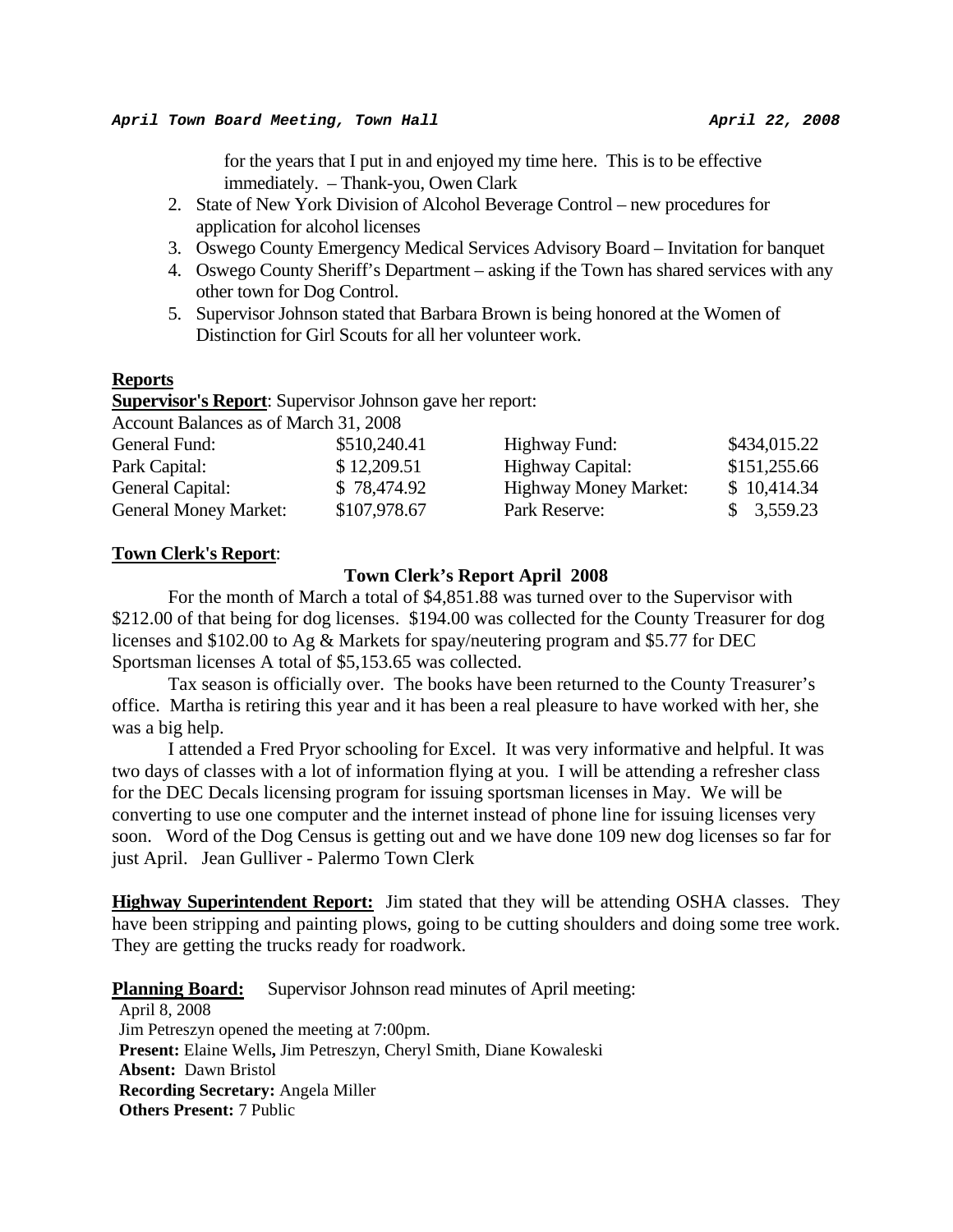#### April Town Board Meeting, Town Hall **April 22, 2008**

**Motion to accept minutes:** Diane Kowaleski made a motion to accept March minutes, it was seconded by

Elaine Wells

**AYES:** Elaine Wells, Jim Petreszyn, Cheryl Smith, Diane Kowaleski

**NAYS:** 

**Old Business:** Joe Arduini, 222.00-01-04, Joe's Corner Market Ste Rte 3, site plan for 30x 40 addition and gas station to his current store. The board reviewed the proposed site plan.

#### **SP-001-08 Fee \$ 50.00**

**A Motion Was Made** by Diane Kowaleski and seconded by Cheryl Smith to approve Joe Arduini's site plan.

**AYES:** Elaine Wells, Jim Petreszyn, Cheryl Smith, Diane Kowaleski **NAYS:** 

 Mary Rice, 4640 State Route 3, 188.05-12-01, Gift Basket and Shop. Jim Petreszyn question what Mary was going to use for advertising and it will be mostly word of mouth and some advertising in the Mexico paper. The board reviewed the proposed site plan and site plan is being sent to Oswego County Planning for review.

 Patricia Kerfein, 747 County Route 45, 206.00-04-14, 2 lot subdivision. Jim Petreszyn stated that they needed a survey of the property. Patricia question what the assessment might be and Jim Petreszyn sent them to Marty Webster. The board reviewed the proposed subdivision and made recommendations

**New Business:** Ed Bartlett, 3 Pine Ridge Road, 205.00-02-09.02, Can Redemption Center. The board reviewed the proposed site plan and made recommendations.

Discussion took place on the March 27 schooling in Watertown.

**Correspondence:** Rural Futures, One day seminar, Oswego County 2008 Government Directory **Public Hearing:** Gulliver Subdivision left open.

**A Motion Was Made** by Cheryl Smith and seconded by Elaine Wells to adjourn the meeting at 8:05pm **AYES:** Elaine Wells, Jim Petreszyn, Cheryl Smith, Diane Kowaleski **NAYS:** 

Respectfully submitted by, Angela Miller - Planning Board Secretary

**Dog Control Report**: Supervisor Johnson read Chad's report:

Total Calls: 9 Dogs Picked up: 2 Dogs euthanized: 2 Total Mileage: 163.5

**Board of Appeals:** Supervisor Johnson read board minutes:

March 27, 2008

Chairman Jay Elhage opened the meeting at 7:04pm with a salute to the flag.

**Present -** Chad Miller, Jay Elhage, Tammy Schwartz

**Absent –** Brian Campbell, Owen Clark

**Case # 01-2008** – Mark Loomis is looking for relief of Town Code 67-3B

Jay questioned if this lot was used for a mobile home lot before and Mark stated yes and that he had it subdivided. Jay questioned if Mr. Loomis had any photos of the trailer or any other information of the trailer, and if he knew where this trailer was previously located. Mr. Loomis responded no. Mr. Loomis stated that he was not aware of the law and he owns the lot but rents out the trailer and the trailer has been there since July. Mr. and Mrs. Bienek question what does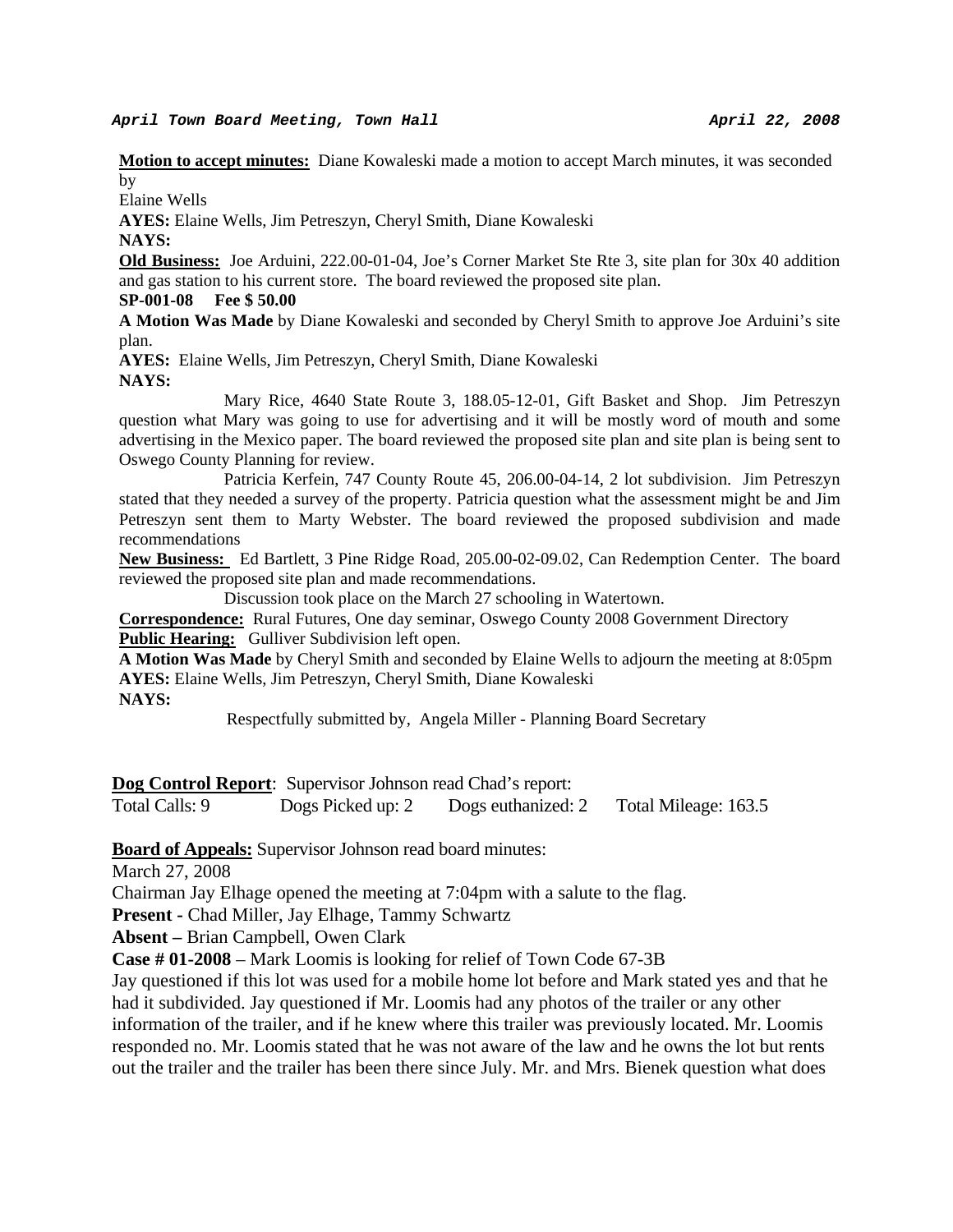#### *April Town Board Meeting, Town Hall* **April 22, 2008** *April 22, 2008*

the Board of Appeals do and Jay explained. Chad questioned if this was the only dwelling on this property and Mark stated yes and that he had it subdivided.

 **Motion Was Made** by Jay Elhage and seconded by Chad Miller to grant relief of Palermo code 67-3B with provisions that it must be inspected by the CEO and Mr. Loomis , must provide and electrical inspection also.

**AYES:** Chad, Jay, Tammy **NAYES:** 

**Motion Was Made** by Jay Elhage and seconded by Chad Miller to adjourn the meeting at 7:15pm **AYES:** Chad, Jay, Tammy Submitted Respectfully Angela Miller -Board of Appeal Secretary

Town Clerk stated that they have scheduled a meeting for Thursday for relief of age of mobile home.

### **Code Enforcement Officer Report:** Supervisor Johnson read Joe's report:

| <i>Inspections</i>                        |                  |
|-------------------------------------------|------------------|
| <b>Construction Inspections</b>           | <b>20</b>        |
| <b>Manufactured Home Inspections</b>      | 0                |
| <b>Fire Safety Inspections</b>            | $\boldsymbol{2}$ |
| <b>Code Violation Inspections</b>         | <b>16</b>        |
| <b>Mobile Park Inspections</b>            |                  |
| <b>Junkyard Inspections</b>               | $\overline{2}$   |
| <b>Complaint of Violation Inspections</b> | 9                |
| <b>Total Inspections</b>                  | 50               |
|                                           |                  |

| <b>Bunding Permits</b> |                    |                     |               |  |
|------------------------|--------------------|---------------------|---------------|--|
|                        | <b>This Report</b> | <b>Year to Date</b> | <b>Totals</b> |  |
| <b>Permits Issued</b>  |                    |                     |               |  |
| <b>Fees Collected</b>  | \$00.00            | \$60.00             | \$60.00       |  |
| <b>To Supervisor</b>   | \$00.00            | \$60.00             | \$60.00       |  |
| <b>Bulletin Board</b>  |                    |                     |               |  |

#### *Just a note***:**

In talking with residents regarding permits, there appears to be confusion as to what activities require Building Permits. We are working to develop a Brochure that will help explain the requirements. We hope to have it complete by the end of June. As a reminder, any alterations or additions of structural, electrical, heating, plumbing or any alterations to any fire safety equipment are just some of the activities that require a permit. *Respectfully Submitted,* Joseph Fiumara Code Enforcement Officer

### **Assessor's Report**:

Marty stated he is busy getting the tentative assessment roll completed. He stated that he may be able to get state as full value and have 100% equalization rate. Last year we were at 86%. He stated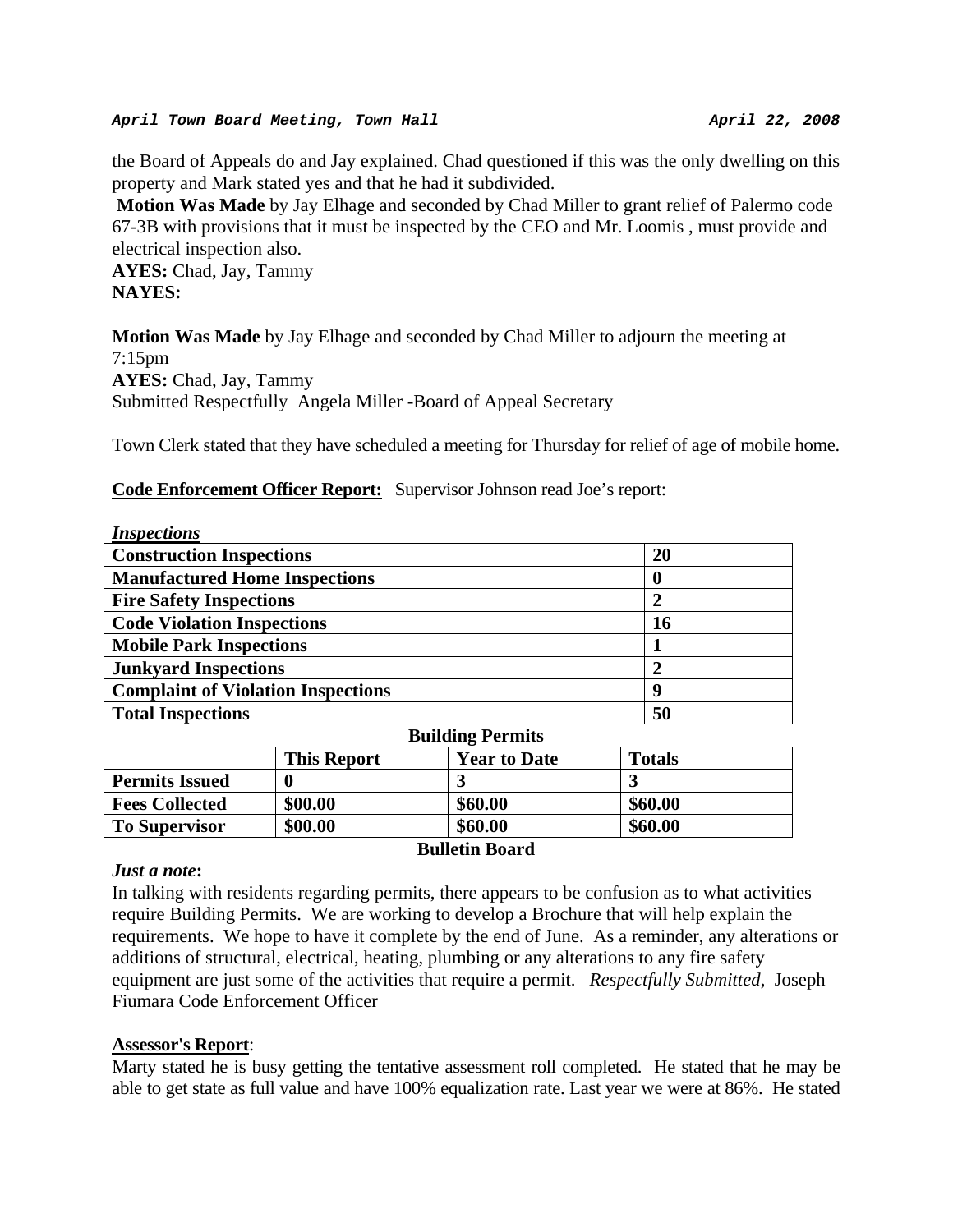that the average increase was 7% and that 1200 assessments were changed. He explained that the 100% equalization rate will reduce county and school tax. He stated that May  $27<sup>th</sup>$  will b Grievance Day from 2:30pm to 4:30pm and 7pm – 9pm. Marty will be posting his hours that he will be sitting with the roll. Tentative Roll will be given to the Town Clerk on or before May 1<sup>st</sup>.

**Custodian Report**: Dave stated that he installed a fire extinguisher at the kennel, had the emergency light by the Clerk's window fixed with Bill Carp, they purchased a new one. He stated that he has been working on the Park, trimming around the fence and woods, picking up trash and moved signs on the gate so you can see it better. He stated he got a hold of Tim Collins and turned the water on, Donna Miller was notified and she will get the water checked. He stated they had only one leaky faucet. He is scraping the floors in the bathrooms to ready them for paint. Owen helped with setting up the picnic tables and putting up the tennis nets as well as trash pickup. He stated he raked across the parking lot for stones. Councilman Hilton reminded Dave that the boy scouts will be in the park this week-end and also will be cleaning the park up. Dave stated that the bridges need repair in the nature trail and will be repairing them. He stated the Town Clerk called Butler trash as there is no dumpster there and they will be putting one in. Discussion took place on wood chips for the play area and that there will be work going on there soon. Councilman Hilton stated that the Recreation Program doesn't start until July so there is some time. Councilman Trimble stated to wait a month before placing any new chips and see where we are.

# **Motion to accept Reports**:

**\*-A MOTION WAS MADE** to approve the reports as given by Councilman Gulliver seconded by Councilman Hilton.

**AYES**: Barry Trimble, Gary Gulliver, Bill Pettit, Tom Hilton, Ellen Johnson **NAYS**:

# **Motion to pay Bills**:

**\*-A MOTION WAS MADE** to pay bills in the following amounts:

GENERAL NO 145 to 192 in the amount of \$14,283.45

HIGHWAY NO 86 to 109 in the amount of \$30,348.12

By Councilman Pettit seconded by Councilman Trimble.

**AYES**: Barry Trimble, Gary Gulliver, Bill Pettit, Tom Hilton, Ellen Johnson

# **NAYS**:

**\*-A MOTION WAS MADE** to enter into executive session at 7:35pm for the purpose of personnel issues by Councilman Hilton seconded by Councilman Pettit.

**AYES**: Barry Trimble, Gary Gulliver, Bill Pettit, Tom Hilton, Ellen Johnson **NAYS**:

Councilman Gulliver exited executive session at 7:37pm.

**\*-A MOTION WAS MADE** to close executive session at 7:47pm by Councilman Hilton seconded by Councilman Pettit.

**AYES**: Barry Trimble, Gary Gulliver, Bill Pettit, Tom Hilton, Ellen Johnson **NAYS**: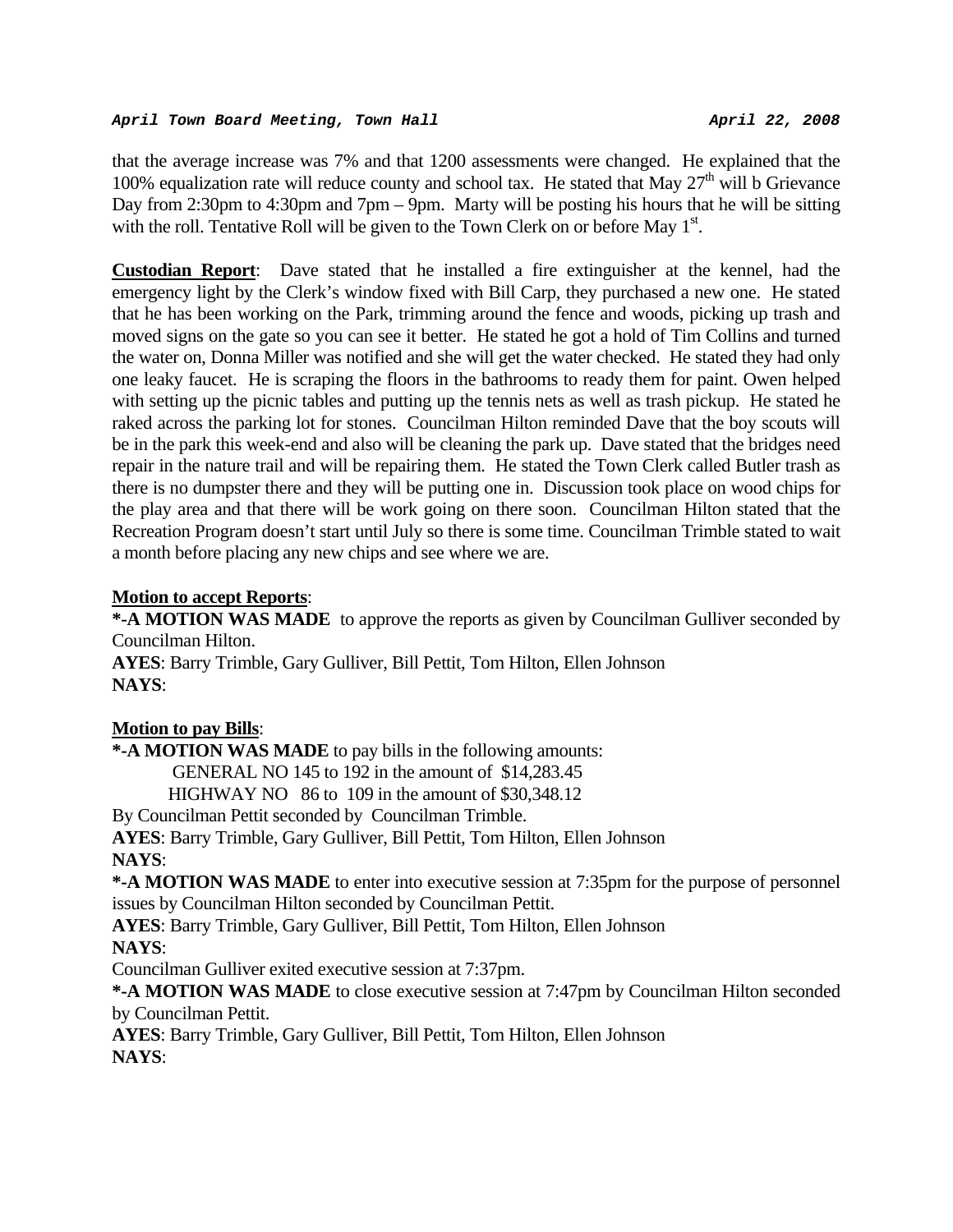#### *April Town Board Meeting, Town Hall* **April 22, 2008** *April 22, 2008*

**Old Business:** Councilman Trimble stated that there was a key situation discussion at the workshop. He stated that the Town Clerk does have keys to every office but the Supervisor's office. He stated that the Town Board feels it is resolved now.

Supervisor Johnson stated that Julie has the final FEMA amount being \$59,727.14 that needs to be transferred to highway.

**\*-A MOTION WAS MADE** to transfer moneys from General to Highway funds in the amount of \$59,727.14 that were collected as FEMA reimbursements for 2002-2007 by Councilman Pettit seconded by Councilman Trimble.

Supervisor Johnson stated that Julie sent an email concerning mileage reimbursements. The current IRS amount is 50.5 cents per mile. Supervisor Johnson stated that if we follow the IRS standard it will have to be checked every year. Councilman Hilton stated that is the amount you are allowed to deduct for taxes and stated that the amount should be a flat rate of .55 cents. Councilman Trimble stated to make it \$110% of the IRS rate and you won't have to change the amount each year.

Supervisor Johnson stated that W-4 forms do not have t be filled out every year, just when a change is made and they will not be sending them out anymore. She stated if someone needs to make a change to fill one out and give it to her.

**New Business:** Reschedule May meeting. Discussion took place on needing to reschedule May meeting due to Grievance Day. May Town Board Meeting will be the  $29<sup>th</sup>$  of May.

Discussion on highway spending agreement took place. Supervisor Johnson asked if the turnaround at the end of J.P. Lane was going to be paved. Jim stated no, just straight down. Supervisor Johnson stated her concerns that it would just get torn up and didn't want to see wasted money. More discussion took place on the road and if turnaround was done some ditching may need to be done and a culvert pipe put in on Supervisor Johnson third driveway. Councilman Hilton stated that he could do the turnaround and not do so far down the road as an option. More discussion took place.

Discussion on the upcoming auction took place. Jim stated that he researched prices for the used chippers at the auction and they go between \$17-\$20,000. More discussion on the chipper took place.

**\*-A MOTION WAS MADE** to authorize Jim Pettit to expend an amount not to exceed \$15,000 for a used chipper at the upcoming auction in Rome this week-end by Councilman Hilton seconded by Councilman Pettit.

**AYES**: Barry Trimble, Gary Gulliver, Bill Pettit, Tom Hilton, Ellen Johnson

**NAYS**:

Councilman Hilton stated Jim will need a check, letter of credit from the bank, and proof of tax exemption.

# **Resolution Approval:**

# **Resolution 14 – Transfer of Funds**

**Whereas** the Town Board Town of Palermo has reviewed new bills for April now therefore **Be It Resolved**, the Town Board Town of Palermo authorizes the Supervisor to make the following transfer: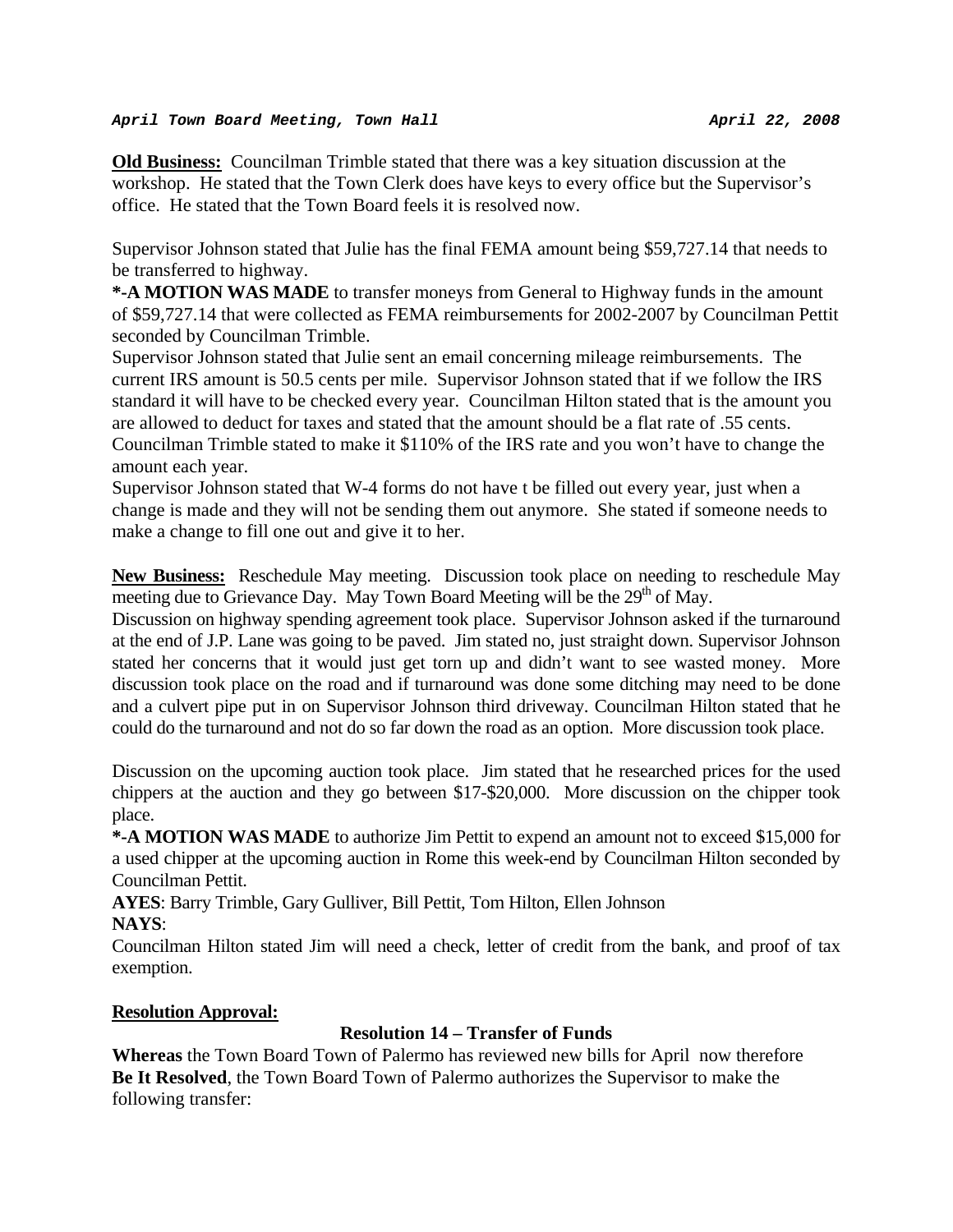#### *April Town Board Meeting, Town Hall* **April 22, 2008** *April 22, 2008*

From A1990.4 Contingment in the amount of \$100.00 to

 A8020.4 Planning Board Contractual in an amount of \$100.00 Resolution introduced by Councilman Pettit seconded by Councilman Trimble. **AYES**: Barry Trimble, Gary Gulliver, Bill Pettit, Tom Hilton, Ellen Johnson **NAYS**:

#### **Resolution 15 – Mileage Reimbursement**

Whereas the Town Board Town of Palermo has viewed the town's policy concerning reimbursement of mileage now therefore Be It Resolved as follows :

Town Board amends the Mileage Reimbursement as set in Resolution 1 of 2008 section n to read as follows:

Mileage Reimbursement: Reimbursement for mileage on personal vehicle while performing Town Business for all officers, employees ( including Highway Department employees when using their own vehicles for town business), shall be set at 110% of the current IRS Standard Mileage rate as the Town of Palermo's rate for reimbursement. Calculation of mileage shall begin at the point of entering the township when reporting for a call. For business originating within the township mileage will be paid from the originating place to the destination and the return trip of equal mileage. Payment will be made with submission of voucher listing; date, purpose of trip, and mileage. Voucher must be approved by department head. Resolution introduced by Councilman Trimble seconded by Councilman Pettit.

**AYES**: Barry Trimble, Gary Gulliver, Bill Pettit, Tom Hilton, Ellen Johnson **NAYS**:

### **Resolution No. 16: 2008 Highway Spending Agreement**

*Whereas* the Town Board Town of Palermo and the Town Highway Superintendent have reviewed the 2008 Budget and the 2008 Highway Spending Agreement, now therefore *Be It Resolved* that the Town Board Town of Palermo and the Town Highway Superintendent does hereby agree to spend the highway town funds in the amount of \$145,000.00 as follows:

- 1. Cape Horn Rd, .68 miles Asphalt in the amount of \$25,000
- 2. Clifford Rd, 1.75 miles Asphalt in the amount of \$31,000
- 3. Pangborn Rd, .60 miles Asphalt in the amount of \$12,000
- 4. J.P. Lane, .11 miles Asphalt in the amount of \$ 8,000
- 5. Town Line Rd, .08 miles Asphalt in the amount of \$ 9,000
- 6. Villard Rd, 1.96 miles Asphalt in the amount of \$40,000
- 7. MISC ALL other roads in the amount of \$20,000

Resolution introduced by Councilman Hilton seconded by Councilman Pettit. **AYES**: Barry Trimble, Gary Gulliver, Bill Pettit, Tom Hilton, Ellen Johnson **NAYS**:

**Public Session**: Councilman Gulliver stated that last month when talking about the keys, a misunderstanding took place and he apologized to Tammy and that there was nothing personal to her. Town Clerk stated her too.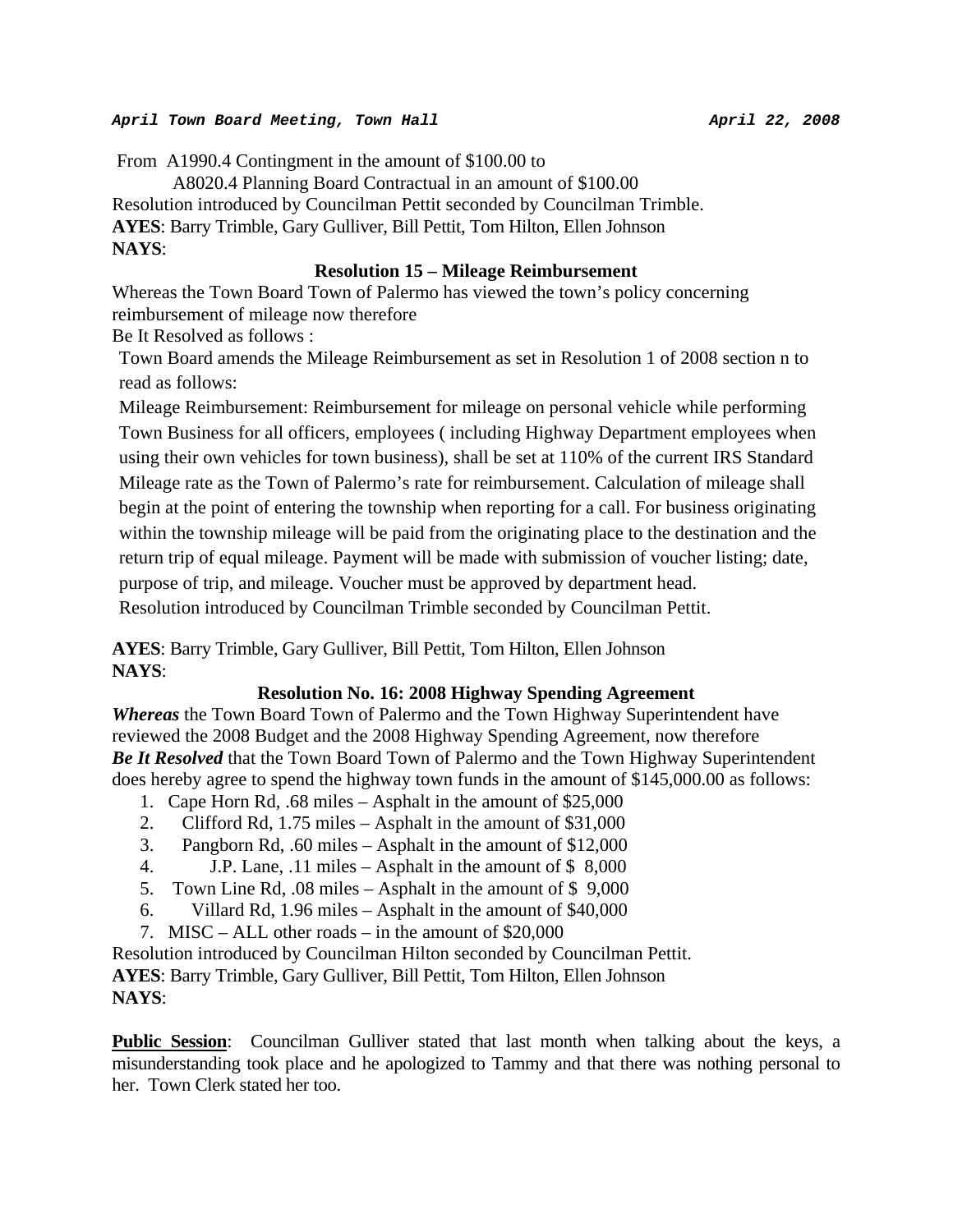**Adjournment**: Motion to adjourn was made at: 8:10pm pm by Councilman Pettit seconded by Councilman Hilton.

**AYES:** Barry Trimble**,** Bill Pettit**,** Gary Gulliver, Bill Pettit, Tom Hilton, Ellen Johnson **NAYS:** 

Respectfully Submitted,

 Jean Gulliver Palermo Town Clerk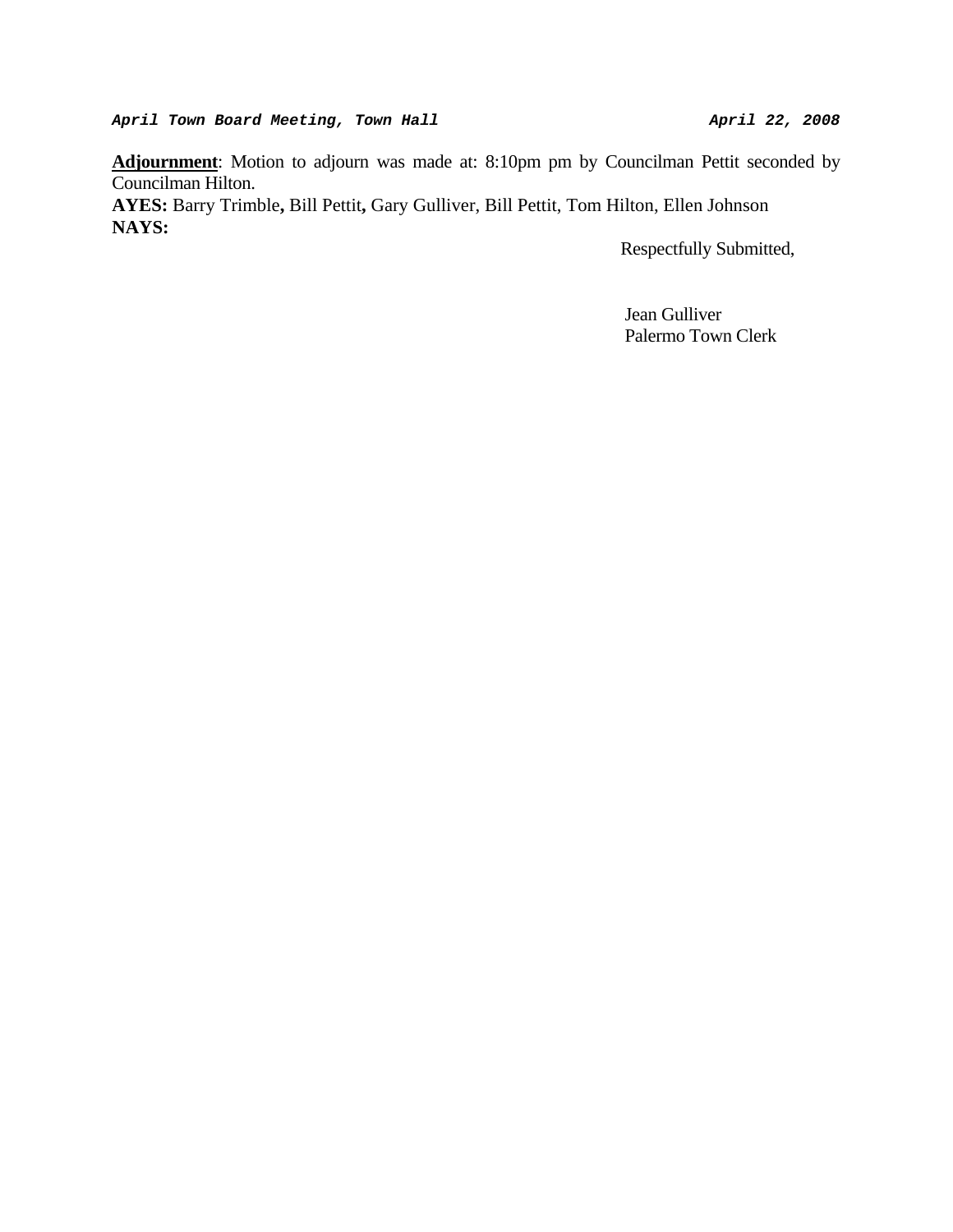# **May 3, 2008** 9:00 AM

# **SPECIAL WORKSHOP PALERMO TOWN GARAGE**

Those preset at the workshop were:

| <b>Present:</b> | Councilman Gulliver | Absent: | Cou |
|-----------------|---------------------|---------|-----|
|                 | Councilman Hilton   |         | Cou |
|                 | Supervisor Johnson  |         |     |

**Present**: Councilman Gulliver **Absent:** Councilman Trimble ncilman Pettit

**Recording Secretary**: Jean Gulliver, Town Clerk

**Others Present**: Jim Pettit, Highway Superintendent; Peter Cedrone, Town Engineer

The following discussions took place:

- Park project. Discussed the condition of the current swing set, it is good, just needs new chains to be legal. A baby seat was suggested to get as well. Discussed the quote from Woodson, they have the state bid so the playground equipment will not need to bid. Discussion took place to have the track completed before the playground equipment is placed. Bid for track is out next week and bids are to be opened on the  $22<sup>nd</sup>$  of May. Discussion took place on time frame to have the walk path and playground equipment to be done. Discussed having the pathway done by the end of June.
- Garage roof. Peter gave an update of the garage roof and the problems he had with a supervisor, but it is all worked out. Discussion took place on procedure for change orders. Councilman Hilton stated that the engineer, highway superintendent and board member should look over the change order and copy the rest of the board and town supervisor on it in email.

**\*-A MOTION WAS MADE** to authorize Councilman Gulliver, Highway superintendent Pettit, and Peter Cedrone, Engineer to authorize approval of change order and to notify Town Board members for roofing and block projects at the garage in an amount not to exceed \$10,000 by Councilman Hilton seconded by Councilman Gulliver.

 **AYES**: Gary Gulliver, Tom Hilton, Ellen Johnson  **NAYS**:

- Masonry work. Peter presented the bid specs and the two quotes he received for the masonry projects. One was from Don Austin Masonry in the amount of \$7850.00 and the second one was from Taylor Masonry in the amount of \$7927.00. Peter stated that there shouldn't be any change orders and they can start Monday and cut the joints needed for the roofing. Town Clerk stated she has their insurance papers. More discussion took place on masonry. Peter had Sherwin Williams look at the project and recommended paint and painters.

### **Resolution No: 17 – Awarding masonry block contract**

**Whereas** the Town Board has reviewed bids received for the tuck and paint of the masonry blocks at the Town Garage now therefore,

**Be It Resolved** the Town Board Town of Palermo hereby accepts the bids proposal from Don Austin Masonry in the amount of \$7,850.00 as per specifications.

Resolution introduced by Councilman Hilton seconded by Councilman Gulliver.

**Ayes:** Gary Gulliver, Tom Hilton, Ellen Johnson

**Nays:**

Break room. Discussion on the cleaning of the break room. Peter stated if they were to empty the room it can be cleaned to get rid of the mold, repaint it and fix it up it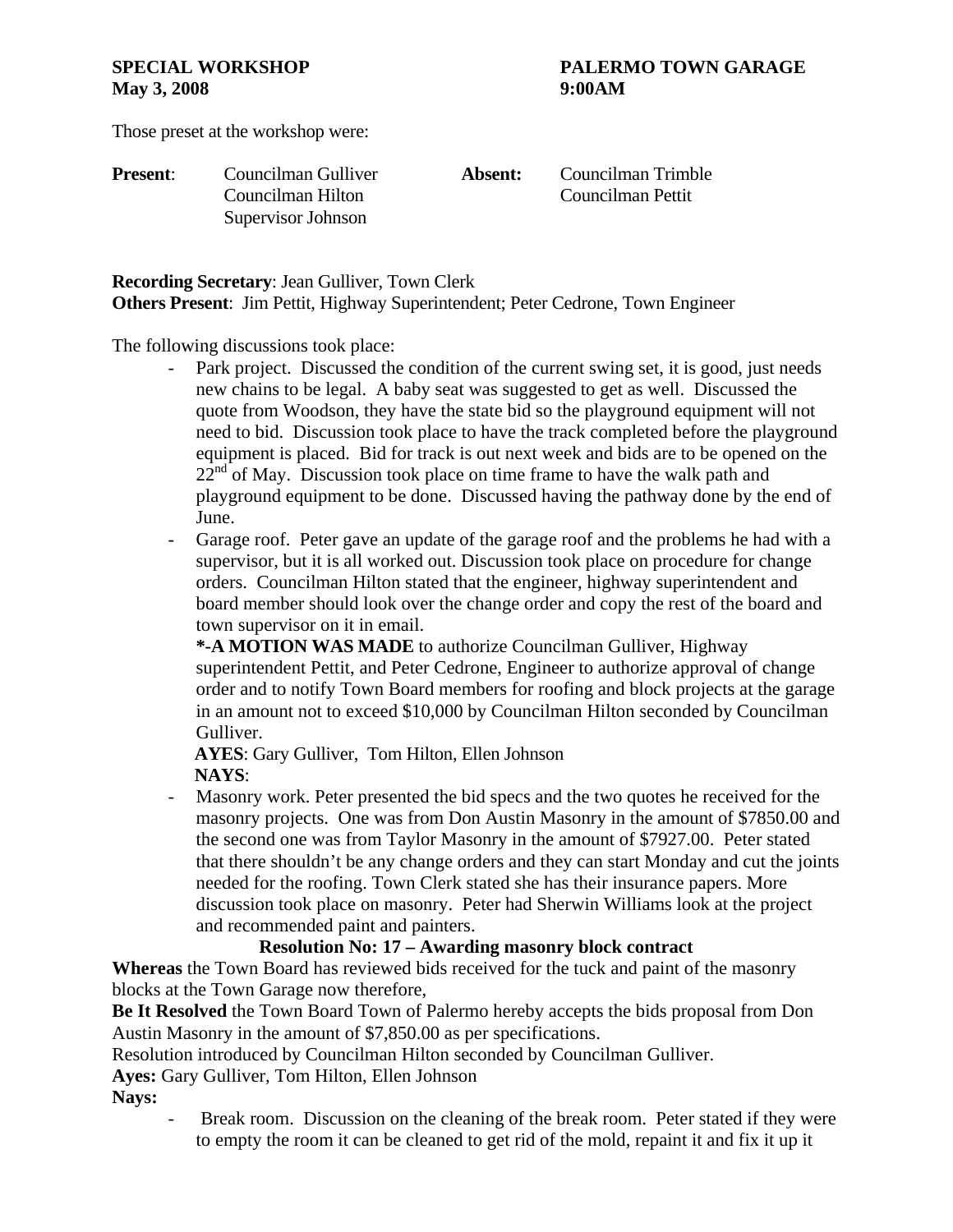#### **May 3, 20068 Special Workshop Palermo Town Garage**

could remain as a break room and wouldn't need to have certain codes on the addition just being the storage room. Jim was okay with it as long as there was no mold.

- Addition Discussion took place concerning the addition, whether to purchase the add on as previously discussed or pour a slab and build our own. Councilman Gulliver stated that by the time you buy the lumber you may be able to do block. Councilman Hilton suggested that the room wouldn't need to be so big now that it isn't including a break room, instead of 14x40 could do a 16x20. Discussion took place on whether to build it with wood frame or block. Discussed cost of adding up all the lumber, fire rate gypsum board that block, metal roof and slab must be as cost effective. Discussed if heat needs to be in the storage room.
- Resolution for meeting. It was discussed to have Resolution to clean up break room and prep break room by our own men and install feeder line for radiant heat and add insulated entry door and paint the room for May meeting. Councilman Hilton stated that they could get chairs and table from staples for the break room.
- Workshop. It was discussed at the next workshop to review ventilation, heat and drawings for block room. Peter will attend the workshop on the  $20<sup>th</sup>$ .
- Walk path and park. Discussion on walk path and playground equipment took place.
- **\*-A MOTION WAS MADE** to accept Woodson' proposal at state bid for the purchase of playground equipment, installation of equipment and the purchase and installation of surface material at the quote of \$24,997.00 by Councilman Gulliver seconded by Councilman Hilton.

**AYES**: Gary Gulliver, Tom Hilton, Ellen Johnson **NAYS**:

- Foam in blocks. Discussion took place on how putting foam in the blocks of the garage. Peter asked if they wanted it to be tested at a cost of \$800. Consensus was not to. Work should be done about mid-may.

**Adjournment**: **-\*A MOTION WAS MADE** to adjourn at 9:55am by Councilman Gulliver seconded by Councilman Hilton.

**AYES:** Gary Gulliver, Tom Hilton, Ellen Johnson **NAYS:**

> Respectfully Submitted, Jean Gulliver

Palermo Town Clerk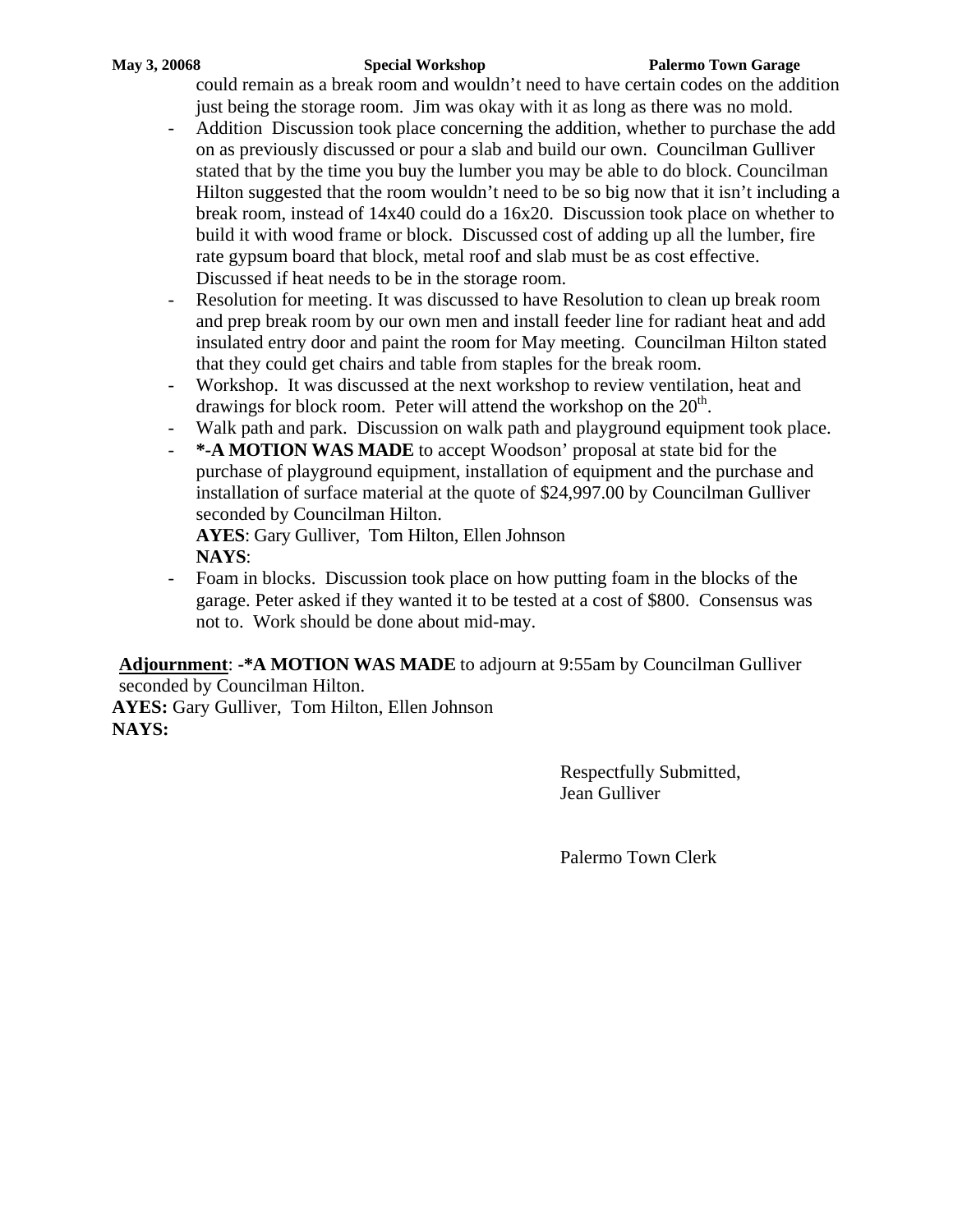Those preset at the workshop were:

| <b>Present:</b> | Councilman Gulliver                                   | <b>Absent:</b> Councilman Trimble |
|-----------------|-------------------------------------------------------|-----------------------------------|
|                 | Councilman Pettit                                     |                                   |
|                 | Councilman Hilton                                     |                                   |
|                 | Supervisor Johnson                                    |                                   |
|                 | <b>Recording Secretary: Jean Gulliver, Town Clerk</b> |                                   |

**Others Present**: Jim Pettit, Highway Superintendent, Beverly Beck, Historian, Peter Cedrone, Engineer

The following discussions took place:

- Reviewed Bills
- GAR monument to be moved. Beverly asked if the GAR monument could be moved over to where the other monuments in the Park are. Jim will get with her to see where she wants it placed.
- Tinker's Cemetery (St Rt 264). Beverly stated there are branches and limbs down. Jim will look at it and see if they can get in to clean it up. Discussion took place that spring clean up was part of the mowing bid but the mowers wouldn't have anywhere to pile the limbs.
- History Day is set for September  $20<sup>th</sup>$
- More space. Beverly stated that she is going to placing more files into binders and will need space to store the binders. She asked for a shelf or closet to place them in. Town Clerk stated she was going to ask if we could move Beverly into the back room where the voting machines are, the county will be taking them after November elections and it opens up the room to use.
- Repairs of stones in cemetery. Beverly has asked to get repairs to stones at Sayles cemetery and has a bid letter prepared. Supervisor Johnson stated that the Town Clerk can put it in the paper and send out the letters for her. More discussion on repairs took place. Beverly was thanked by Councilman Pettit and Supervisor Johnson for the work she does.
- Garage Roof and projects. Peter stated the roof is completed and has a punch list so that has to be resolved before payment is made. Insulation is done, was coming out the blocks inside the building so the cracks and holes are filled. Should be better insulated. Mason was out and doing the pointing. Peter stated he is doing well and has a little more to do.
- Apron to garage proposal. Peter stated that Don Austin quoted just over \$7500 for the apron that is 90 ft long, 7 ft from the door and 7 inches deep. He would have to remove the old one.
- Walk path bids are due on Thursday. Have 4-5 bids.
- Painters. Peter stated he has a couple of painters interesting in painting the garage. He stated they can start in July and have an end date of August  $22<sup>nd</sup>$ .
- Garage Addition Peter stated they talked about using the current Break room, clean it up and paint it, get rid of the mold and put on a new door. We wouldn't have to do all the codes on a new addition that would be used for break room as well as storage. For the addition could have overhead door and slope down so the floor could be washed down. Discussion took place on the addition as to how big, how tall the walls, to use a garage door and what the slab would consist of. Peter suggested a hip roof on the front and then goes to a gable with a 30" overhang on perimeter with 3/4" plywood and metal roof deck with concealed fasteners. Would need a fire proof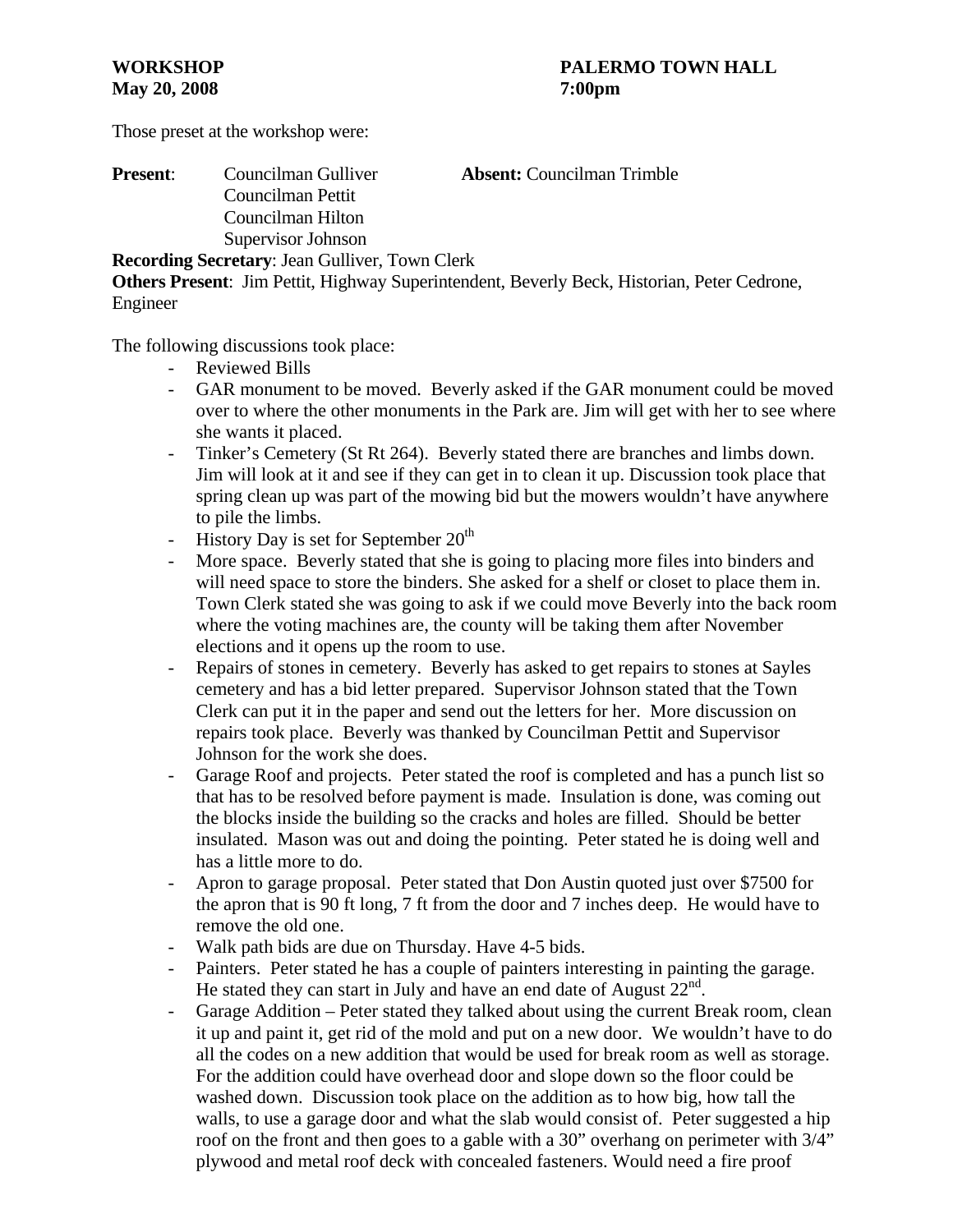#### **May 20, 2008 Workshop Palermo Town Hall**

ceiling but wouldn't need a entry door nor windows. Discussion took place on having no bond but withholding 10%, Peter stated that you get a different attitude if there was a bond, be more reliable. Discussion took place on garage door size for the addition. Councilman Gulliver stated that 8 ft ceiling is too close and that 10ft with an 8ft door would be plenty of room.

- Apron to garage. Councilman Hilton stated that \$7560 seems to be a lot of money for the proposal on the apron from Don Austin. Councilman Hilton stated that the town could provide excavation and backfill. Discussion took place that they could pay upon completion of project and see if Austin would be willing to take no more than \$6700 for the project if the town was to get rid of the debris.

**\*-A MOTION WAS MADE** to approve the replacement of the apron at the garage for an amount not to exceed \$6,700 payable upon completion and inspection of the apron to the contractor by Councilman Hilton seconded by Councilman Gulliver. **AYES**: Gary Gulliver, Bill Pettit, Tom Hilton, Ellen Johnson  **NAYS**:

Discussion took place on addition on to use one or more primes. Consensus is to use one prime for the entire job.

**\*-A MOTION WAS MADE** to authorize Peter Cedrone to revise contract drawing to garage addition and to include items as discussed with 10 ft ceilings, 8 ft door, 16x20 addition, bid to be bonded with note on excavation and door to break room, by Councilman Hilton seconded by Councilman Pettit.

 **AYES**: Gary Gulliver, Bill Pettit, Tom Hilton, Ellen Johnson  **NAYS**:

- Ventilation - discussion took place that ventilation was not need right now.

**\*-A MOTION WAS MADE** to authorize the Supervisor to contract with Peter Cedrone for the administration of the Walk path and playground not to exceed \$600.00 by Councilman Hilton seconded by Councilman Pettit

**AYES**: Gary Gulliver, Bill Pettit, Tom Hilton, Ellen Johnson

# **NAYS**:

**\*-A MOTION WAS MADE** to authorize Peter Cedrone to reuse storage building plans and specifications and to administrate bidding and construction of the project for a fee not to exceed \$1200.00 by Councilman Hilton seconded by Councilman Pettit.

**AYES**: Barry Trimble, Gary Gulliver, Bill Pettit, Tom Hilton, Ellen Johnson **NAYS**:

- Walk Path Councilman Hilton stated he feels the path will come in higher due to rise in costs. Discussion took place on the costs and figures of projects. Councilman Hilton stated that they had a price of \$281,000 for the park, garage and engineering. \$123,00 to rehab the garage, \$24,000 for walk path, \$40,000 for park, paving at town hall and contingency. Councilman Hilton stated they had a Public Hearing to spend Capital Building fund. Peter stated he had \$40,000 for walk path and \$24,00 for playground. More discussion on funds took place.
- Town Audits to be done at next month's workshop
- Lights at Kennel to be converted to sensor instead of timer. Need to get Bill Carp in to change it over.

**\*-A MOTION WAS MADE** to have Bill Carp install senor lighting at the Kennel by Councilman Hilton seconded by Councilman Pettit.

**AYES**: Gary Gulliver, Bill Pettit, Tom Hilton, Ellen Johnson

**NAYS**:

- J.P. Lane discussion on expanding sides at a cost of \$1800-\$2000, that 2 culvert pipes would need to be gotten for the Supervisor's two other driveway for drainage.
- Clifford and Pangborn Rds. ready for paving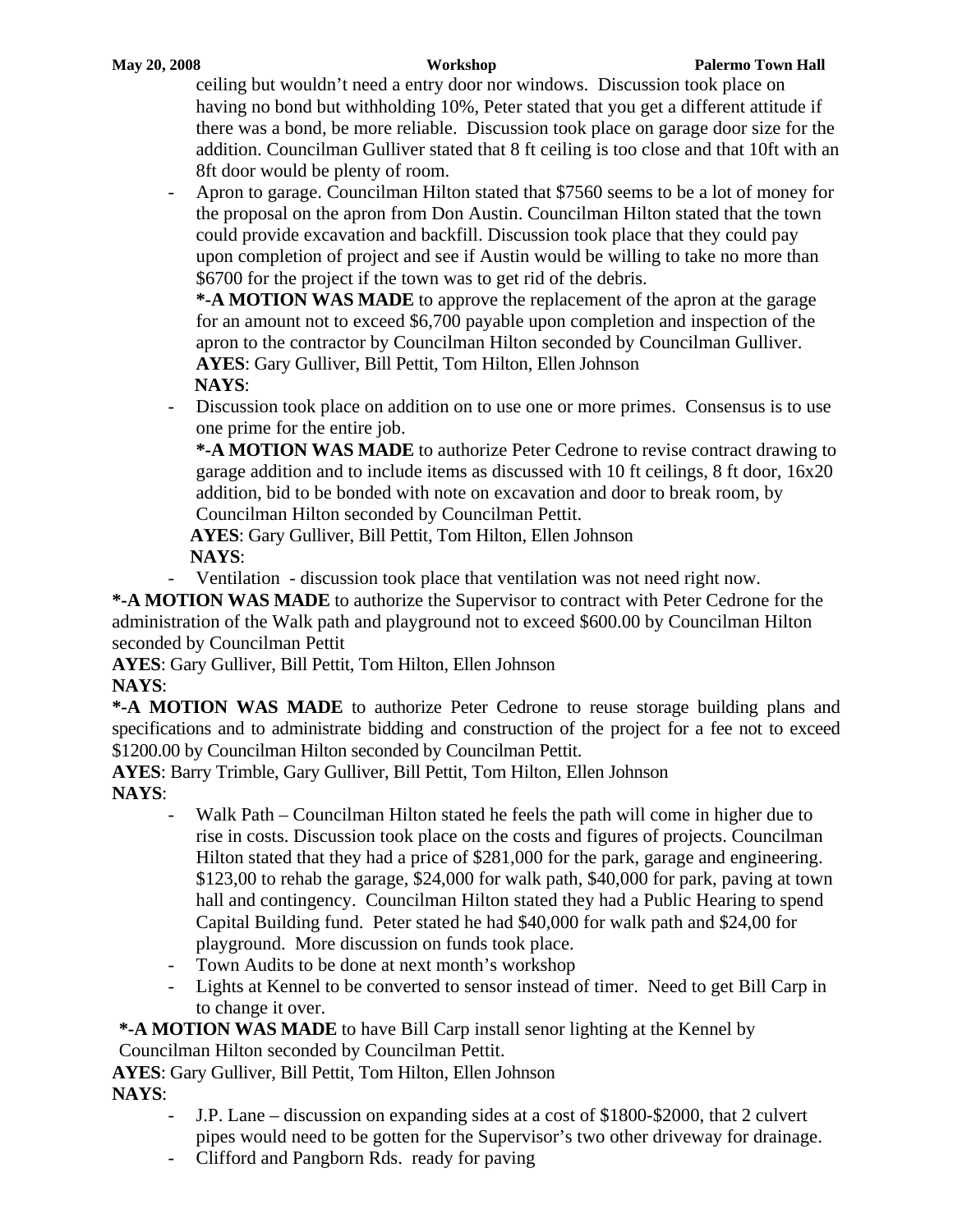- No petitions were file for purchase of truck. Will get letter to Bob Carson to go forward on truck.

**Adjournment**: **-\*A MOTION WAS MADE** to adjourn at 8:40pm by Councilman Pettit seconded by Councilman Gulliver.

**AYES:** Gary Gulliver, Bill Pettit, Tom Hilton, Ellen Johnson **NAYS:**

> Respectfully Submitted, Jean Gulliver

Palermo Town Clerk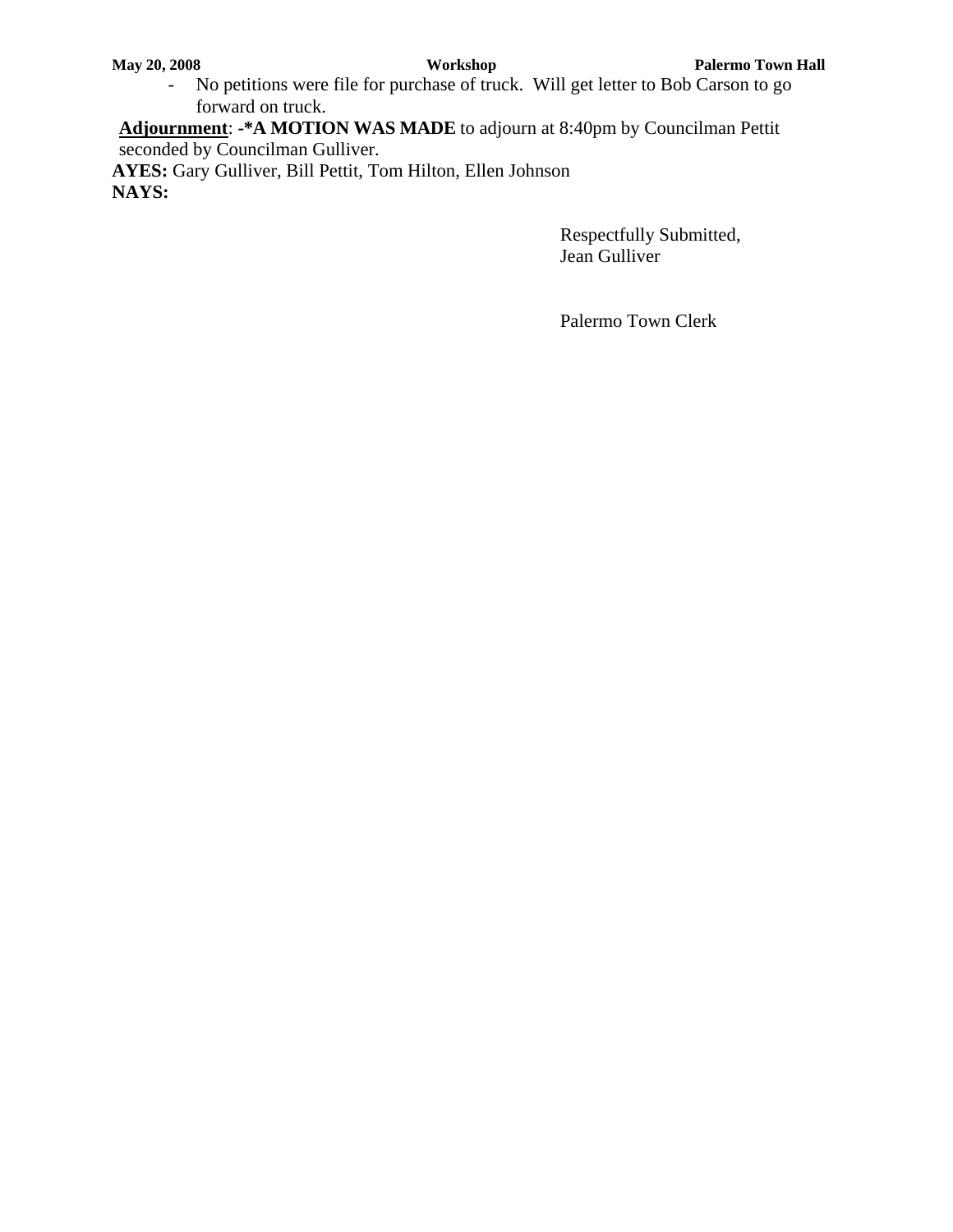# **TOWN OF PALERMO – TOWN BOARD AGENDA MAY 29, 2008**

Meeting Begins – 7:00p.m. Call to Order by the Supervisor Pledge to the Flag with a Moment of Silence Roll Call by Town Clerk Approval/Changes to Minutes of Previous Month Petition to the Town Board Executive Session (When Necessary) Reading of Resolutions 17 – Transfer of Funds Public Comments or Questions on Resolutions Resolution Approval Communications Reports: Supervisor Town Clerk Highway Code Enforcement Dog Control Assessor Planning Board Board of Appeals Custodian Rec Director County Legislature Motion to Accept Reports Motion to Pay Bills: General No. 194 to 235 Total: \$ 37,224.90 Highway No. 110 to 138 Total:\$ 36,461.40 . Old Business Walk Path bids Garage Break room – Resolution to go forward Garage Addition – whether to keep bond requirements or not Changing Historian office to back room New Business Allowing OCO to use Park Public Session Adjournment

Meeting Schedule:

Workshop: June  $17<sup>th</sup>$ Regular Meeting: June 24th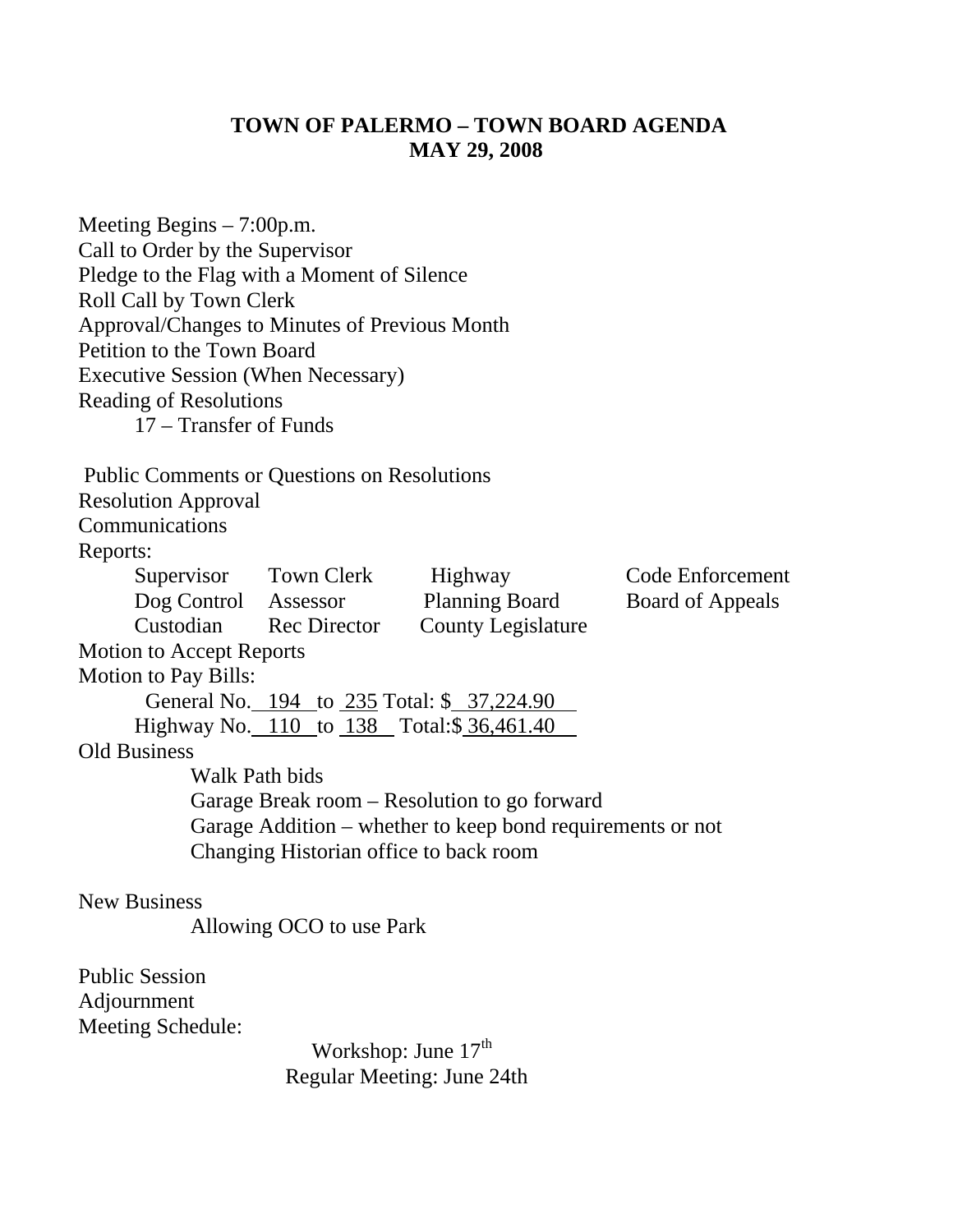# **May Town Board Meeting - Town Hall**

### **May 29, 2008**

Deputy Supervisor Hilton called the meeting to order stating that Supervisor Johnson was not feeling well at 7:10pm, with a salute to the flag and a moment of silence. Town Clerk took roll call:

**Present**: Councilman Trimble **Absent:** Supervisor Johnson Councilman Gulliver Councilman Pettit Councilman Hilton acting as Deputy Supervisor

**Recording Secretary**: Jean Gulliver, Town Clerk

**Others Present**: Jim Pettit, Highway Superintendent; Tammy Schwartz, Janitor; Dave Delong Custodian; Marty Webster, Assessor

### **Corrections to Minutes**: None

#### **Motion to accept minutes**:

**\*-A MOTION WAS MADE** to accept the minutes of the previous meetings by Councilman Gulliver seconded by Councilman Trimble. **AYES**: Barry Trimble, Gary Gulliver, Tom Hilton **NAYS**:

#### **Petitions to the Board**: None

**Resolutions:** Deputy Supervisor Hilton read proposed Resolution: 17 – Transfer of Funds

### **Public Comment on Resolutions**: None

#### **Resolutions Approval**:

### **Resolution 17– Transfer of Funds**

**Be It Resolved**, the Town Board Town of Palermo authorizes the Supervisor to make the following transfer:

 From A911 Unexpended Funds in the amount of \$15,265.00 to A1620.2 Building Equipment in the amount of 10,265.00 and to A1440.1 Engineer Personal Services in the amount of \$5,000 From DA5130.4 Machinery Contractual in the amount of \$5,930.00 to DA5130.2 Machinery Equipment in the amount of \$5,930.00

Resolution introduced by Councilman Trimble seconded by Councilman Gulliver. **AYES:** Barry Trimble, Gary Gulliver, Tom Hilton **NAYS:**

**Communications:** Deputy Supervisor Hilton read the following communications:

1. National Grid – concerning a customer meeting on the  $11<sup>th</sup>$  of June at the Double Tree hotel in East Syracuse.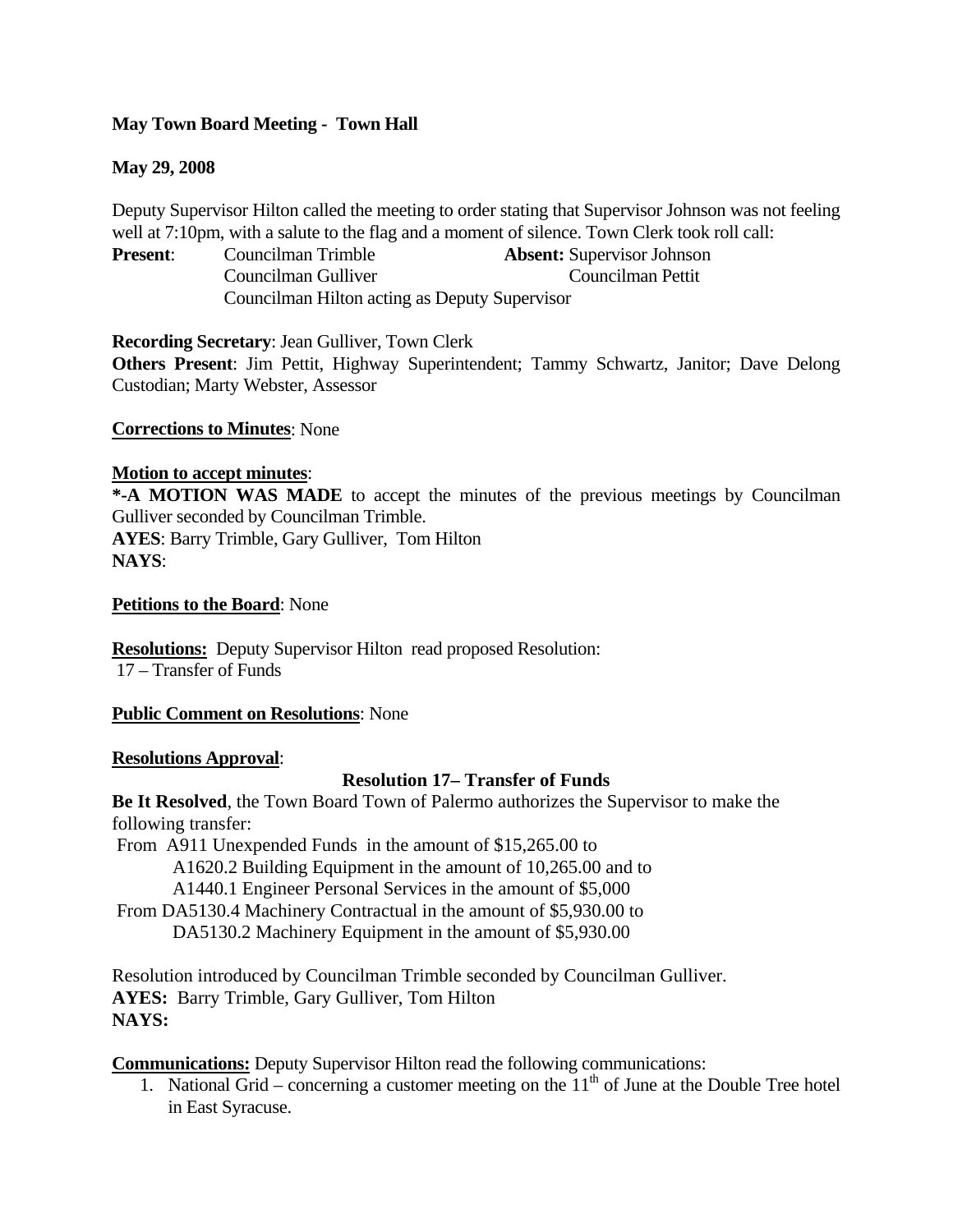2. Peter Cedrone – memo concerning final field inspection of roof repair at the town garage. **Reports**

**Supervisor's Report**: Deputy Supervisor Hilton stated that there are no supervisor reports this evening.

#### **Town Clerk's Report**: **Town Clerk's Report May 2008**

For the month of April a total of \$1,076.60 was turned over to the Supervisor with \$552.55 of that being for dog licenses. \$396.45 was collected for the County Treasurer for dog licenses and \$312.00 to Ag & Markets for spay/neutering program and \$18.95 for DEC Sportsman licenses A total of \$1,804.00 was collected.

 Since the article in paper appeared concerning the town doing an dog enumeration, 116 new dog licenses were issued in the month of April. 48 dogs were renewed along with 1 pure bred license.

 The DEC has completed their transition over to the internet. My computer has been changed so that the licensing program for sportsman licenses can be done on my computer through the internet. No more waiting for the modem to connect. It functions much faster no long waits! The DEC computer will be returned to them as soon as they let us know how and when.

 Grievance Day was Tuesday with a full afternoon. The Board seen 25 people from the 2:30 to 4:30 slot (which didn't really end until 6:00pm) and 15 more were seen in the 7-9pm slot for a total of 40 people grieving their assessment in person. It went very well, the people were very patient and presented themselves very well. More people this year had come prepared with assessment comparables or appraisals then I have ever seen before. The board will be meeting in private tomorrow to make their determinations on the applications.

 I have been active in records management this month and will continue through June. Dave Delong helped me with moving my shelves in the records room, opening the room up more and better lighting. I am in process of purging records that are beyond their retention schedule. The new shredder has been working well, however I did get a swipe card for the Oswego County Energy Recovery Facility to have a pile of papers and forms to be burned. The card cost \$10.00 since we have a landfill permit already and will cost between \$20-\$30 for the load to be burnt. There are items that are too big, thick and too time consuming for the shredder. Dave will be taking the items to the ERF when I have a load ready for him, hopefully by next week. I am sure it can be done all in one load and under \$30.00.

 I have been approached by the Mental Hygiene Department of Oswego County Opportunities. They would like to use the Park for classes one time a week on a Wednesday from 5:30pm to 7:00pm for six weeks starting July 9<sup>th</sup> until August 13<sup>th</sup>. It wouldn't interfere with anything at the park as the recreation program is over by 3:00pm during that time. They will be teaching classes such as art classes, cooking outside, etc… for the clients. There is no problem as far as scheduling, don't know what the board wants to charge if anything for the use of the pavilion. I asked about insurance and they are under the county insurance as I understand. They will take care of any illnesses or injuries if they were to occur..

 We talked a little at the workshop on moving Beverly's historical things into the backroom and making her office there, giving her more room as she requsted but I don't think it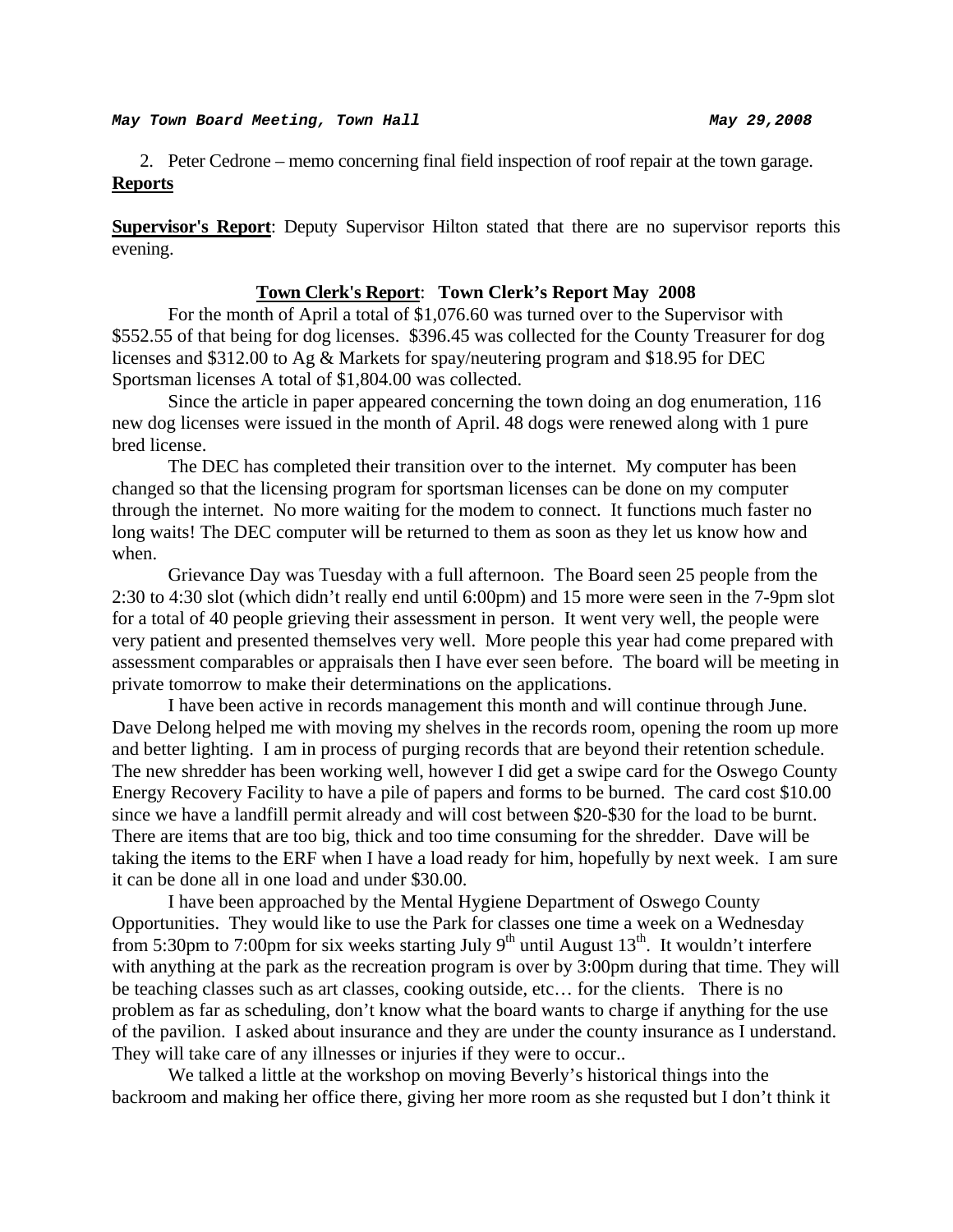#### *May Town Board Meeting, Town Hall May 29,2008*

was decided if we could. If we could, I'll get Dave to get someone to give him a hand and we can empty the back room and place a carpet (looks like we have plenty of left over in the furnace room we could use, and put a desk that is also stored in the furnace room for her use and fix the room up for her.

 On the same note of all this "spring" cleaning, if I could get rid one or even both desk in the conference room now, put in a table instead (if both are removed) for the equipment that is in there (fax machine, telephone and mail machine) and fix that room up a bit for more room and be able to give it more function. We have been junking broken down computers and monitors to the landfill and cleaning up some space they

were taking up.

 On May 22nd at 2:00pm here at the town hall, Peter Cedrone and I opened the bids for the walk path.

The bids were as follows:

- 1. Orchard Earth and Pipe \$47,007 and \$94,984 for the alternate
- 2. Heath \$29,188 and \$65,580.00 for the alternate
- 3. Salt Springs \$ 54,500 and \$105,500 for the alternate
- 4. Paver-1 \$39,432 and \$59,964 for the alternate
- 5. Ruston was \$53,000 and \$87,000 for the alternate
- 6. Milton Paving \$41,322.50 and \$74,305.00 for alternate

I have applications for Junkyard renewals as well as Mobile home Park license renewals.

**Highway Superintendent Report:** Jim stated that they have been cutting shoulders and trimming and gave a list of roads completed. Culverts on Cape Horn Rd and Red Schoolhouse Rd have been replaced. He stated that they worked on the turnaround on Sundown Rd with New Haven, picked up items along Blumer Rd and gave items to the DEC for finding the people who left the items there. The work at the garage on the blocks are done and in another week Austin will be doing the apron.

**Planning Board:** Deputy Supervisor Hilton read Planning Board minutes:

May 13, 2008 Dawn Bristol opened the meeting at 7:07 pm.

**Present:** Elaine Wells**,** Dawn Bristol, Cheryl Smith, Diane Kowaleski entered at 7:22pm **Absent:** Jim Petreszyn

**Recording Secretary:** Angela Miller

**Others Present:** 1 Public

**Motion to accept minutes:** Cheryl Smith made a motion to accept April minutes, it was seconded by Elaine Wells

**AYES:** Elaine Wells, Dawn Bristol, Cheryl Smith, Diane Kowaleski **NAYS:** 

**Old Business:** Ed Bartlett, 3 Pine Ridge Road, 205.00-02-09.02, Can Redemption Center. Ed stated that he was going to build a building, there is going to be lighting on the building itself and that he has talked to the CEO. Ed stated that he would not be expecting more than three cars at one time. The board reviewed the proposed site plan and the site plan is being sent to the County for approval.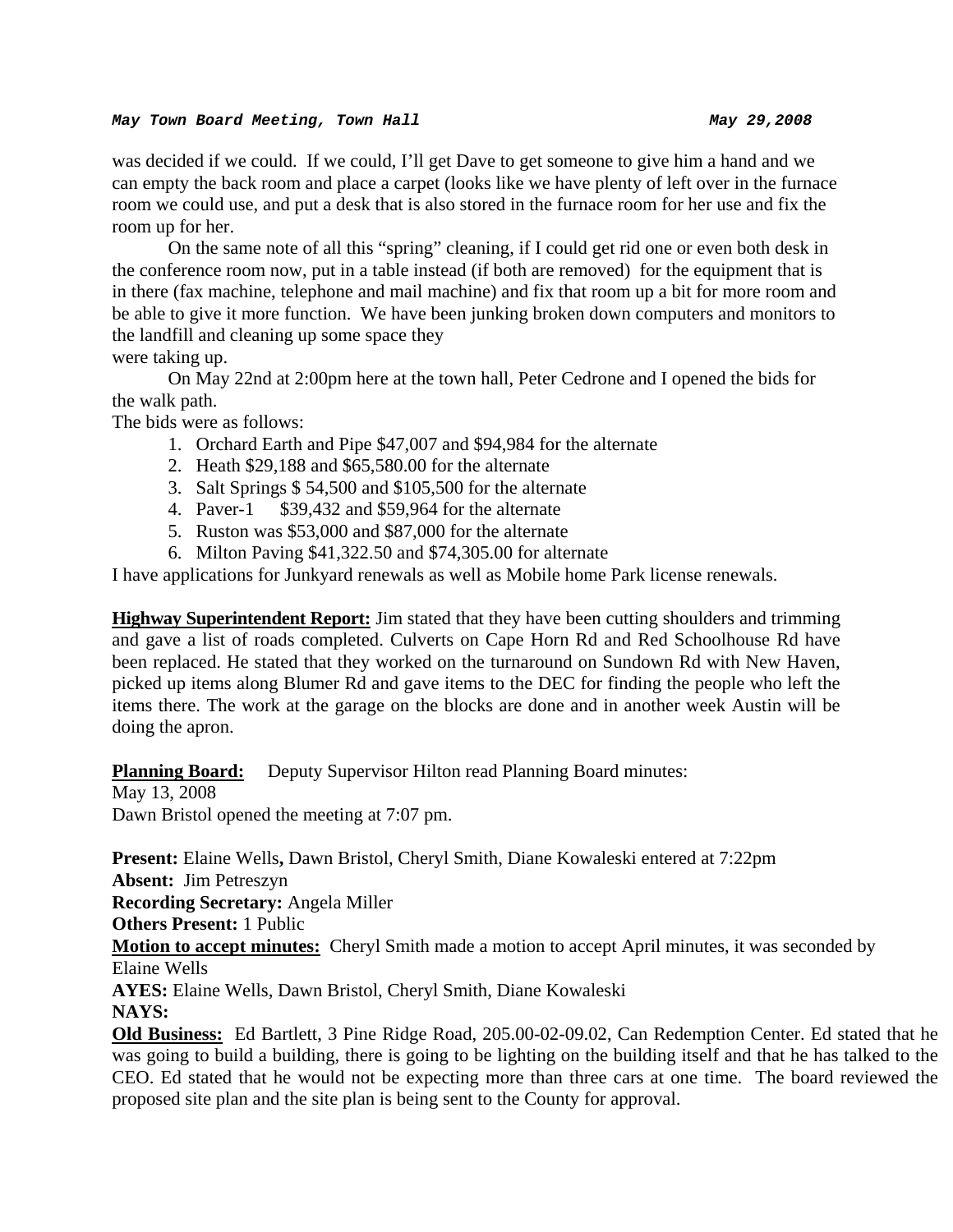**New Business:** None

**Correspondence:** Town & Topics, Emergency Responder Training **Public Hearing:** Gulliver Subdivision closed **A Motion Was Made** by Cheryl Smith and seconded by Dawn Bristol to adjourn the meeting at 7:56pm **AYES:** Elaine Wells, Dawn Bristol, Cheryl Smith, Diane Kowaleski **NAYS:**  Respectfully submitted by, Angela Miller - Planning Board Secretary

**Dog Control Report**: Deputy Supervisor Hilton read Chad's report:

Total Calls: 12; Dogs Picked up: 3; Dogs Redeemed: 2; Dogs Euthanized: 1; Total Mileage: 257.9

**Code Enforcement Officer Report:** Deputy Supervisor Hilton read Joe's report:

| <b>Inspections</b>                        |          |
|-------------------------------------------|----------|
| <b>Construction Inspections</b>           | 31       |
| <b>Manufactured Home Inspections</b>      | $\bf{0}$ |
| <b>Fire Safety Inspections</b>            | 3        |
| <b>Code Violation Inspections</b>         | 22       |
| <b>Mobile Park Inspections</b>            | 4        |
| <b>Junkyard Inspections</b>               | 3        |
| <b>Complaint of Violation Inspections</b> | 19       |
| <b>Total Inspections</b>                  | 82       |
| <b>Building Permits</b>                   |          |
| -----<br>_______                          | -- -     |

|                       | <b>This Report</b> | <b>Year to Date</b> | <b>Totals</b> |
|-----------------------|--------------------|---------------------|---------------|
| <b>Permits Issued</b> | 10                 |                     | 13            |
| <b>Fees Collected</b> | \$665.00           | \$725.00            | \$725.00      |
| <b>To Supervisor</b>  | \$665.00           | \$725.00            | \$725.00      |

# **Bulletin Board**

*Just a note***:** 

**It is Swimming Pool Season; we will be out checking compliance on all newly installed pools for Alarms and Fencing or Barriers. Please remember… If your pool is designed to hold over 24" of water it must comply with these rules. For more information on these rules, please contact us.** 

*Respectfully Submitted,* Joseph Fiumara Code Enforcement Officer

**Assessor's Report**: Marty stated it has been a busy month. He stated he met with every taxpayer that came and agreed to 21 stipulations. Usually there was a correction of inventory, sometimes something internal to the home. Board of Review met. Marty stated that he would suggest to increase their stipends by 50% with a budget modification, they are doing a good job.

**Custodian Report**: Dave stated that on the 24<sup>th</sup> Volney Multiplex had an alarm go off and the first time the deputy Code Enforcement Officer opened the door before unarming and the second call was when the PYO was here and some one set off the alarm and they showed us how to take care of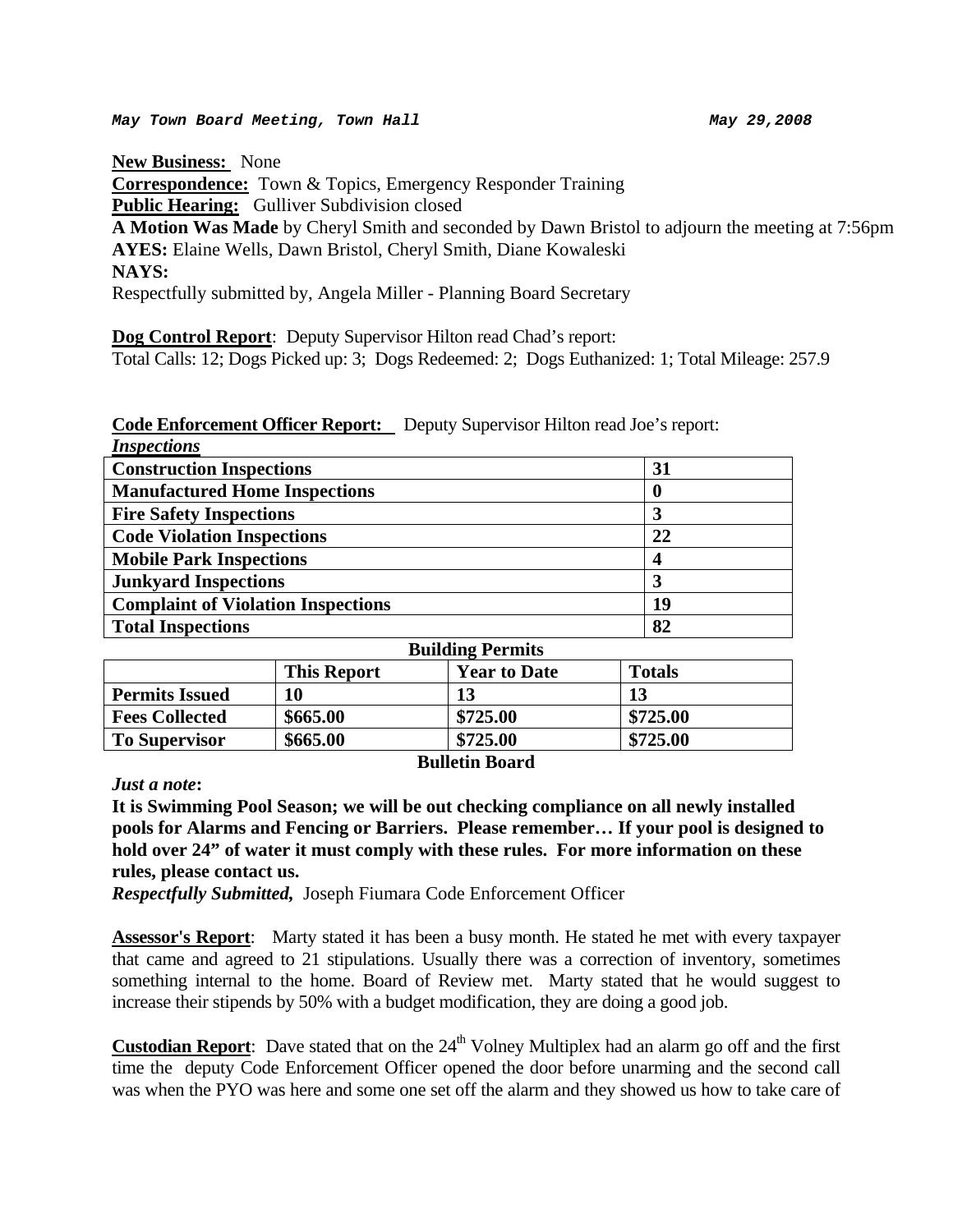#### *May Town Board Meeting, Town Hall May 29,2008*

it. On the 1<sup>st</sup> the Park opened, checked the trails and bridges to see what was needed. Kevin Gates came on Thursday and got with John on needing to trim more. May  $3<sup>rd</sup>$  and  $4<sup>th</sup>$  worked on the bridges and picnic tables, Rex helped with them. On the  $5<sup>th</sup>$  had ants in Clerk's office. Helped with boxes for the Clerk and put together a map stand.  $14<sup>th</sup>$  put new chains and seats on the swing sets. Got 3 regular swings and one infant swing and moved bark around. Dave stated on the  $18<sup>th</sup>$  he mowed the parking lot at the Park , back bladed with his own tractor around the Kennel and Town Hall. He stated he spoke with Donna Miller for testing the park water. The Health Department will take water samples at the garage for testing and they will be in contact with Jim. Discussion took place on what to do if catch underage drinking at the park, Deputy Supervisor Hilton stated the sheriff department would need to be called.

### **Motion to accept Reports**:

**\*-A MOTION WAS MADE** to approve the reports as given by Councilman Gulliver seconded by Councilman Trimble.

**AYES**: Barry Trimble, Gary Gulliver, Tom Hilton **NAYS**:

# **Motion to pay Bills**:

**\*-A MOTION WAS MADE** to pay bills in the following amounts: GENERAL NO 191 to 235 in the amount of \$37,224.90 HIGHWAY NO 110 to 138 in the amount of \$36,461.40 By Councilman Trimble seconded by Councilman Gulliver. **AYES**: Barry Trimble, Gary Gulliver, Tom Hilton **NAYS**:

**Old Business:** Seth Allen, Boy Scout from troop 750, Phoenix is attending the Town Board meeting for a merit badge.

Discussion took place on changing the back room into the Historian room, just the voting machines need to be removed.

Discussion on the garage addition took place. Deputy Supervisor Hilton stated they met with Mr. Cedrone and are moving forward. Town Clerk stated that Peter was in earlier and had asked for the Town Board to remove the need to have a bond because the job is so small.

**\*-A MOTION WAS MADE** to rescind requirement for performance payment bond and add 10% retainer and retain bid security for garage addition by Councilman Gulliver sn Councilman Trimble.

**AYES**: Barry Trimble, Gary Gulliver, Tom Hilton **NAYS**:

Discussion on the garage break room took place on keeping the current break room, clean it up, paint it and use new addition as storage only. More discussion on the addition took place and that no electrical or plumbing will be in the bid specs.

Discussion on walk path bids took place. Deputy Supervisor Hilton stated that the Town Board had figured \$40,000 for the ¼ miles path and the bids came in at \$59,964. Turn stile and fence repair were added to the bid. Low bidder was Paver-1from Palermo and the low bidder for the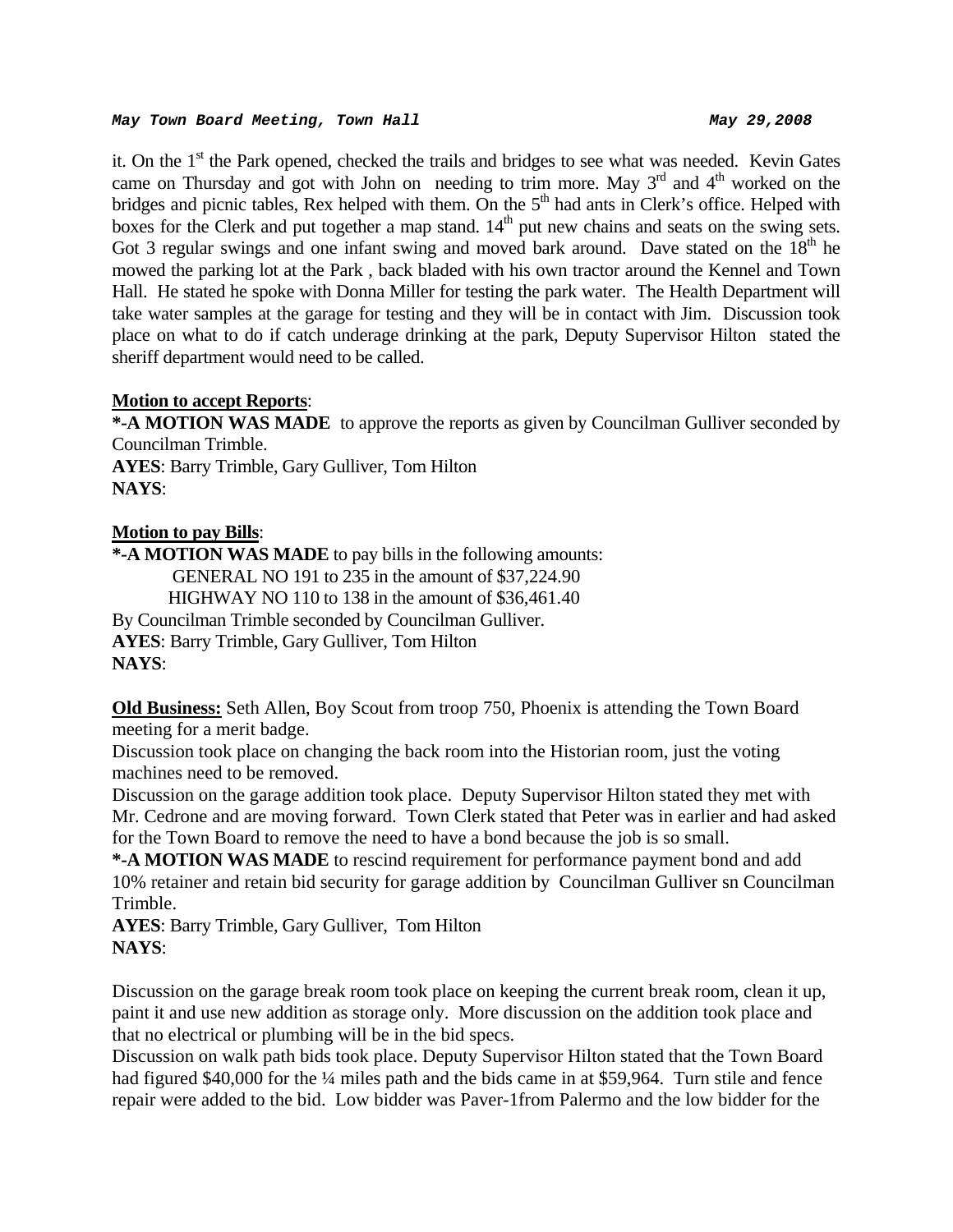#### *May Town Board Meeting, Town Hall May 29,2008*

1/8 mile was Heath Paving from Hannibal. Councilman Gulliver stated that he spoke with Peter and Peter had said they could remove the turnstile and the repair to the fence to bring the cost down. Discussion took place on 1/8 mile vs ¼ mile track. Councilman Gulliver stated he looked at the figures and nothing has been done to the Park since it was created and suggested to go with the bigger track and could come up with the money, it wouldn't be added in the future now is the time to do it and the Park will be good for the next 10-15 years. Councilman Hilton stated he thought the same. \$6700 would be eliminated from the cost. Councilman Trimble stated that they have been under on projects could leave the turnstiles in and the fence repair. Councilman Gulliver stated they could put post in where the pedestrian gate is to avoid 4 wheelers from entering and leave out the turnstile. More discussion took place and Councilman Hilton suggested to award to Paver-1 for the ¼ mile with change orders later by Peter eliminate the turnstile and/or repairs to the fence but to get going on the walk path itself. More discussion took place on the change orders and whether or not to have them, and will be discussed more at the next workshop on June  $17<sup>th</sup>$ .

**\*-A MOTION WAS MADE** to accept the lowest bid of Paver-1 Paving for the construction of the ¼ alternate bid for the walk path as designed for the town park in the amount of \$59,964.00 by Councilman Trimble seconded by Councilman Gulliver.

**AYES**: Barry Trimble, Gary Gulliver, Tom Hilton **NAYS**:

Councilman Gulliver stated that Peter felt we could go ahead and order the playground equipment and need be they could cover it when doing the path. Town Clerk is to order the playground equipment up.

Jim stated that at the last meeting there was no movement on whether to spend \$1800-\$2000 to widen J.P. Lane turnaround. Councilman Hilton asked Jim that it was needed area, Jim answered yes.

**\*-A MOTION WAS MADE** to widen J.P. Lane and modify the Highway Spending Agreement to reflect the change by Councilman Gulliver seconded by Councilman Trimble.

**AYES**: Barry Trimble, Gary Gulliver, Tom Hilton

# **NAYS**:

Jim to make changes to the Highway Spending Agreement.

Deputy Supervisor Hilton asked how the truck purchase was coming, Jim stated that Carson has all the paperwork and is processing it.

**New Business:** Town Clerk stated she was approached by Oswego County Opportunities to hold classes in the Park for the mental hygiene department during the week on Wednesdays from 5:30pm until 7:00pm. Town Clerk stated it wouldn't interfere with the recreation program as they finish by 3:00pm and whether or not to charge for the use. Councilman Trimble stated to be sure we have their insurance.

**\*-A MOTION WAS MADE** to approve OCO use of the town park from July 9-August 13<sup>th</sup> on Wednesdays 5:30-7:00pm at no charge by Councilman Trimble seconded by Councilman Gulliver. **AYES**: Barry Trimble, Gary Gulliver, Tom Hilton **NAYS**: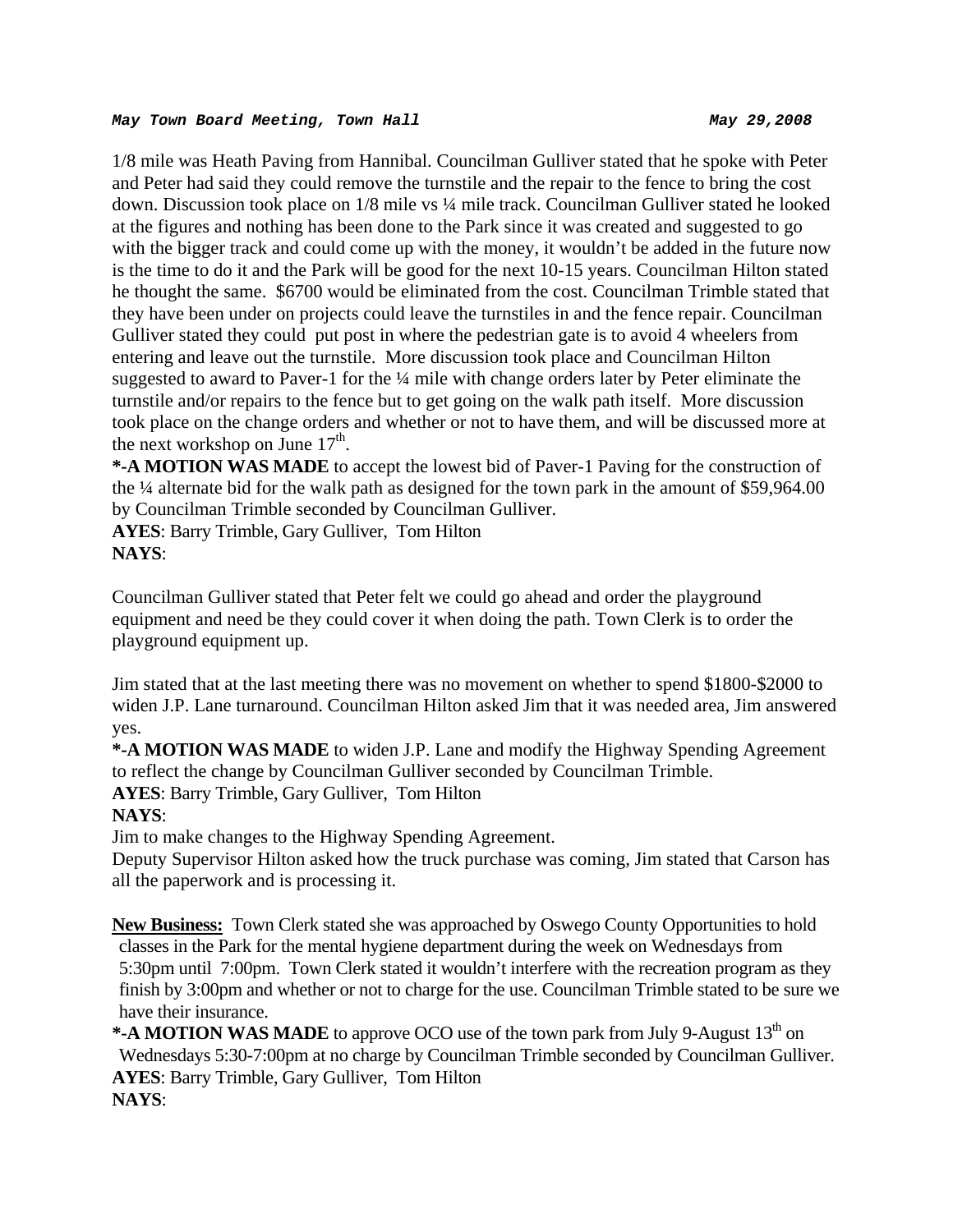**\*-A MOTION WAS MADE** to approve the application for Palermo Trailer Court Mobile Home Park license renewal by Councilman Gulliver and seconded by Councilman Trimble. **AYES**: Barry Trimble, Gary Gulliver, Tom Hilton **NAYS**:

**\*-A MOTION WAS MADE** to approve the applications for Junkyard licenses upon inspection approval of the Code Enforcement Officer by Councilman Gulliver seconded by Councilman Trimble.

**AYES**: Barry Trimble, Gary Gulliver, Tom Hilton

# **NAYS**:

 Discussion took place on proposal from Don Austin for the repair of the apron in front of the town garage. Deputy Supervisor Hilton stated that they had a discussion and motion at the workshop on Austin removing and replacing the apron at the garage and they asked if he would lower it if the town removed the debris. Austin resubmitted the bid at \$6700 instead of the original \$7560.

Deputy Supervisor Hilton read the proposal. Councilman Hilton stated that the town would waive retainage and pay upon completion.

Discussion on Painting the garage took place. Deputy Supervisor Hilton stated that they have three quotes:

- 1. Eldon \$7,475
- 2. Deluxe Painting \$16,200
- 3. Noll Brothers \$18,900

Discussion took place that Eldon has a good reputation, is in our budget and Peter recommended him. Eldon will start in July or August and be completed by August  $28<sup>th</sup>$ , and has insurance

**\*-A MOTION WAS MADE** to accept Eldon's proposal in the amount of \$7,475.00 and authorize Peter Cedrone to prepare necessary documents for the Town Supervisor's signature and approval by Councilman Gulliver seconded by Councilman Trimble.

**AYES**: Barry Trimble, Gary Gulliver, Tom Hilton

# **NAYS**:

Deputy Supervisor Hilton stated they had a request for a 50% increase in budget for the Board of Review. He stated they have copies of how other towns are paid. Discussion took place on the different towns, Deputy Supervisor Hilton stated that with the exception of Hastings, Palermo pays the most with the list they have now. Discussion took place to wait for a full board or look at it at budget time an get a list from all the towns on what they are paying.

Jim stated that he has one person working full time hours with part time pay and has no pay on holidays. Discussion took place on the agreement with the union and have to be careful. Discussion took place that it will need to be researched and to have the Supervisor contact the union lawyer to see if anything can be done for holiday pay since he is a filling a vacancy for a full time worker that is out.

**Public Session**: Discussion took place on when a gravel bed next to the park will be opening.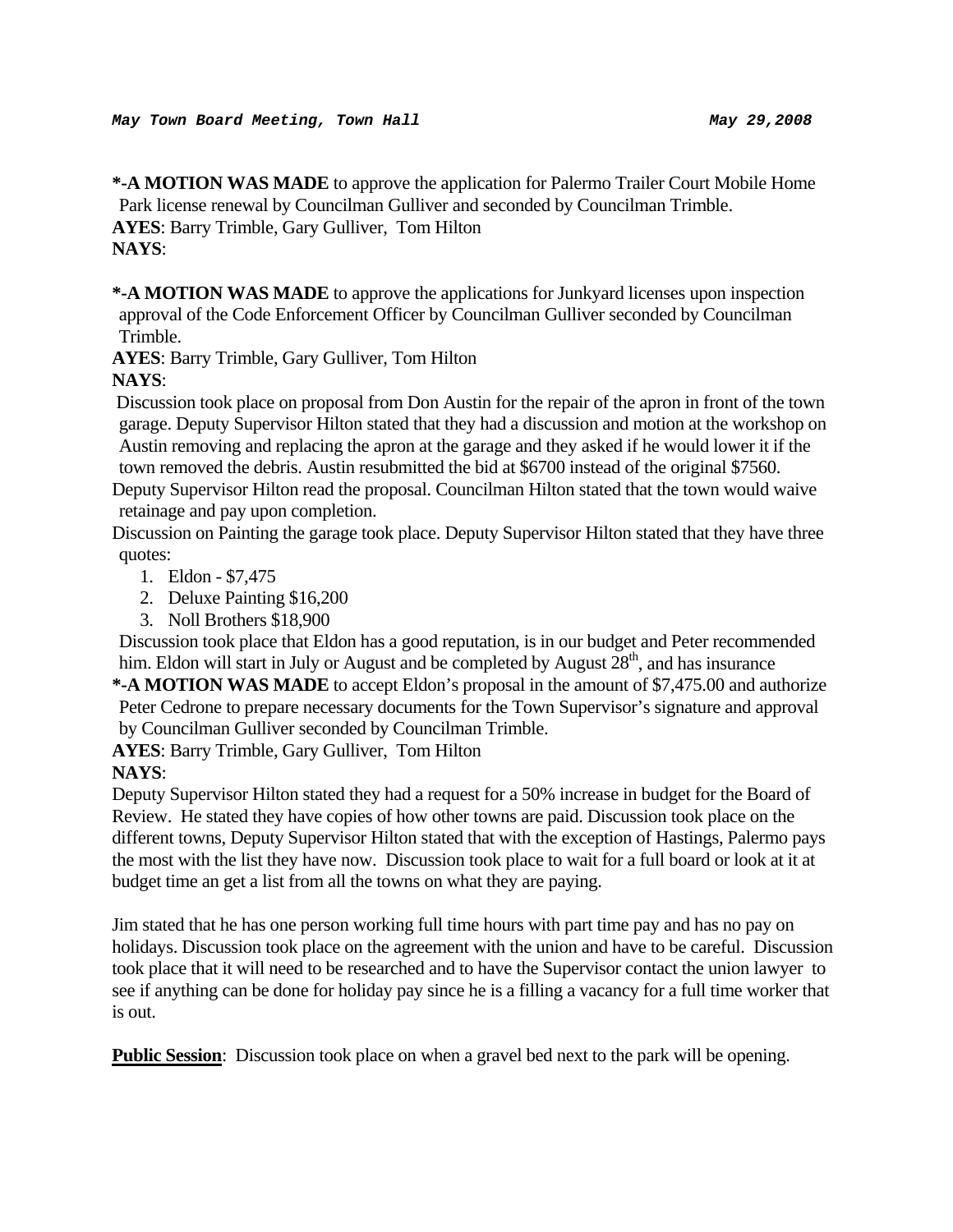May Town Board Meeting, Town Hall May 29,2008

**Adjournment**: Motion to adjourn was made at: 8:38 pm by Councilman Trimble seconded by Councilman Gulliver **AYES:** Barry Trimble**,** Gary Gulliver, Tom Hilton **NAYS:** 

Respectfully Submitted,

 Jean Gulliver Palermo Town Clerk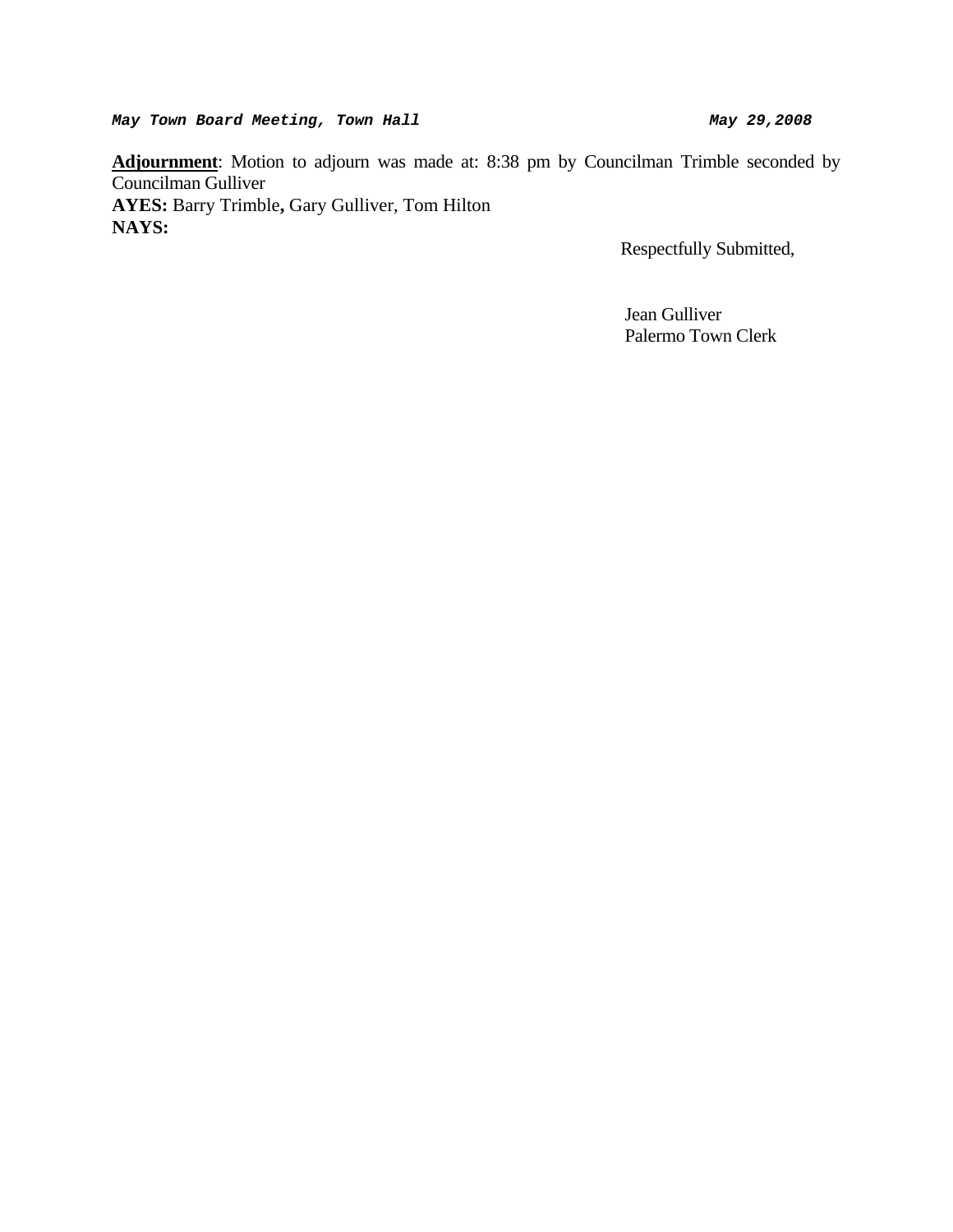Those preset at the workshop were:

| <b>Present:</b> | Councilman Trimble                                | Absent: |
|-----------------|---------------------------------------------------|---------|
|                 | Councilman Gulliver                               |         |
|                 | Councilman Pettit (entered at 7:15pm)             |         |
|                 | Councilman Hilton                                 |         |
|                 | Supervisor Johnson                                |         |
|                 | <b>December Constant</b> Leon Culliver Town Clerk |         |

**Recording Secretary**: Jean Gulliver, Town Clerk **Others Present**: Jim Pettit, Highway Superintendent, Peter Cedrone, Engineer; Joe Fiumara, Code Enforcement Officer

The following discussions took place:

- Playground equipment Town Clerk stated it has been ordered and should be here by mid-July. They will be in contact with Jim.
- Walk Path asked if Paver-1 has started yet, Town Clerk stated that he is shortly and has met with Peter.
- Pools Joe stated they have recently been getting a lot of blow-up pools. Discussion took place on the NYS law on soft side pools and Joe asked for the Board's guidance. The Town Board stated they feel it is the Code Enforcement Officer's discretion as to interpretation of the law. Joe stated that he doesn't feel it is necessary to add a cost burden of fencing if the pool has non-climbable walls at least 48" or higher and gave examples of some other town's laws. Joe stated that every year a pool is taken down a new permit is needed to put it back up the next year and includes the inflatable pools. More discussion on pools took place.
- Part time help and holiday pay. Supervisor Johnson stated she spoke with Jackie concerning a part time employee working full time hours and not being able to get holiday pay. She stated that Jackie says it is not a union issue, the Town Board sets rules up for the part timers. Supervisor Johnson stated that the board by Resolution could declare what holidays but it has to go for all part timers and cannot be just for one. More discussion took place. It was discussed the wages need to be raised and they have never been raised in several years. Town Board will look at that during the budget process. Councilman Pettit suggested to raise to \$12.00 per hour. More discussion on raises and holiday pay took place.
- Garage project. Peter stated that the repointing and cutting of masonry is completed. Mason is returning at end of June to do the apron. Painting is schedule for mid July and no later than the end of July. Should be done 1-2 weeks after getting started. Peter suggested to get a quote for the painting and cleaning of the break room from the painter. Discussion took place concerning the punch list Peter gave WCA and that they are not taken care of yet. No billing has been submitted for payment on the roof job. Peter stated that an important item on the punch list is the stone on the roof getting into the drainage pipe. Discussion took place on how to make WCA get out there and finish things up. Discussion took place that the town could make a claim against it. Needs to be opened at the clean out and pressure washed to get the stones out of there. More discussion.
- Walk Path. Peter stated he met with Paver-1 a couple of times. Surveyor was out there putting up stakes marking out the path. Paver-1 wants to get started by next week. Discussion took place on if the proper insurance is in place. Town Clerk stated she has general liability but no workman's comp, Councilman Trimble asked the clerk to check the insurance to be sure it is what is requested in the contract.
- Addition to garage. Peter display the plans for the addition and Town Board looked at the plans. Discussion took place on height of ceiling and size of door. There are no excavating or electrical to the be on the bid docs. Discussion took place on when to get the bids out on the street. Discussion took place to do so by July  $1<sup>st</sup>$  before WICKS law changes, they could be opened at the workshop on the  $15<sup>th</sup>$  of July or the  $22<sup>nd</sup>$  on the night of the regular Town Board meeting. It will be non-binding but will have a bid security of 10%. Discussed to have a start date of Aug  $11-25$ <sup>th</sup>.
- Play safe sign. Peter asked if want bid on the sign or purchase it locally. Discussion took place to have it made locally. Town Clerk to look at last page of design for the verbage.
- Turnstile and fence repair. Discussion took place on whether or not to have the turnstile at the Park and have the fence repaired. Discussion took place to remove the turnstile and just have a pedestrian gate with post to prevent 4 wheelers from getting in. The town should be able to put those in and repair the fence. Supervisor Johnson asked Jim if they would have time to do it, Jim stated they would make the time. Councilman Hilton suggested a sketch be put together of where it will be placed.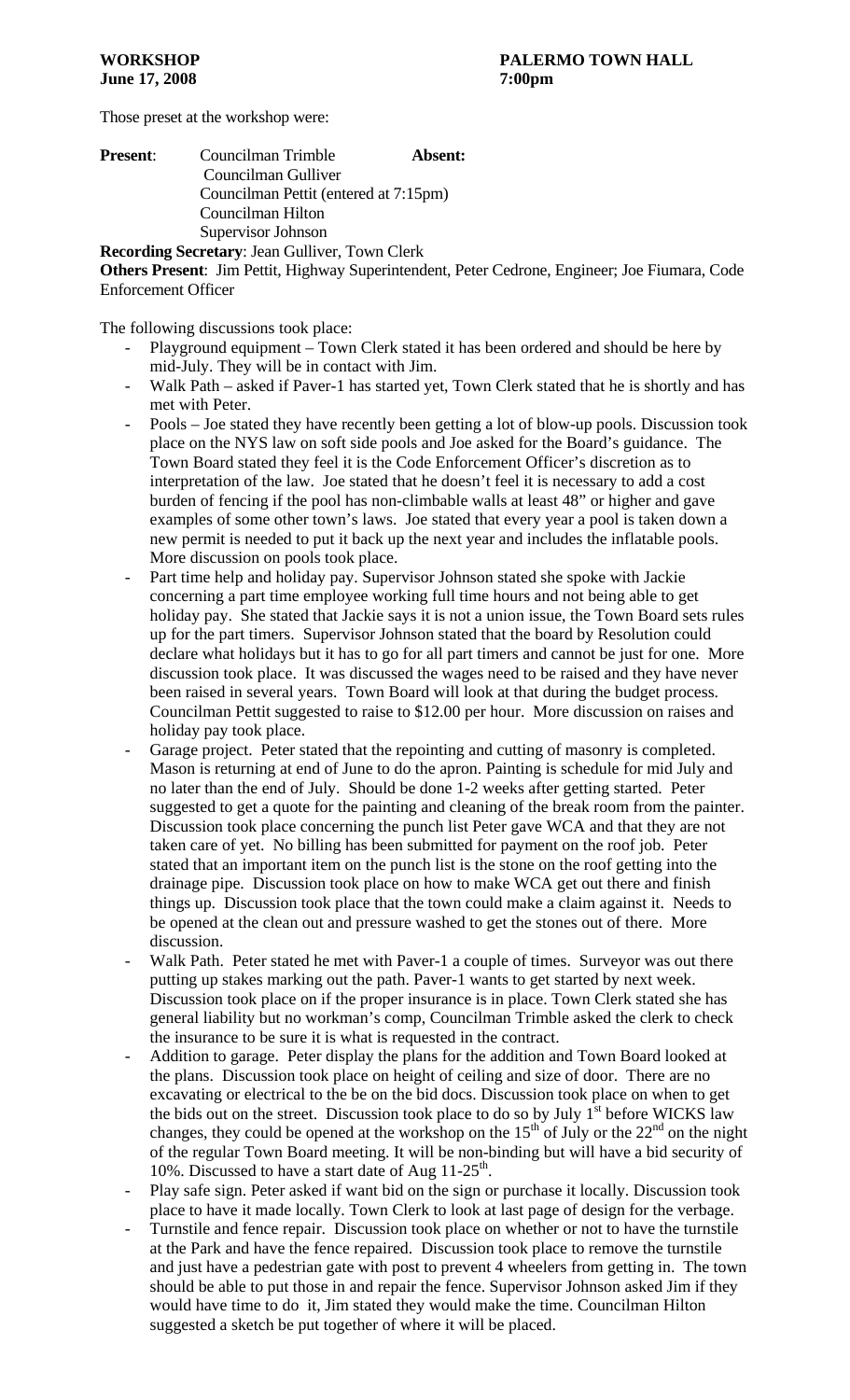- More discussion on the punch list took place as well as the paving of the walk path. Discussion took place on stock pile of top soil and can be brought over to the hall to be used later.
- More general discussion on the addition took place and that the town will do the excavating and back filling.
- Update on Art's condition.
- Helping other towns in an emergency. Jim asked what the policy is to help another town that has been hit with storms like Sandy Creek just was. Supervisor Johnson stated there are no set policies and should be Jim's call. Discussed it is no different than shared services with Volney and New Haven.
- Paving. Supervisor Johnson asked when paving will start. Jim stated as soon as the roads are finished being prepped and Volney is available.
- Audits, Councilman Trimble asked where we are at with the town audits, Supervisor Johnson stated they need to be done. Discussion took place on when to do the audits. Town Board decided that audits will be done on July  $17<sup>th</sup>$ , Thursday, at 7:00pm.
- \*-A MOTION WAS MADE to advertise for the bids for the addition to the town garage by Councilman Gulliver seconded by Councilman Trimble.  **AYES**: Barry Trimble, Gary Gulliver, Bill Pettit, Tom Hilton, Ellen Johnson  **NAYS**:

**Adjournment**: **-\*A MOTION WAS MADE** to adjourn at 8:20pm by Councilman Pettit seconded by Councilman Trimble.

**AYES:** Barry Trimble, Gary Gulliver, Bill Pettit, Tom Hilton, Ellen Johnson **NAYS:**

> Respectfully Submitted, Jean Gulliver

Palermo Town Clerk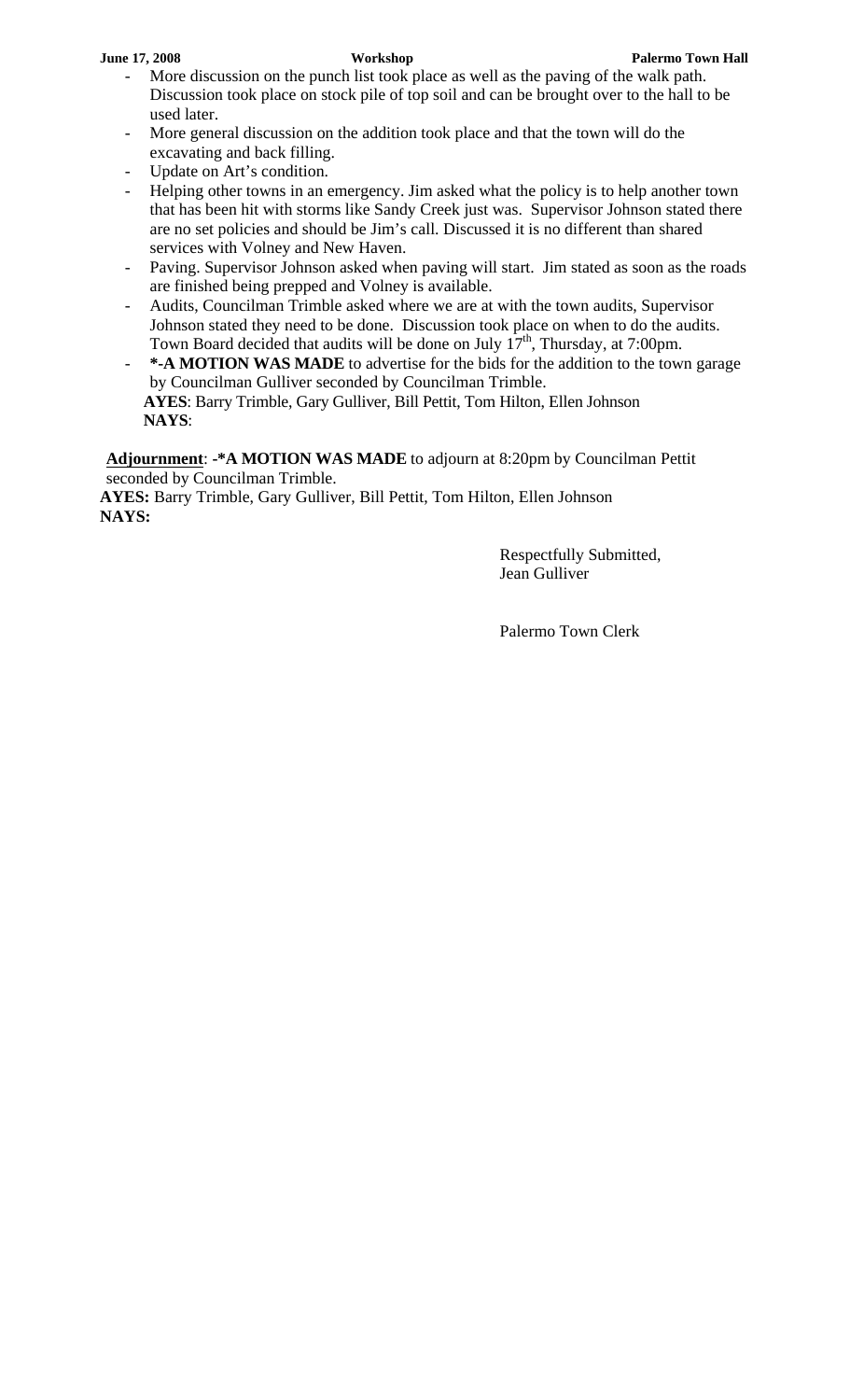# **TOWN OF PALERMO – TOWN BOARD AGENDA JUNE 24, 2008**

| Meeting Begins $-7:00$ p.m.                        |                                           |                                                                  |                                                          |
|----------------------------------------------------|-------------------------------------------|------------------------------------------------------------------|----------------------------------------------------------|
| Call to Order by the Supervisor                    |                                           |                                                                  |                                                          |
| Pledge to the Flag with a Moment of Silence        |                                           |                                                                  |                                                          |
| <b>Roll Call by Town Clerk</b>                     |                                           |                                                                  |                                                          |
| Approval/Changes to Minutes of Previous Month      |                                           |                                                                  |                                                          |
| Petition to the Town Board                         |                                           |                                                                  |                                                          |
| <b>Executive Session (When Necessary)</b>          |                                           |                                                                  |                                                          |
| <b>Reading of Resolutions</b>                      |                                           |                                                                  |                                                          |
| 18 – Transfer of Funds                             |                                           |                                                                  |                                                          |
| 19- McFee Contract                                 |                                           |                                                                  |                                                          |
|                                                    | 20 – Amend Resolution 1 of 2008 section t |                                                                  |                                                          |
| <b>Public Comments or Questions on Resolutions</b> |                                           |                                                                  |                                                          |
| <b>Resolution Approval</b>                         |                                           |                                                                  |                                                          |
| Communications                                     |                                           |                                                                  |                                                          |
| Reports:                                           |                                           |                                                                  |                                                          |
|                                                    | Supervisor Town Clerk                     | Highway                                                          | <b>Code Enforcement</b>                                  |
| Dog Control Assessor                               |                                           | <b>Planning Board</b>                                            | <b>Board of Appeals</b>                                  |
| Custodian                                          | <b>Rec Director</b>                       | <b>County Legislature</b>                                        |                                                          |
| <b>Motion to Accept Reports</b>                    |                                           |                                                                  |                                                          |
| <b>Motion to Pay Bills:</b>                        |                                           |                                                                  |                                                          |
|                                                    |                                           | General No. 236 to 269 Total: \$ 40,034.54                       |                                                          |
|                                                    |                                           | Highway No. 139 to 151 Total:\$ 24,086.75                        |                                                          |
| <b>Old Business</b>                                |                                           |                                                                  |                                                          |
| <b>New Business</b>                                |                                           |                                                                  |                                                          |
| <b>Public Session</b>                              |                                           |                                                                  |                                                          |
| Adjournment                                        |                                           |                                                                  |                                                          |
| Meeting Schedule:                                  |                                           |                                                                  |                                                          |
|                                                    |                                           |                                                                  | Workshop: July $15th$ at 7:00pm (same as Planning Board) |
|                                                    |                                           | Bid Opening for Garage Addition: July 16 <sup>th</sup> at 2:00pm |                                                          |
|                                                    |                                           | Audits: July $17th$ at 7:00pm                                    |                                                          |
|                                                    |                                           | Regular Meeting: July $22^{nd}$ at 7:00pm                        |                                                          |
|                                                    |                                           |                                                                  |                                                          |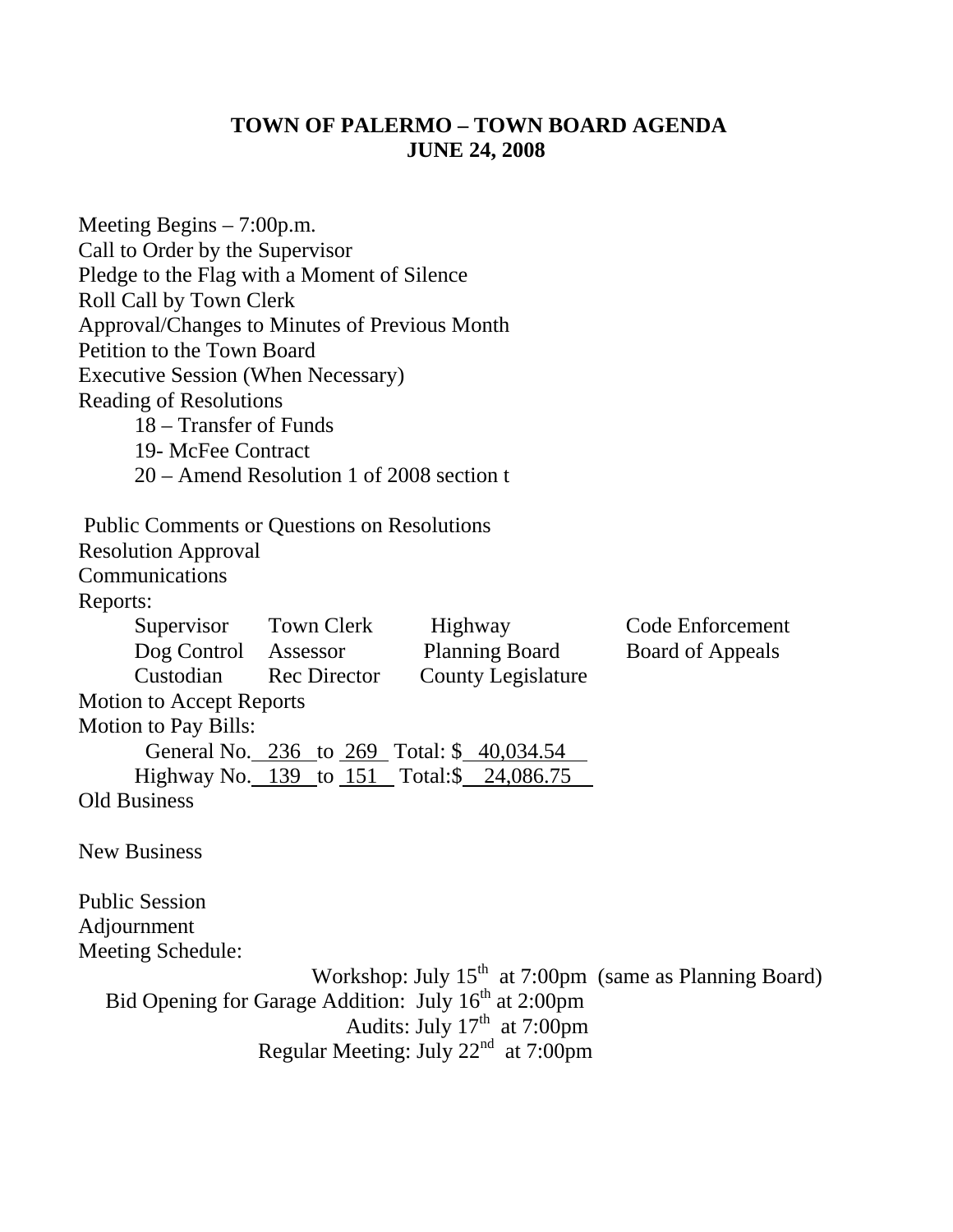# **June Town Board Meeting - Town Hall**

### **June 24, 2008**

Deputy Supervisor Hilton called the meeting to order at 7:00pm with a salute to the flag and a moment of silence. Town Clerk took roll call:

**Present:** Supervisor Johnson **Absent:** Councilman Trimble Councilman Gulliver Councilman Pettit Councilman Hilton acting as Deputy Supervisor

**Recording Secretary**: Jean Gulliver, Town Clerk

**Others Present**: Jim Pettit, Highway Superintendent; Tammy Schwartz, Janitor; Dave Delong Custodian; Chad Miller, Dog Control Officer, Planning Board Secretary; 7 members of the public.

### **Corrections to Minutes**: None

### **Motion to accept minutes**:

**\*-A MOTION WAS MADE** to accept the minutes of the previous meetings by Councilman Hilton, seconded by Councilman Gulliver. **AYES**: Barry Trimble, Gary Gulliver, Bill Pettit, Tom Hilton, Ellen Johnson **NAYS**:

### **Petitions to the Board**: None

# **Resolutions:** Supervisor Johnson read proposed Resolutions:

- 18 Transfer of Funds
- 19 Signing McFee Ambulance Contract
- 20 Amend Resolution 1 of 2008 Section t

**Public Comment on Resolutions**: discussion on Resolution 20 took place. Councilman Trimble stated he was understanding that they were going to workshop it and talk about it at budget time. Supervisor Johnson stated she would like to workshop at budget time. More discussion took place.

# **Resolutions Approval**: **Resolution No 18 – Transfer of Funds**

**Be it Resolved** Town Board Town of Palermo hereby authorizes Town Supervisor to make the following transfer:

A1990.4 Contingment in the amount of \$1,000.00

A3620.4 Code Enforcement Contractual in the amount of \$1,000.00

To keep the account from over-expending for the rest of the year.

Resolution introduced by Councilman Hilton seconded by Councilman Trimble.

**AYES**: Barry Trimble, Gary Gulliver, Bill Pettit, Tom Hilton, Ellen Johnson

**NAYS**:

# **Resolution No 19- Signing McFee Ambulance Contract**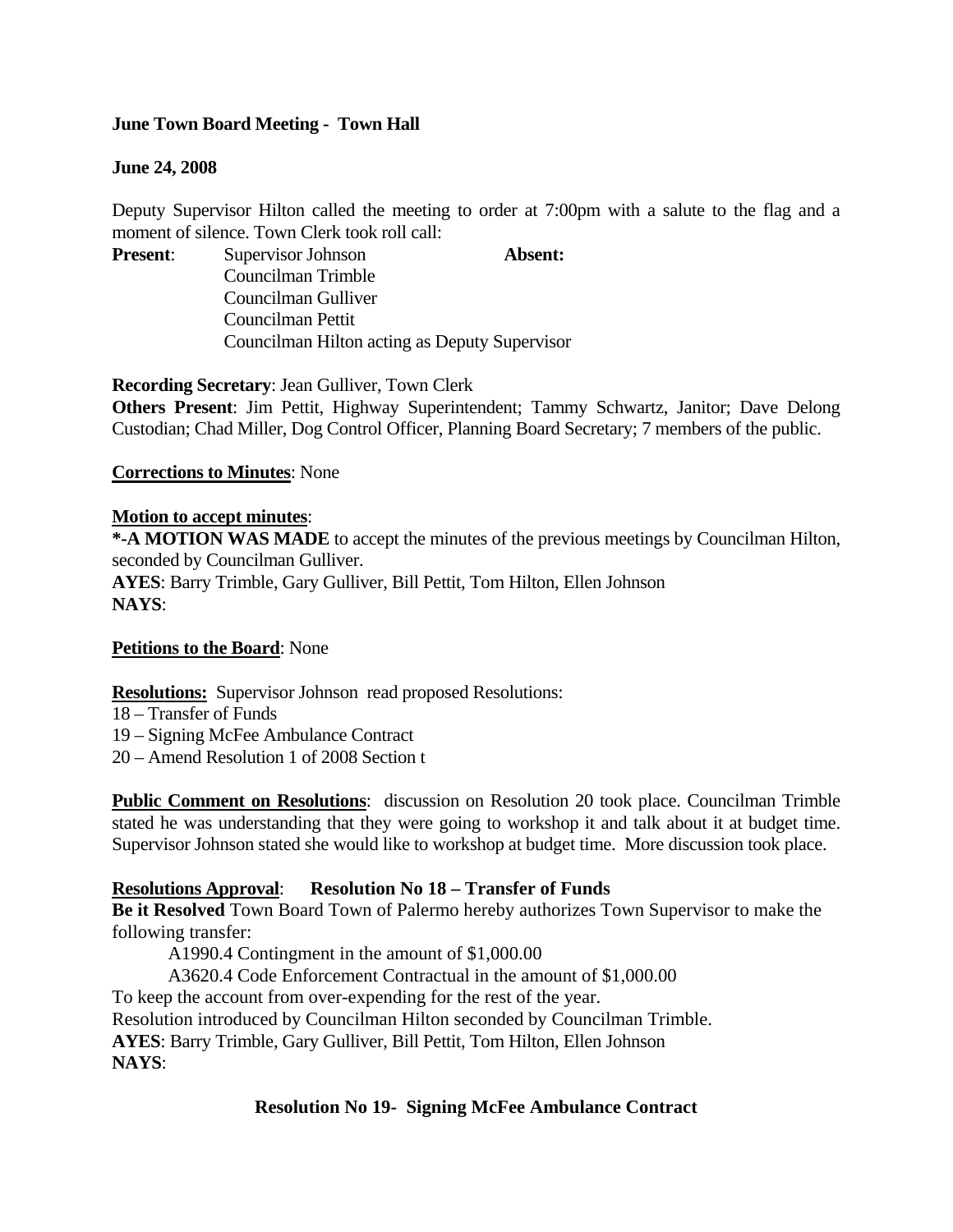#### *June Town Board Meeting, Town Hall June 24, 2008*

**Whereas** the Town Board Town of Palermo has received and reviewed the 2008-2009 Ambulance contract with Donald McFee Memorial Ambulance Service, Inc. for the period of July 10, 2008- July 9, 2010 in the amount set forth in the 2008 budget of \$14,780.00. **Be it Resolved** that the Town Board Town of Palermo does herby authorize Supervisor Jamerson to enter into contract with the Donald McFee Memorial Ambulance Service, Inc. as proposed.

Resolution introduced by Councilman Trimble seconded by Councilman Pettit. **AYES**: Barry Trimble, Gary Gulliver, Bill Pettit, Tom Hilton, Ellen Johnson **NAYS**:

# **Resolution No 20 – Amend Resolution 1 of 2008 Section t**

**Whereas** the Town Board Town of Palermo has reviewed the policy for seasonal help now therefore

**Be It Resolved** the Town Board Town of Palermo amends Resolution 1 of 2008 section t as follows:

 t. Seasonal employees of the Highway Department shall be paid \$10.78 per hour, the first 40 hours per week shall be paid at straight time. Any time in excess of 40 hours per week shall be paid at 1-1/2 time per hour. Seasonal employees shall be paid for the following holidays providing they worked the day before and the day after: Memorial Day, Fourth of July and Labor Day. Seasonal employees shall be paid 1-1/2 times per hour for all hours worked on the following holidays: Thanksgiving Day, Christmas Day and New Years Day. Seasonal employees are not entitled to any other benefits with the exception of one-half hour call-in for snow removal.

**Be it further Resolved** this Resolution is to take effect and be retroactive back to January 1 of 2008 and any seasonal help that worked the day before and day after Memorial Day shall be paid accordingly.

**\*-A MOTION WAS MADE** to table Resolution 20 in order to workshop by Councilman Hilton seconded by Councilman Pettit.

**AYES**: Barry Trimble, Gary Gulliver, Bill Pettit, Tom Hilton, Ellen Johnson **NAYS**:

**Communications:** Supervisor Johnson read communications:

- 1. Oswego County Office of Personnel concerning upcoming Civil Service Exams
- 2. Shanely Law Office concerning a notice of claim on an accident on Besaw Rd in February Supervisor Johnson stated that it was sent on to Allison and Eastern Shores. Eastern Shores has sent back a letter concerning the claim.
- 3. Lynch Law Firm concerning a notice of claim for accident on Besaw Rd in February stating their will be a hearing on August  $6<sup>th</sup>$  at the Palermo Town Hall. Two individuals were involved, one was the passenger and they claim that the town is responsible by being negligent for the injuries due to not properly salting and sanding the road.

More discussion took place on the upcoming hearing on who will be here and that NYMIR will be out looking at the road.

# **Reports**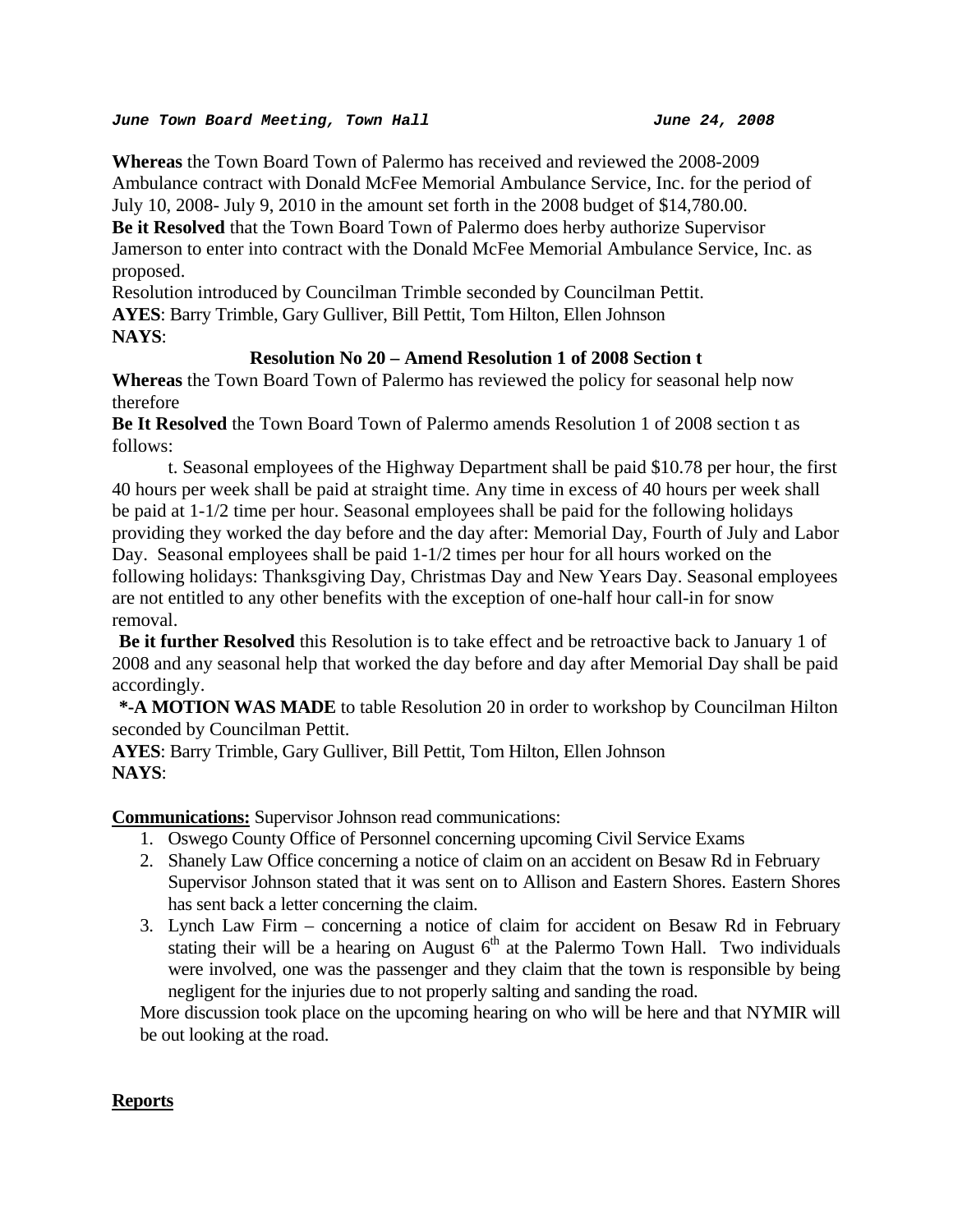#### **Supervisor's Report**: Supervisor Johnson gave her report:

Account Balances as of May 30, 2008

| General Fund:                | \$472,630.73 | Highway Fund:                | \$476,407.23 |
|------------------------------|--------------|------------------------------|--------------|
| Park Capital:                | \$14,216.65  | Highway Capital:             | \$91,320.26  |
| General Capital:             | \$103,526.03 | <b>Highway Money Market:</b> | \$10,423.02  |
| <b>General Money Market:</b> | \$108,166.08 | Park Reserve:                | \$3,561.01   |

#### **Town Clerk's Report**:

### **Town Clerk's Report June 2008**

For the month of May a total of \$436.09 was turned over to the Supervisor with \$232.25 of that being for dog licenses. \$152.75 was collected for the County Treasurer for dog licenses, \$84.00 to Ag & Markets for spay/neutering program, \$193.66 for DEC Sportsman licenses, and \$45.00 to NYS Health Department for marriage licenses. A total of \$911.50 was collected.

 I am still purging records that are no longer needed per NYS MU-1 retention schedule. Once that is completed then comes the task of making a list of what the files contain. It will be a slow and long process to database the contents of each box. Once that is completed then managing records will be a lot easier to maintain and to access and will be less time consuming.

 I received two notices of claims for a car accident that took place on Besaw Rd in February. It has been turned over Eastern Shores Insurance as well as a copy sent on to the town attorney.

 Playground Equipment has been ordered and should be delivered and installed by mid July. Jean Gulliver, Palermo Town Clerk

**Highway Superintendent Report:** Jim stated that they have been cutting shoulders of the roads, other crew is chipping, cutting trees and brush. All roads are ready for blacktop. Equipment is holding up good. Everything is going good.

**Planning Board:** Angela gave a report on the Planning Board. Minutes below:

Jim Petreszyn opened the meeting at 7:00 pm.

**Present:** Jim Petreszyn, Elaine Wells**,** Dawn Bristol, Cheryl Smith, Diane Kowaleski **Absent:**

**Recording Secretary:** Angela Miller

**Others Present:** 2 Public

**Motion to accept minutes:** Diane Kowaleski made a motion to accept May minutes, it was seconded by

Dawn Bristol

**AYES:** Jim Petreszyn, Elaine Wells, Dawn Bristol, Cheryl Smith, Diane Kowaleski **NAYS:** 

**Old Business:** Ed Bartlett, 3 Pine Ridge Road, 205.00-02-09.02, Can Redemption Center. The board reviewed the proposed site plan.

#### **SP-003-08 Fee \$ 50.00**

**A Motion Was Made** by Diane Kowaleski and seconded by Dawn Bristol to approve Ed Bartlett's site plan.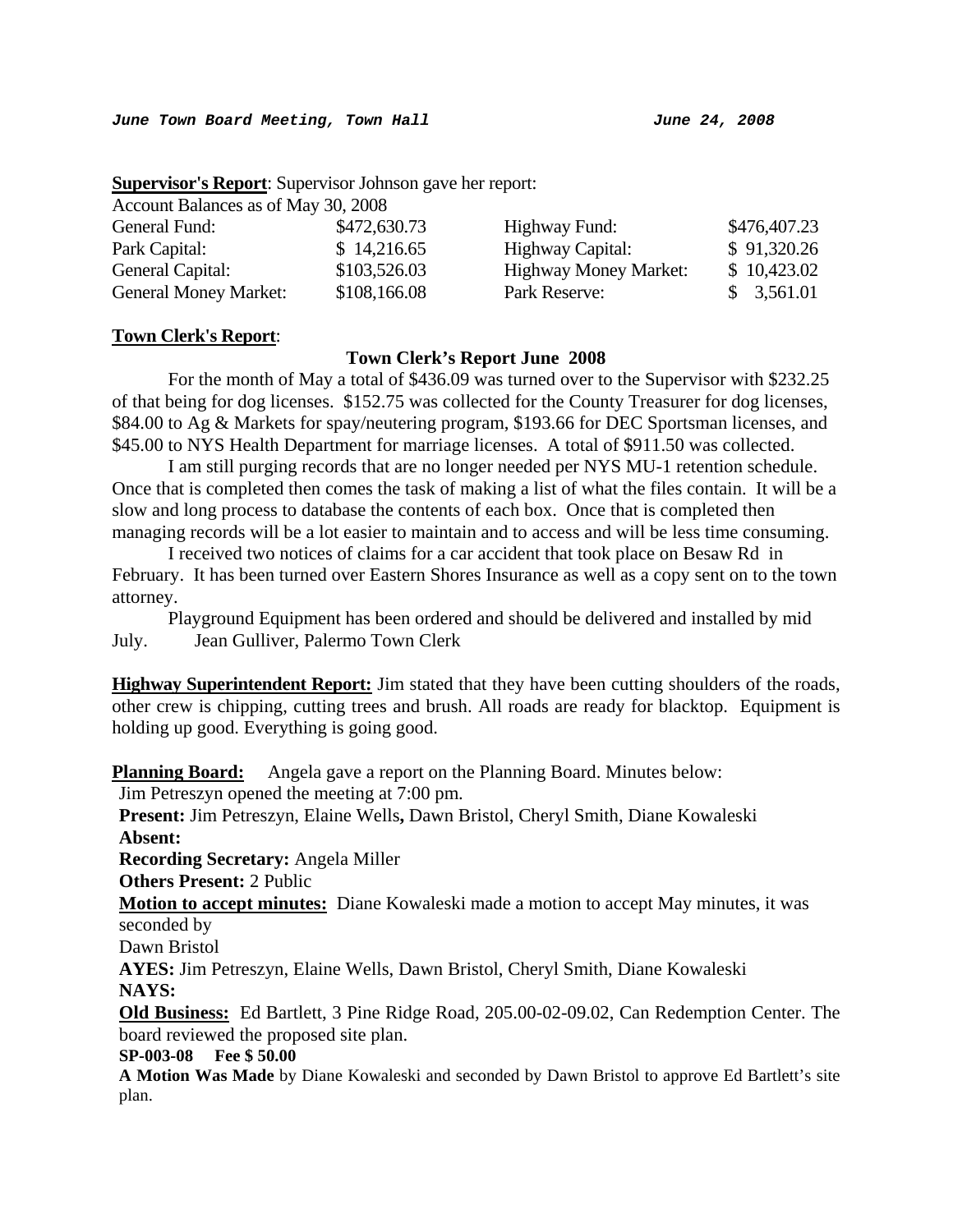#### *June Town Board Meeting, Town Hall June 24, 2008*

**AYES:** Elaine Wells, Jim Petreszyn, Cheryl Smith, Diane Kowaleski, Dawn Bristol **NAYS:** 

Mary Rice, 4640 State Route 3, 188.05-12-01, Gift Basket and Shop. The board reviewed the proposed site plan.

#### **SP-002-08 Fee \$ 50.00**

**A Motion Was Made** by Elaine Wells and seconded by Dawn Bristol to approve Mary Rice's site plan. **AYES:** Elaine Wells, Jim Petreszyn, Cheryl Smith, Diane Kowaleski, Dawn Bristol

**NAYS:** 

**New Business:** None

**Correspondence:** The outstanding receptionist, Allied Directories, EXCEL, Dealing with difficult people

**Public Hearing:** None

**A Motion Was Made** by Diane Kowaleski and seconded by Dawn Bristol to adjourn the meeting at 7:20pm

**AYES:** Elaine Wells, Jim Petreszyn, Dawn Bristol, Cheryl Smith, Diane Kowaleski **NAYS:** 

Respectfully submitted by, Angela Miller - Planning Board Secretary

**Dog Control Report**: Chad gave his report::

Total Calls: 14 Dogs Picked up: 0 Dogs Redeemed: 1 Total Mileage: 58.5

Chad stated that Sunday he received a call concerning a cat that got hit. The person called the kennel which states that nothing can be done with cats and there are numbers to call for cats. He stated they returned the call and explained they couldn't do anything with cats and the person was upset stating that the cops wouldn't do anything and wanted to use a dog cage to put the cat in. It was explained that you can't use a dog cage on a cat because it would get more hurt as it is not designed for cats. Chad gave more of account on the situation. Town Clerk stated that she also spoke with the person who will be calling PETA and she wanted to try to get the laws changed for cats and will be attending the board meeting to try to get the laws changed.

| <b>Inspections</b>                                                       |               |                         |  |                  |
|--------------------------------------------------------------------------|---------------|-------------------------|--|------------------|
| <b>Construction Inspections</b>                                          |               |                         |  | 42               |
| <b>Manufactured Home Inspections</b>                                     |               |                         |  | 0                |
| <b>Fire Safety Inspections</b>                                           |               |                         |  | $\boldsymbol{2}$ |
| <b>Code Violation Inspections</b>                                        |               |                         |  | 30               |
| <b>Mobile Park Inspections</b>                                           |               |                         |  | 3                |
| <b>Junkyard Inspections</b>                                              |               |                         |  | 3                |
| <b>Complaint of Violation Inspections</b>                                |               |                         |  | 22               |
| <b>Total Inspections</b>                                                 |               |                         |  | 102              |
|                                                                          |               | <b>Building Permits</b> |  |                  |
|                                                                          | <b>Totals</b> |                         |  |                  |
| <b>Permits Issued</b><br>17<br>30<br>30                                  |               |                         |  |                  |
| <b>Fees Collected</b>                                                    | \$1818.75     |                         |  |                  |
| \$1818.75<br>\$1093.75<br>\$1818.75<br>\$1093.75<br><b>To Supervisor</b> |               |                         |  | \$1818.75        |

**Code Enforcement Officer Report:** Supervisor Johnson read Joe's report: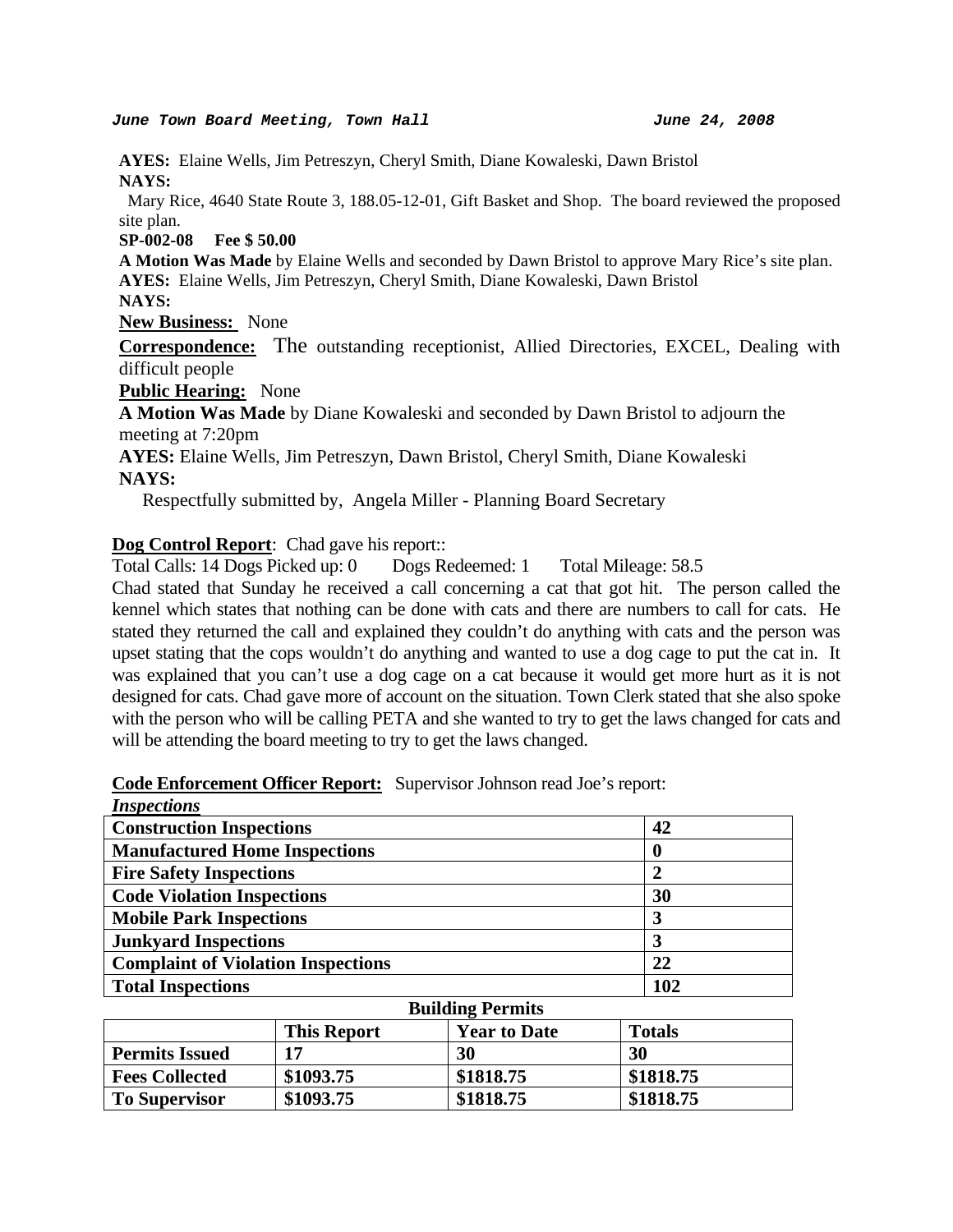#### **Bulletin Board**

*Just a note***:** 

**Any pool that is removed after the season, unless it's location is determined with permanent fencing and electrical, will need a new permit each year to ensure the location setbacks and other requirements are met. If you have any questions on this please contact the Codes Department.** *Respectfully Submitted, Joseph Fiumara Code Enforcement Officer*

**Assessor's Report**: Town Clerk stated that Marty had called her and asked her to relay his report: Marty couldn't be here due to his mother being in the hospital so he asked me to pass on his report to the Town Board.

He said that the town will be getting a good equalization rate, it's not 100%, but we are working towards it. Syracuse is talking with Albany, we should be back at 100% next year.

At the present time he is not working his full schedule but by appointment only until further notice. He is scheduled to have surgery on July  $18<sup>th</sup>$  and will be out of the office for a about a month.

The final assessment roll will be filed with me by July  $1<sup>st</sup>$  and posted in the paper as being competed and on file.

Supervisor Johnson stated that the equalization rate is 91.37% up from 85% last year.

**Custodian Report**: Dave stated that there were several week-end parties. He stated one party bagged their own garbage and cleaned the restrooms. He stated he replaced the florescent light in the ladies room at the park. On the  $7<sup>th</sup>$  both pavilions were used and all went well. He stated that Owen had covered him on a couple of week-ends and all went well.

**Recreation Report:** Donna stated that Rec program is ready to start and will run from July  $7<sup>th</sup>$  – August  $15<sup>th</sup>$ . All paperwork is done and was put in the paper. Donna questioned when the walk path and playground equipment was going to be put in. Discussion took place on the approximate start times. Town Clerk will let Donna know when the playground equipment will be installed, Donna stated she can have the kids at field trips on the days they were going to install it. Donna stated that the refrigerator isn't working at the park and she needs it for the breakfast and lunch programs. More discussion took place and recommended to have someone come out and look at it to see if it can be fixed.

### **Motion to accept Reports**:

**\*-A MOTION WAS MADE** to approve the reports as given by Councilman Hilton seconded by Councilman Pettit.

**AYES**: Barry Trimble, Gary Gulliver, Bill Pettit, Tom Hilton, Ellen Johnson **NAYS**:

#### **Motion to pay Bills**:

**\*-A MOTION WAS MADE** to pay bills in the following amounts: GENERAL NO 236 to 269 in the amount of \$40,034.54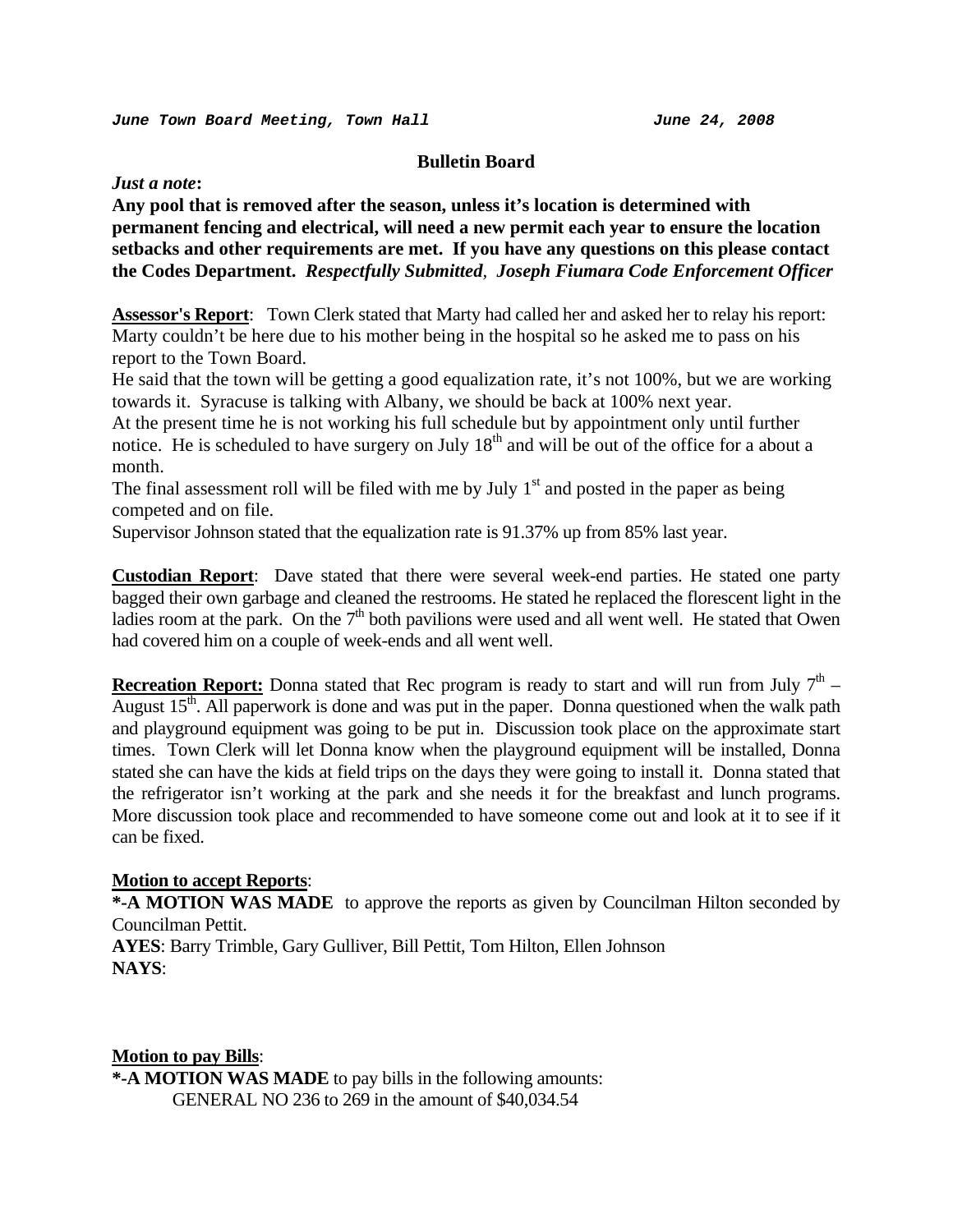#### *June Town Board Meeting, Town Hall June 24, 2008*

 HIGHWAY NO 139 to 151 in the amount of \$24,086.75 By Councilman Gulliver seconded by Councilman Trimble. **AYES**: Barry Trimble, Gary Gulliver, Bill Pettit, Tom Hilton, Ellen Johnson **NAYS**:

**Old Business:** Supervisor Johnson sated that July 16<sup>th</sup> will be the bid opening for the garage addition. Councilman Trimble stated that town audits are scheduled for July  $17<sup>th</sup>$ , Supervisor Johnson will get memos out to the departments.

Discussed WCA payment.

Discussed Truck purchase and where it was at.

Town Clerk stated that on the mowing bill it stated there is a tree down in the Clifford Cemetery. Jim stated he will look at it.

**New Business:** Councilman Gulliver stated he is looking at alternative heating and a generator and asked if the board is interested in getting a quote for the Hall and the Garage at the same time. Town Board stated it was a good idea.

**Public Session**: Terry Martin from Sundown Road stated that a cat was hit, no one wanted to do anything about it and was all upset about it and questioned if the town could have animal control instead of dog control so that cats are taken care of. Angela stated that usually it's the cities that have the animal control towns have dog control. They are more full time and it's not just cats, but skunks, raccoons, and other animals, takes more training. Chad stated a deer to cremate is four dogs in costs. Supervisor Johnson asked Dog Control Officer to look into it, Councilman Trimble stated to call Association of Towns and see who does and doesn't do it. Ms. Martin stated that there are a lot of problems of cats. Angela stated that a lot are strays. Supervisor Johnson stated to look into it and get back at the next workshop.

Patty Jamieson asked about the walk trail, Supervisor Johnson stated it will be started within a week. Town Clerk stated that Peter was concerned about the stakes that no one takes them out.

**Adjournment**: Motion to adjourn was made at: 7:45pm pm by Councilman Hilton seconded by Councilman Pettit. **AYES:** Barry Trimble**,** Gary Gulliver, Bill Pettit, Tom Hilton, Ellen Johnson **NAYS:** 

Respectfully Submitted,

 Jean Gulliver Palermo Town Clerk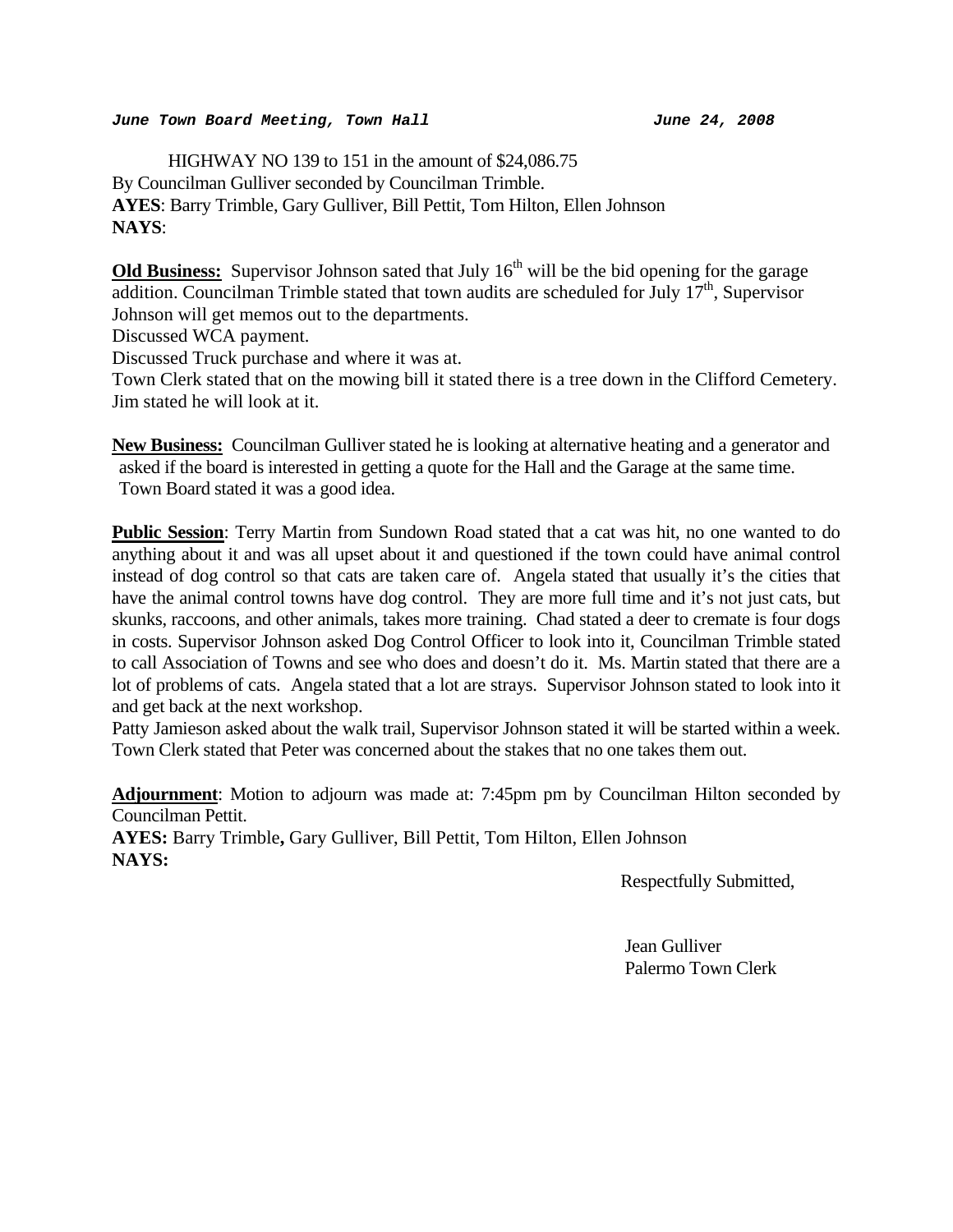# **July 15 2008**

# **WORKSHOP PALERMO TOWN HALL July 15 2008** 7:00pm

Those preset at the workshop were:

| <b>Present:</b> Councilman Gulliver | Absent: | Councilman Trimble |
|-------------------------------------|---------|--------------------|
| Councilman Hilton entered 7:40pm    |         | Councilman Pettit  |
|                                     |         | Supervisor Johnson |

**Recording Secretary**: Jean Gulliver, Town Clerk **Others Present**: Jim Pettit, Highway Superintendent

- No workshop was held, there was no quorum.

 Respectfully Submitted, Jean Gulliver

Palermo Town Clerk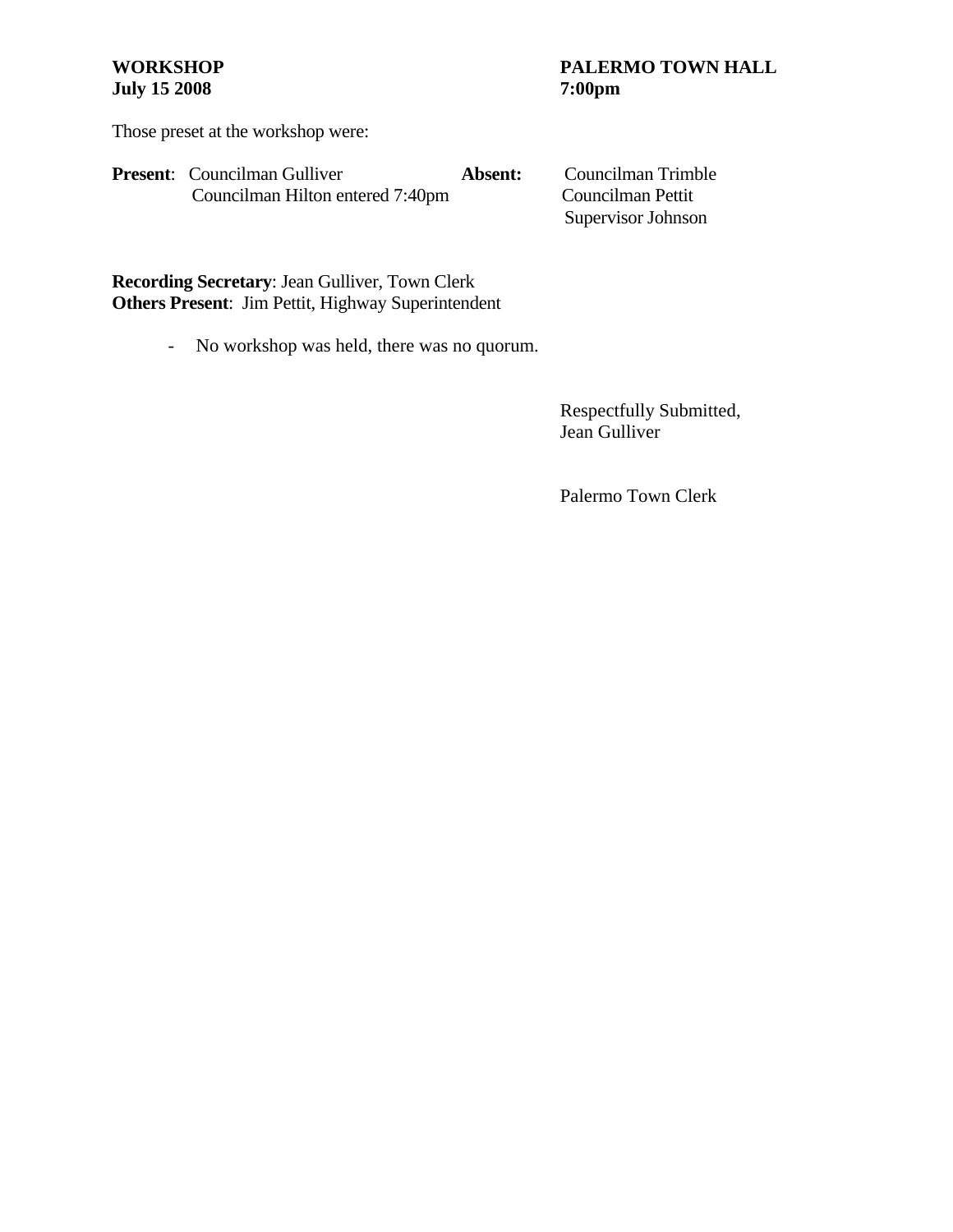Those present at the workshop were:

| <b>Present:</b> | Councilman Gulliver                                   | <b>Absent:</b> Councilman Trimble                                                                 |
|-----------------|-------------------------------------------------------|---------------------------------------------------------------------------------------------------|
|                 | Councilman Pettit                                     |                                                                                                   |
|                 | Councilman Hilton                                     |                                                                                                   |
|                 | Supervisor Johnson                                    |                                                                                                   |
|                 | <b>Recording Secretary: Jean Gulliver, Town Clerk</b> |                                                                                                   |
|                 |                                                       | <b>Others Present</b> : Bob Wood, Jean Hart; Town Justices, Joe Fiumara, Code Enforcement Officer |

The following discussions took place:

- Town Board audited Justice books. All in order, needed receipts from Supervisor for payments given
- Town Board audited Code Enforcement Officer books, all in order but one bounce check. Bounced check fee was being held in account, Code Enforcement Officer will give that to Supervisor. Discussion on petty cash for Joe to make change. Joe will be given \$35.00 for petty cash.
- Town Board audited Town Clerk's books. Receipts from Supervisor were missing since August. Supervisor Johnson gave Town Clerk the receipts. Books are in order.
- Town Board audited Tax Collector books. All in order.
- Supervisor annual report was audited. Councilman Hilton stated that it compare to last years and looked good. Councilman Hilton stated they should look at checks and receipts the same as the other departments. Discussion took place on having a simple ledger, shows money coming in , from where, when deposited and money going out and to who and when. Councilman Gulliver asked if the software does a printout, Supervisor Johnson stated that it also keeps the previous years in,. Discussion took place on having an monthly account of revenues and expenditures. Supervisor Johnson brought in a book with that information in it. Town Board reviewed the book, receipts. All are in order. Recommendation to see monthly Supervisor's report with income and expenditures and receipts to be given each month to other departments in a timely manner.
- Parkhurst Joe gave an update on the Parkhurst matter. Town Board advised to give one more extension.
- Oswego County Women's League Town Clerk stated they would like to use the park again this year and asked about the requirements of the year before. Town Board wants the same as last year, \$25/day, \$300 deposit returned upon inspection, and insurance.
- Desk and chairs in conference room Town Clerk asked if the highway could take the desk and chairs in the conference room to make room and if 6 new stacking chairs could be bought in their place. Town Board stated to get rid of chairs and desk but no need to buy new chairs as they are not used.
- Howard Frantz Town Clerk stated he has missed his last three renewals of temporary mobile home park permits. Matter was turned over to the Code Enforcement Officer.
- Supervisor Johnson left at 9:00pm
- Update local laws Joe stated we need to update our code book to include the new laws that were added.
- Storage shed discussion took place on the storage shed bids. Discussion took place on whether to purchase the shed then add a breezeway. Joe stated that it would be better attached to the building as you would still need to meet the foundation with a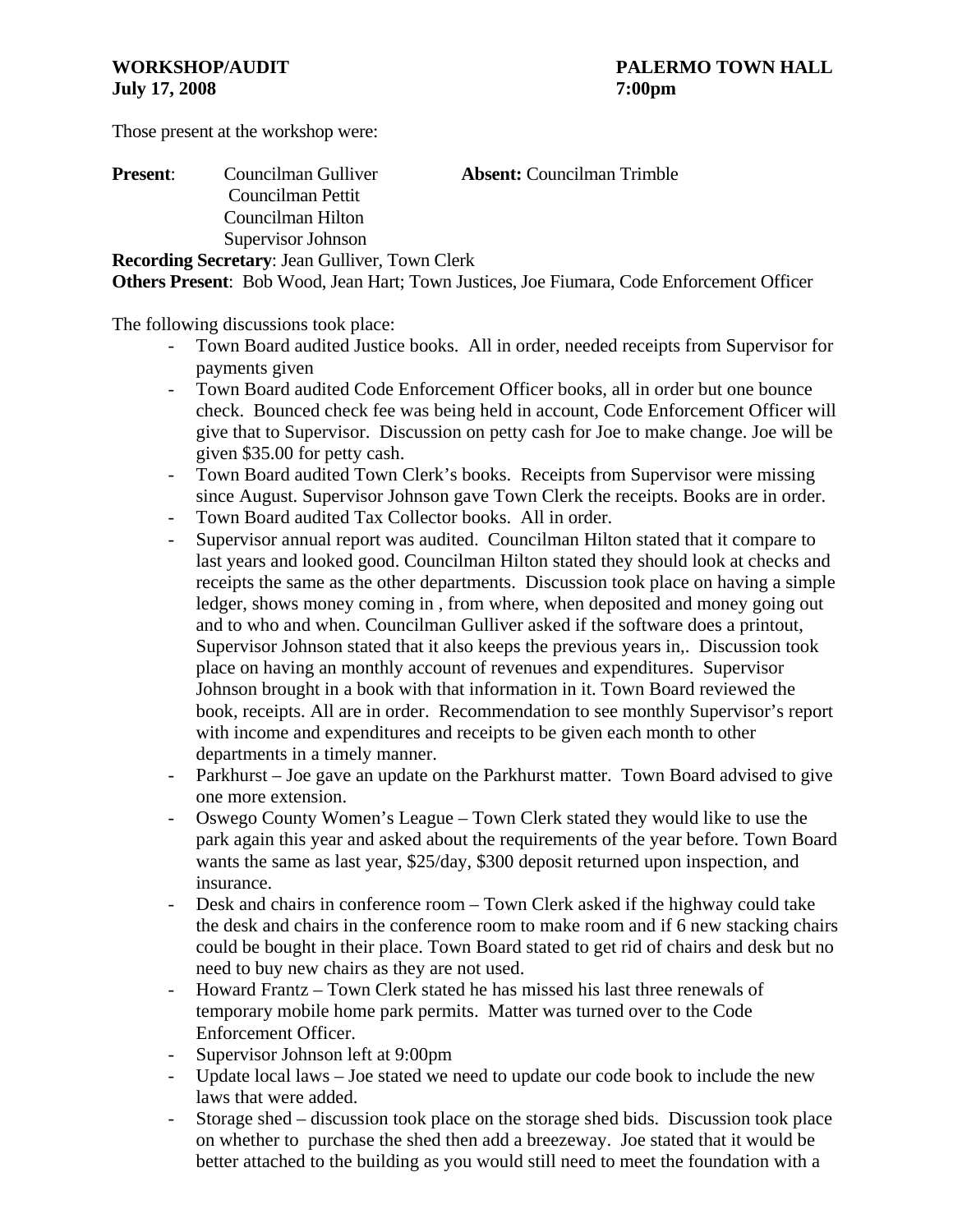breezeway. Councilman Hilton stated to get it built instead of going through Peter Cedrone with new plans and do it over again/ Cost of building and labor has gone up. More discussion on the addition took place. Consensus of the Town Board is to go ahead and award the lowest bidder at next meeting.

- Generators discussion took place on quotes of the generators, the cost of the one for the Hall isn't much different than the one for the garage. Discussion took place on whether or not to use FEMA money, it was consensus to leave FEMA for fuel, sand, and salt. Councilman Hilton stated to have Resolution for next meeting to purchase both generators and both generators to be the same.
- More discussion on Parkhurst situation took place, Town Attorney to send a letter stating progress isn't up to par and would like to see addition progress.
- Joe left at 9:20pm
- Cedrone's memo Town Board discussed Cedrone's memo concerning Elhage not happy with the amount for the turnstile. Councilman Hilton stated that Peter makes the change order and go from there.

**Adjournment**: **-\*A MOTION WAS MADE** to adjourn at 9:30pm by Councilman Gulliver seconded by Councilman Pettit.

**AYES:** Gary Gulliver, Bill Pettit, Tom Hilton, Ellen Johnson **NAYS:**

> Respectfully Submitted, Jean Gulliver

Palermo Town Clerk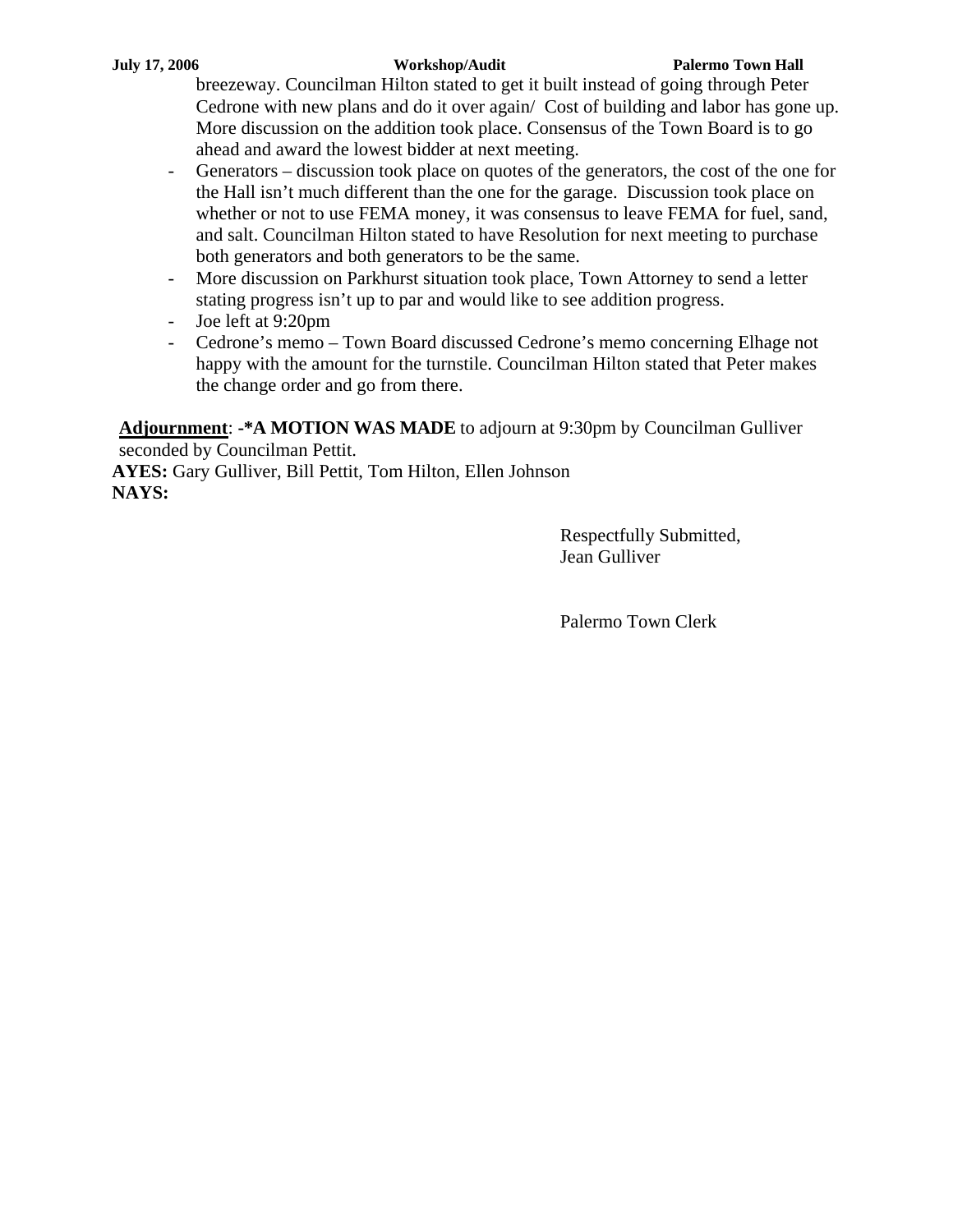# **TOWN OF PALERMO – TOWN BOARD AGENDA JULY 22, 2008**

| Meeting Begins $-7:00$ p.m.                        |                                             |                                                    |                  |  |  |
|----------------------------------------------------|---------------------------------------------|----------------------------------------------------|------------------|--|--|
| Call to Order by the Supervisor                    |                                             |                                                    |                  |  |  |
|                                                    | Pledge to the Flag with a Moment of Silence |                                                    |                  |  |  |
| Roll Call by Town Clerk                            |                                             |                                                    |                  |  |  |
| Approval/Changes to Minutes of Previous Month      |                                             |                                                    |                  |  |  |
| Petition to the Town Board                         |                                             |                                                    |                  |  |  |
| <b>Executive Session (When Necessary)</b>          |                                             |                                                    |                  |  |  |
| <b>Reading of Resolutions</b>                      |                                             |                                                    |                  |  |  |
| 21 – Budget Modification                           |                                             |                                                    |                  |  |  |
| 22 – Transfer of Funds                             |                                             |                                                    |                  |  |  |
|                                                    | 23 – Women's Softball League                |                                                    |                  |  |  |
| <b>Public Comments or Questions on Resolutions</b> |                                             |                                                    |                  |  |  |
| <b>Resolution Approval</b>                         |                                             |                                                    |                  |  |  |
| Communications                                     |                                             |                                                    |                  |  |  |
| Reports:                                           |                                             |                                                    |                  |  |  |
| Supervisor Town Clerk                              |                                             | Highway                                            | Code Enforcement |  |  |
| Dog Control Assessor                               |                                             | <b>Planning Board</b>                              | Board of Appeals |  |  |
|                                                    | Custodian Rec Director                      | <b>County Legislature</b>                          |                  |  |  |
| <b>Motion to Accept Reports</b>                    |                                             |                                                    |                  |  |  |
| <b>Motion to Pay Bills:</b>                        |                                             |                                                    |                  |  |  |
|                                                    |                                             | General No. 270 to 308 Total: \$ 113,799.32        |                  |  |  |
|                                                    |                                             | Highway No. 153 to 172 Total:\$ 21,364.42          |                  |  |  |
| <b>Old Business</b>                                |                                             |                                                    |                  |  |  |
|                                                    | Garage addition Bids - Resolution No 24     |                                                    |                  |  |  |
|                                                    | Generators purchase – Resolution No 25      |                                                    |                  |  |  |
| <b>New Business</b>                                |                                             |                                                    |                  |  |  |
| <b>Public Session</b>                              |                                             |                                                    |                  |  |  |
| Adjournment                                        |                                             |                                                    |                  |  |  |
| <b>Meeting Schedule:</b>                           |                                             |                                                    |                  |  |  |
|                                                    |                                             | Workshop: August 19 <sup>th</sup> at 7:00pm        |                  |  |  |
|                                                    |                                             | Regular Meeting: August 26 <sup>th</sup> at 7:00pm |                  |  |  |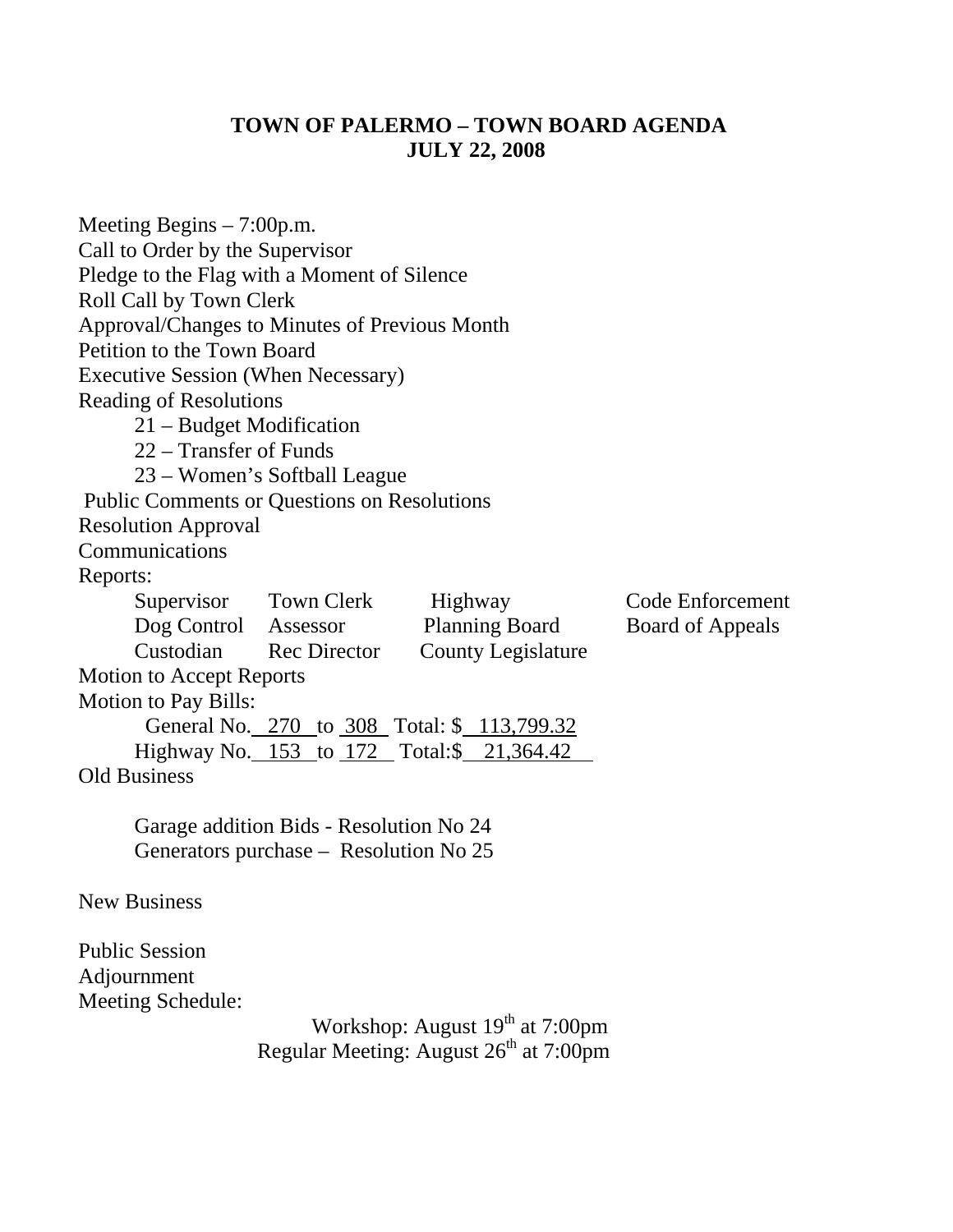# **July Town Board Meeting - Town Hall**

# **July 22, 2008**

Supervisor Johnson called the meeting to order at 7:00pm with a salute to the flag and a moment of silence. Town Clerk took roll call:

Councilman Trimble Councilman Gulliver Councilman Hilton

**Present**: Supervisor Johnson **Absent:** Councilman Pettit

**Recording Secretary**: Jean Gulliver, Town Clerk

**Others Present**: Jim Pettit, Highway Superintendent; Dave Delong Custodian; 4 members of the public

# **Corrections to Minutes**: None

# **Motion to accept minutes**:

**\*-A MOTION WAS MADE** to accept the minutes of the previous meetings by Councilman Hilton, seconded by Councilman Gulliver **AYES**: Barry Trimble, Gary Gulliver, Tom Hilton, Ellen Johnson **NAYS**:

# **Petitions to the Board**: None

# **Resolutions:** Supervisor Johnson read proposed Resolutions:

- 21 Budget Modification
- 22 Transfer of Funds
- 23 Women's Softball League
- 24 Garage Addition
- 25 Generators Purchase

**Public Comment on Resolutions**: Councilman Hilton stated that Peter Cedrone thought he could do better on the addition by splitting the concrete work from the roof. Councilman Hilton stated that he felt it wouldn't get a better price by doing that, still under budget, go forward.

Councilman Trimble questioned for the generators if we were okay with the spending limits, Councilman Hilton stated that we were.

# **Resolutions Approval**:

# **Resolution No 21 - Budget Modification**

**Whereas** the Town Board Town of Palermo has previously held a hearing and passed Resolution No. 27 of 2007 to expended an amount not to exceed \$75,000.00 from the General Capital Reserve for renovations to the Highway Garage, now therefore

**Be it Resolved** the Town Board Town of Palermo hereby amends the 2008 budget by taking funds from the General Capital Reserve to increase the appropriated reserves in the amount of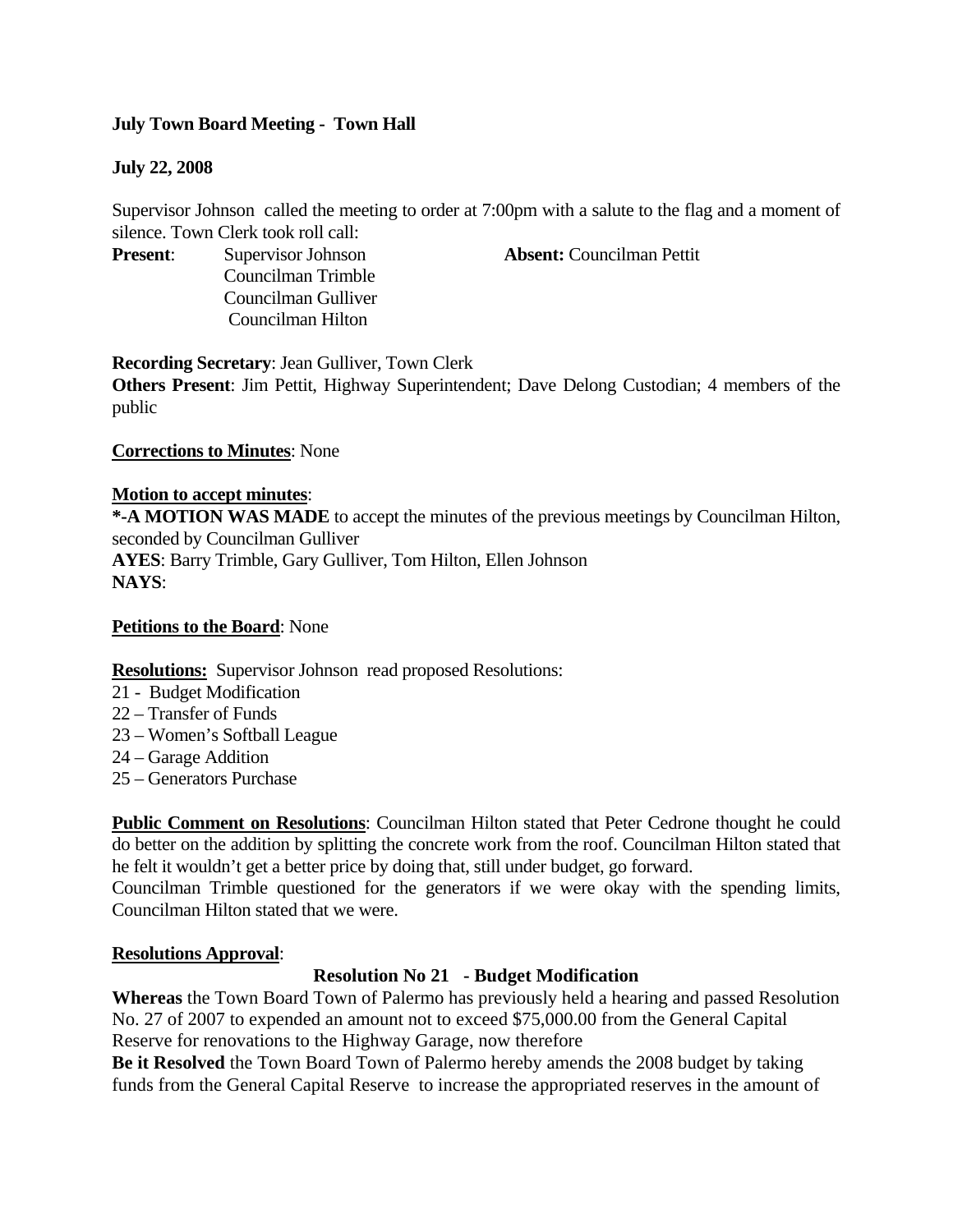## *July Town Board Meeting, Town Hall July 22, 2008*

\$75,000 and to increase A1620.2 Building Equipment in the amount of \$75,000.00 for purpose of Garage renovations as previously established.

Resolution introduced by Councilman Gulliver seconded by Councilman Trimble.

**AYES**: Barry Trimble, Gary Gulliver, Tom Hilton, Ellen Johnson

**NAYS**:

# **Resolution No 22 – Transfer of Funds**

**Be It Resolved** the Town Board Town of Palermo hereby authorizes the Supervisor to make the following transfers:

General from A911 Unexpended in the amount of \$18,900

To A7110.2 Parks Equipment in the amount of \$18,900 and

From A1990.4 Contingment in the amount of \$27.70

# To A5010.4 Superintendent of Highways Equipment in the amount of \$27.70

Resolution introduced by Councilman Gulliver seconded by Councilman Hilton.

**AYES**: Barry Trimble, Gary Gulliver, Tom Hilton, Ellen Johnson

**NAYS**:

# **Resolution No 23– Oswego County Women's Softball League**

**Be it Resolved** Town Board Town of Palermo hereby grants the Oswego County Women's Softball League permission to use the park for play-offs on August  $23<sup>rd</sup>$  and  $24<sup>th</sup>$  under the following conditions:

- 1. Proper insurance is filed with the Town of Palermo also named on it
- 2. No overnight stay in the Park
- 3. Deposit of \$300 and fees of \$50 per day is made to the Town Clerk prior to that weekend
- 4. Park will be left as clean as it was before their use

**Be It Also Resolved** if there is any trash left in any manner that Town of Palermo will retain the \$300 deposit

Be it Further Resolved if the park is left in a clean condition and is approved by the grounds custodian, the \$300 deposit will be returned.

Resolution introduced by Councilman Gulliver seconded by Councilman Trimble.

**AYES**: Barry Trimble, Gary Gulliver, Tom Hilton, Ellen Johnson

**NAYS**:

# **Resolution No. 24 - Accept Bid Proposal for Garage Addition**

**Whereas** the Town Board Town of Palermo has advertised for and received bids for an addition to the garage for the purpose of cold storage,

# **Be It resolves as follows**:

- 1. Town Board Town of Palermo hereby accepts the bid proposal from French Construction in the amount of \$35,000.00
- 2. Town Board authorizes Peter Cedrone to prepare and process all paperwork and to oversee the project until completed.

Resolution introduced by Councilman Gulliver seconded by Councilman Hilton.

**AYES**: Barry Trimble, Gary Gulliver, Tom Hilton, Ellen Johnson **NAYS**:

# **Resolution No 25 – Purchase of Generators**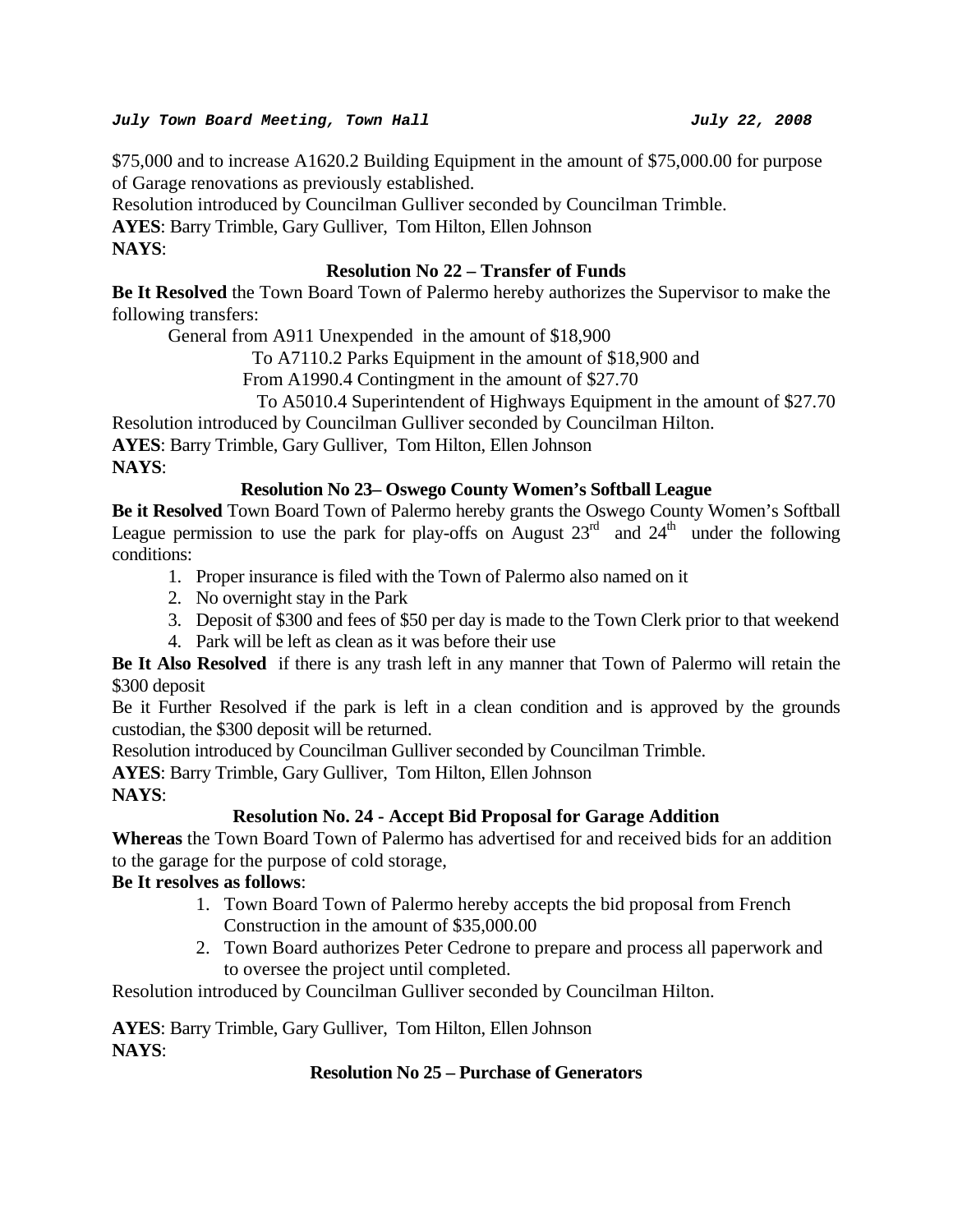**Whereas** the Town Board Town of Palermo has reviewed proposal for the purchase of a generator for the town hall/kennel and one for the highway garage, and

**Whereas** the Town Board Town of Palermo feels it is in the best interest and safety of the residents, now therefore,

**Be it Resolved** the Town Board Town of Palermo authorizes the purchase of generators from Rural Bolt as follows:

- 1. Town Hall/Kennel a Guardian Elite 60k/LP Generator with installation as a cost of \$16,711.00
- 2. Highway Garage to be upgraded to be the same as the Hall with a Guardian Elite 60k/LP Generator with installation at a cost of \$16,711.00.
- 3. Councilman Gulliver is authorized to contact Rural Bolt and make arrangements for installation
- 4. Be it further resolved the Town Board Town of Palermo authorizes the following transfers to pay for said generators as follows:

Transfer from A911 Unexpended in amount of 33,422.00 to:

A1620.2 Building Equipment in the amount of \$16,711.00 and

A5132.2 Garage Equipment in the amount of \$16,711.00

Resolution introduced by Councilman Trimble seconded by Councilman Gulliver. **AYES**: Barry Trimble, Gary Gulliver, Tom Hilton, Ellen Johnson **NAYS**:

**Communications:** Supervisor Johnson read communications:

- 1. Oswego County Personnel department -3 upcoming civil service exams
- 2. NYS Real Property Palermo's equalization rate is at 91.47%
- 3. NYS Real Property STAR administration revenues came in at \$991.88
- 4. Unified Court System New grant available to help judges update equipment
- 5. Oswego County Dept of Solid Waste Concerning electronic waste, do not dispose of in the trash – use county's no chare program.
- 6. NYS Public Service Notice of soliciting comments on Verizon installation of FIOS Comments will be heard until September  $22<sup>nd</sup>$ .

# **Reports**

# **Supervisor's Report**: Supervisor Johnson gave her report:

| Account Balances as of June 30, 2008 |              |                              |              |
|--------------------------------------|--------------|------------------------------|--------------|
| General Fund:                        | \$431,260.37 | Highway Fund:                | \$438,189.35 |
| Park Capital:                        | \$14,220.11  | Highway Capital:             | \$191,368.08 |
| General Capital:                     | \$103,551.91 | <b>Highway Money Market:</b> | \$10,427,36  |
| <b>General Money Market:</b>         | \$108,259.83 | Park Reserve:                | \$3,61.90    |

# **Town Clerk's Report**: Town Clerk gave her report:

For the month of June a total of \$5,345.10 was turned over to the Supervisor with \$113.35 of that being for dog licenses. \$91.65 was collected for the County Treasurer for dog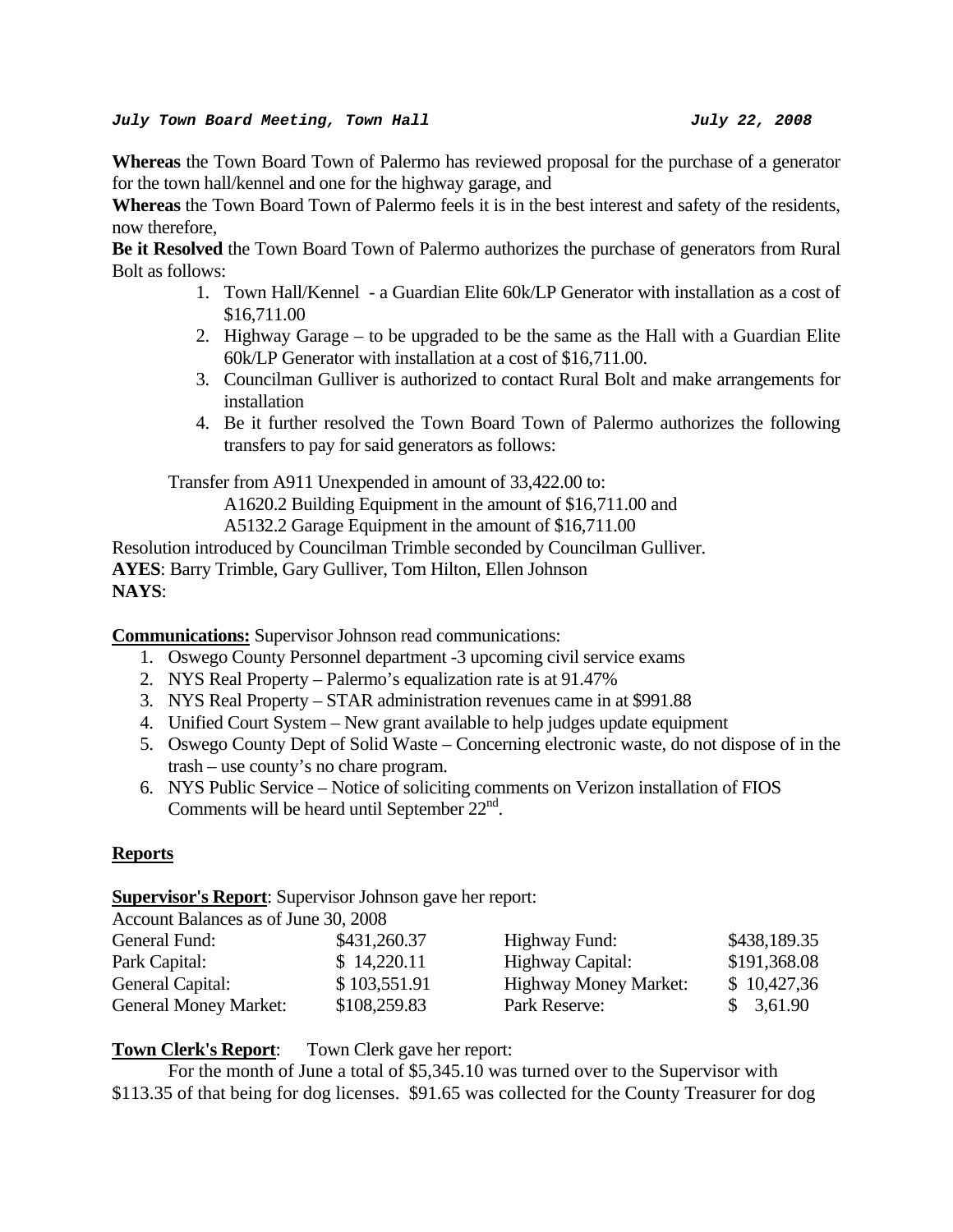licenses, \$27.00 to Ag & Markets for spay/neutering program, \$45.34 for DEC Sportsman licenses. A total of \$5,509.09 was collected.

 I am through with the major purging of records . Dave took 1100 lbs of records to be burned for me at the Oswego County Energy Recover.

Bid opening for the Garage addition was held on the  $16<sup>th</sup>$ . The results were as follows:

- 1. CJ Marley \$41,800.00
- 2. Ken Sherman \$46,750.00
- 3. French Construction \$35,000.00

Ten people has purchased specs but only three bid.

Apparently towns only have Dog Control Officers such as ours and no animal control officers. The towns that answered the question were: West Monroe, Parish, Hastings, Town of Oswego, New Haven. We know that Orwell, Redfield, Boylston, Richland, Sandy Creek, Schroeppel, Volney, Granby, Hannibal, Mexico and Minetto are all also Dog Control Officers.

Animal control officers are found in the cities where other "country type" animals are a nuisance. For example a raccoon is natural to the country and thought to live there but a raccoon in the city is thought of differently.

City of Oswego is done through the Oswego City Animal Shelter where we have our contract for dogs. According to Nancy Sterio the ACO is full time with paid benefits and a wage of \$46,727.00 Their total budget that includes their shelter for 2008 is \$163,919.00.

Fulton ACO is provided through the Fulton Police Department with a Department for Animal Control, they called today. They stated they have a budget of \$50,000 and use the City of Oswego Animal Shelter.

Other added cost are a larger kennel/shelter to house more animals, cost of training , more equipment, and cost of increase of euthanize fees.

I will be out of my office starting tomorrow until Tuesday when I will return. It is our  $10^{th}$ annual fly-in and hope you all come and join us.

Supervisor Johnson stated that the bookkeeper had enter. 7:25pm. Julie asked the Town Board what they would to see as a report. Discussion took place. Councilman Hilton stated that they should have something simple that shows what moneys were turned in from different departments and that it was written and when it was deposited – it will all tie back into the expenditures. More discussion took place.

**Highway Superintendent Report:** Jim stated that they have helped Volney pave, weather was not cooperating. The Approach to the garage is completed, painting has started. They have been cutting shoulder and brush back. He gave prices of the increase of blacktop for the projects went from \$127,000 to \$180,000. Discussion took place on what projects will need to be dropped. Supervisor Johnson stated her concerns on J.P. Lane being dropped each time as the same roads have been done since 2005. More discussion on the roads took place.

Discussed that concrete was not included in the generators and we will have to pour the pads. Discussed cleaning the break room and having the painters give a price.

Discussed Highway employee out on disability and all funds have been expended and no reports from doctors. Supervisor Johnson stated it was up to the Highway Superintendant to hire a fulltime to replace the employee. Jim will talk to him at home.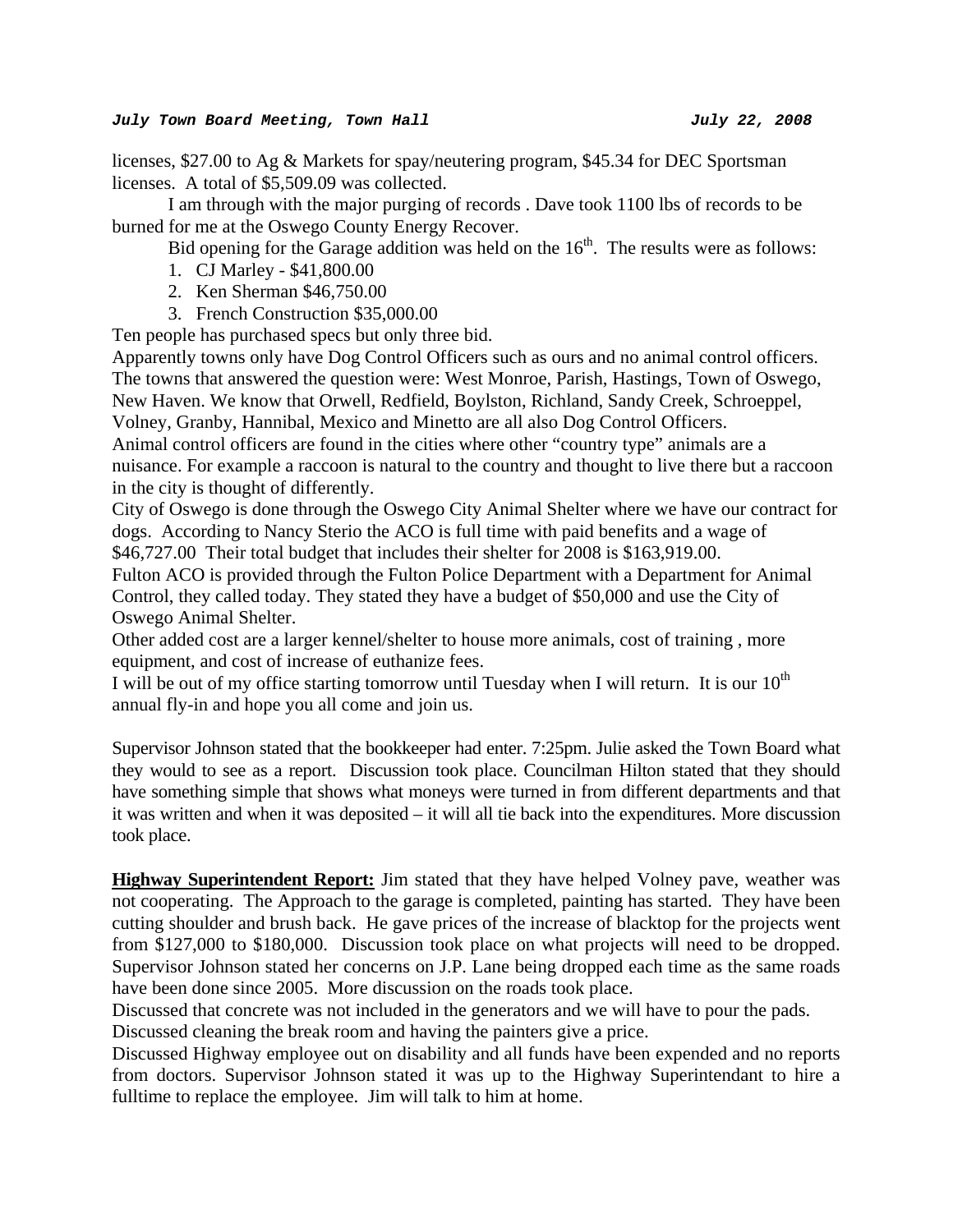**Planning Board:** July 8, 2008 Jim Petreszyn opened the meeting at 7:00 pm. **Present:** Jim Petreszyn, Elaine Wells**,** Dawn Bristol, Cheryl Smith, **Absent:** Diane Kowaleski **Recording Secretary:** Angela Miller **Others Present:** 2 Public **Motion to accept minutes:** Dawn Bristol made a motion to accept June minutes, it was seconded by Cheryl Smith **AYES:** Jim Petreszyn, Elaine Wells, Dawn Bristol, Cheryl Smith **NAYS: Old Business:** None **New Business:** Chuck Klerks, 2 lot subdivision, 205.00-03-07. Jim Petreszyn questioned a lot on the survey map; Mr. Klerks explained that he sold that 2 years ago. The board reviewed the proposed subdivision and made recommendations. Public hearing will be set for August 12. Mary Hough, 2 lot subdivision, 238.00-01-21. The board reviewed the proposed subdivision and made recommendations. Public hearing will be set for August 12. **Correspondence:** Town Topics **Public Hearing:** None **A Motion Was Made** by Cheryl Smith and seconded by Dawn Bristol to adjourn the meeting at 7:43pm **AYES:** Elaine Wells, Jim Petreszyn, Dawn Bristol, Cheryl Smith **NAY**  Respectfully submitted by, Angela Miller - Planning Board Secretary

**Dog Control Report**: No report this month

|             | <b>Code Enforcement Officer Report:</b> Supervisor Johnson read Joe's report: |
|-------------|-------------------------------------------------------------------------------|
| Ingnostique |                                                                               |

| <i>Hispections</i><br><b>Construction Inspections</b>      | 38  |
|------------------------------------------------------------|-----|
|                                                            |     |
| <b>Manufactured Home Inspections</b>                       |     |
|                                                            | g   |
| <b>Code Violation Inspections</b>                          | 28  |
| <b>Mobile Park Inspections</b>                             |     |
| <b>Junkyard Inspections</b>                                |     |
| <b>Complaint of Violation Inspections</b>                  | 47  |
| <b>Total Inspections</b>                                   | 119 |
| $\mathbf{r}$ . $\mathbf{r}$<br>$\blacksquare$<br>$\bullet$ |     |

| <b>Building Permits</b>                                    |          |           |           |
|------------------------------------------------------------|----------|-----------|-----------|
| <b>This Report</b><br><b>Year to Date</b><br><b>Totals</b> |          |           |           |
| <b>Permits Issued</b>                                      |          | 41        | 41        |
| <b>Fees Collected</b>                                      | \$355.00 | \$2173.75 | \$2173.75 |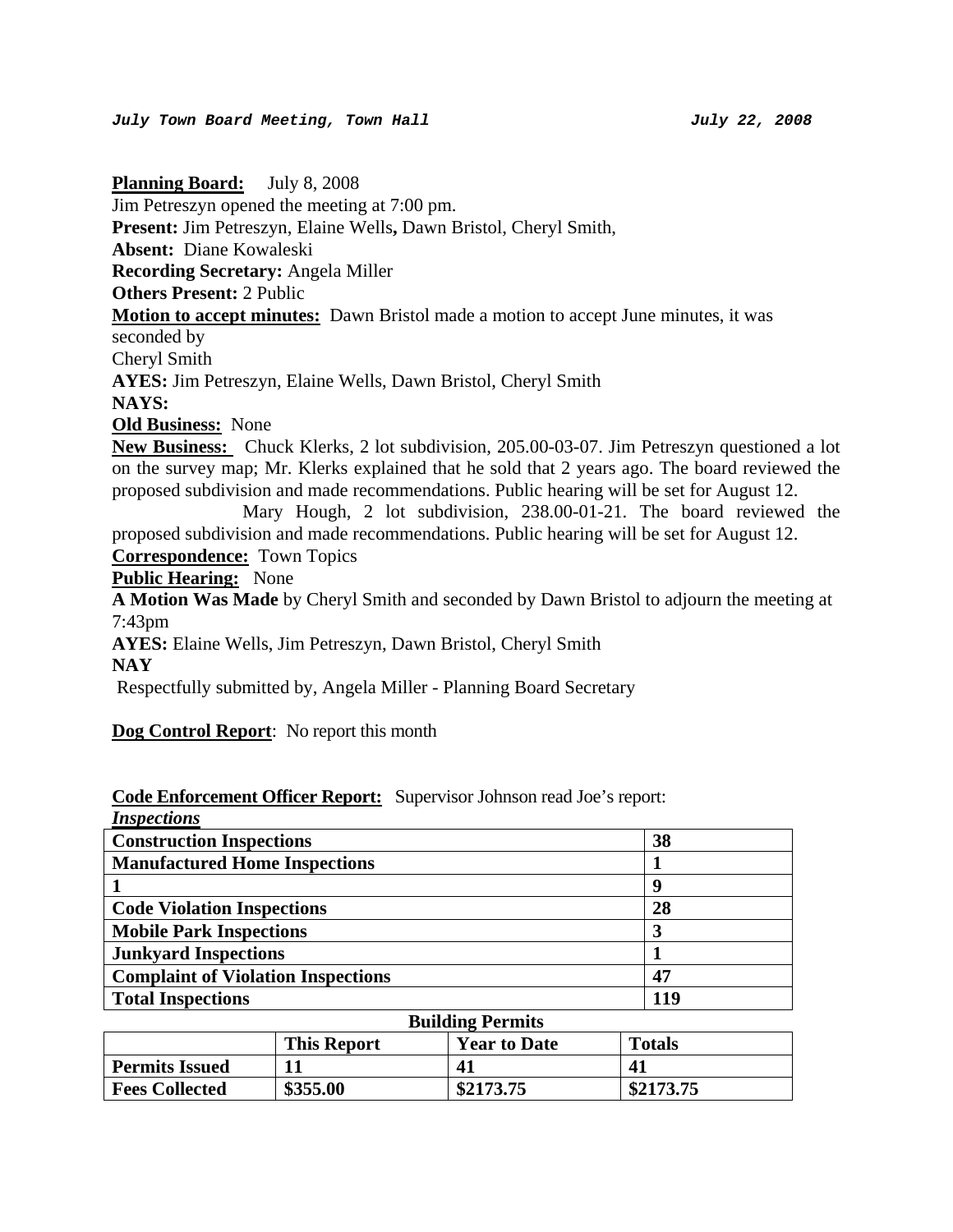| <b>To Supervisor</b>  | \$355.00 | \$2173.75 | \$2173.75 |
|-----------------------|----------|-----------|-----------|
| <b>Bulletin Board</b> |          |           |           |

#### *Just a note***:**

The Codes Office can be contacted at any time for questions at 593-2333 or email at PalermoCodes@aol.com.

*Respectfully Submitted,* Joseph Fiumara Code Enforcement Officer

### **Assessor's Report**: No report.

**Custodian Report**: Dave stated that picked up trash, most people have kept the park fairly decent, toilet was backed up, paper towel dispenser was off. Paving will be next week on the walk trail, Craig completed the crush stone. Door cylinder on the Hall doors were messed up, Fulton Glass came out switched them around and was told to order new ones. Ladies room at the Hall was fixed, cleaned out the back room and Bill Carp put in wall outlets as well as added light sensors to the kennel outside lights. Will be putting rug in Historian room and then the file cabinets. Had a call from Volney Multiplex after they worked on the doors, they forgot to lock the dead bolt on the other door. Dave gave an account of what he purchased for the month. Dave stated that he talked with Craig on what they sprayed for bees, he gets a guy that sprays in the spring and keeps them out all summer at cost of about \$200-\$300. He stated he could get a quote.

#### **Motion to accept Reports**:

**\*-A MOTION WAS MADE** to approve the reports as given by Councilman Hilton seconded by Councilman Trimble.

**AYES**: Barry Trimble, Gary Gulliver, Tom Hilton, Ellen Johnson **NAYS**:

#### **Motion to pay Bills**:

**\*-A MOTION WAS MADE** to pay bills in the following amounts: GENERAL NO 270 to 308 in the amount of \$113,799.32 HIGHWAY NO 153 to 172 in the amount of \$21,364.42 By Councilman Gulliver seconded by Councilman Hilton. **AYES**: Barry Trimble, Gary Gulliver, Tom Hilton, Ellen Johnson **NAYS**:

**Old Business:** Councilman Hilton stated that Code Enforcement Officer was going to get in touch with Howard Frantz for violation of code for not renewing his temporary mobile home park license.

Councilman Hilton stated that he spoke with Peter Cedrone on the walk path on substitution for fine binder for type 6 and will leave it at type 6. Councilman Hilton stated it sounded as if they were reneging on credit offer of \$6700-\$700 for turnstile, Craig came back with \$4,000, his suggestion is to let Craig put in request and arbitrate it. Councilman Trimble stated that the price was from the top of his head and it shouldn't been done.

Councilman Hilton stated they need a motion for authorize Dave to met with Bill Carp and install electronic light on the town hall sign. He stated that he, Councilman Gulliver and Joel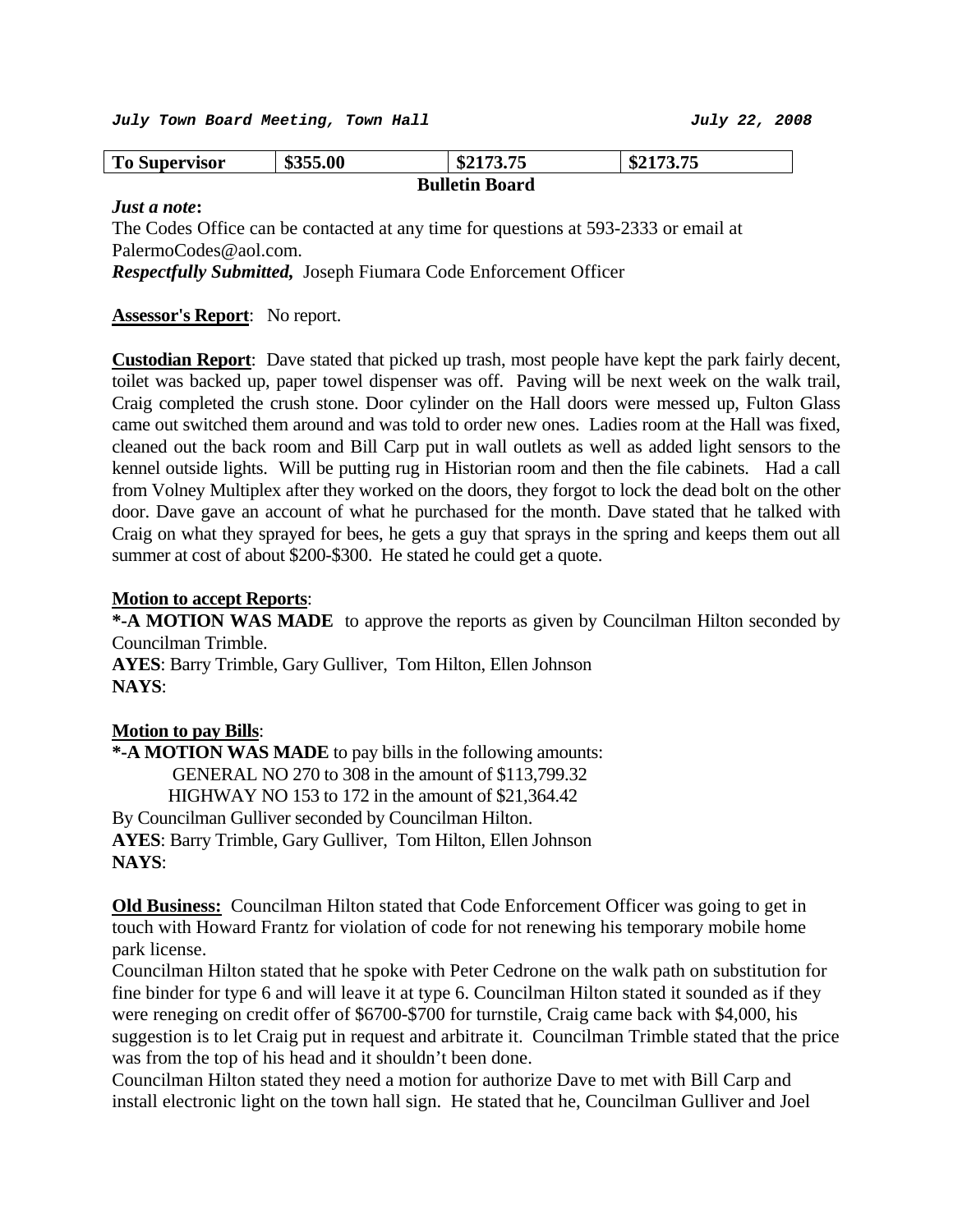#### *July Town Board Meeting, Town Hall July 22, 2008*

Graham met after workshop and will be placing sign that was repaired in the corner of the lot and not by the pole. Discussed mowing and shrubs out by the road that would prevent seeing the sign and a pine tree.

**\*-A MOTION WAS MADE** to authorize Dave Delong to met with Bill Carp to get a price and to have Bill run a electrical line from the pole to the sign by Councilman Hilton seconded by Councilman Trimble.

**AYES**: Barry Trimble, Gary Gulliver, Tom Hilton, Ellen Johnson **NAYS**:

Supervisor Johnson asked when the playground equipment is being installed, Town Clerk answered after the Recreation program closes August  $15<sup>th</sup>$ .

Dave asked about stripping across the road in the park for people on the walk trail, Councilman Hilton stated he talked to Craig and he will do it.

Discussed if the roofer has been back, the work is done but no warranties yet and the bill from Craig was okay.

Dave stated that when they dug near the park bathroom they dug up electrical lines that were not in conduit, Carp came out and spliced it back.

**New Business:** Councilman Trimble stated that there is grant money available for town to look at, 2-3 towns can purchase for shared use. New Haven is interested and would like to engage an consultant. More discussion took place that it may pay to look into it and that grants aren't free, you need to spend money to get money. More discussion took place, Councilman Trimble will let New Haven know we are interested.

**Public Session**: none

**Adjournment**: Motion to adjourn was made at: 7:54m pm by Councilman Trimble seconded by Councilman Hilton.

**AYES:** Barry Trimble**,** Gary Gulliver, Tom Hilton, Ellen Johnson **NAYS:** 

Respectfully Submitted,

Jean Gulliver Palermo Town Clerk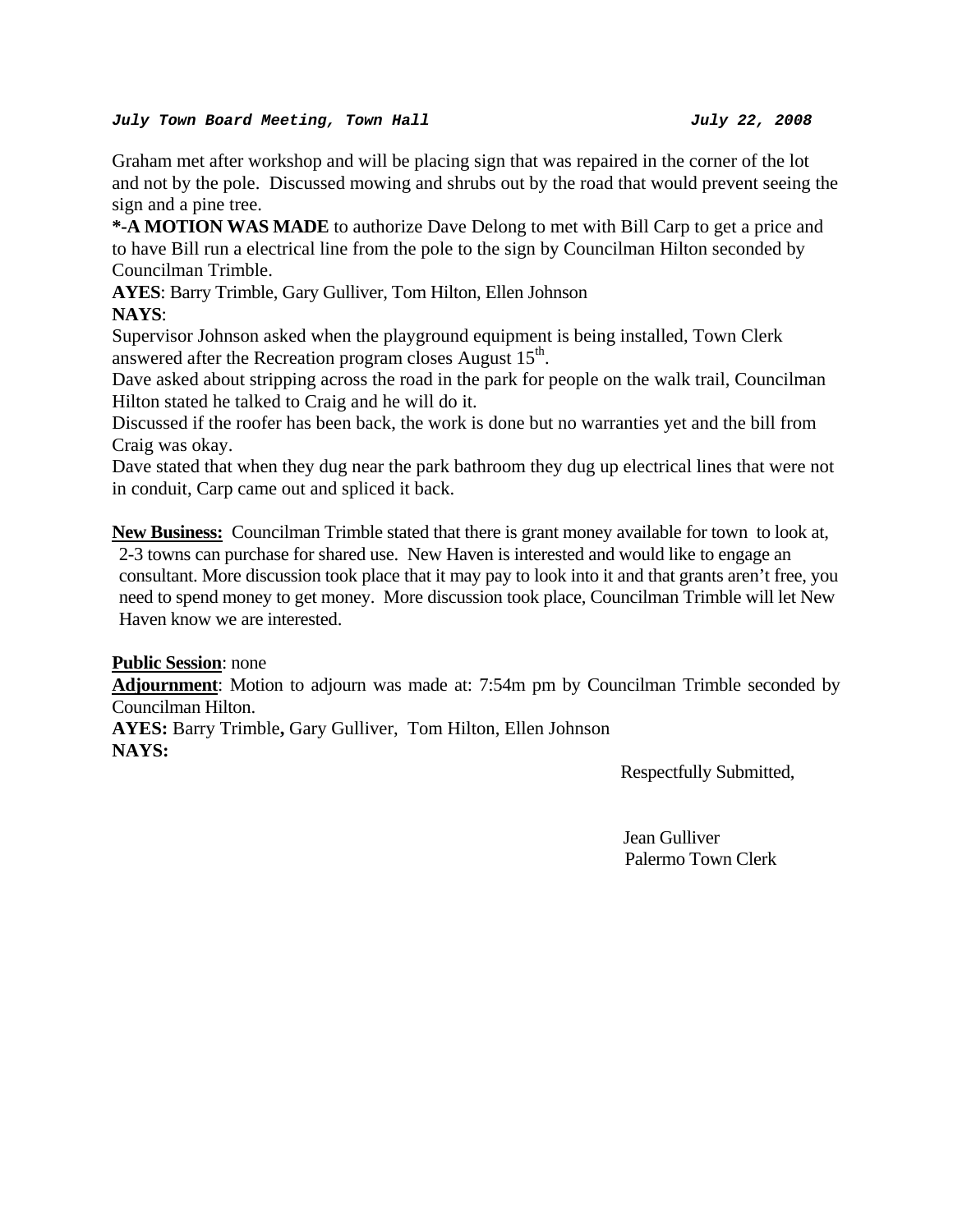Those preset at the workshop were:

# **Present**: Councilman Trimble **Absent:** Councilman Gulliver Councilman Pettit Councilman Hilton Supervisor Johnson

**Recording Secretary**: Jean Gulliver, Town Clerk

**Others Present**: Jim Pettit, Highway Superintendent; Beverly Beck, Historian and three members of the public.

The following discussions took place:

- Wood chips. Left over wood chips are piled next to the new playground equipment. Discussed having them moved away to another area.
- Walk Path and Paver 1 bill. Discussed the bill was okay but to retain 10%.
- Cost of Road repairs. Jim gave a run-down of the cost of the road repairs for this year: Clifford: \$37,438.33, Cape Horn: \$32,535.83, Pangborn: \$20,533.45, J.P. Lane: \$12,854.00, Townline: \$11,049.68, Villard: \$417,236.80 for a total of \$131,648.09. All projected work was done but 1100 feet of Villard Rd.
- Garage work- Jims stated that the garage has been painted but not the doors, discussed that they doors were not a part of the bid, break room is painted. Did cut water and electrical line to well. Needs to be re-done, Bill Carp has looked at it. Discussed break room having a stove, refrigerator and sink. Refrigerator and microwave have been donated. Jim is to make a sketch on his layout for cabinets and counter top. Discussed there are some funds still left in the garage equipment account.
- Truck should be in service by the first of November.
- Cemetery Bids Beverly stated that she only received one bid from Sweet-Woods Memorial Co in the amount of \$1,180 to fix the stones in Sayles Cemetery. She stated that Sayles has the most stones broken – around 2 dozen. Consensus of the Town Board is to go ahead and have a Resolution ready for next meeting.
- Damage to Veteran's Memorial at the park on the pavilion. Plexiglas was broken. Councilman Hilton stated the she can have a list of things for the scouts to look at to do for community service.
- Flags on pole. Beverly asked about seeing if flags could be put on the poles from the fire department to the golf course. Discussed who would put them up and take them down and the cost of purchase.
- Historian office. Beverly stated that the Historian room is coming nicely. She stated that she is appreciative of the room and may need some shelving. Discussed a bookcase might be helpful.
- NRC Meeting Ellen stated there is a meeting Thursday afternoon for 2:00pm on a new reactor and to get information out to townships if anyone is interested in going.
- Supervisor Reports Julie gave the Town Board different reports to look at to decide what they would like to see. Discussion took place on the different reports.
- Vehicle tearing around the park. Councilman Hilton stated that he and his wife was on the park around dusk and a vehicle with 3 boys and 2 girls were driving around the park, sliding around the dirt by the concession stand, crossing the walk path and gave the license plate number to the supervisor for further investigation.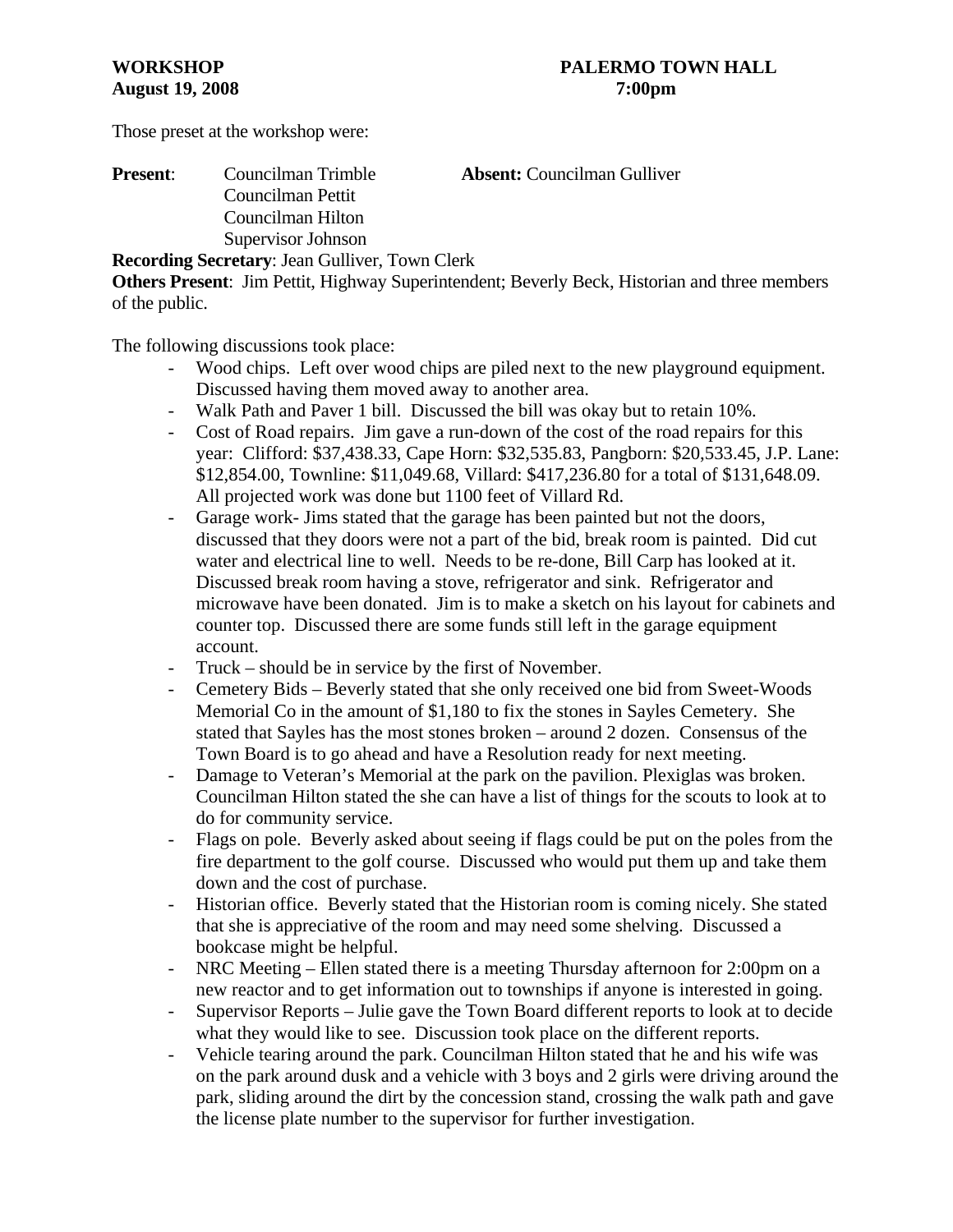**Adjournment**: **-\*A MOTION WAS MADE** to adjourn at 8:07pm by Councilman Pettit seconded by Councilman Hilton.

**AYES:** Barry Trimble, Bill Pettit, Tom Hilton, Ellen Johnson **NAYS:**

> Respectfully Submitted, Jean Gulliver

Palermo Town Clerk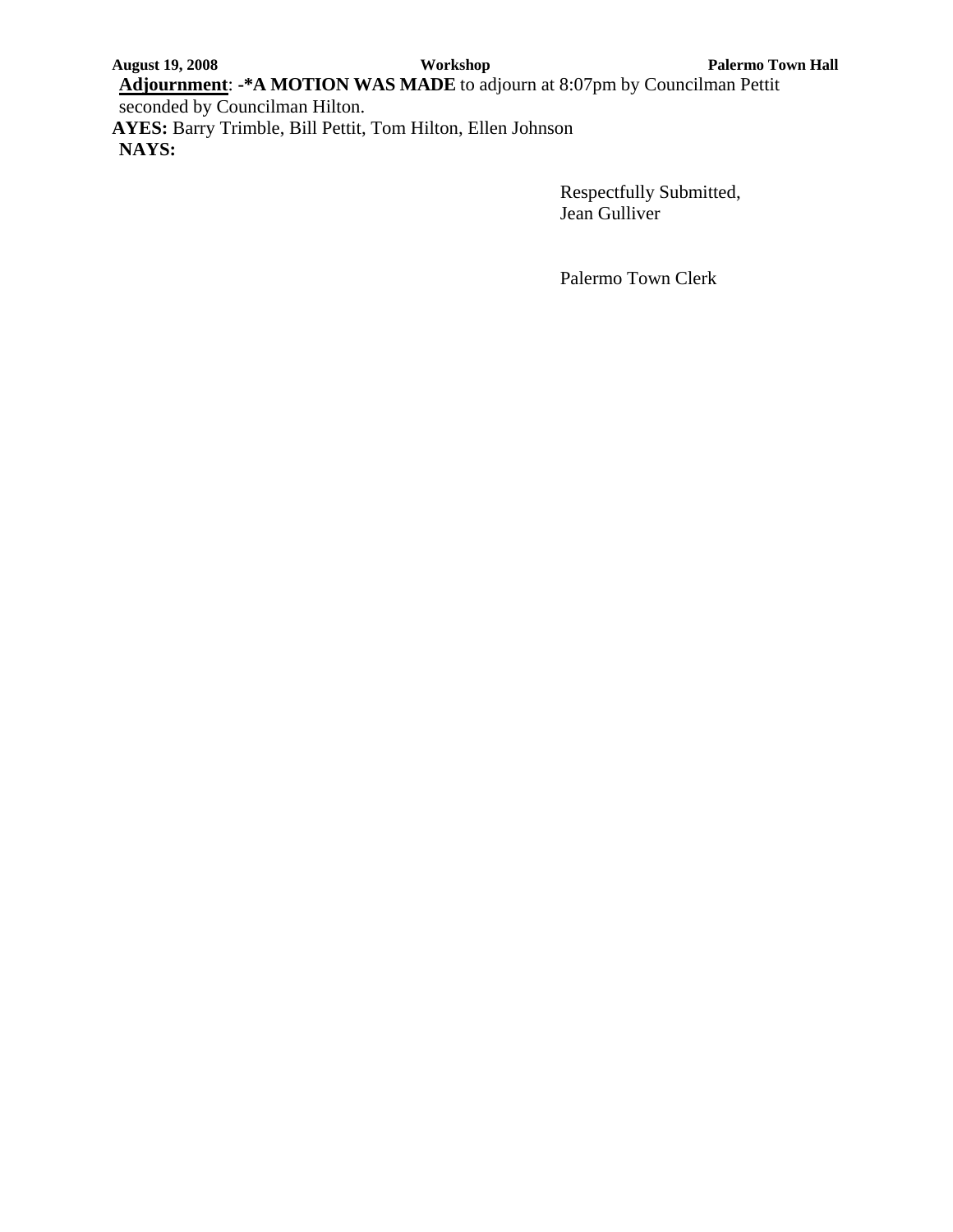# **TOWN OF PALERMO – TOWN BOARD AGENDA AUGUST 26, 2008**

| Meeting Begins $-7:00$ p.m.                             |  |  |  |  |
|---------------------------------------------------------|--|--|--|--|
| Call to Order by the Supervisor                         |  |  |  |  |
| Pledge to the Flag with a Moment of Silence             |  |  |  |  |
| Roll Call by Town Clerk                                 |  |  |  |  |
| Approval/Changes to Minutes of Previous Month           |  |  |  |  |
| Petition to the Town Board                              |  |  |  |  |
| <b>Executive Session (When Necessary)</b>               |  |  |  |  |
| <b>Reading of Resolutions</b>                           |  |  |  |  |
| 26 – Budget Modification for Park Projects              |  |  |  |  |
| 27 - Transfer of Funds                                  |  |  |  |  |
| 28– Cemetery Bids                                       |  |  |  |  |
| <b>Public Comments or Questions on Resolutions</b>      |  |  |  |  |
| <b>Resolution Approval</b>                              |  |  |  |  |
| Communications                                          |  |  |  |  |
| Reports:                                                |  |  |  |  |
| Supervisor Town Clerk Highway<br>Code Enforcement       |  |  |  |  |
| Dog Control Assessor Planning Board<br>Board of Appeals |  |  |  |  |
| Custodian Rec Director<br><b>County Legislature</b>     |  |  |  |  |
| <b>Motion to Accept Reports</b>                         |  |  |  |  |
| <b>Motion to Pay Bills:</b>                             |  |  |  |  |
| General No. 310 to 356 Total: \$ 87,582.72              |  |  |  |  |
| Highway No. 173 to 191 Total: \$28,122.49               |  |  |  |  |
| <b>Old Business</b>                                     |  |  |  |  |

New Business

Public Session Adjournment Meeting Schedule:

Workshop: September 16<sup>th</sup> at 7:00pm Regular Meeting: September 23rd at 7:00pm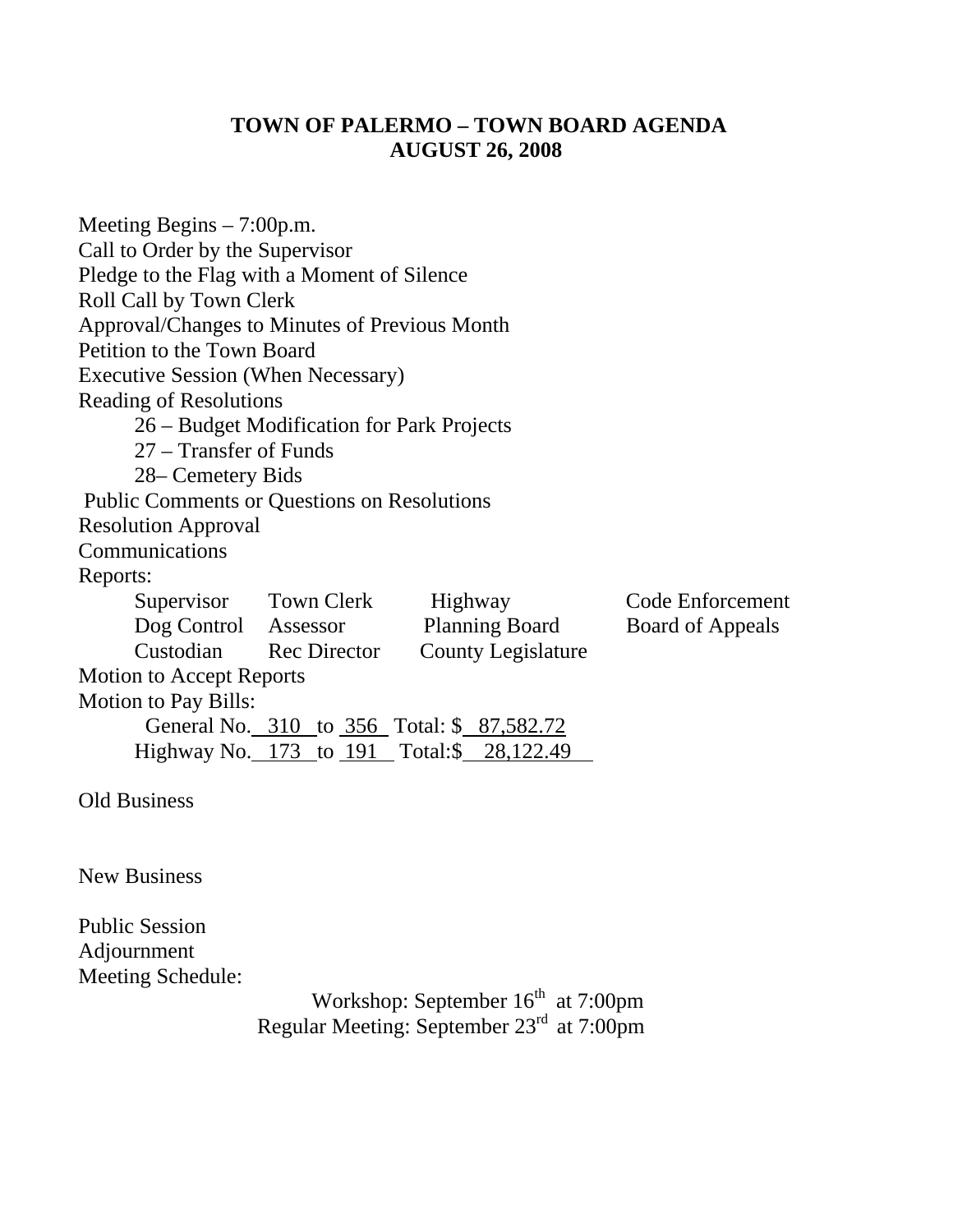# **August Town Board Meeting - Town Hall**

# **August 26, 2008**

Deputy Supervisor Hilton called the meeting to order at 7:15pm with a salute to the flag and a moment of silence. Town Clerk took roll call:

| <b>Present:</b> | Councilman Trimble                            | <b>Absent:</b> Supervisor Johnson |
|-----------------|-----------------------------------------------|-----------------------------------|
|                 | Councilman Gulliver                           | Councilman Pettit                 |
|                 | Councilman Hilton acting as Deputy Supervisor |                                   |

**Recording Secretary**: Jean Gulliver, Town Clerk

**Others Present**: Jim Pettit, Highway Superintendent; Dave Delong Custodian; Barbara Brown, County Legislator (entered at 7:20pm)

# **Corrections to Minutes**: None

## **Motion to accept minutes**:

**\*-A MOTION WAS MADE** to accept the minutes of the previous meetings by Councilman Trimble seconded by Councilman Gulliver. **AYES**: Barry Trimble, Gary Gulliver, Tom Hilton **NAYS**:

## **Petitions to the Board**: None

# **Resolutions:** Deputy Supervisor Hilton read proposed Resolutions:

- 26 Modify Budget for Park Projects
- 27 Transfer of funds
- 28 Acceptance of Bid for Cemetery stones

# **Public Comment on Resolutions**: None

# **Resolutions Approval**:

# **Resolution No. 26 Modification of 2008 Budget for Park Projects**

Resolved, the Town Board Town of Palermo hereby modifies the 2008 budget to increase appropriations in the A7110.2 Park Equipment account in the amount of \$62,561.00 in order to pay the bills for the installation of a walk path and new play ground equipment by transferring money from the Park Capital Reserve account in the amount of \$13,000 and transferring money from A911 Unexpended Funds in the amount of \$49,561.00.

Resolution introduced by Councilman Trimble seconded by Councilman Gulliver. **AYES**: Barry Trimble, Gary Gulliver, Tom Hilton

# **NAYS**:

# **Resolution No. 27 Transfer of Funds**

Resolved the Town Board Town of Palermo hereby authorizes the Supervisor to make the following transfer:

 General – From A1990.4 Contingment to A1670.4 Printing and Mailing in the amount of \$1,400.00 to cover cost of postage for the rest of the year.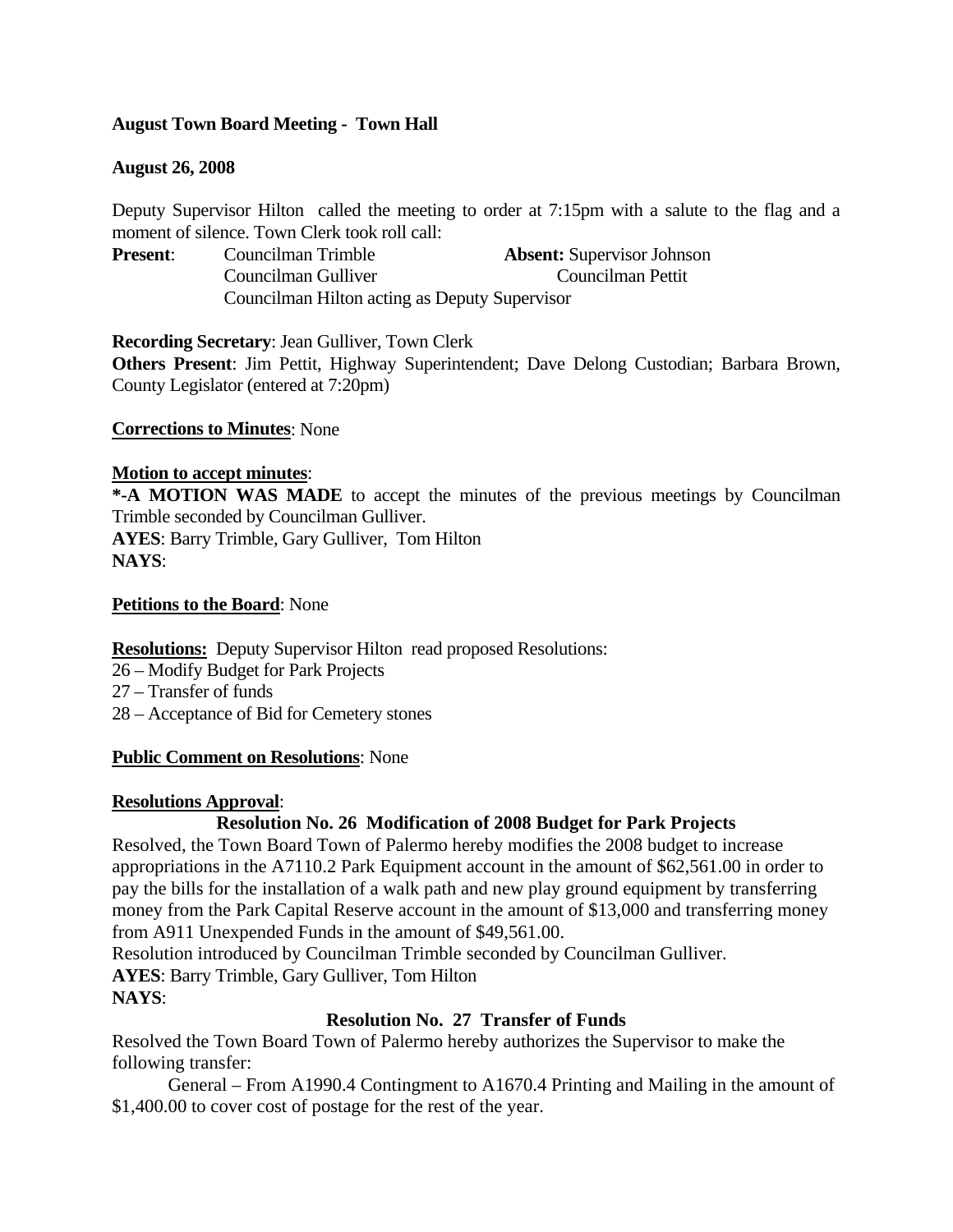From A1990.4 Contingment to A1410.4 Town Clerk Contractual in the amount of \$1,000 to cover costs for the rest of the year. Resolution introduced by Councilman Gulliver seconded by Barry Trimble. **AYES**: Barry Trimble, Gary Gulliver, Tom Hilton **NAYS**: **Resolution No 28 – Accept bid for Cemetery Stones** 

Resolved the Town Board Town of Palermo accepts the bid from Sweet-Wood Memorial Co. Memorial in the amount of\$1,180.00 for the repairs to the stones in Sayles Corners Cemetery. Resolution introduced by Councilman Trimble seconded by Councilman Gulliver. **AYES**: Barry Trimble, Gary Gulliver, Tom Hilton **NAYS**:

**Communications:** Deputy Supervisor Hilton read the following communications:

- 1. Upcoming seminar on zoning and subdivision laws
- 2. NYS Local Efficiency Grant available Town Board to look at it workshop

# **Reports**

**Supervisor's Report**: Deputy Supervisor Hilton read Supervisor Johnson's report:

Account Balances as July 31, 2008

| General Fund:                | \$361,418.91 | Highway Fund:                | \$405,285.06 |
|------------------------------|--------------|------------------------------|--------------|
| Park Capital:                | \$14,223.66  | Highway Capital:             | \$191,415.91 |
| General Capital:             | \$103,577.79 | <b>Highway Money Market:</b> | \$10,431.70  |
| <b>General Money Market:</b> | \$108,353.66 | Park Reserve:                | \$3,562.79   |

**Town Clerk's Report**: Town Clerk gave her report:

# **Town Clerk's Report August 2008**

For the month of July a total of \$142.78 was turned over to the Supervisor with \$121.73 of that being for dog licenses. \$87.77 was collected for the County Treasurer for dog licenses, \$60.00 to Ag & Markets for spay/neutering program, \$17.95 for DEC Sportsman licenses. A total of \$308.50 was collected.

 Hunting licenses for the 2008/09 season went on sale a week ago Monday. One of the new changes is that 14 year olds can hunt deer with a Mentor who is 21 years or older. Things will begin to pick up with the sales of licenses. DMPs are available and are based on a lottery system not first come first serve. You have until Oct  $1<sup>st</sup>$  for DMPs.

 I want to thank the residents for having patience with me as we completed our second fly-in of the year. The July fly-in was a great success with 29 planes and over 800 public came to the event. At the same time, Geer was having a Motocross race so Palermo was busy that weekend. Our August fly-in was much more slower even though the weather was great. We still consider it a success as a lot of flying was done and more public got to see what it was all about. Again, thank you all for your understanding, July and August tend to be my slowest time of year with a small amount of people coming in, so it all worked out. I did leave a number on the door that they could call if I was really needed and I did do a couple of notaries and a dog license at home.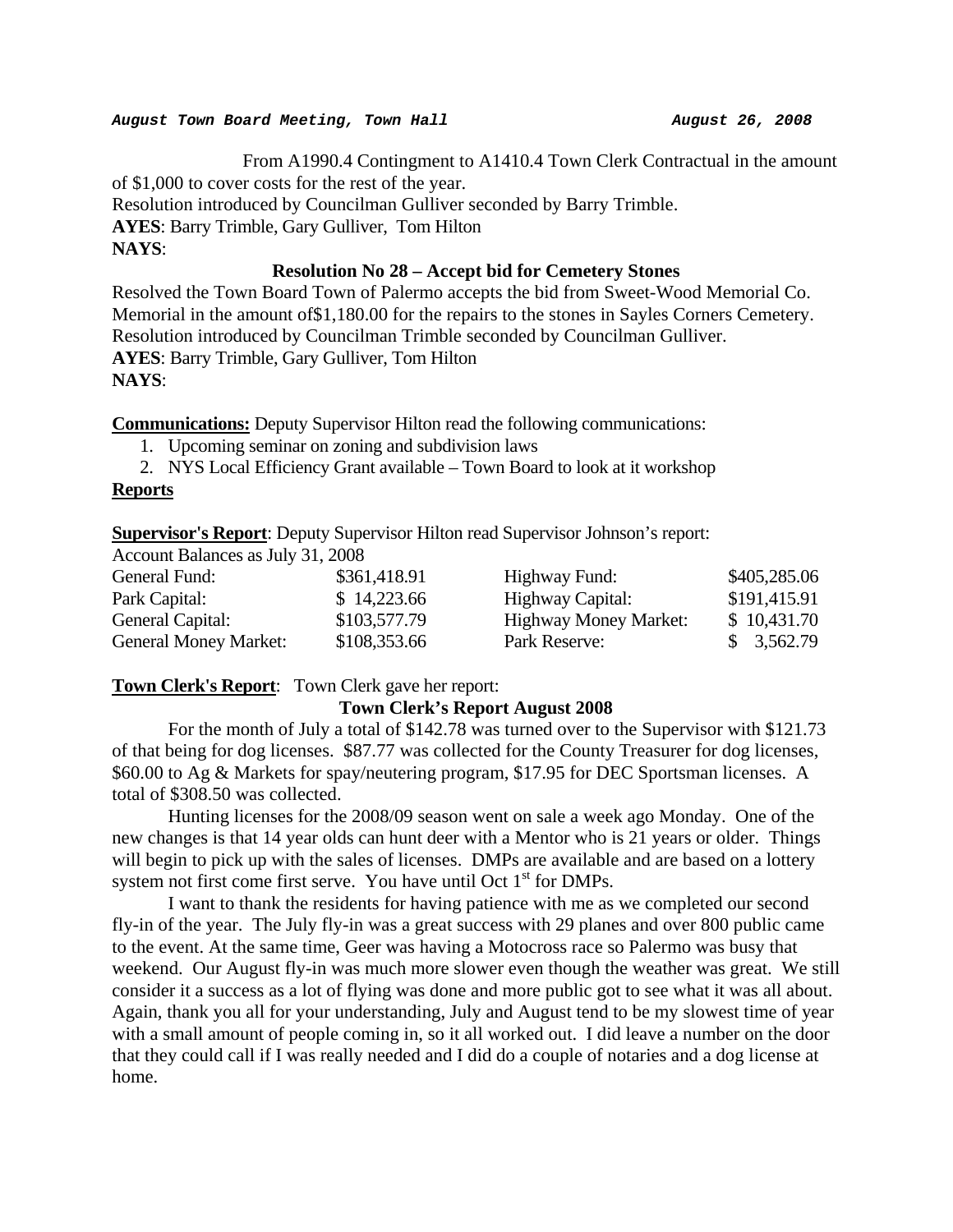Dave and I have been busy helping getting Beverly's historian room ready for her. Dave completed that today with moving of cabinets. Once Jim takes the desk and chairs out of the conference room, we can finish up that room. I did talk to Judge Hart concerning chairs for that room and she said they were needed because lawyers take clients in there and with DA night back in session it is used more than ever. So again I will ask the board if it is okay to purchase 6 nice stacking chairs to put in there for the purpose of court, planning board and conferences. Jean Gulliver- Town Clerk.

**Highway Superintendent Report:** Jim stated that they have completed all the blacktopping and have been at Volney helping them. Work is being done around the garage, patching around the new apron, worked with the contractor that is doing the addition. Some ditching was done and will be back at the road work on Monday.

**Planning Board:** Deputy Supervisor Hilton read minutes

*Unapproved Minutes* 

August 12, 2008

Jim Petreszyn opened the meeting at 7:07 pm.

**Present:** Jim Petreszyn, Elaine Wells**,** Dawn Bristol, Diane Kowaleski, Cheryl Smith,

**Absent:**

**Recording Secretary:** Angela Miller

**Others Present:** 3 Public

**Motion to accept minutes:** Minutes were reviewed by the board and a motion was made to amend the minutes under new business. Dawn Bristol made a motion to accept the amended July minutes; it was seconded by Elaine Wells

**AYES:** Elaine Wells, Jim Petreszyn, Cheryl Smith, Diane Kowaleski, Dawn Bristol **NAYS:** 

**Old Business:** None

**New Business:** None

**Correspondence:** Town Topics, Rural Futures

**Public Hearing:** Chuck Klerks, 3 lot subdivision, 205.00-03-07.01. Opened public hearing at 7:08pm and no public comment. The board reviewed the proposed subdivision. Public hearing closed at 7:18pm.

**SD-001-08 Fee \$ 75.00** 

**A Motion Was Made** by Cheryl Smith and seconded by Diane Kowaleski to approve Chuck Klerk's subdivision.

**AYES:** Elaine Wells, Jim Petreszyn, Cheryl Smith, Diane Kowaleski, Dawn Bristol **NAYS:** 

Mary Hough, 2 lot subdivision, 238.00-01-21.03. Opened public hearing at 7:26 and no public comment. The board reviewed the proposed subdivision. Public hearing closed at 7:28pm

# **SD-002-08 Fee \$ 50.00**

**A Motion Was Made** by Elaine Wells and seconded by Diane Kowaleski to approve Mary Hough's subdivision.

**AYES:** Elaine Wells, Jim Petreszyn, Cheryl Smith, Diane Kowaleski, Dawn Bristol **NAYS:**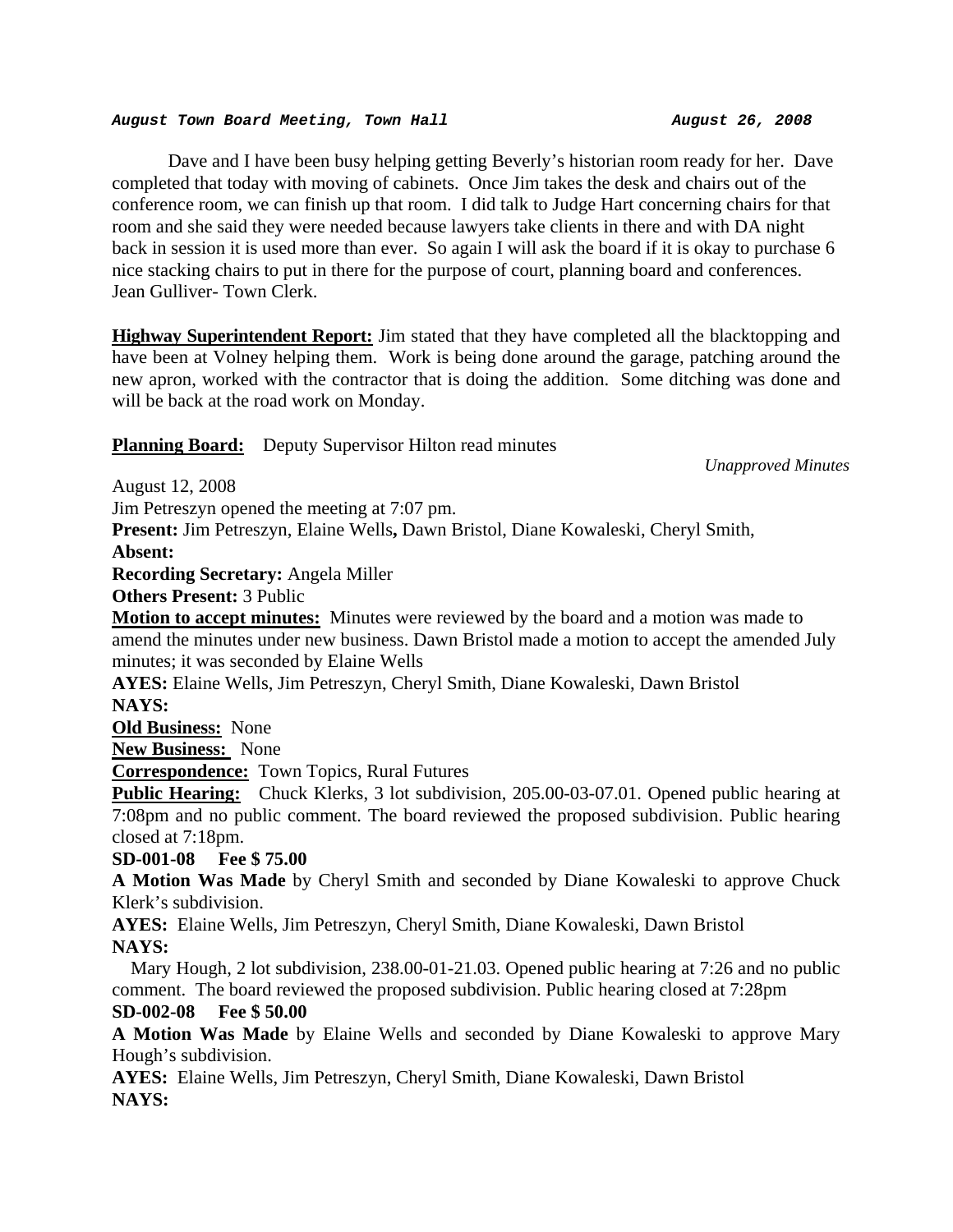**A Motion Was Made** by Diane Kowaleski and seconded by Dawn Bristol to adjourn the meeting at 7:35pm

**AYES:** Elaine Wells, Jim Petreszyn, Dawn Bristol, Cheryl Smith, Diane Kowaleski **NAYS:** 

Respectfully submitted by, Angela Miller - Planning Board Secretary

**Dog Control Report**: Deputy Supervisor Hilton read Chad's report:

Total Calls: 36 Dogs Picked up: 4 Dogs Euthanized: 4 Tickets Issued: 2 Total Mileage: 353.4

#### **Code Enforcement Officer Report:** Deputy Supervisor Hilton read Joe's report: *Inspections*

| <i><u><b>INSPECIIONS</b></u></i>          |     |
|-------------------------------------------|-----|
| <b>Construction Inspections</b>           | 51  |
| <b>Manufactured Home Inspections</b>      |     |
| <b>Fire Safety Inspections</b>            |     |
| <b>Code Violation Inspections</b>         | 31  |
| <b>Mobile Park Inspections</b>            |     |
| <b>Junkyard Inspections</b>               |     |
| <b>Complaint of Violation Inspections</b> | 44  |
| <b>Total Inspections</b>                  | 129 |

| DUNUME I CLINIS       |                    |                     |               |
|-----------------------|--------------------|---------------------|---------------|
|                       | <b>This Report</b> | <b>Year to Date</b> | <b>Totals</b> |
| <b>Permits Issued</b> | 11                 | 52                  | 52            |
| <b>Fees Collected</b> | \$497.50           | \$2671.25           | \$2671.25     |
| <b>To Supervisor</b>  | \$497.50           | \$2671.25           | \$2671.25     |

*Just a note***:** 

#### **Bulletin Board**

**Building Permits** 

**Reminder!!! Change those Smoke Detector Batteries this fall!!!!!!!! The Codes office can be contacted at any time for questions at 593-2333 or email at [PalermoCodes@aol.com.](mailto:PalermoCodes@aol.com)**  *Respectfully Submitted,*  **Joseph Fiumara**

**Code Enforcement Officer**

## **Recreation Report**: Deputy Supervisor Hilton read Donna's report:

The Rec program has come to an end. Everything ran smoothly with very little problems. We had 50 kids signed up with an average daily attendance was 6 to 30 kids. The weather did not cooperate very well with all the rain although we did stay open rain or shine with only closing for the whole day once. We did provide breakfast and lunch and that program was a success. Field trips went well with the program going to the movies twice, swimming, bowling, and Fort Ricky. We also had programs at the park with the children such as tennis instructors once a week, a bike rodeo, the sheriffs came and did a safety program along with the new fingerprint ID and a rope making program and a bug program along with Christmas in July, a circus, obstacle courses and bingo. All and all the program ran well even with all the construction going on at the park and the new playground equipment was a very big hit with the kids. Thanks- Donna Miller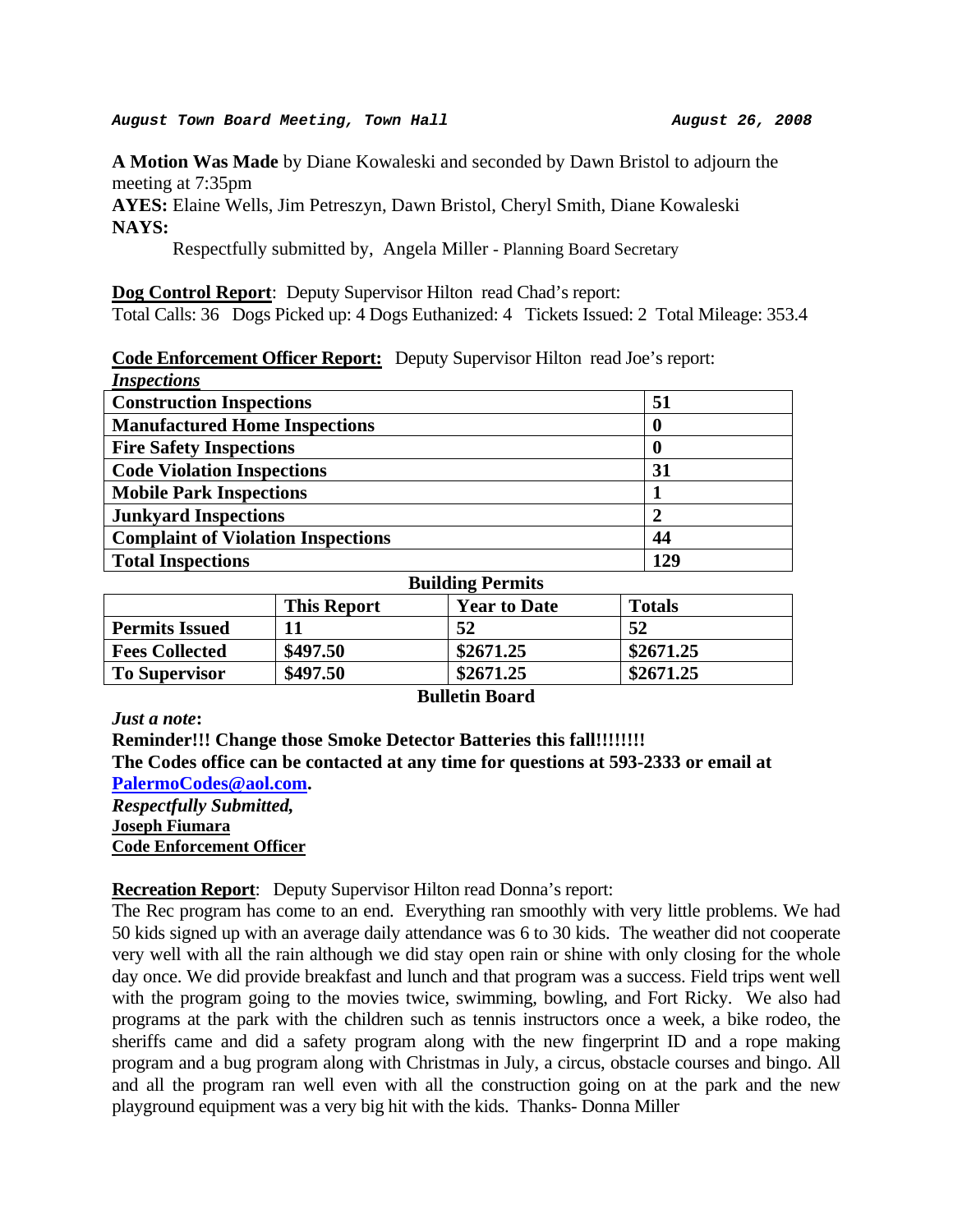**Custodian Report**: Dave stated that he has repaired the toilet in the ladies room at the Park. He stated that the Veteran's Memorial was vandalized and asked if he should be getting it repaired. Discussion took place to replace it with something stronger then plexiglass. Sheriff's were called and pictures were taken. Dave stated that he met with Bill Carp on the light in the parking lot and they might want to move the pole closer to the sign and put a new light on it. New outlets and a carpet was laid in the new historian room. Light in the park was hanging down and fell. A new vapor light was put on. Craig finished the walking path and the playground is also completed. Left over chips will be spread around the other playground equipment. Dave stated that he found trash stung the night before. Ladies room was trashed. Troopers were called and a lot was going on around town , they will set at the park now and then. Women's softball league went well, all is good and was cleaned, no messes. Dave stated he was pleased with what was done. Dave gave a list of items he purchased for the month. Still having problems with parking. The front gate needs fixing and will get with Jim on repairing them.

Discussion took place on locking park/bathrooms up, Deputy Supervisor Hilton stated that we have to have the facilities available, have to make repairs, can't lock it up. Discussion took place on ways to patrol the park.

**County Legislator Report:** Barbara stated that a transfer of funds was done for fuel costs and suggested to look at Jim's budget. Solid waste law is being changed by the State with no burning and disposal care, there is an October Hearing. She stated that Palermo has a representative on Solid Waste and went with the law as written and is against privatizing the landfill and keep it ourselves. They are working on updating the County disaster plan. She talked about the hail storms and damage to the onions and farmers and that the orchard in Mexico wasn't hit. She stated there is a new bridge over Pennellville.

**Board of Appeals Report:** Town Clerk stated that the Board met last night and approved an relief from age of mobile home for Paul Pettit and there is nothing else pending.

#### **Motion to accept Reports**:

**\*-A MOTION WAS MADE** to approve the reports as given by Councilman Gulliver seconded by Councilman Pettit.

**AYES**: Barry Trimble, Gary Gulliver, Tom Hilton **NAYS**:

#### **Motion to pay Bills**:

**\*-A MOTION WAS MADE** to pay bills in the following amounts: GENERAL NO 310 to 356 in the amount of \$87,582.72 HIGHWAY NO 173 to 191 in the amount of \$28,122.49 By Councilman Trimble seconded by Councilman Gulliver. **AYES**: Barry Trimble, Gary Gulliver, Tom Hilton **NAYS**: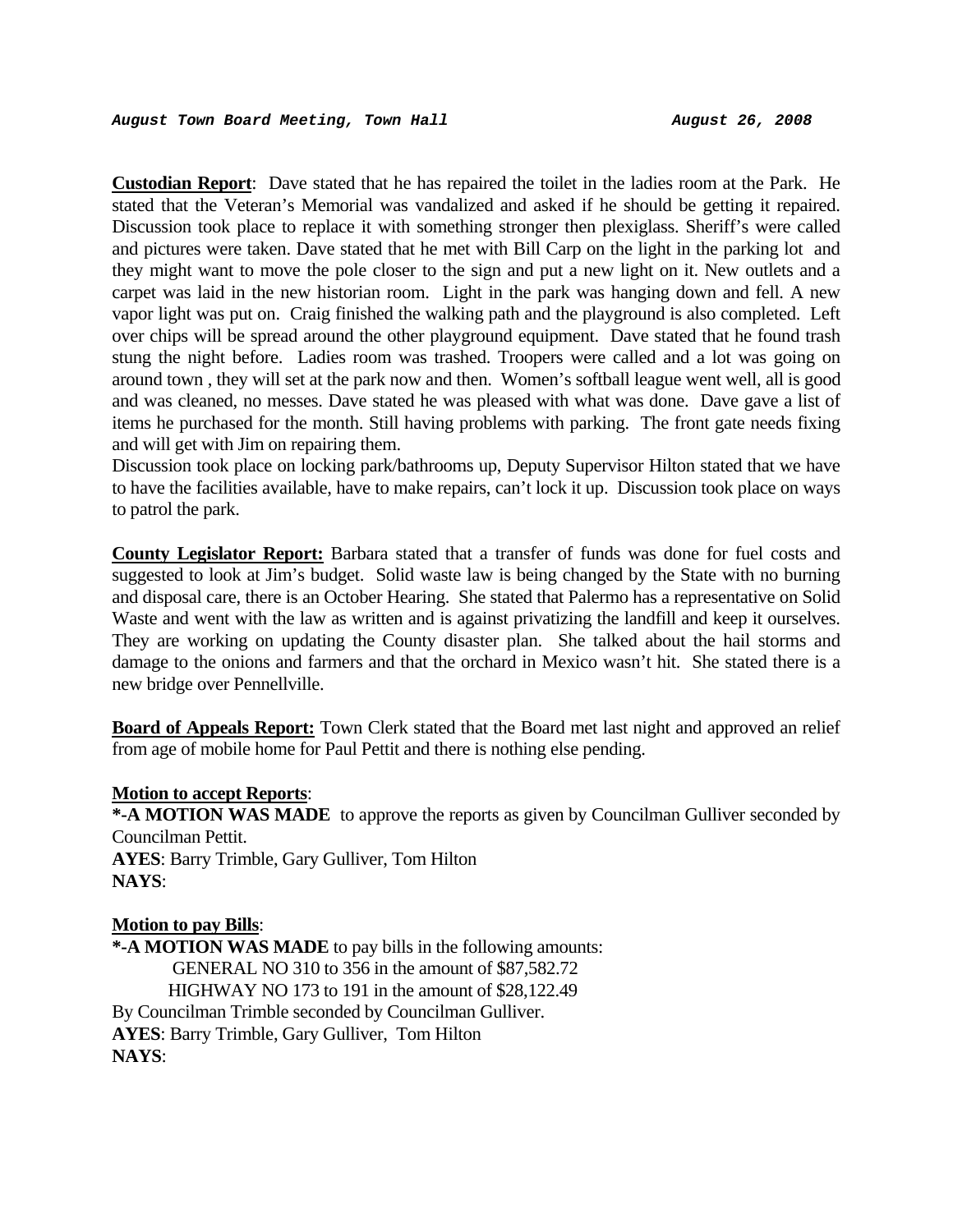**Old Business:** Discussion took place on the layout for the break room at the Garage. A refrigerator has been donated. Deputy Supervisor Hilton stated that they discussed getting a sink, chairs, and to have Jim purchase a stove, work with the Supervisor and Town Clerk to get room done and the employees out of the work area. Councilman Gulliver asked if they considered a gas stove, Jim stated that is what they want.

Discussion on generators took place, forms have been laid at the garage and Jim stated that Rural Bolt stated that Councilman Gulliver will show where to put the generator for the hall. The generators have an auto switch and goes into a cycle once a week, more discussion on how generators work.

**\*-A MOTION WAS MADE** to authorize Highway Superintendent to spend up to \$1200.00 for appliances and chairs for the break room at the garage by Councilman Trimble seconded by Councilman Gulliver.

**AYES**: Barry Trimble, Gary Gulliver, Tom Hilton **NAYS**:

**\*-A MOTION WAS MADE** to authorize the Town Clerk to purchase six stackable chairs to be used in the conference room at a cost not to exceed \$600.00 by Councilman Gulliver seconded by Councilman Trimble.

**AYES**: Barry Trimble, Gary Gulliver, Tom Hilton

# **NAYS**:

Councilman Gulliver stated that it was mentioned about the wiring on the sign and we paid around \$600 for the pole, he suggested to put a cap of \$2,000 for a new light and wiring.

**\*-A MOTION WAS MADE** to not to exceed \$2,000 for the moving and setting of the current pole, a new light and to run electric to the new Hall sign and for the custodian to oversee the work by Councilman Trimble seconded by Councilman Gulliver.

**AYES**: Barry Trimble, Gary Gulliver, Tom Hilton

# **NAYS**:

Councilman Gulliver stated to have Fulton Glass come out and look at the back door as it is not shutting by itself. Dave will look at it.

# **New Business:** none

**Public Session**: Barbara stated that the west side of Sayles Cemetery there is a big tree broken down and brush should be cut, 8 ft hanging over boundary that no one mowing under.

Discussion took place on who would do it. Jim asked why the town doesn't mow the park and the cemeteries. Deputy Supervisor Hilton explained that we used to and explained more of what happened in the past with mowers being bought then there was no time to do it. Jim stated that they will go over and trim up the cemetery. Deputy Supervisor Hilton stated that he has a list of projects for scouts to do such as painting the fences.

Dan Laclair introduced himself as running for NYS Assembly for the 115<sup>th</sup> District.

Barbara stated that she will be in Niagara Falls in September.

Councilman Gulliver stated that he would like to see a bid for landscaping the park by the small pavilion and clear that out so you can see the walk path and open that area up. Could put it in next year's budget. Councilman Trimble stated to look at it in workshop and he could get some prices for it.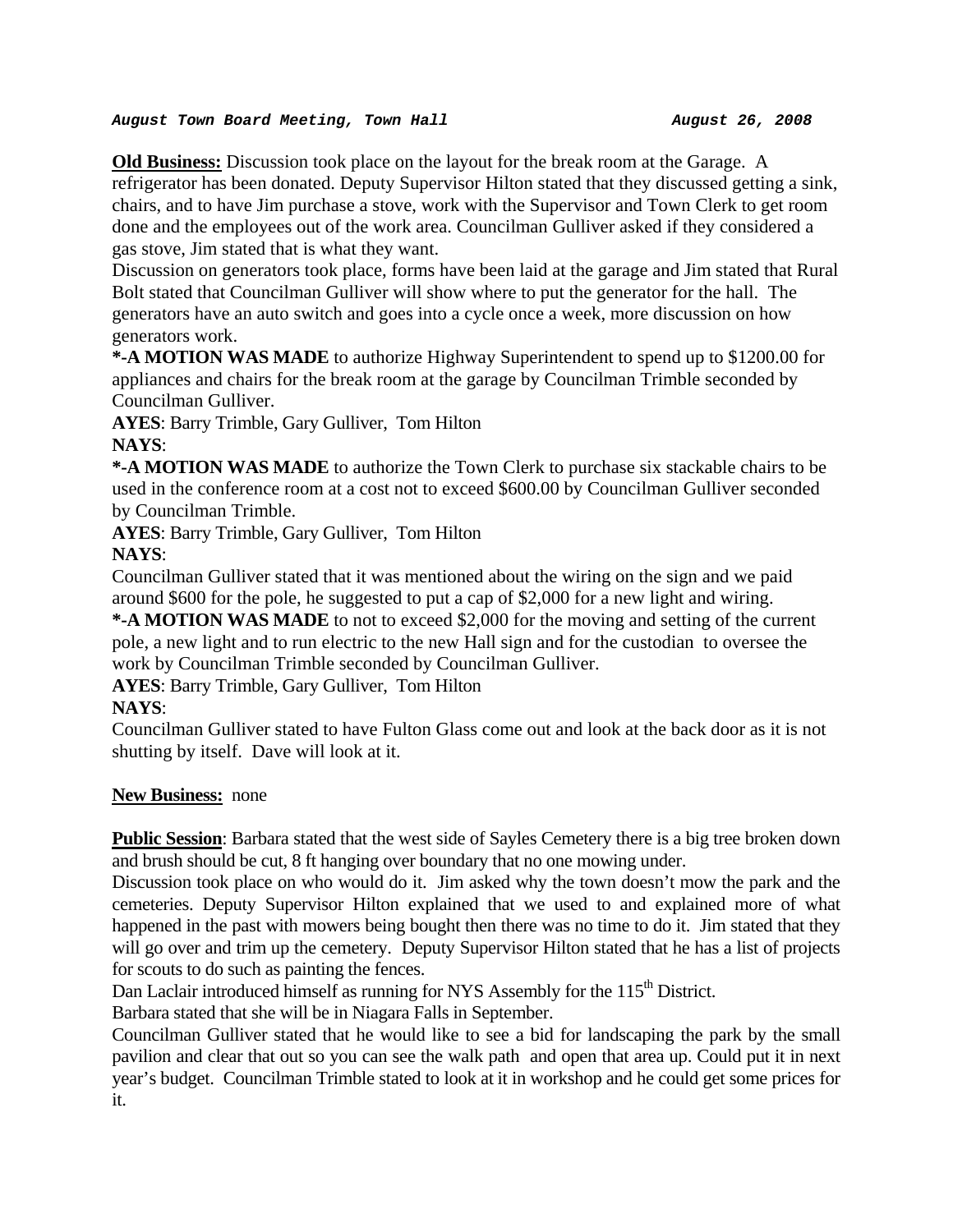**Adjournment**: Motion to adjourn was made at: 8:20pm pm by Councilman Trimble seconded by Councilman Gulliver.

**AYES:** Barry Trimble**,** Gary Gulliver, Tom Hilton **NAYS:** Respectfully Submitted,

 Jean Gulliver Palermo Town Clerk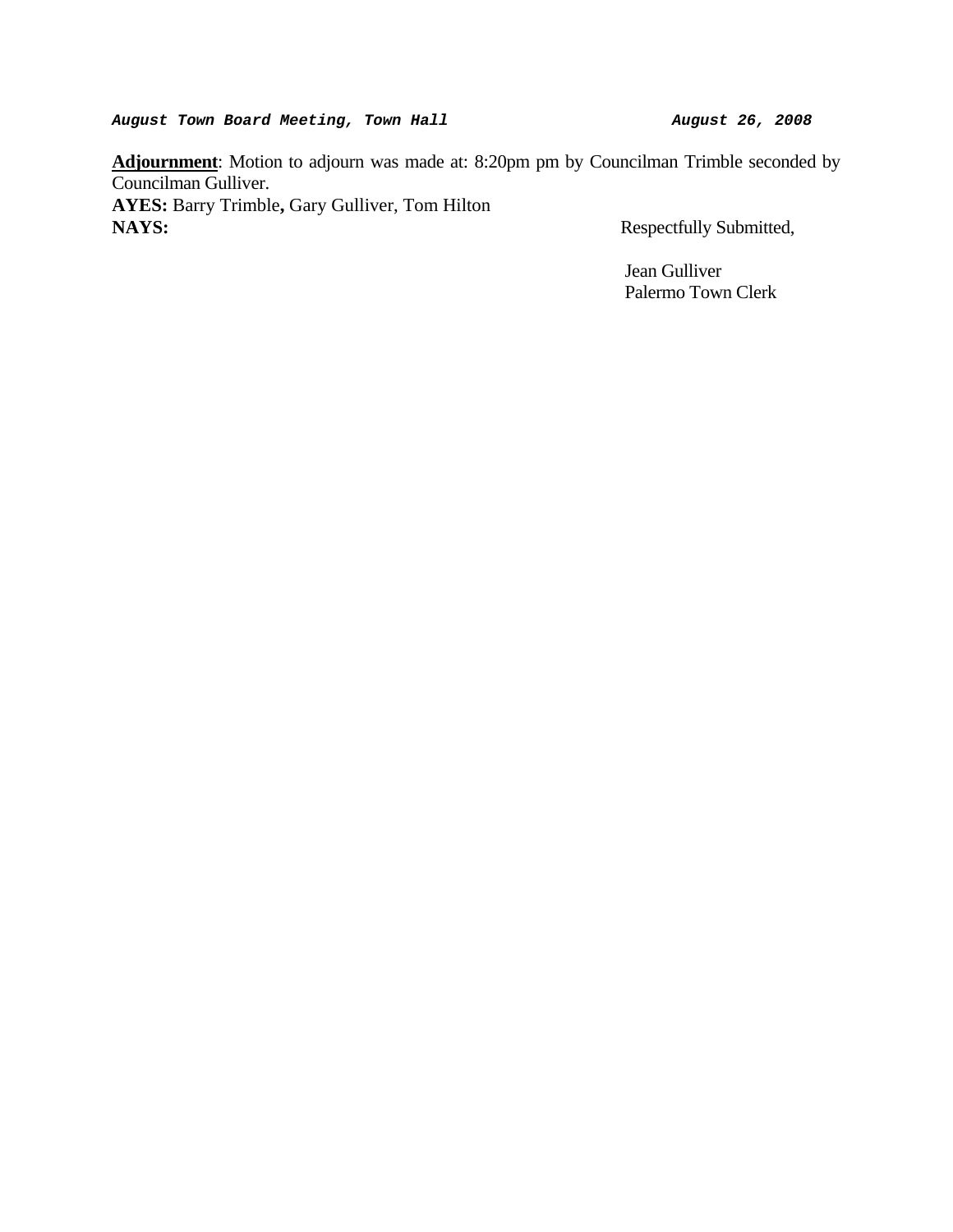Those preset at the workshop were:

| <b>Present:</b> | Councilman Gulliver                                   | <b>Absent:</b> Councilman Trimble |
|-----------------|-------------------------------------------------------|-----------------------------------|
|                 | Councilman Pettit (entered at 7:47pm)                 |                                   |
|                 | Councilman Hilton                                     |                                   |
|                 | Supervisor Johnson                                    |                                   |
|                 | <b>Recording Secretary: Jean Gulliver, Town Clerk</b> |                                   |

**Others Present**: Jim Pettit, Highway Superintendent; Joe Fiumara, Code Enforcement Officer.

The following discussions took place:

- Wind storm and power outages, Generator is hooked to electric but not to the gas.
- Break room Refrigerator, stove and sink are all in. Hot water tanks have been enclosed
- Garage addition trusses and plywood are being done today. There was a hold up for 2 weeks on the trusses.
- Walk trail Town Clerk stated that there good reports from the people, only complaint is the area around the small pavilion and bathroom where you cannot see. Some are concerned about safety.
- Code Enforcement Officer residence. Joe stated that he no longer lives in Mexico but is now in the City of Fulton. It will not interfere with his work schedule or ability to do his inspections 2-3 times a week. Thursday night hours remain the same.
- Maxwell home. Joe stated that he was asked to come to the home and inspect it and did so under a court order warrant. Town Attorney advised not to talk about it. He stated that the house is not condemned but is under property maintenance and the owner cannot live there until they come up with a plan of remedy. Joe stated that on Thursday he will be issuing an appearance ticket and they will be due in court in two weeks  $-29<sup>th</sup>$ .
- Code Enforcement Officer is going to be purchasing a camera
- Mowing. Jim gave figures of cost of the town taking over the mowing. A good mower would cost approximately \$14-\$15,000 diesel and \$10-11,000 gas. Jims stated the park fence is disappearing as no one is mowing close and trimming them. He stated that a mower , one part time person and one full time person would then be able to mow the three cemeteries, park and hall. Supervisor Johnson stated that it would cost us more to do it then to hire it. Discussion took place on would have to purchase a good commercial push mower as the other mower would be too big for the cemeteries and a trimmer. Discussion took place that according to union contract we can hire only for road work. More discussion took place on cost, time to do it. Discussion took place that it could be done under the general side with the custodian being in charge and can hire anyone to do it part time. Councilman Gulliver stated he would like to see some figures and see if we could do it. Discussed to talk more with all the board members and it will need to happen in the next 6-8 weeks in order to be in the budget for next year.
- Cost of diesel and need for more in the budget. Councilman Hilton stated we have items in the budget now that won't be there next year, he stated that we can't be cutting any equipment or items. Jim stated that the biggest cut is not sending stuff out for repair but doing things themselves.
- Asphalt Zipper, New Haven is getting a demo of one and a grant is available to help purchase but has to be with another town. Discussion took place that Palermo wouldn't need something like that and would need to see that paperwork on it as the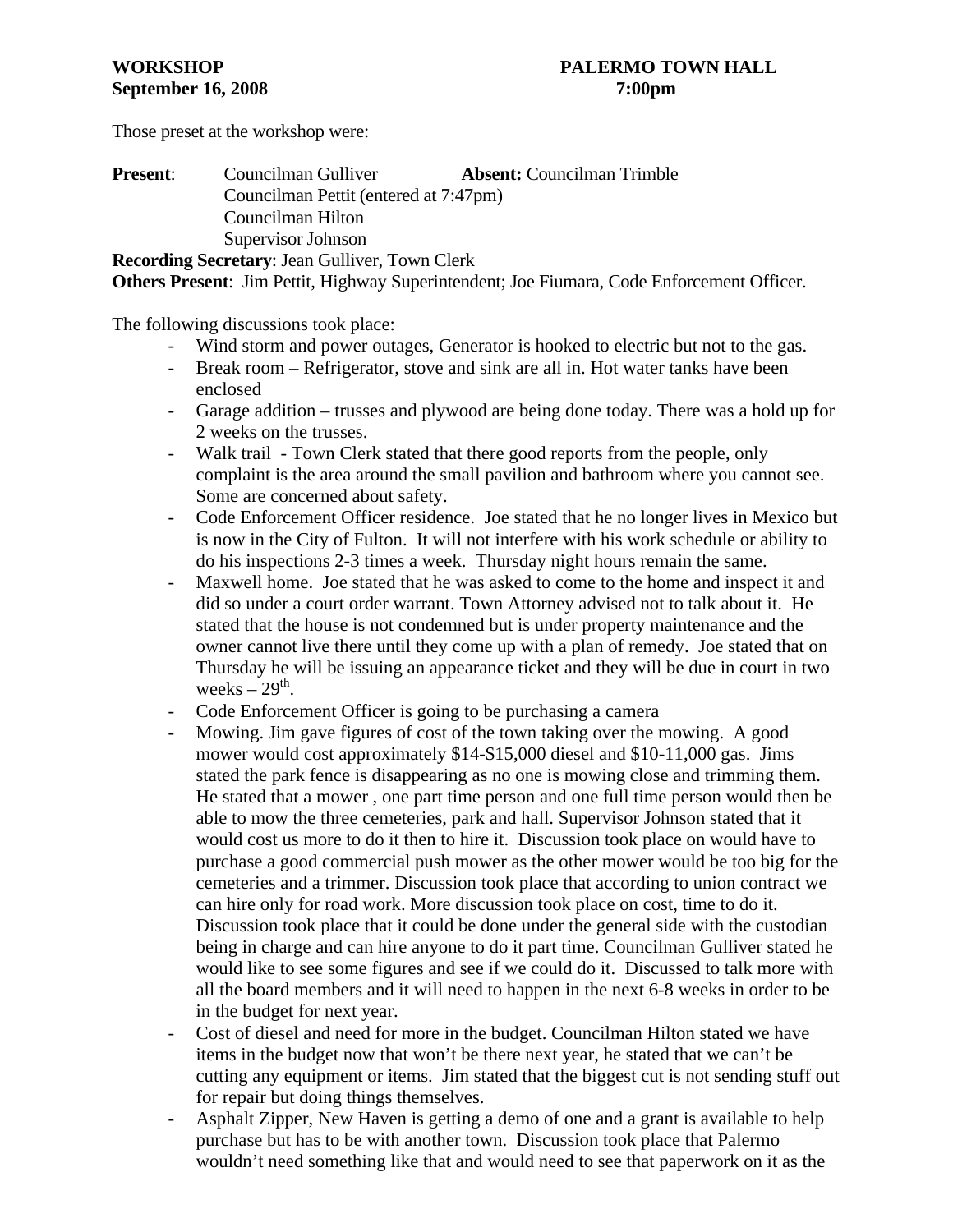claim is that the grant covers \$90,000 and each town would need to pay only \$5,000. Discussed the Superintendant could go see the demo of the machine. More discussion on different equipment the towns could use.

- Art Hansen. Jim stated that Art will not be returning to work. He has asked Jim Delong, who is currently covering that position, if he would want permanent and he said no, Petrie is also not interested so Jim stated he is going to be hiring Cindy Herrington for the position and she will be on a six month probation to prove she will be able to run the equipment. More discussion took place on hiring family members and non-residents. More discussion took place on hiring procedures and that it is Jim's place to hire who he wants. Compliments were giving to Jim for the work he has done.

**Adjournment**: **-\*A MOTION WAS MADE** to adjourn at 8:27pm by Councilman Pettit and Councilman Hilton.

**AYES:** Gary Gulliver, Bill Pettit, Tom Hilton, Ellen Johnson **NAYS:**

> Respectfully Submitted, Jean Gulliver

Palermo Town Clerk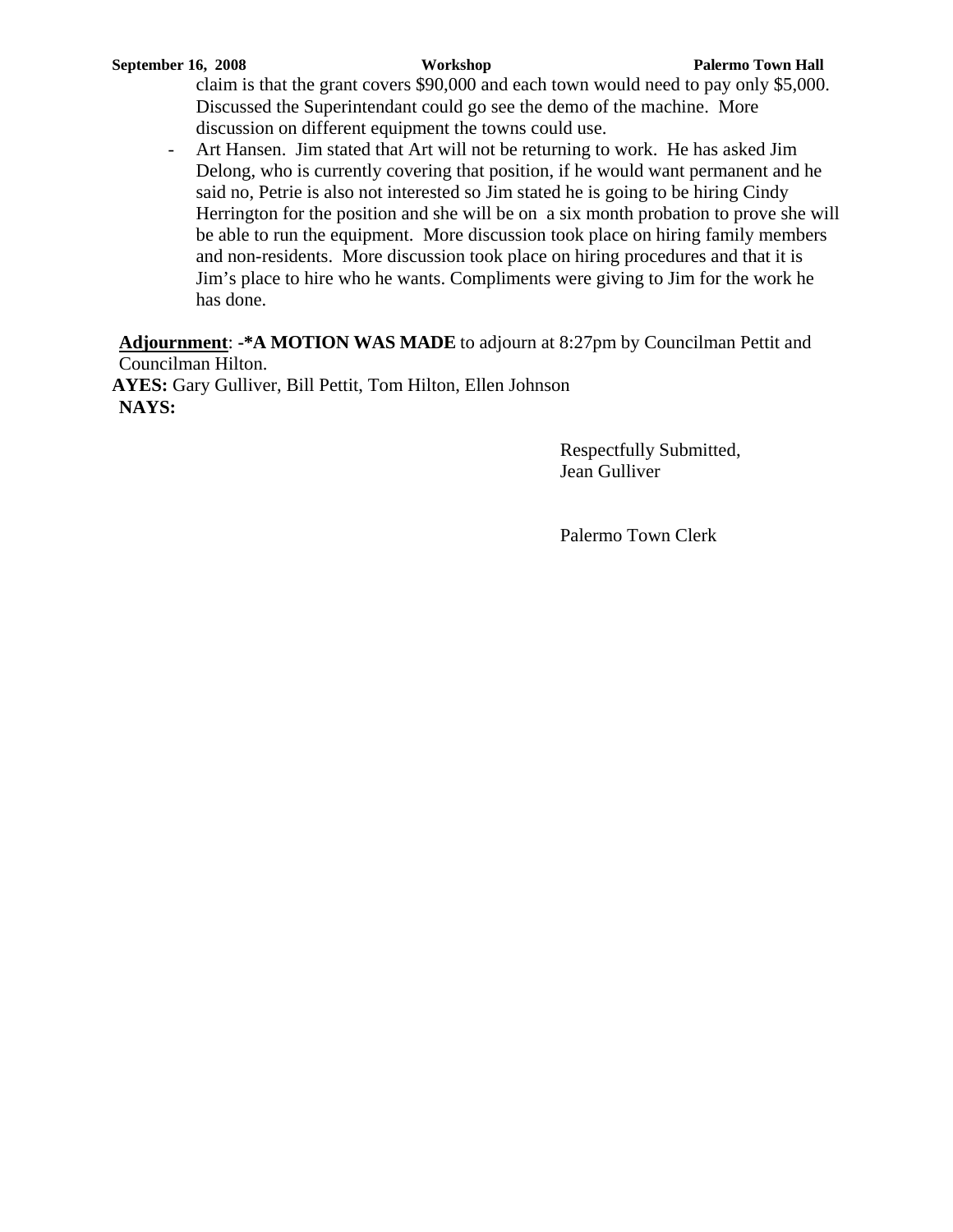# **TOWN OF PALERMO – TOWN BOARD AGENDA SEPTEMBER 23, 2008**

| Meeting Begins $-7:00$ p.m.                        |                        |                           |                  |  |
|----------------------------------------------------|------------------------|---------------------------|------------------|--|
| Call to Order by the Supervisor                    |                        |                           |                  |  |
| Pledge to the Flag with a Moment of Silence        |                        |                           |                  |  |
| Roll Call by Town Clerk                            |                        |                           |                  |  |
| Approval/Changes to Minutes of Previous Month      |                        |                           |                  |  |
| Petition to the Town Board                         |                        |                           |                  |  |
| <b>Executive Session (When Necessary)</b>          |                        |                           |                  |  |
| <b>Reading of Resolutions</b>                      |                        |                           |                  |  |
| 29 – Transfer of Funds                             |                        |                           |                  |  |
| <b>Public Comments or Questions on Resolutions</b> |                        |                           |                  |  |
| <b>Resolution Approval</b>                         |                        |                           |                  |  |
| Communications                                     |                        |                           |                  |  |
| Reports:                                           |                        |                           |                  |  |
|                                                    | Supervisor Town Clerk  | Highway                   | Code Enforcement |  |
| Dog Control Assessor                               |                        | <b>Planning Board</b>     | Board of Appeals |  |
|                                                    | Custodian Rec Director | <b>County Legislature</b> |                  |  |
| <b>Motion to Accept Reports</b>                    |                        |                           |                  |  |
| <b>Motion to Pay Bills:</b>                        |                        |                           |                  |  |
| General No. 358 to 390 Total: \$ 61,010.13         |                        |                           |                  |  |
| Highway No. 193 to 210 Total:\$159,941.71          |                        |                           |                  |  |
| <b>Old Business</b>                                |                        |                           |                  |  |
|                                                    |                        |                           |                  |  |

New Business: Set up Budget Workshops

Public Session Adjournment Meeting Schedule:

Workshop: October  $21<sup>st</sup>$  at 7:00pm Regular Meeting: October  $28<sup>th</sup>$  at 7:00pm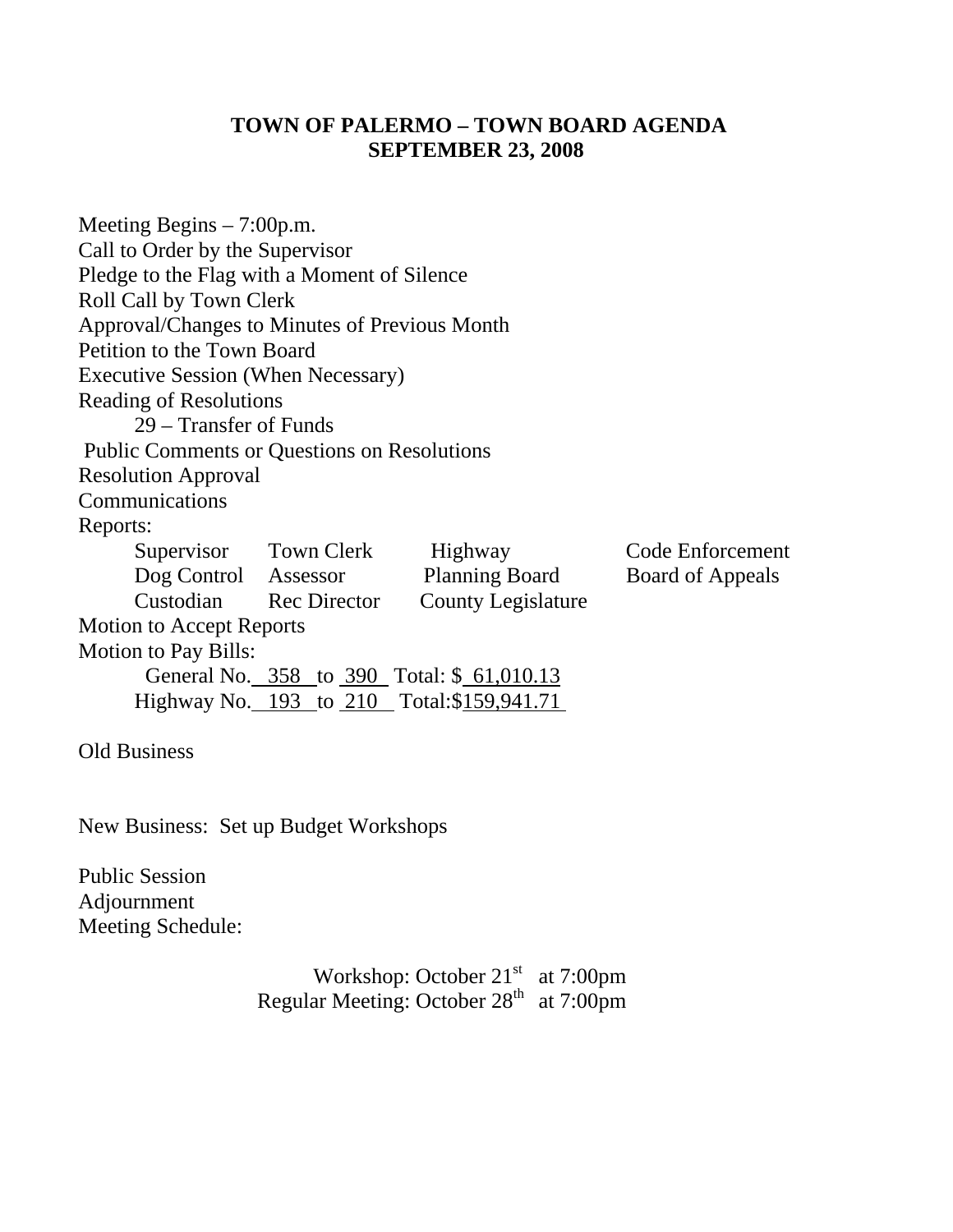# **September Town Board Meeting - Town Hall**

## **September 23, 2008**

Supervisor Johnson called the meeting to order at 7:00pm with a salute to the flag and a moment of silence. Town Clerk took roll call:

**Present:** Supervisor Johnson **Absent:** 

Councilman Trimble Councilman Gulliver Councilman Pettit Councilman Hilton (entered at 7:05pm)

**Recording Secretary**: Jean Gulliver, Town Clerk

**Others Present**: Jim Pettit, Highway Superintendent; Tammy Schwartz, Janitor; Dave Delong; 9 members of the public.

## **Corrections to Minutes**: None

## **Motion to accept minutes**:

**\*-A MOTION WAS MADE** to accept the minutes of the previous meetings by Councilman Trimble seconded by Councilman Gulliver. **AYES**: Barry Trimble, Gary Gulliver, Bill Pettit, Ellen Johnson **NAYS**:

#### **Petitions to the Board**: None

**Resolutions:** Supervisor Johnson read proposed Resolutions: 29 – Transfer of Funds

#### **Public Comment on Resolutions**: None

#### **Resolutions Approval**:

# **Resolution No 29 – Transfer of Funds**

Resolved the Town Board Town of Palermo hereby authorizes the Supervisor to make the following transfer of funds:

General: From A1420 Attorney in the amount of \$2500.00 to

A1440.1 Engineer in the amount of \$2500.00

From A911 Unexpended Fund in the amount of \$9,841.49 to

A1620.2 Building Equipment in the amount of \$9,841.49

Resolution introduced by Councilman Pettit seconded by Councilman Gulliver.

**AYES**: Barry Trimble, Gary Gulliver, Bill Pettit, Tom Hilton, Ellen Johnson **NAYS**:

**Communications:** Supervisor Johnson read the following communications:

1. Association of Towns concerning an seminar on management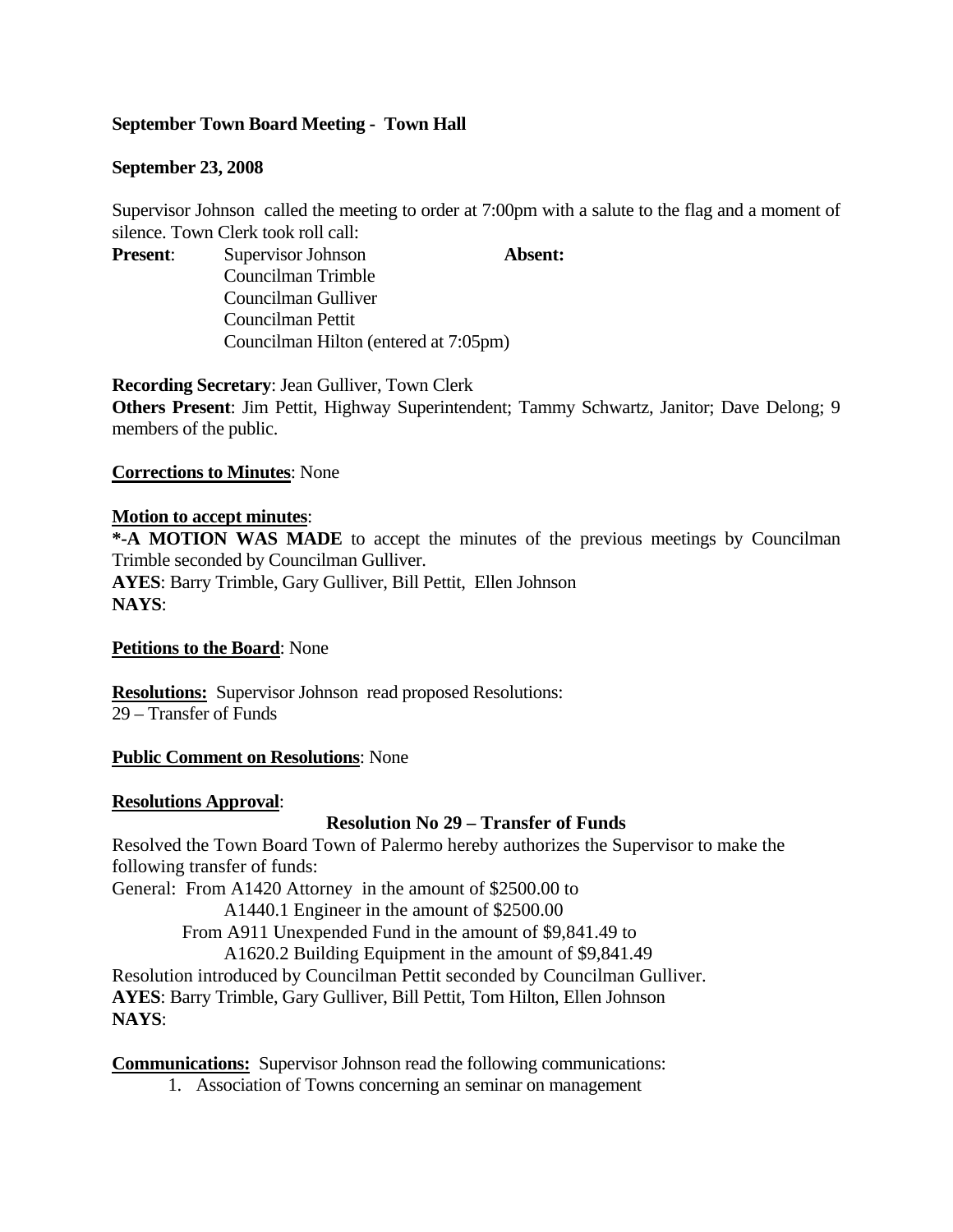- 2. Oswego County Department of Community Development concerning training available for Planning Board and Board of Appeals
- 3. Oswego County Dept of Personnel upcoming civil service exams
- 4. Don Ouderkirk expressing desire to contract with town for dog control and boarding of dogs.
- 5. Mexico Trail Riders wishing to renew ability to use National Grid's easement for snowmobile trail in the Town of Palermo. Supervisor Johnson stated that if there are no objections she will sign the form. There were no objections noted.

## **Reports**

#### **Supervisor's Report**: Supervisor Johnson gave her report:

| Account Balances as of August 31, 2008 |              |                              |              |
|----------------------------------------|--------------|------------------------------|--------------|
| General Fund:                          | \$264,855.85 | Highway Fund:                | \$371,007.68 |
| Park Capital:                          | \$14,227.10  | Highway Capital:             | \$191,462.16 |
| General Capital:                       | \$103,602.82 | <b>Highway Money Market:</b> | \$10,435.90  |
| <b>General Money Market:</b>           | \$108,462.49 | Park Reserve:                | \$3,563.65   |
| Trust & Agency:                        | \$14,618.92  |                              |              |

#### **Town Clerk's Report:** Town Clerk gave her report:

# **Town Clerk's Report September 2008**

For the month of August a total of \$836.19 was turned over to the Supervisor with \$143.53 of that being for dog licenses. \$113.97 was collected for the County Treasurer for dog licenses, \$57.00 to Ag & Markets for spay/neutering program, \$90.00 for the Health Department for Marriage licenses, \$1,503.34 to the DEC for Sportsman licenses. A total of \$2,600.50 was collected.

 Hunting licenses for the 2008/09 season went on August. Last day for deer management permits are October 1<sup>st</sup>.

I attended the Oswego County Town Clerk Association Luncheon on September 8<sup>th</sup>. Most of the meeting was concerning our upcoming elections and banquet which will be held in Pulaski this year.

 The conference room is now completed. The older steel desks were taken to the highway department along with the older chairs that were in there. Two new tables were purchased as well as new stacking chairs and a supply cabinet. The room is more accessible to be used as intended. The Planning Board held their September meeting in there as it coincided with the Primary elections and it worked out very nicely for them. There is an upcoming DA night for the court and the room will be used for the DA to meet with clients. Beverly is all moved into her room and is enjoying the fact she has a place to work and leave things out that she wants to.

 The generator is now all hooked up. It wasn't the day of the wind storm, it was hooked to the electric but not to the gas. Wednesday after the power came back Oneida Lake installed another 500 gallon tank and hooked it up to the generator. I believe the Garage is now also completely installed as well.

 Bill Carp was out today with Cliff Zacholl and has moved the pole with the light in the parking lot, closer to the sign and has the lights on the sign all wired. A new light was placed on the pole as the old light wasn't in good shape. He will be back to add a sensor to the lights on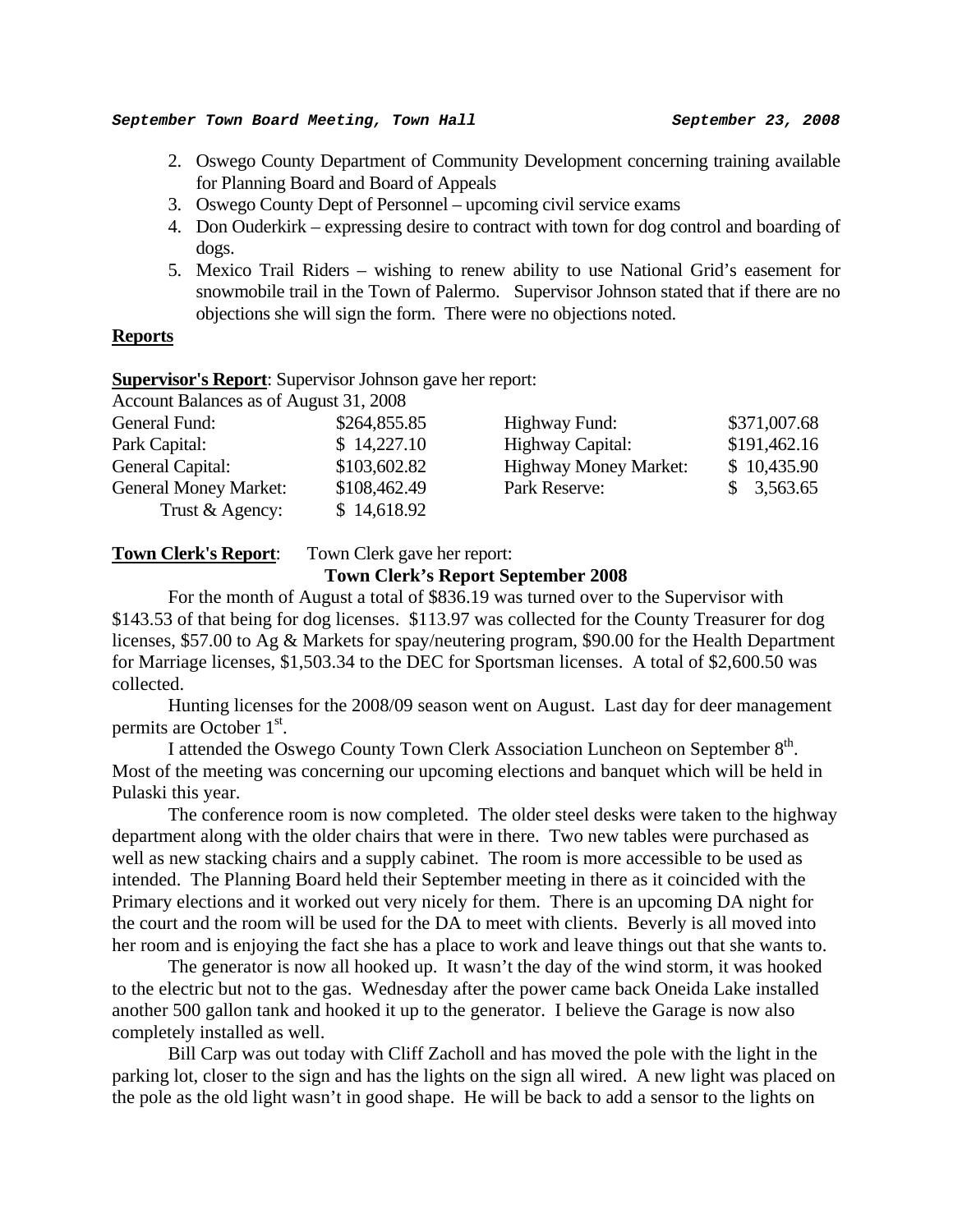the sign as there was none and presently the lights are on all the time. Finally I have made connection with National Grid and have a street light ordered for the pole by the road to be facing into the parking lot to give this end a little more light as talked about months ago. So hopefully now that it is getting dark earlier we will have more lighting in the parking lot.

 Food for thought for workshop – doesn't have to be discussed to night but before the beginning of the new year, I would like the Town Board to consider placing a rental fee on the pavilion at the park for everyone to pay. The fees would help offset the costs of the custodian, trash removal and the supplies for hand washing. Also if we are going to let out tables and chairs we need a policy in place and any fees for that if needed and also polices on renting out the hall itself as we have no policies on either. Personally I would like to see the tables and chairs stay here and not let out as they were bought for the reason of using the Hall. If they are out and someone wanted to use the hall then they would not be available for the hall use for which they were really purchased for. Just recently two tables were taken without letting anyone know and I didn't have enough tables for the Seniors and had to take one of the tables from the conference room. Yes they were purchased with tax payer money but they were purchased to be used here not at personal homes. Just my two cents since I am the one who has to deal with all of this.

 I am presenting the tentative 2009 budget to the Town Board as prepared by the Budget officer - Supervisor Johnson. I also have Peter's specs on the roof trusses for the addition if the Town Board wants to see them ---Jean Gulliver - Palermo Town Clerk

**Highway Superintendent Report:** Jim stated that the generator is all hooked up. The addition has the trusses and plywood on. Steel will be coming in. Jim stated that the contractor needs to send in a partial bill and is doing a nice job. He stated they have hauled in some sand and hopes the county has enough. Gave Town Clerk a copy of the snow and ice contract for the Town Board to review, need it approved and notarized. Ellen asked if the truck is in yet, Jim gave an update and it will probably be another month.

# **Planning Board:** Supervisor Johnson read minutes and report:

*Unapproved Minutes* 

September 9, 2008

Jim Petreszyn opened the meeting at 7:02 pm.

**Present:** Jim Petreszyn, Diane Kowaleski, Cheryl Smith, **Absent:** Dawn Bristol, Elaine Wells **Recording Secretary:** Angela Miller **Others Present:** 2 Public **Motion to accept minutes:** Minutes were reviewed by the board and a motion was made to approve the minutes. Diane Kowaleski made a motion to accept the August minutes; it was seconded by Cheryl Smith **AYES:** Jim Petreszyn, Cheryl Smith, Diane Kowaleski **NAYS: Old Business:** None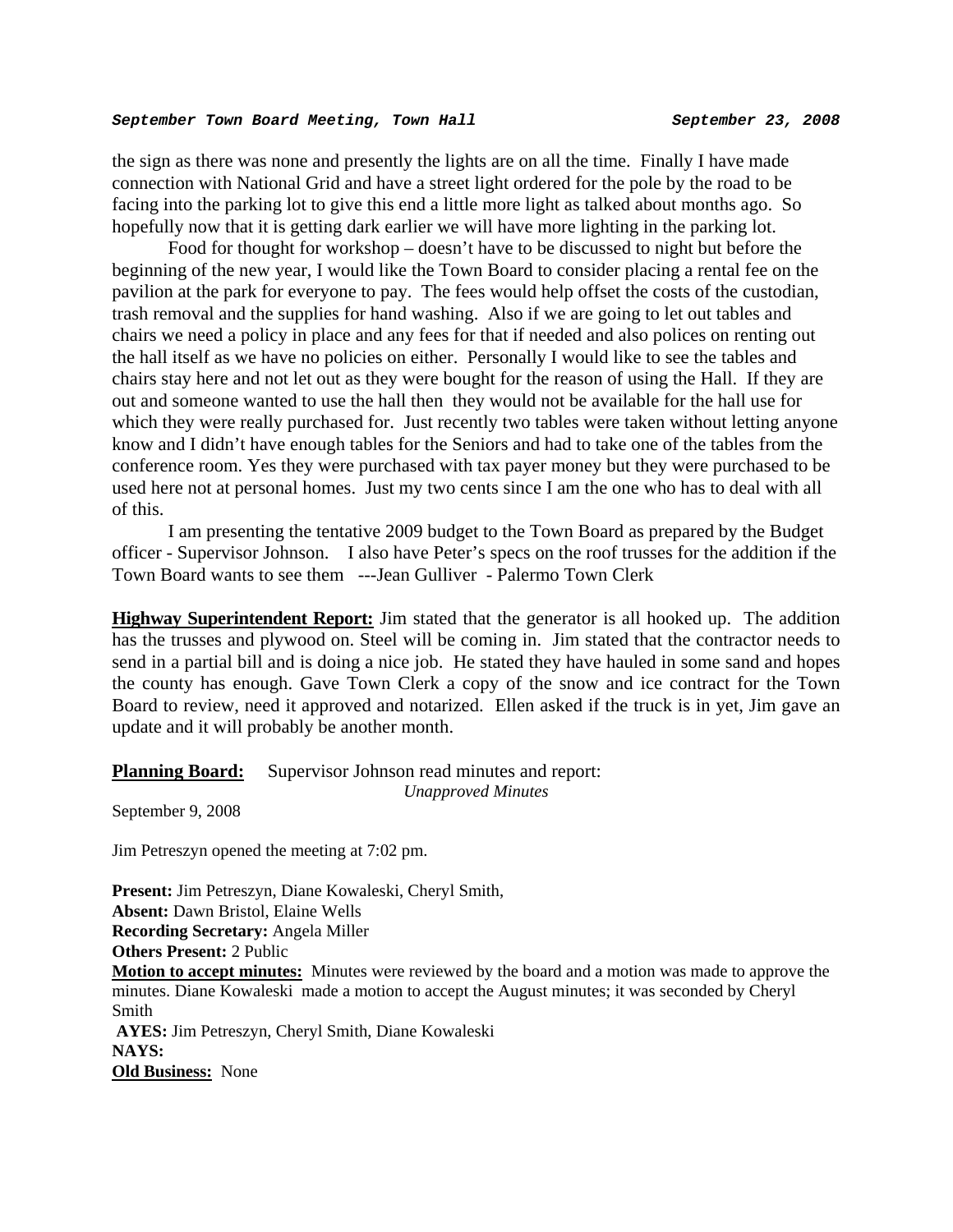**New Business:** Charles Klerks, Change of Lot line, 205.00-03-07.01 on Co Rte 45. The board reviewed Mr. Klerks survey and Jim Petreszyn stated that he would need a change of lot line which would require a new survey. Public hearing scheduled for October 14, 2008 at 7:00 pm.

 Michael Baroody, Site Acquisition Specialist with Velocitel complete wireless solutions, 1880 County Route 45, 204.00-03-04.2. Site plan is to modify existing site. Taking down the three antennas that are at the site and installing six new antennas. Mr. Broody explained that there would be no other equipment need but just a few new cables and the new antennas would be all around not like the three that are there pointing in one direction. The board made reviewed the proposed site plan and made recommendations. Site plan will be sent to Oswego County for approval. Public hearing set for October 14, 2008 at 7:00pm.

**Correspondence:** Paradigm, Budget

**Public Hearing:** None

**Motion Was Made** by Diane Kowaleski and seconded by Cheryl Smith to adjourn the meeting at 7:42pm **AYES:** Jim Petreszyn, Cheryl Smith, Diane Kowaleski

#### **NAYS:**

 Respectfully submitted by, Angela Miller - Planning Board Secretary No site plans or subdivision for this month or fees collected. Month to date: 3 site plans totaling \$150.00 and 2 Subdivisions totaling \$125.00.

**Board of Appeals:** Supervisor Johnson read minutes:

October 20, 2008

Chairman Jay Elhage opened the meeting at 6:10pm with a salute to the flag.

**Public**  $-3$ 

**Present -** Chad Miller, Jay Elhage, Tammy Schwartz

**Absent –** Brian Campbell

**Case # 04-2008** – Gregory Stupp are looking for relief of Town Code 67-3B

Jay questioned if Greg had any information on the trailer. Gregory stated that there is new appliances and carpet thru out the trailer. The trailer is a single wide and located in Hannibal right now. The trailer is rated for this area for snow load. Mr. Stupp will move the old trailer to another location out of Palermo before the new one is put in. The trailer is located at 204 Co Rte 18.

**Motion Was Made** by Jay Elhage and seconded by Chad Miller to grant the relief of Palermo Code 67-3B as long as Gregory Stupp is in compliance with Palermo Code 67-2 & 67-3 **AYES:** Chad, Jay, Tammy

**Motion Was Made** by Jay Elhage and seconded by Tammy Swartz to adjourn the meeting at 6:14pm

**AYES:** Chad, Jay, Tammy

**Submitted Respectfully, Angela Miller - Board of Appeal Secretary** 

#### **Dog Control Report**: none

**Code Enforcement Officer Report:** Supervisor Johnson read Joe's report:

| <i>Inspections</i>                   |    |
|--------------------------------------|----|
| <b>Construction Inspections</b>      | 53 |
| <b>Manufactured Home Inspections</b> |    |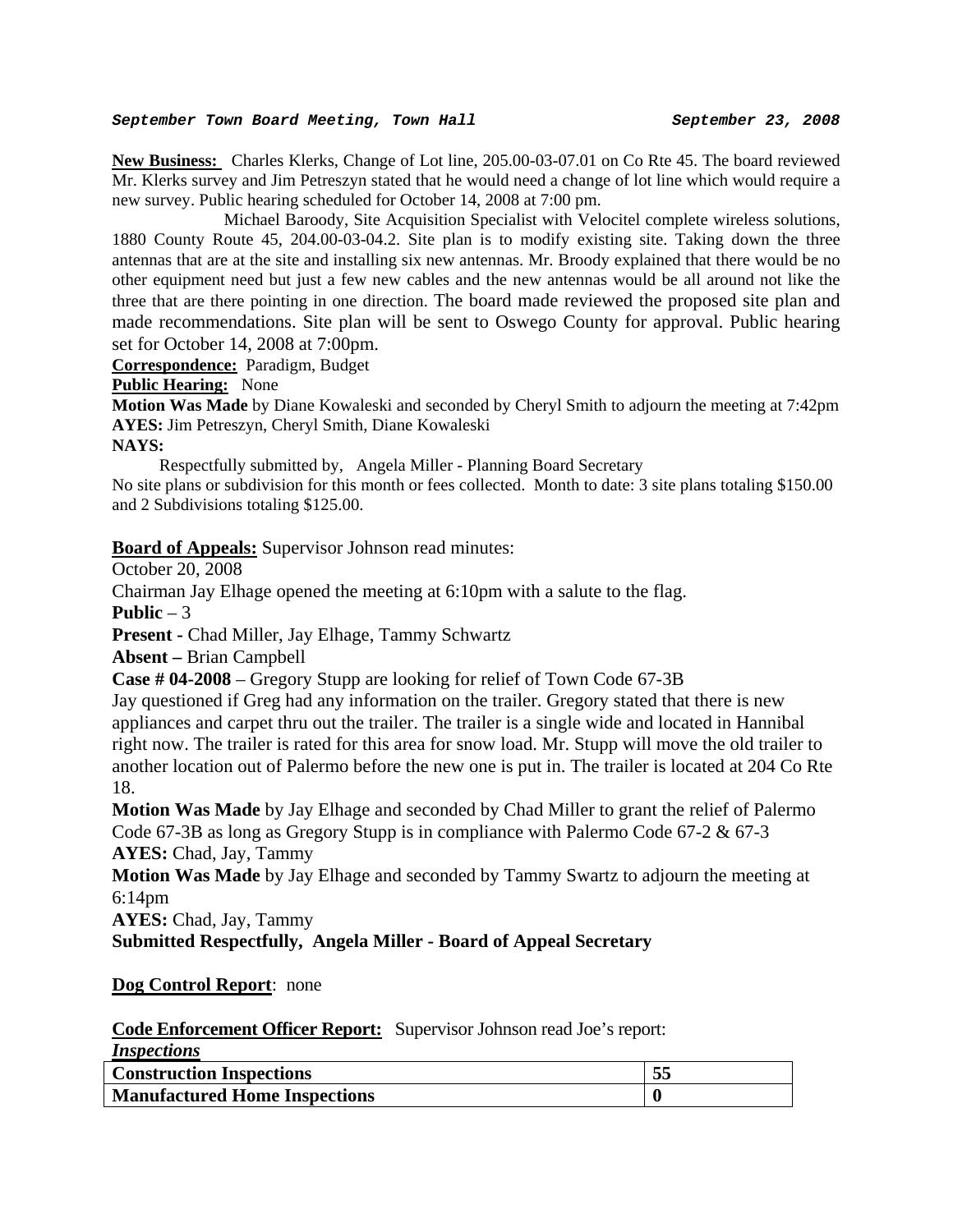| <b>Fire Safety Inspections</b>            |     |  |
|-------------------------------------------|-----|--|
| <b>Code Violation Inspections</b>         | 28  |  |
| <b>Mobile Park Inspections</b>            | J   |  |
| <b>Junkyard Inspections</b>               |     |  |
| <b>Complaint of Violation Inspections</b> | 41  |  |
| <b>Total Inspections</b>                  | 128 |  |
|                                           |     |  |

| DUNUME I CLIMIS       |                    |                     |               |  |
|-----------------------|--------------------|---------------------|---------------|--|
|                       | <b>This Report</b> | <b>Year to Date</b> | <b>Totals</b> |  |
| <b>Permits Issued</b> | o                  | 60                  | 60            |  |
| <b>Fees Collected</b> | \$475              | \$3146.25           | \$3146.25     |  |
| <b>To Supervisor</b>  | \$475              | \$3146.25           | \$3146.25     |  |
| <b>Rulletin Board</b> |                    |                     |               |  |

#### *Just a note***:**

**We will conducting Fire Safety Inspections within the next 3 months to comply with all Public Assembly Inspection requirements.** 

**The codes office can be contacted at any time for questions @ 593-2333 or email at [PalermoCodes@aol.com](mailto:PalermoCodes@aol.com)** 

*Respectfully Submitted,* Joseph Fiumara Code Enforcement Officer

**Custodian Report**: Dave stated that Owen filled in while he was on vacation Sept  $5-9<sup>th</sup>$ . He replaced a paper towel dispenser at the park. Went with Jeff to purchase the items for the break room. He stated he did some work for the Town Clerk, hung the mail shelving, put name plates on the doors, he moved the Grange cabinet to make more room in the furnace room. On the  $15{\text -}16^{\text{th}}$ there was no power, Dave stated he opened the park but not the restrooms and had shut off the water until the power came back on. Dave stated that he mowed the PYO field again and talked about the mowing that is being down. He stated he spoke with John Rice about it before and has also spoke with Kevin Gates. He stated they didn't mow here the last time, nor beyond the walk trail or beyond the big pavilion. Dave stated they are not doing a good job. It was suggested he talk to Kevin again. Dave stated that Volney Multiplex called on the  $20<sup>th</sup>$  after Beverly had her History Day, she forgot to lock the door and someone opened it and set the alarm off. Supervisor Johnson stated that happened on Friday, the alarm was set off from the Main hall room and she called Volney Mulitplex to not send the sheriffs but they did anyway and the sheriff was not too happy.

Dave stated that he contacted the plastics place on Malloy Rd and prices were for  $1/8$ " 4x8 sheet at \$135/sheet and for 3/16" it is \$180.00/sheet. He stated you can hit it with a baseball bat and it won't break. Discussion took place on the price being good and that Councilman Trimble works right by them and can help bring it here. Dave stated that there was a candlelight vigil held at the park and many people attended, it was very nice. He stated a wedding was there and they cleaned up decent. Dave gave a list of items purchased for the month. He also has the prices on the spraying for bees, Town Clerk stated the Town Board has it in their budget packets.

**Motion to accept Reports**: **\*-A MOTION WAS MADE** to approve the reports as given by Councilman Pettit seconded by Councilman Trimble.

**AYES**: Barry Trimble, Gary Gulliver, Bill Pettit, Tom Hilton, Ellen Johnson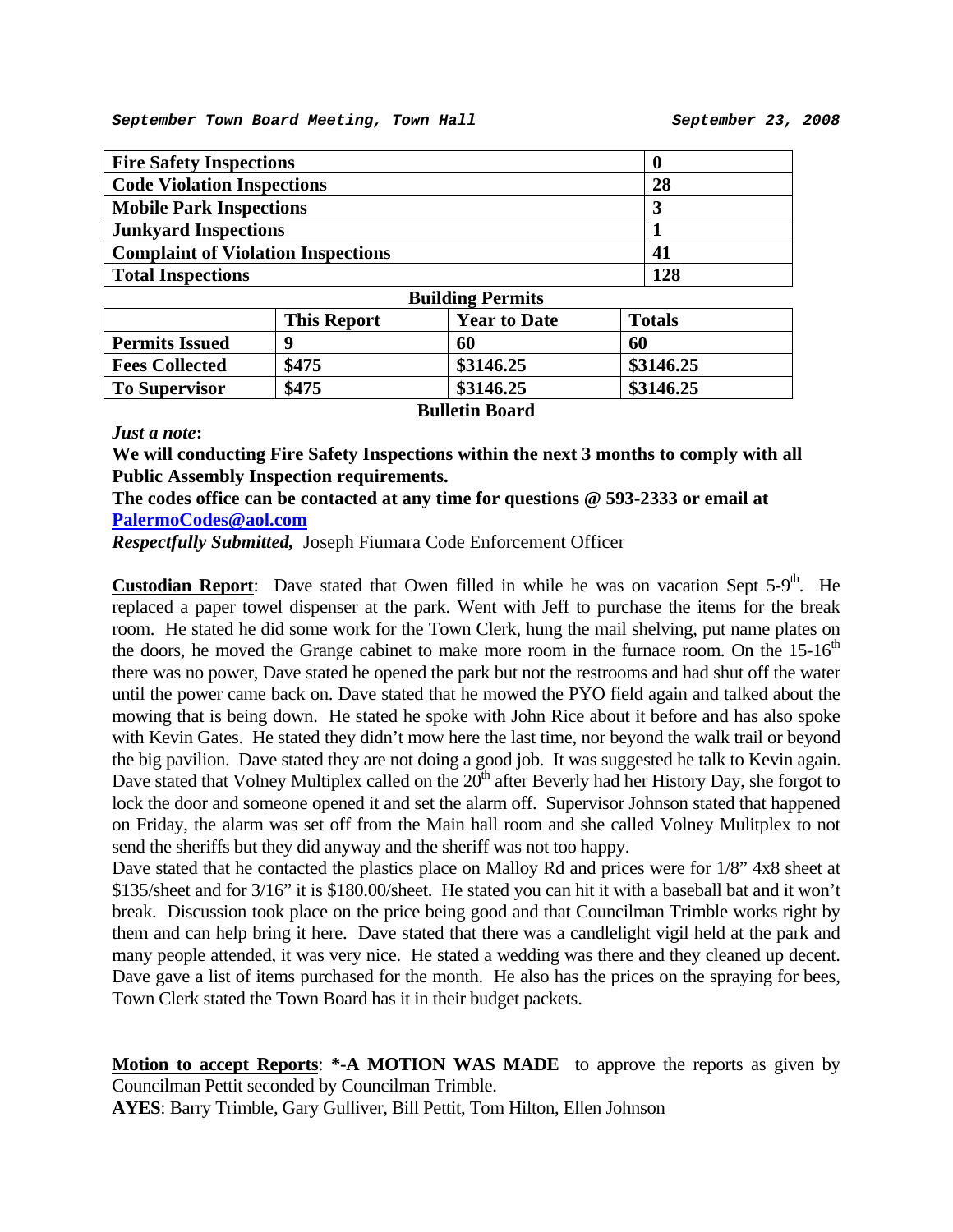**NAYS**:

# **Motion to pay Bills**:

**\*-A MOTION WAS MADE** to pay bills in the following amounts: GENERAL NO 358 to 391 in the amount of \$61,882.27 HIGHWAY NO 193 to 210 in the amount of \$159,941.71 By Councilman Gulliver seconded by Councilman Hilton. **AYES**: Barry Trimble, Gary Gulliver, Bill Pettit, Tom Hilton, Ellen Johnson **NAYS**:

**Old Business:** Councilman Hilton asked if the tables came back, Town Clerk stated they were back when she came in on Monday. Councilman Hilton asked if Jim saw the Asphalt Zipper demo, Jim said that New Haven cancelled it. Councilman Hilton asked Jim if he looked at Sayles corners yet, Jim answered he has not. Councilman Hilton mentioned clearing at the park by the walk path and that people were concerned. Councilman Hilton stated that the invoice for the addition needs to go through Peter then it goes to Town Clerk for submittal.

**New Business:** Supervisor Johnson Budget workshops need to be set up. Workshops will be October 7,  $14<sup>th</sup>$  if needed and if still needed will be at the regular workshop on the  $21<sup>st</sup>$ . all workshops will be at 7:00pm.

- **\*-A MOTION WAS MADE** to approve the snow and ice control agreement between the Town of Palermo and the County of Oswego and to authorize Jim Pettit to sign the agreement by Councilman Gulliver and seconded by Councilman Pettit.
- Councilman Trimble stated that the wording a little different than last year and the insurance language has changed. He suggested to get a list of road the county wants us to plow and attach it to the agreement.
- Councilman Gulliver asked Jim if he wanted \$16,000 more in the budget for culverts. Jim stated that two need to be repaired and are about \$11,000 each. They have to be done at the same time and are rusting out. Discussion took place that an engineer should look at it to see what is needed. Discussion took place concerning trucking on a road and what it is doing.

Jim stated that the last power outage took out him fax machine and answering machine and that he had his copier repaired.

# **Public Session**: no one spoke

**Adjournment**: Motion to adjourn was made at: 7:53pm pm by Councilman Trimble seconded by Councilman Pettit.

**AYES:** Barry Trimble**,** Gary Gulliver, Bill Pettit, Tom Hilton, Ellen Johnson

**NAYS:** Respectfully Submitted, Jean Gulliver Palermo Town Clerk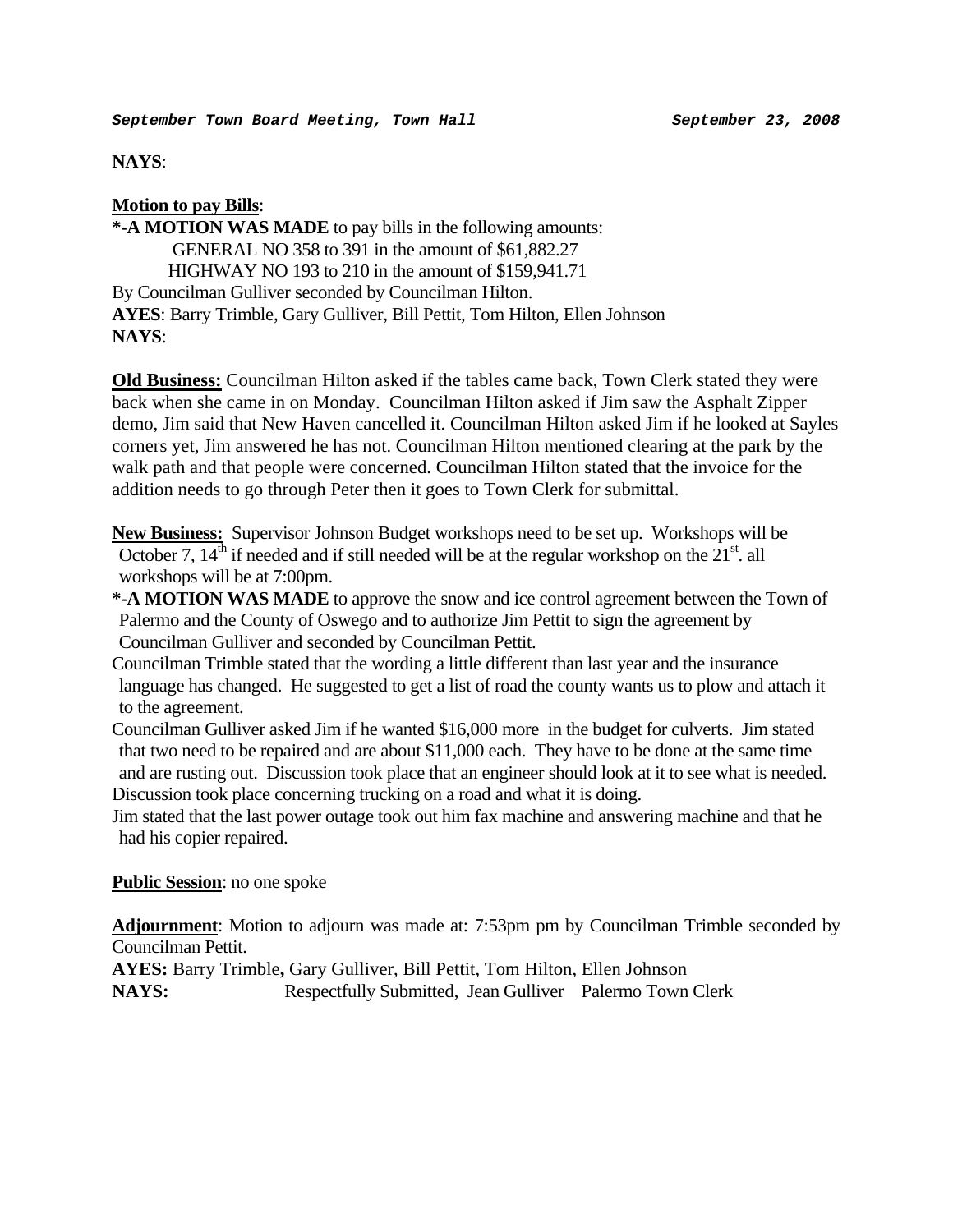Those preset at the workshop were:

| <b>Present:</b> | Councilman Trimble                                    | Absent: |
|-----------------|-------------------------------------------------------|---------|
|                 | Councilman Gulliver                                   |         |
|                 | Councilman Pettit                                     |         |
|                 | Councilman Hilton                                     |         |
|                 | Supervisor Johnson                                    |         |
|                 | <b>Recording Secretary: Jean Gulliver, Town Clerk</b> |         |

**Others Present**: Jim Pettit, Highway Superintendent; Julie Schmeling, Bookkeeper

**\*-A MOTION WAS MADE** to enter into executive session at 7:20pm by Councilman Trimble and seconded by Councilman Hilton for personnel reasons.

**AYES**: Barry Trimble, Gary Gulliver, Bill Pettit, Tom Hilton, Ellen Johnson **NAYS**:

**\*-A MOTION WAS MADE** to close executive session at 7:44pm by Councilman Hilton seconded by Councilman Pettit.

**AYES**: Barry Trimble, Gary Gulliver, Bill Pettit, Tom Hilton, Ellen Johnson **NAYS**:

The following discussions took place:

- Tentative budget. Jims stated that he spent a lot of time putting together a budget and nothing is in tentative – not what he proposed. It was discussed that the Town Board does have what he wanted but not everything was in the tentative budget but they do have his wish list.
- Increase of highway and not a lot of revenue available on the highway side. Discussed percentage of proposed budget and will have to work at it to take it down.
- General Budget- Supervisor Johnson stated that she gave everyone a 3% increase across the board. Discussed the cost of living is higher.
- Supervisor Equipment requested to be increased in order to upgrade from a DOS system to a windows system. Julie discussed the different programs available to her and pros and cons of leasing vs. purchasing. Discussion took place of in house payroll and if the program is capable. More discussion of payroll in house vs. ADP.
- Increase Health insurance for Town Clerk and wages. Discussed wages were increased 3% across the board, Town Clerk stated that she asked for larger increase in order to be more closer to other Clerks who are also Tax Collectors. Discussed to table insurance until next workshop in order to review it more.
- Town Board reviewed tentative budget, discussed leaving attorney and engineer the same as last year, discussed increase to postage, lowering insurance amount to take care of adding the engineer and the attorney costs back to normal. Discussed association dues increasing, discussed contingent being lowered by \$5,000 and increasing traffic control by \$5,000.00. Discussed more items in the budget that stayed the same.
- Highway superintendent asking for 2 person insurance and an increase of wages. Discussed 3% across the board and table the insurance issue until next workshop.
- Park, discussed to move it back up the original \$12,000 due to mowing. Councilman Hilton will be suggesting a mowing bid to be put out for next year.
- Drainage discussion took place on the large increase and more was needed due to a twin culvert on Besaw that needs to be replaced at the same time. Jim will have county look at it to suggest what will be needed. Increase amount to \$15,000.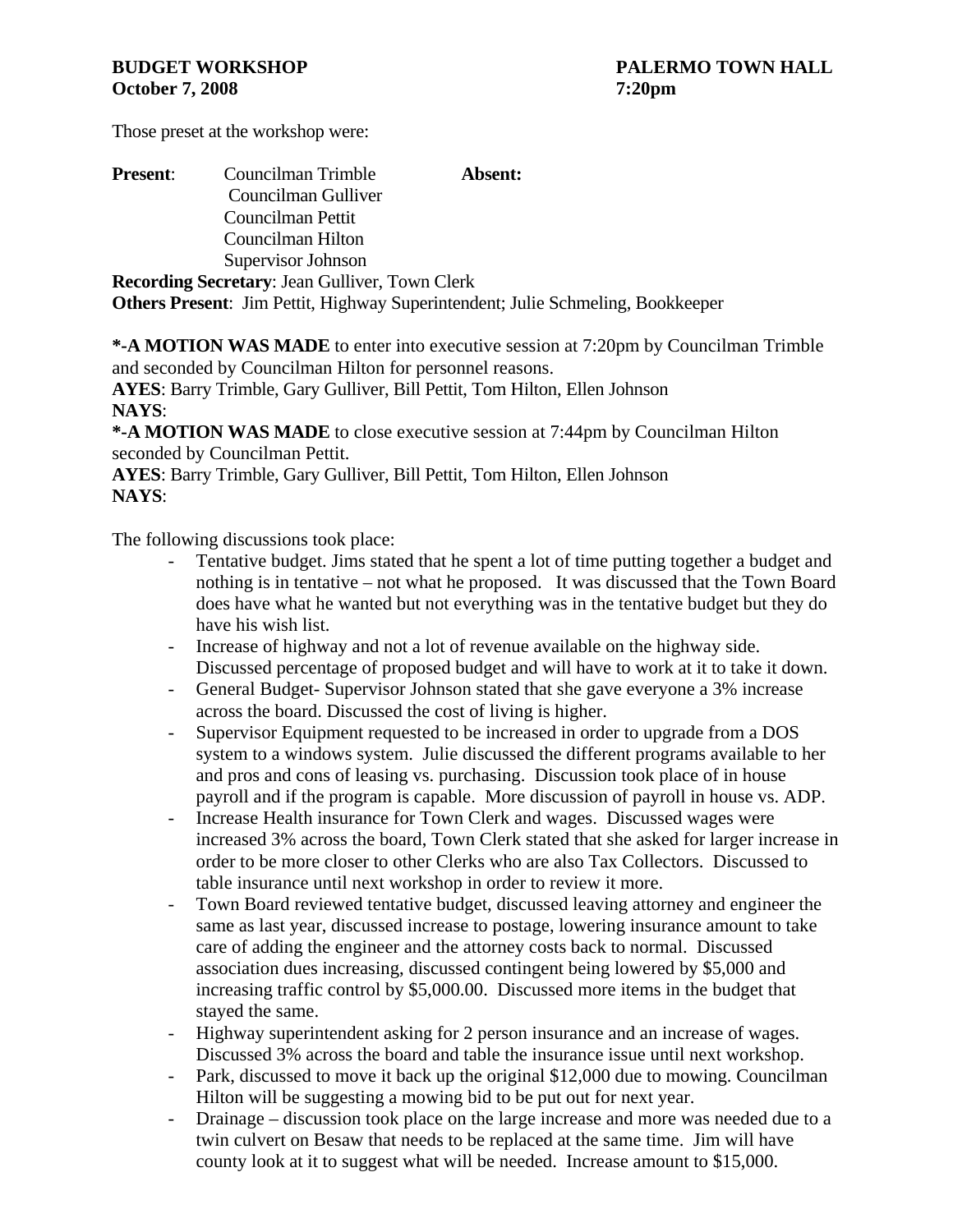- Hospital/Medical was discussed would have to be raised \$12,000 in order to give Town Clerk and Highway Superintendent two person insurance. Discussed being tabled until next workshop.
- Discussed that at next meeting Software, Health Care and wage increase will be talked about at next workshop.

**Adjournment**: **-\*A MOTION WAS MADE** to adjourn at 9:14pm by Councilman Hilton seconded by Councilman Trimble.

**AYES:** Barry Trimble, Gary Gulliver, Bill Pettit, Tom Hilton, Ellen Johnson **NAYS:**

 Respectfully Submitted, Jean Gulliver

Palermo Town Clerk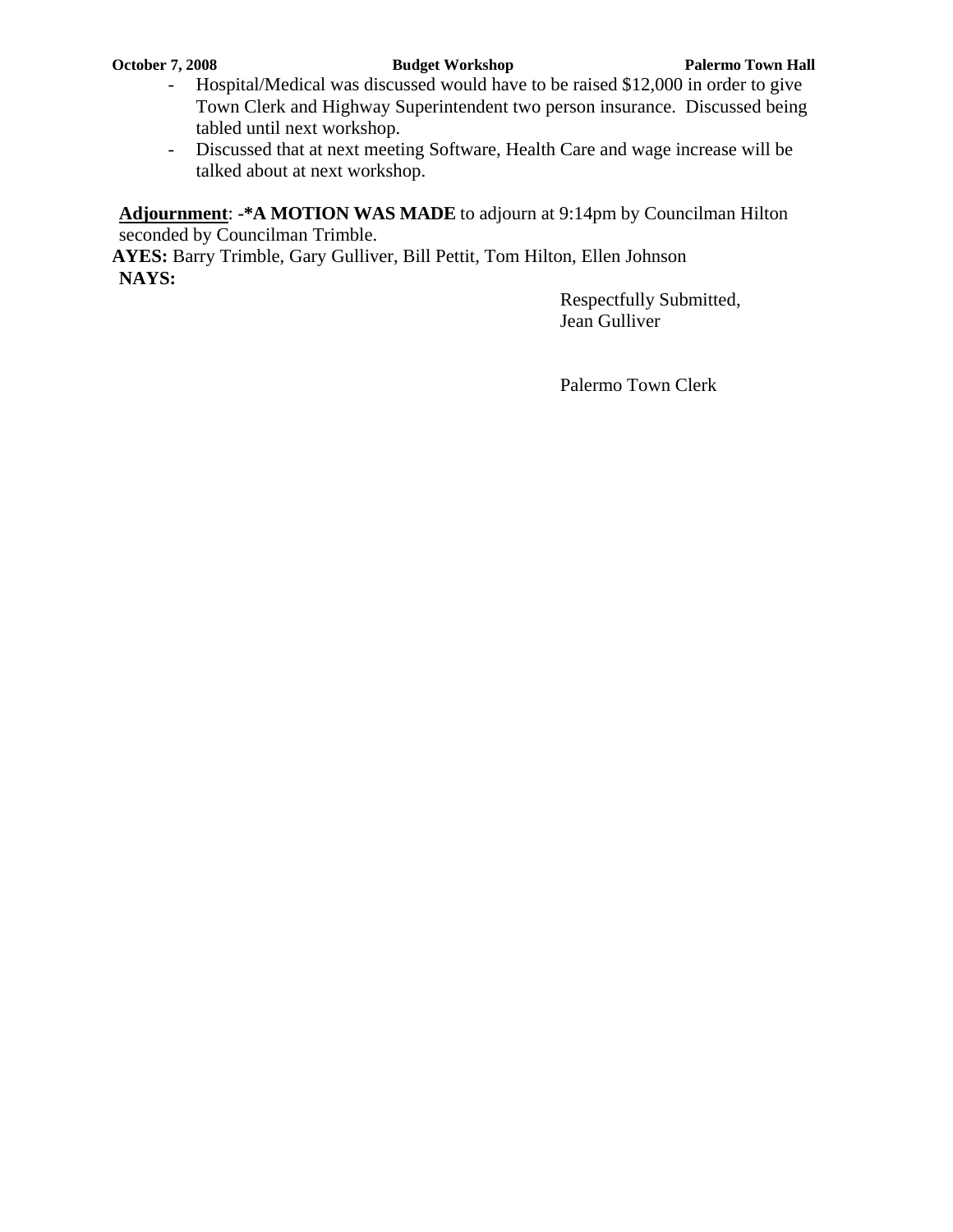Those preset at the workshop were:

| <b>Present:</b> | Councilman Trimble                                        | Absent: |
|-----------------|-----------------------------------------------------------|---------|
|                 | Councilman Gulliver                                       |         |
|                 | Councilman Pettit                                         |         |
|                 | Councilman Hilton                                         |         |
|                 | Supervisor Johnson                                        |         |
|                 | <b>Recording Secretary: Jean Gulliver, Town Clerk</b>     |         |
|                 | <b>Others Present:</b> Jim Pettit, Highway Superintendent |         |

The following discussions took place:

- Culvert. Discussed the options of the culvert that needs to be replaced on Besaw Rd
- DA5110.1 increase of wages per union contract and increase part time to \$11.50/hr.
- DA5112.2 Capital projects were increased by \$20,000. Discussion took place that with the increase it still may mean some work doesn't get done depended on material costs next year. Discussion took place on the rest of the highway budget.
- Fire Contract. Supervisor Johnson stated she didn't have it at the time of putting the budget together but she had figured \$1500 more then they asked. Town Board fine with it.
- Town Clerk and Highway Superintendent raises and medical insurance. It was discussed to leave the wages increase at 3% the same as everyone as being more fair. Discussed wages of other clerks and Highway Superintendents in county and we are getting there. Councilman Trimble stated that this year is not the year to do it with the economy. Discussion on health insurance took place. Discussion took place on whether to increase insurance to two person or leave the same. Discussion took place that Supervisor should get single rate. It was discussed to increase to two person for the Town Clerk and Highway Superintendent and to look at policy for next year either to be a token to be paid by the person or have a mandatory 40 hours. Supervisor Johnson stated that the only thing was she had complaints of the Clerk deputy should be here more. Town Clerk sated that it wouldn't matter who the deputy is they may not be available on the day needed and her deputy works most of her hours for tax season and has worked throughout the year.
- Software update for accounting. Supervisor Johnson stated the cost came in lower than expected. Councilman Trimble asked about leasing, Supervisor Johnson stated leasing is more but the company will split the costs. Discussed to do the payment over two years.
- Bookkeeper salary. Supervisor Johnson stated that the bookkeeper does a lot more work, has taken over a lot of duties, is below other bookkeepers, and would like Julie to have her 3% raise raising her to 6% increase. It was discussed to give the bookkeeper 6% raise by adding the 3% the supervisor would of received and no problem in doing it.
- Payroll, Councilman Gulliver stated money could be saved if payroll was done in house. Discussion took place on cost and services provided and how it was done in house before in the town. Supervisor Johnson stated that it could be cheaper if you have time to do it and she doesn't have time as it takes a lot of time and stated that several forms/payments/filings are done by ADP.
- Revenues, Town Clerk stated that the Town Board may want to look at for next year, fee increases in order to raise revenues and keep taxes down.
- PYO– discussed the status of the PYO program
- New loader and mower. Jim stated that the loader is getting old and so is the tractor. Discussion took place that they are not old but mis-used in the past and will have to make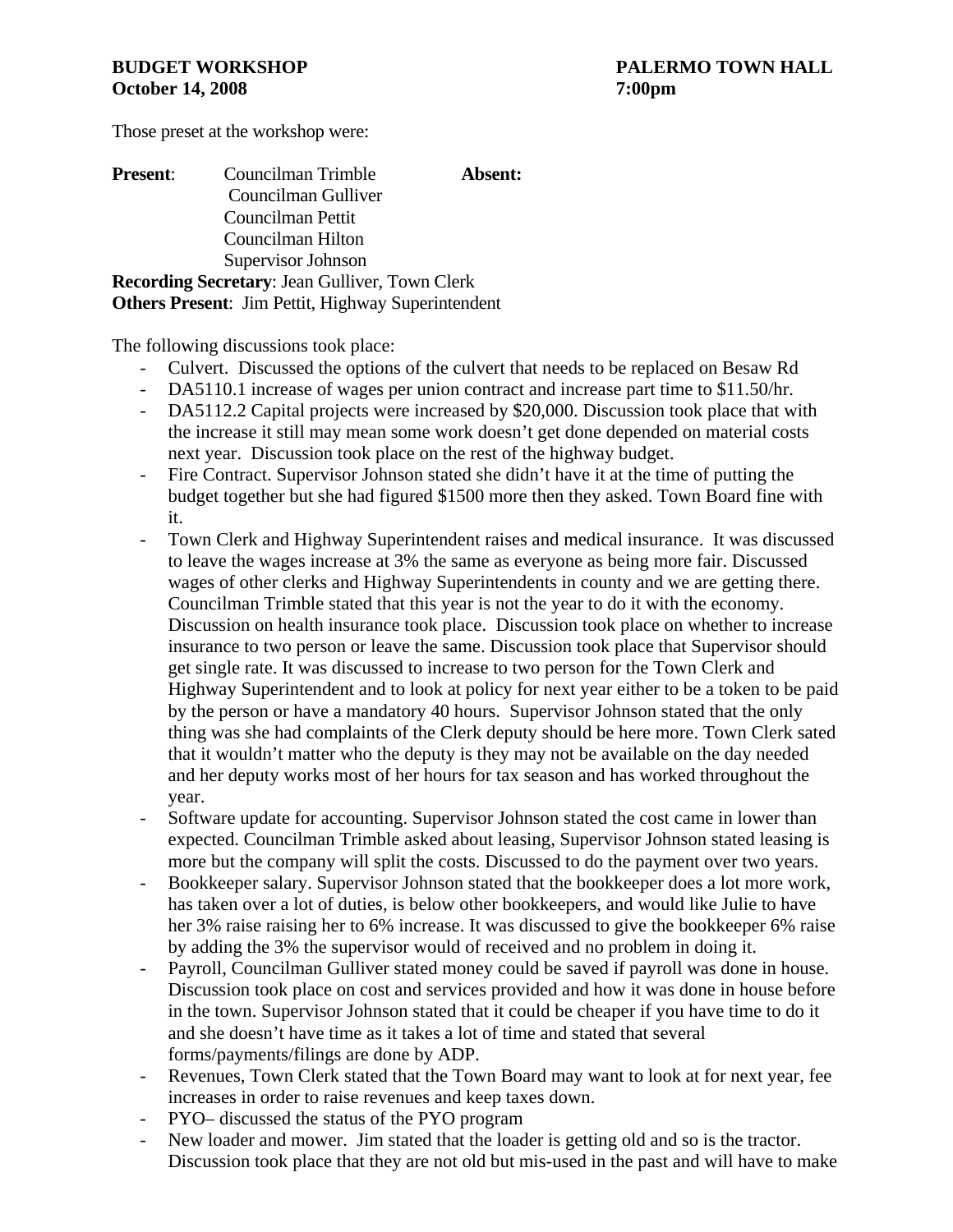- do with them next year. No purchases will be made. Discussed money is still be added to the equipment fund every year to help with purchases.
	- o Things to be discussed at next year's Organization Meeting:
		- a) Look at Pay-roll in house
		- b) Look at increase hours if necessary for Highway Superintendant and Town Clerk for insurance increase to 2 person or
		- c) pay a co-pay token for insurance increase to 2 person
		- d) increase fees for more revenue

**Adjournment**: **-\*A MOTION WAS MADE** to adjourn at 8:36pm by Councilman Trimble and Councilman Pettit.

**AYES:** Barry Trimble, Gary Gulliver, Bill Pettit, Tom Hilton, Ellen Johnson **NAYS:**

> Respectfully Submitted, Jean Gulliver

Palermo Town Clerk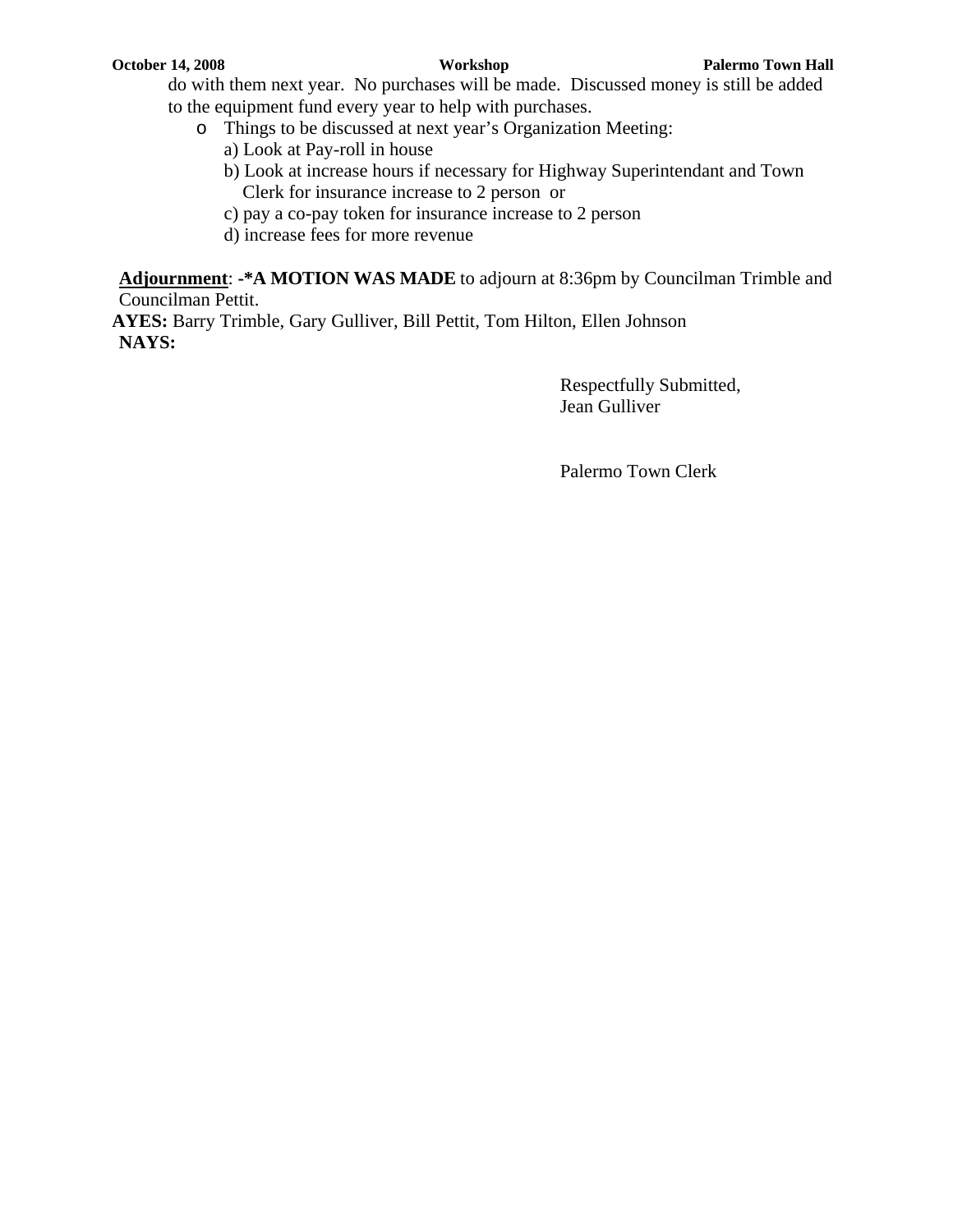Those preset at the workshop were:

| <b>Present:</b> | Councilman Trimble                                                                 | <b>Absent:</b> | Councilman Pettit |
|-----------------|------------------------------------------------------------------------------------|----------------|-------------------|
|                 | Councilman Gulliver                                                                |                |                   |
|                 | Councilman Hilton                                                                  |                |                   |
|                 | Supervisor Johnson                                                                 |                |                   |
|                 | <b>Recording Secretary: Jean Gulliver, Town Clerk</b>                              |                |                   |
|                 | <b>Others Present:</b> Jim Pettit, Highway Superintendent; Tammy Schwartz, Janitor |                |                   |

The following discussions took place:

- Software purchase. Supervisor Johnson stated they have a contract to purchase the accounting software with \$500 down and two payments, the  $1<sup>st</sup>$  payment of \$3,000 in January with the remainder of \$1,397.04 in 2010. Supervisor Johnson stated that there are no additional cost for interest and payroll can be added at any time.
- Board of Appeals vacancy. A letter from Shannon Pettit wishing to fill the vacancy was read. Town Clerk stated the position was advertised twice in the past months and no one responded and they do have another upcoming meeting.

**\*-A MOTION WAS MADE** to appoint Shannon Pettit to fill the vacancy left by Owen Clark whose term expires 12/31/2009 by Councilman Gulliver seconded by Councilman Trimble.

**AYES**: Barry Trimble, Gary Gulliver, Tom Hilton, Ellen Johnson  **NAYS**:

- Anonymous complaint. Supervisor Johnson read a letter of complaint from an anonymous person complaining about the cleanliness of the town hall stating that cobwebs are in doorways, windows are dirty and many times paper towels, toilet paper and soap was empty in the restroom. The letter stated that there is more to cleaning then sweeping and mopping and questioned if the position was open. Supervisor Johnson stated to the janitor if there are any supplies or equipment needed to purchase them. She stated to leave a couple rolls of toilet paper on the backs of toilets during busy times like elections. Supervisor Johnson stated that to do the windows outside is tough but inside windows could be done once a month. Supervisor Johnson stated that Tammy does a good job and the Town Board stated they have no problems.
- Final Budget. Seniors have requested a \$1,000 increase to maintain the availability to take three trips a year as of now they can do two and have some left over towards a third one. It was discussed they used to be able to do three but with the gas surcharge and increase of cost they are able to only do two. Consensus of the Town Board is to increase the contractual to \$4,000.
- Hearing scheduled for Budget on October  $30<sup>th</sup>$  at 7:00pm
- Wages in Supervisor department. Councilman Gulliver stated he doesn't have a problem with the bookkeeper but thought they were trying to keep wages up with county and if the supervisor isn't taking her 3% then that gets further apart from others in the county. Discussed the wage for the department as a whole is the same and if they were to make the office a 4 year term and fulltime all the wages in that department would become the supervisor wage with insurance as well. Councilman Gulliver stated that the bookkeeper got over an 8% raise, Councilman Hilton stated that it isn't maintaining the 3% across the board but the Supervisor didn't take her 3% raise, Councilman Trimble stated that it was her wishes to transfer to the bookkeeper and that budget item went up 3%. More discussion took place.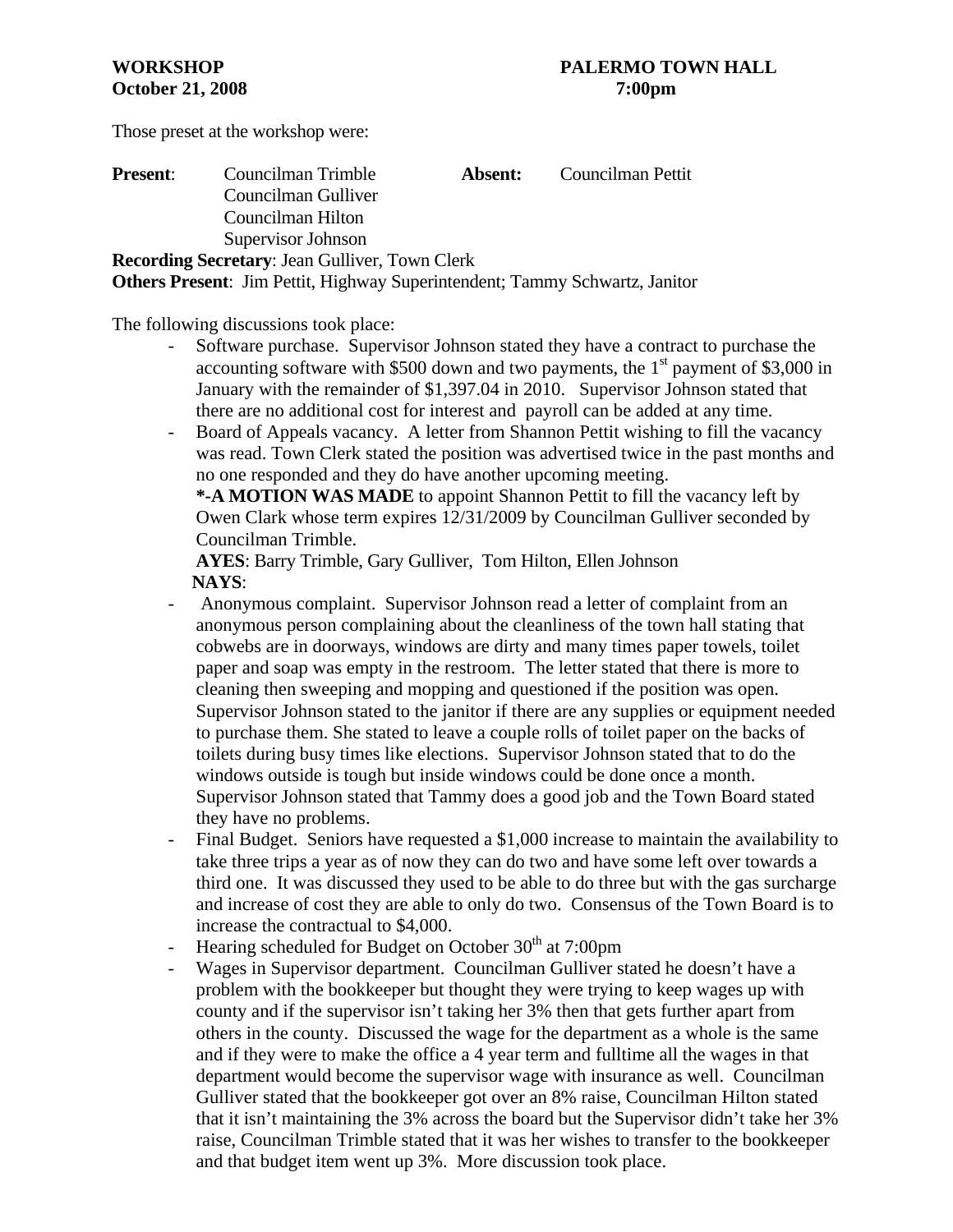#### **October 21, 2008 Workshop Palermo Town Hall**

- Park concern. Town Clerk stated that she was approached for another vigil at the Town of Palermo on October  $30<sup>th</sup>$  for the memory of Erin Maxwell and asked the board about the fee. According to rules any group is supposed to pay \$20.00 and she waived it last time and feels she doesn't have the right to do it again and asked the Town Board what they would like to do. The Town Board stated to waive the \$20.00 for the vigil. Town Clerk voiced concerns that when the balloon release was done, she was not notified and that there was no one to sign for a permit to take responsibility for the people in the park and gave examples of pieces of balloons that Dave had to pick up and someone took Channel 3 News tripod. She stated that over the winter they should look at the policy and make changes as it stands right now it only deals with the pavilion, what happens when a large group gathers outside it. More discussion on policy took place and to look it over in the next months and that someone should be signing to use it. Town Board suggested the Town Clerk to call the lawyer to check about public gatherings in the park.
- Donations. Town Clerk stated that she received a sympathy card with a money order in it for \$25.00 in memory of Erin Maxwell and for the purchase of playground equipment and asked the Town Board how to handle it. The Town Board suggested to get a hold of someone in the group for Erin to see if there is or will be a memorial fund for such purchase and if there is to sign the money order over for it and notify the donor of what was done. It was discussed that they should collect the moneys, purchase the equipment with board approval prior to purchase and install it. Discussion took place that it could be playground equipment or bench with a plaque attached in her memory. Town Clerk read an email she received asking if there was going to be a memorial like a bronze statue or something. Discussion took place that a memorial statue is too private that playground equipment or a bench would be more appropriate for the town park. Town Clerk will be contacting a person wishing to use the park for the vigil to see if such a fund exists or will exist.
- Snow bills . Jims stated Chris has sent an updated price that stated the first of October. For an example he used a truck last year that was getting \$65.23 an hour will be getting \$91.90/hr this year. More discussion took place.
- Pipe for culvert. Discussion on pipe options for culvert took place.
- Zipper. Jim stated he went to New Haven to see a demo of it. Not sure if the Town of Palermo needs one but was interested in what it did do. It can be purchased with a Grant with 3 towns would be \$5200 with the Grant paying the rest. It pays 90% and the cost is shared with the towns for the remainder of it. More discussion took place to get the literature and see what it is about.
- Price of fuel. Jim stated that with the price of fuel he will be going out of budget, he stated about \$8,000 will be need to finish the year out. Jim stated that he will need about \$4,000 for the general side on the garage budget to get through the rest of the year.
- Clerk deputy. Town Clerk stated that in response to last week's workshop, she had figured out her deputy hours and that she has worked at least 381 hours so far this year and will be putting at least 4 more days in before the end of the year. Supervisor Johnson stated that they feel the deputy position is when Town Clerk is out not just tax time. Town Clerk stated its not only during tax time she is working, she works all year. Supervisor Johnson stated that the complaints she got was mostly from when the fly-in is. Town Clerk stated that she had done three notaries and one dog license as well as answered some calls during the fly-in. She stated she had a note on the door that had her phone number so people could get a hold of her if needed.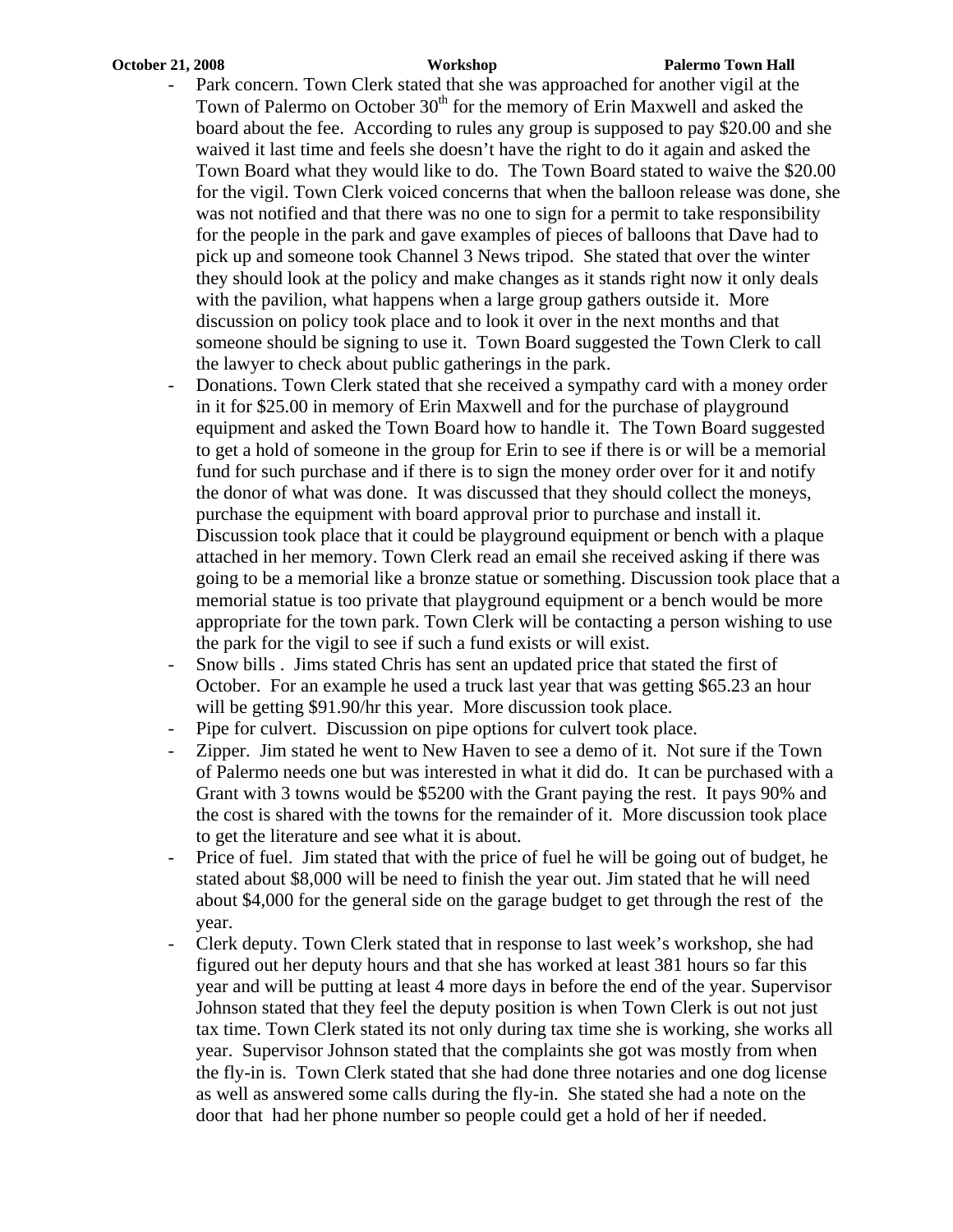**October 21, 2008** Workshop Palermo Town Hall

**Adjournment**: **-\*A MOTION WAS MADE** to adjourn at 8:27pm by Councilman Trimble and seconded by Councilman Gulliver.

**AYES:** Barry Trimble, Gary Gulliver, Tom Hilton, Ellen Johnson **NAYS:**

> Respectfully Submitted, Jean Gulliver

Palermo Town Clerk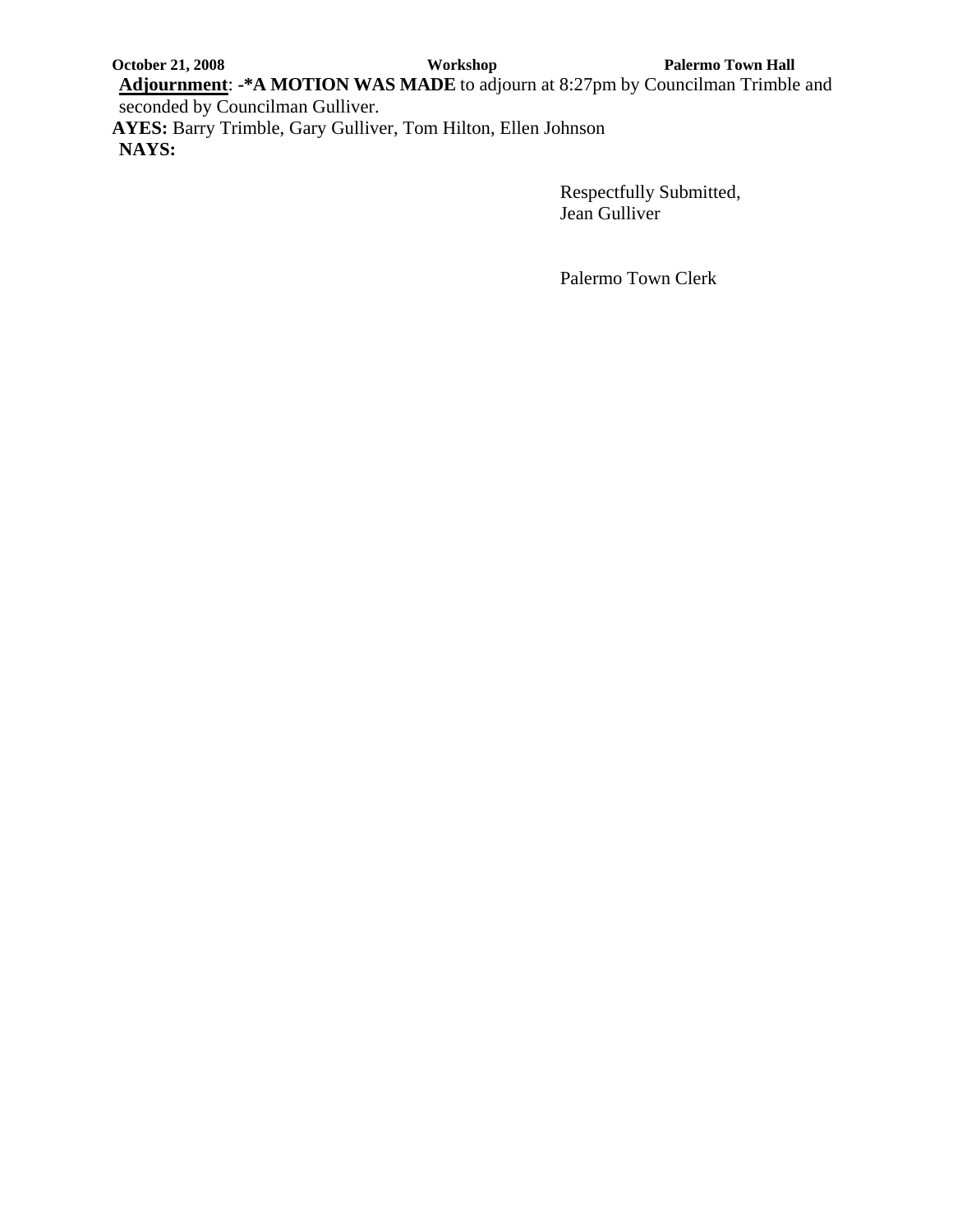# **TOWN OF PALERMO – TOWN BOARD AGENDA OCTOBER 28, 2008**

| Meeting Begins $-7:00$ p.m.                        |                                   |                                           |                  |
|----------------------------------------------------|-----------------------------------|-------------------------------------------|------------------|
| Call to Order by the Supervisor                    |                                   |                                           |                  |
| Pledge to the Flag with a Moment of Silence        |                                   |                                           |                  |
| Roll Call by Town Clerk                            |                                   |                                           |                  |
| Approval/Changes to Minutes of Previous Month      |                                   |                                           |                  |
| Petition to the Town Board                         |                                   |                                           |                  |
| <b>Executive Session (When Necessary)</b>          |                                   |                                           |                  |
| <b>Reading of Resolutions</b>                      |                                   |                                           |                  |
| 30 – Budget Modification                           |                                   |                                           |                  |
| 31 – Transfer of Funds                             |                                   |                                           |                  |
|                                                    | 32 – Accounting Software Purchase |                                           |                  |
| <b>Public Comments or Questions on Resolutions</b> |                                   |                                           |                  |
| <b>Resolution Approval</b>                         |                                   |                                           |                  |
| Communications                                     |                                   |                                           |                  |
| Reports:                                           |                                   |                                           |                  |
|                                                    | Supervisor Town Clerk             | Highway                                   | Code Enforcement |
| Dog Control Assessor                               |                                   | <b>Planning Board</b>                     | Board of Appeals |
|                                                    | Custodian Rec Director            | <b>County Legislature</b>                 |                  |
| <b>Motion to Accept Reports</b>                    |                                   |                                           |                  |
| <b>Motion to Pay Bills:</b>                        |                                   |                                           |                  |
|                                                    |                                   | General No. 392 to 438 Total: \$61,142.38 |                  |
|                                                    |                                   | Highway No. 212 to 233 Total: \$30,957.44 |                  |
| <b>Old Business</b>                                |                                   |                                           |                  |
| <b>New Business:</b>                               |                                   |                                           |                  |

Public Session Adjournment Meeting Schedule:

Budget Hearing/Special Meeting: October 30<sup>th</sup> at 7:00pm Workshop: October 21<sup>st</sup> at 7:00pm Regular Meeting: October  $28<sup>th</sup>$  at 7:00pm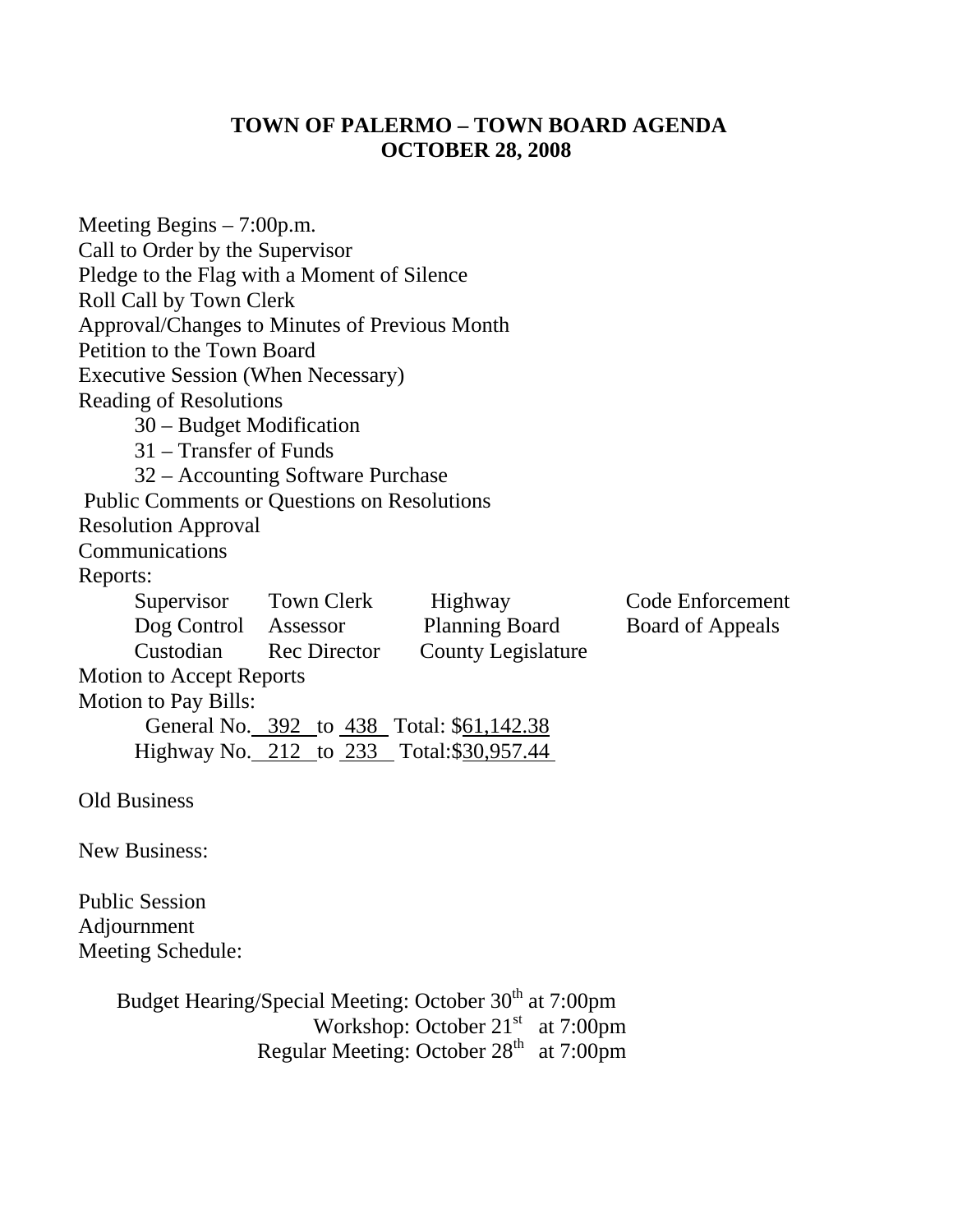## **October Town Board Meeting - Town Hall**

## **October 28, 2008**

Supervisor Johnson called the meeting to order at 7:00pm with a salute to the flag and a moment of silence. Town Clerk took roll call:

**Present:** Supervisor Johnson **Absent:** Councilman Trimble Councilman Gulliver Councilman Pettit Councilman Hilton

**Recording Secretary**: Jean Gulliver, Town Clerk

**Others Present**: Jim Pettit, Highway Superintendent; Dave Delong Custodian; 4 members of the public.

**Corrections to Minutes**: None

## **Motion to accept minutes**:

**\*-A MOTION WAS MADE** to accept the minutes of the previous meetings by Councilman Hilton seconded by Councilman Trimble. **AYES**: Barry Trimble, Gary Gulliver, Bill Pettit, Tom Hilton, Ellen Johnson **NAYS**:

## **Petitions to the Board**: None

**\*-A MOTION WAS MADE** to enter into executive session for the purpose of personnel reasons at 7:05pm by Councilman Hilton seconded by Councilman Pettit.

**AYES**: Barry Trimble, Gary Gulliver, Bill Pettit, Tom Hilton, Ellen Johnson

**NAYS**:

Highway Superintendent Jim Pettit was invited into executive session at 7:15pm, exited at 7:45pm, re-entered at 7:52pm

**\*-A MOTION WAS MADE** to close executive session at 7:56 pm by Councilman Hilton seconded by Councilman Pettit.

**AYES**: Barry Trimble, Gary Gulliver, Bill Pettit, Tom Hilton, Ellen Johnson **NAYS**:

**Resolutions:** Supervisor Johnson read proposed Resolutions:

#30 – Budget Modifications

#31 – Transfer of Funds

#32 - Accounting Software Purchase

## **Public Comment on Resolutions**: None

## **Resolutions Approval**: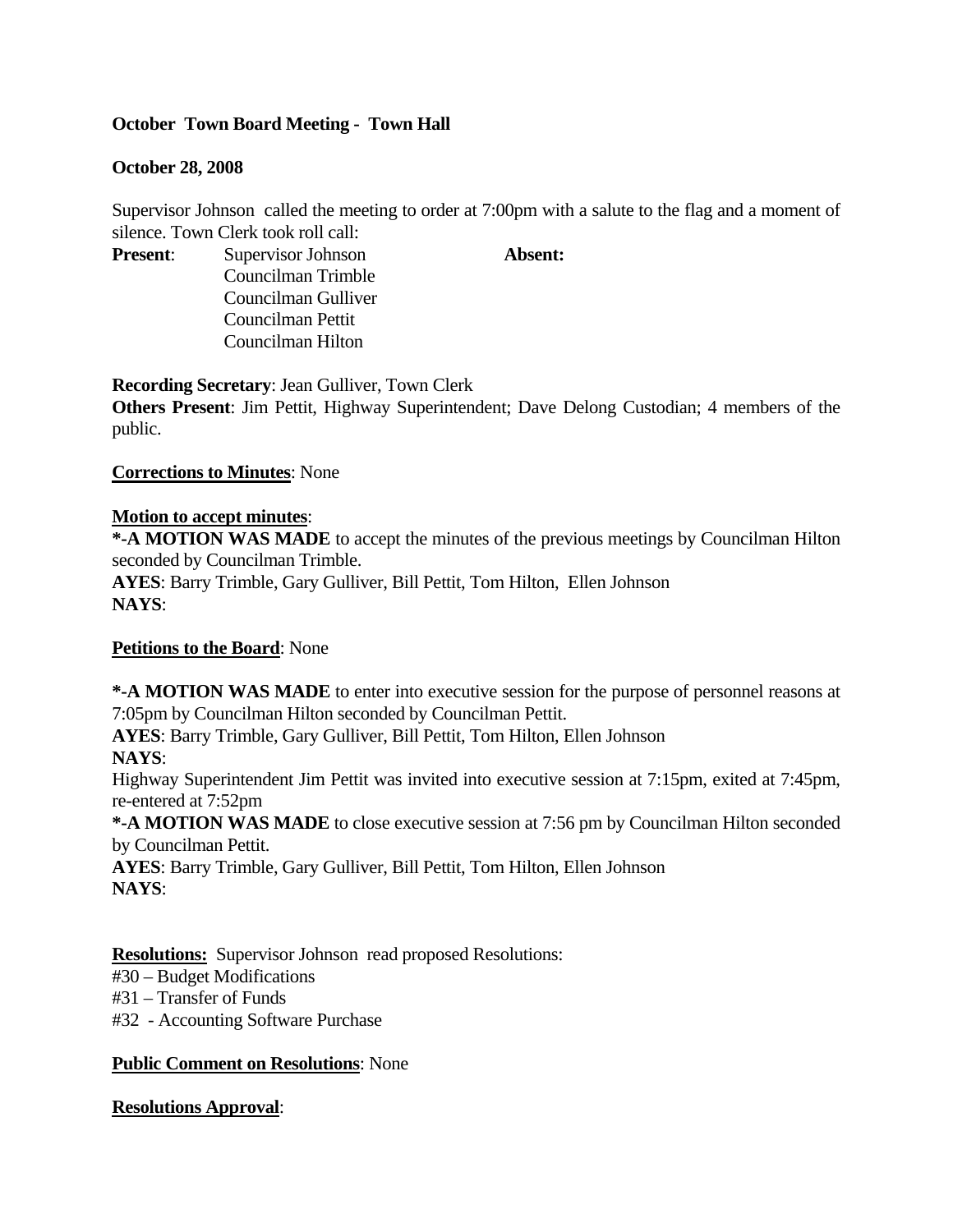## **Resolution No. 30 Modification of 2008 Budget for Garage Addition**

**Resolved**, the Town Board Town of Palermo hereby modifies the 2008 budget to increase appropriations in the A1620.2 Building Equipment account in the amount of \$35,000.00 in order to pay the bills for the construction of an addition on the highway garage for cold storage from A911 Unexpended Funds in the amount of \$35,000.

Resolution introduced by Councilman Gulliver seconded by Councilman Hilton.

**AYES**: Barry Trimble, Gary Gulliver, Bill Pettit, Tom Hilton, Ellen Johnson

**NAYS**:

## **Resolution No. 31 Transfer of Funds**

**Resolved** the Town Board Town of Palermo hereby authorizes the Supervisor to make the following transfer to keep these accounts from being over expended:

 General – From: A1910.4 Insurance in the amount of \$4,729.99 to the following accounts:

To: A1220.2 Supervisor Equipment in the amount of \$229.99

A3620.4 Codes Enforcement Contractual in the amount of \$500.00 and

A5132.4 Garage Contractual in the amount of \$4,000.00

Resolution introduced by Councilman Hilton seconded by Councilman Pettit. **AYES**: Barry Trimble, Gary Gulliver, Bill Pettit, Tom Hilton, Ellen Johnson **NAYS**:

## **Resolution No. 32 – Purchase Accounting Software**

**Whereas** the Town Supervisor and Bookkeeper are in need of new accounting software that is Windows based now therefore

**Be it Resolved** on a motion made by Councilman Hilton and seconded by Councilman Trimble, the Town Board Town of Palermo hereby authorizes the following:

- 1. The Town Supervisor to purchase Enhanced Fund Accounting Software in the amount of \$4,897.04 (Four Thousand Eight Hundred Ninety Seven and 04/100) and includes one year support/maintenance
- 2. A onetime down payment of \$500.00 is to be paid upon approval of Resolution
- 3. First payment installment will be paid by January 31, 2009 in the amount of \$3,000.00 (Three Thousand Dollars)
- 4. Balance will be paid by January 31, 2010 in the remaining balance of \$1,397.04 (One Thousand Three Hundred Ninety-Seven and 04/100)

**AYES**: Barry Trimble, Gary Gulliver, Bill Pettit, Tom Hilton, Ellen Johnson **NAYS**:

## **Communications: none**

## **Reports**

**Supervisor's Report**: Supervisor Johnson gave her report: Account Balances as of September, 2008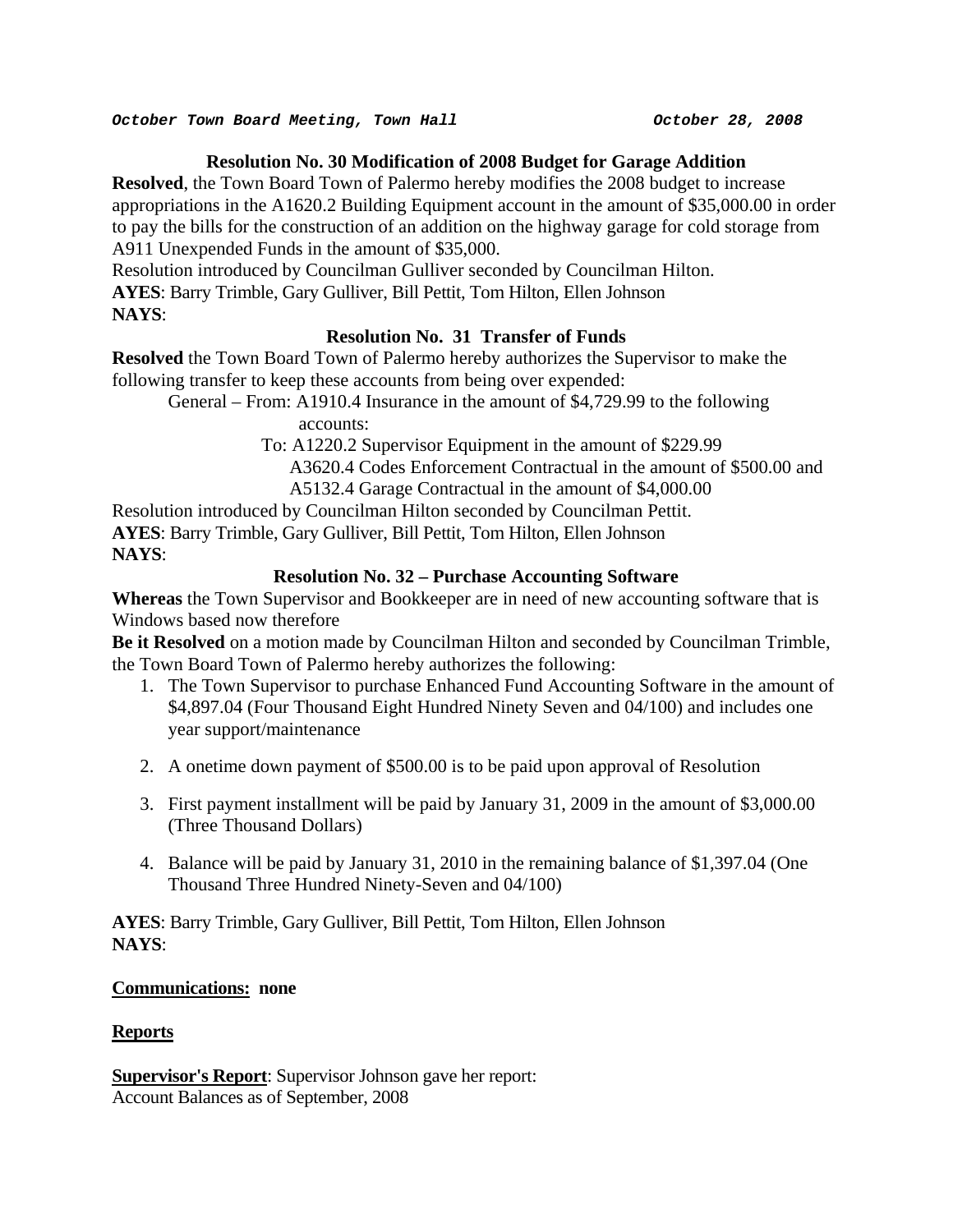| General Fund: \$205,816.75 Highway Fund \$205,343.49 Trust & Agency: \$14,622.97 |                                  |                              |              |
|----------------------------------------------------------------------------------|----------------------------------|------------------------------|--------------|
| Park Capital:                                                                    | \$14,230.77                      | Highway Capital:             | \$191,511.61 |
| General Capital:                                                                 | \$103,629.58                     | <b>Highway Money Market:</b> | \$10,440.39  |
| <b>General Money Market:</b>                                                     | \$108,582.97                     | Park Reserve:                | \$3,564.57   |
| October Revenues: General Fund: \$68,404.75                                      |                                  |                              |              |
| Highway Fund:                                                                    | \$0                              |                              |              |
|                                                                                  | Trust & Agency Fund: $$9,626.68$ |                              |              |

#### **Town Clerk's Report**: **Town Clerk's Report October 2008**

For the month of August a total of \$5,281.29 was turned over to the Supervisor with \$76.55 of that being for dog licenses. \$63.45 was collected for the County Treasurer for dog licenses, \$33.00 to Ag & Markets for spay/neutering program, \$33.00 for the Health Department for Marriage licenses, \$2,419.48 to the DEC for Sportsman licenses. A total of \$7,819.72 was collected.

I attended the Oswego County Town Clerk's Association banquet on October 17<sup>th</sup> that was held in Pulaski. I was nominated and voted in as Vice-president of the Association.

Presidential Elections are November  $4<sup>th</sup>$  with the polls opening up at 6:00am and close at 9:00pm. After this election is completed, the county is supposed to collect up all the voting machines as new ones will be used starting next year. The town will not have to store them, the county will be bringing them and removing them for each election.

Voter Registration was held on October  $8<sup>th</sup>$  and  $11<sup>th</sup>$  and I believe 5 new people signed up for voting.

219 dogs were licensed for the first time in the Town of Palermo so far this year, a large part of this is due to the dog census. I don't have the number for the amount of dogs that were licensed once but not renewed due to the census.

I contacted the town attorney on a couple of issues that were discussed at the last workshop. The first issue that came up was people gathering in the park as a group with no one getting a permit or notifying the town they were going to be in there and if a fee should be charged as listed in our rules. Allison stated that the Town Board does have a right to have any group of people in any number apply for a permit to use the park whether it is the pavilion or just gathering in another area of the park and by doing so there is a person who is taking responsibility for those in there. A fee can apply as it would in any other instance She stated that we should change our Resolution so that the word pavilion is not in it, it should reflect the whole park. I also was asked by a group that is concerned with Erin Maxwell, on whether they could buy lights and have a tree lighting ceremony at the town park in her honor. I also asked this of the Town Attorney and she stated that we could accept the donation of lights but a Town employee or town custodian should be the one to decorate the tree as there is a liability of someone getting hurt decorating the tree, the park is closed by then and most likely will be snow or ice on the ground. I talked to Dave and he looked at the tree and the tree has grown over the years and is pretty tall and that a step ladder would not work. It would be difficult to decorate it due to the height and width of the tree. You can let me know what you wish to do.

Another issue was a memorial to Erin to be placed in the park. I did talk with Deb Denery as advised by the Town Board and suggested they start a memorial fund for the purchase/installation of a piece of playground equipment to donate to the Town Park. She is going to be looking at or by now is in process of setting up a memorial fund for the purpose of purchasing park benches and/or a piece of playground equipment to have a plaque that states it is donated in the memory of Erin Maxwell. Not only will they be purchasing the equipment but may also be donating the cost of installation so it can be installed properly and up to code. I gave her some playground catalogs of the company that just installed the new equipment the Town Board had purchased for the park this year. I did advise her, they would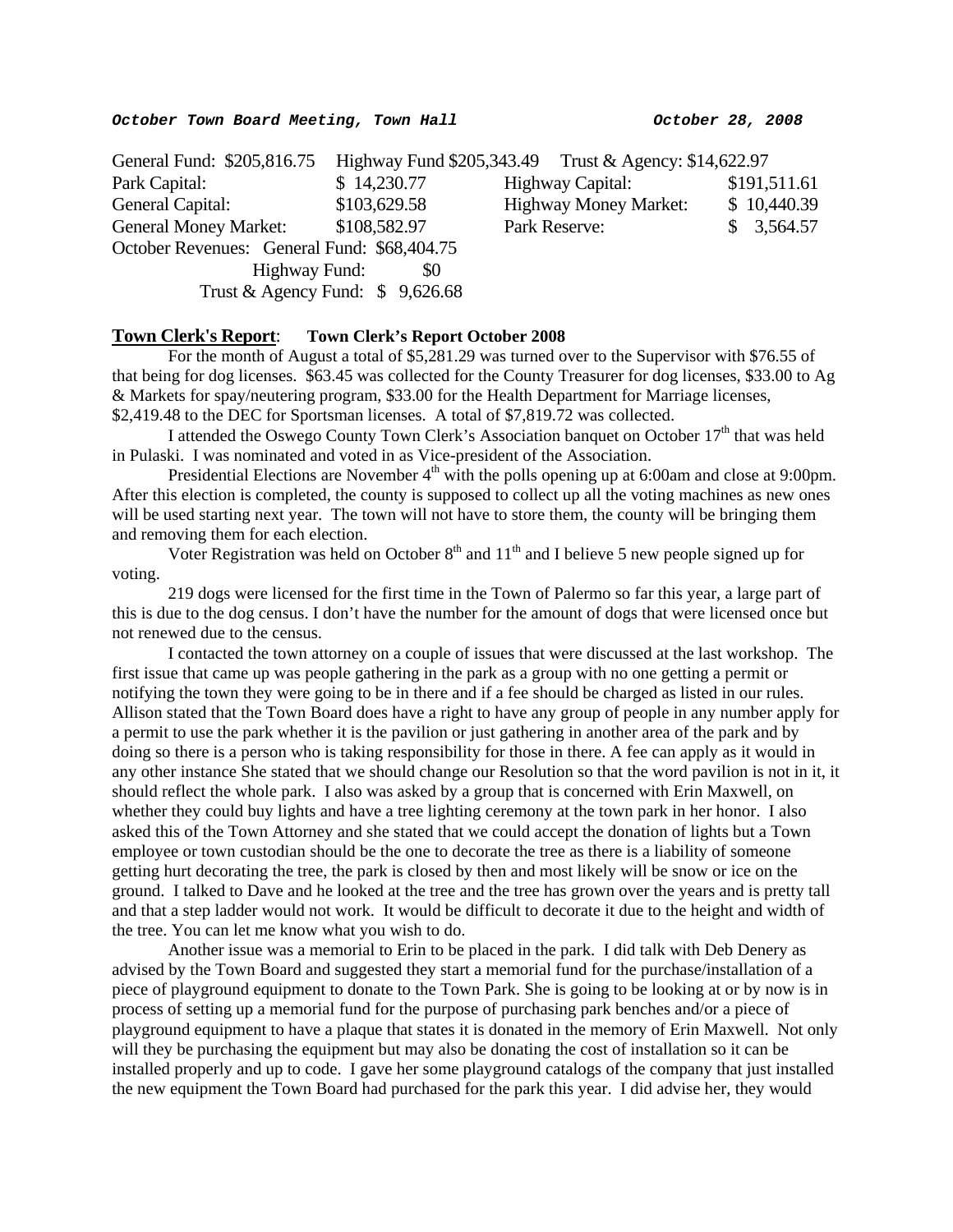#### *October Town Board Meeting, Town Hall October 28, 2008*

need to approach the town board, with their offer prior to purchase of anything, for Town Board approval.

While I was talking to the attorney and hunting season is here, I asked her about people hunting on town property and she would say a resounding no because of obvious liability factors of someone being on town property with a gun and what could happen.

The other day the power briefly went out (like 2-3 minutes) and the generator did kick on and did its thing. It starts up every Wednesday like clockwork, runs about 15 minutes and shuts off. Working good.

I am presenting the Preliminary 2009 budget to the Town Board.

Town Clerk read letter from Peter Cedrone concerning updates on Walk path completion and garage addition and payments to. Jean Gulliver - Palermo Town Clerk

#### **Highway Superintendent Report:**

Jim stated that the garage addition is lacking a door, rest of the roof and a window. He stated it is looking great and they are doing a good job. Jim stated that they have hauled 552 loads of sand from the county. Mowing is completed and he had a lot of compliments on the mowing that Dave Delong did. Trucks are ready for plowing. The new truck won't be in until the end of December – first of January.

**Planning Board:** Supervisor Johnson read Planning Board report/minutes:

 Site Plans this month: 0 Fees Collected: 0 Total year to Date: 3 Total collected: \$150.00 Subdivision this month: 0 Fees Collected: 0 Total year to Date: 2 Total collected: \$125.00

Supervisor this month: Total year to Date: \$275.00

October 14, 2008

Jim Petreszyn opened the meeting at 7:02 pm.

**Present:** Dawn Bristol, Elaine Wells, Jim Petreszyn, Diane Kowaleski, Cheryl Smith,

**Absent:**

**Recording Secretary:** Angela Miller

**Others Present:** 1 Public

**Motion to accept minutes:** Minutes were reviewed by the board and a motion was made to approve the minutes. Cheryl Smith made a motion to accept the September minutes; it was seconded by Diane Kowaleski

**AYES:** Dawn Bristol, Elaine Wells, Jim Petreszyn, Cheryl Smith, Diane Kowaleski **NAYS:** 

**Old Business:** None

**New Business:** None

**Correspondence:** Town Topics, Rural Futures

**Public Hearing:** Charles Klerks, Change of Lot line, 205.00-03-07.01 on Co Rte 45. Left opened.

 Michael Baroody, Site Acquisition Specialist with Velocitel complete wireless solutions, 1880 County Route 45, 204.00-03-04.2. Public hearing opened 7:04. Site plan is to modify existing site. Taking down the three antennas that are at the site and installing six new antennas. Jim Petreszyn asked about the weight of the new antenna. Mr. Baroody stated that the new antennas weight about forty six pounds and he did not know what the old antennas weighed. The tower is 190 feet high. With a building permit he would have a structural analysis done. Jim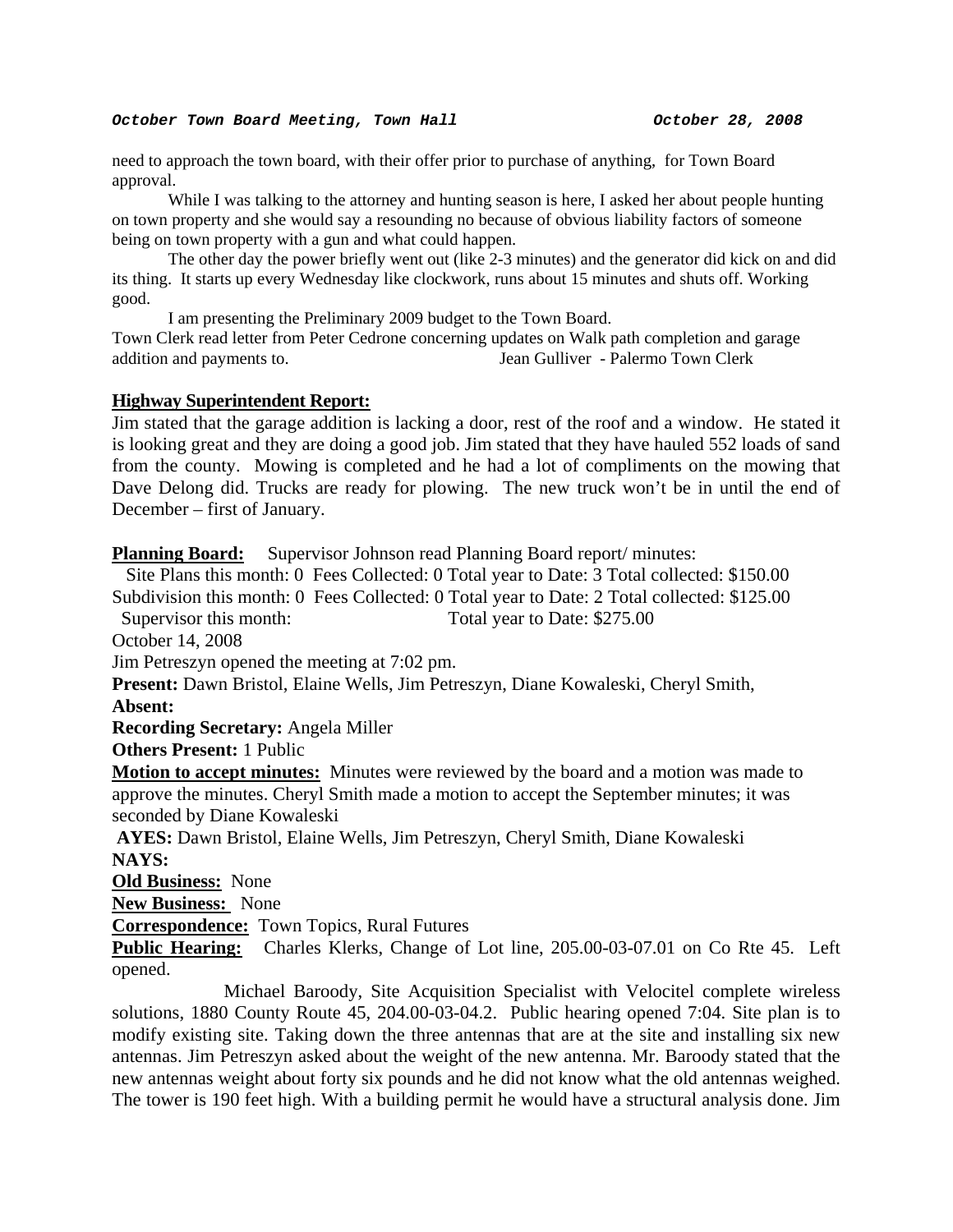#### *October Town Board Meeting, Town Hall October 28, 2008*

Petreszyn stated the board would need to see the structural analysis before approval. The board wants to make sure that the tower would not fall like the one in Oswego. The board reviewed the proposed site plan and made recommendations. Public Hearing left open.

**A Motion Was Made** by Dawn Bristol and seconded Elaine Wells to adjourn the meeting at 7:46pm

**AYES:** Dawn Bristol, Elaine Wells, Jim Petreszyn, Cheryl Smith, Diane Kowaleski **NAYS:** 

Respectfully submitted by, Angela Miller - Planning Board Secretary

## **Dog Control Report**: Supervisor Johnson read Chad's report:

| Sept:                             |                                |                      |
|-----------------------------------|--------------------------------|----------------------|
| Total Calls: 11 Dogs Picked up: 1 | Dogs Redeemed: 0 Euthanized: 1 | Total Mileage: 174.2 |
| Oct:                              |                                |                      |
| Total Calls: 28 Dogs Picked up: 3 | Dogs Redeemed: 1 Euthanized: 1 | Total Mileage: 267.3 |

#### **Code Enforcement Officer Report:** Supervisor Johnson read Joe's report: *Inspections*

| <i><b>Inspections</b></i>                      |     |
|------------------------------------------------|-----|
| <b>Construction Inspections</b>                | 59  |
| <b>Manufactured Home Inspections</b>           |     |
| <b>Fire Safety Inspections</b>                 |     |
| <b>Code Violation Inspections</b>              | 21  |
| <b>Mobile Park Inspections</b>                 |     |
| <b>Junkyard Inspections</b>                    |     |
| <b>Complaint of Violation Inspections</b>      | 24  |
| <b>Total Inspections</b>                       | 104 |
| $\mathbf{D}$ --21.1: $\sim \mathbf{D}$ omarita |     |

| <b>Bullaing Permits</b> |                    |                     |               |
|-------------------------|--------------------|---------------------|---------------|
|                         | <b>This Report</b> | <b>Year to Date</b> | <b>Totals</b> |
| <b>Permits Issued</b>   |                    | 67                  | 67            |
| <b>Fees Collected</b>   | \$360.00           | \$3506.25           | \$3506.25     |
| <b>To Supervisor</b>    | \$360.00           | \$3506.25           | \$3506.25     |
| <b>Bulletin Board</b>   |                    |                     |               |

#### *Just a note***:**

We will conduct a Fire Safety Inspections within the next 3 months to comply with all Public Assembly Inspections requirements.

Just a reminder, change your Smoke Detector batteries before the day light savings time change. The Codes Office can be contacted at any time for questions @ 593-2333 or email @ [PalermoCodes@aol.com](mailto:PalermoCodes@aol.com)

*Respectfully Submitted, Joseph Fiumara Code Enforcement Officer*

## **Board of Appeals Report:** Supervisor Johnson read minutes:

October 20, 2008 Board of Appeals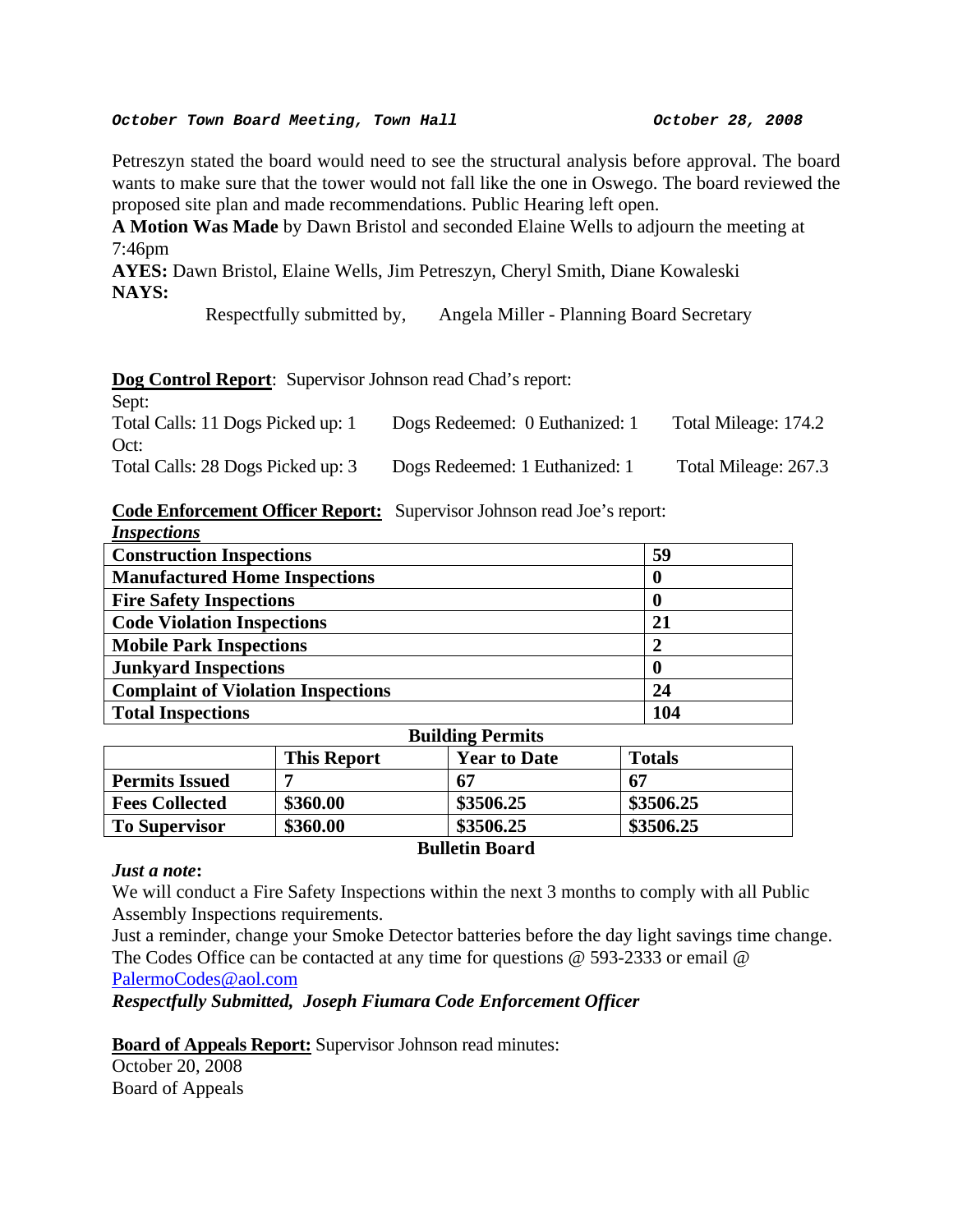Chairman Jay Elhage opened the meeting at 6:10pm with a salute to the flag. **Public**  $-3$ 

**Present -** Chad Miller, Jay Elhage, Tammy Schwartz

**Absent –** Brian Campbell

**Case # 04-2008** – Gregory Stupp are looking for relief of Town Code 67-3B

Jay questioned if Greg had any information on the trailer. Gregory stated that there is new appliances and carpet thru out the trailer. The trailer is a single wide and located in Hannibal right now. The trailer is rated for this area for snow load. Mr. Stupp will move the old trailer to another location out of Palermo before the new one is put in. The trailer is located at 204 Co Rte 18.

**Motion Was Made** by Jay Elhage and seconded by Chad Miller to grant the relief of Palermo Code 67-3B as long as Gregory Stupp is in compliance with Palermo Code 67-2 & 67-3 **AYES:** Chad, Jay, Tammy

**Motion Was Made** by Jay Elhage and seconded by Tammy Swartz to adjourn the meeting at 6:14pm

**AYES:** Chad, Jay, Tammy

## **Submitted Respectfully, Angela Miller Board of Appeal Secretary**

Town Clerk stated that they have another hearing scheduled for next Monday asking for a variance or setback requirements.

## **Assessor's Report**: none

**Custodian Report**: Dave stated that he checks the park daily. Owen covered for him for a few days. He stated he got with Councilman Trimble and picked up the polycarbonate, repaired the Veteran's Memorial case. He stated there was a balloon memorial for Erin Maxwell at the park on September  $30<sup>th</sup>$  and picked up some balloons, the weather wasn't cooperative. He listed items he purchased for the month. Stated the Town Clerk called on an odor in the hall, he tried to snake the drains, then called Mr. Rooter. Turns out the drain in the men's room doesn't have a trap and the odor was coming from there. Suggestion was to put in a plug, since the plug has been placed the odor is better. Dave stated he has communicated with Tim Collins on the shutting off the water at the town park. He will get with him for the concession stand.

## **Motion to accept Reports**:

**\*-A MOTION WAS MADE** to approve the reports as given by Councilman Pettit seconded by Councilman Hilton.

**AYES**: Barry Trimble, Gary Gulliver, Bill Pettit, Tom Hilton, Ellen Johnson **NAYS**:

## **Motion to pay Bills**:

**\*-A MOTION WAS MADE** to pay bills in the following amounts: GENERAL NO 392 to 438 in the amount of \$61,142.38 HIGHWAY NO 212 to 233 in the amount of \$30,957.44 by Councilman Trimble seconded by Councilman Hilton.

**AYES**: Barry Trimble, Gary Gulliver, Bill Pettit, Tom Hilton, Ellen Johnson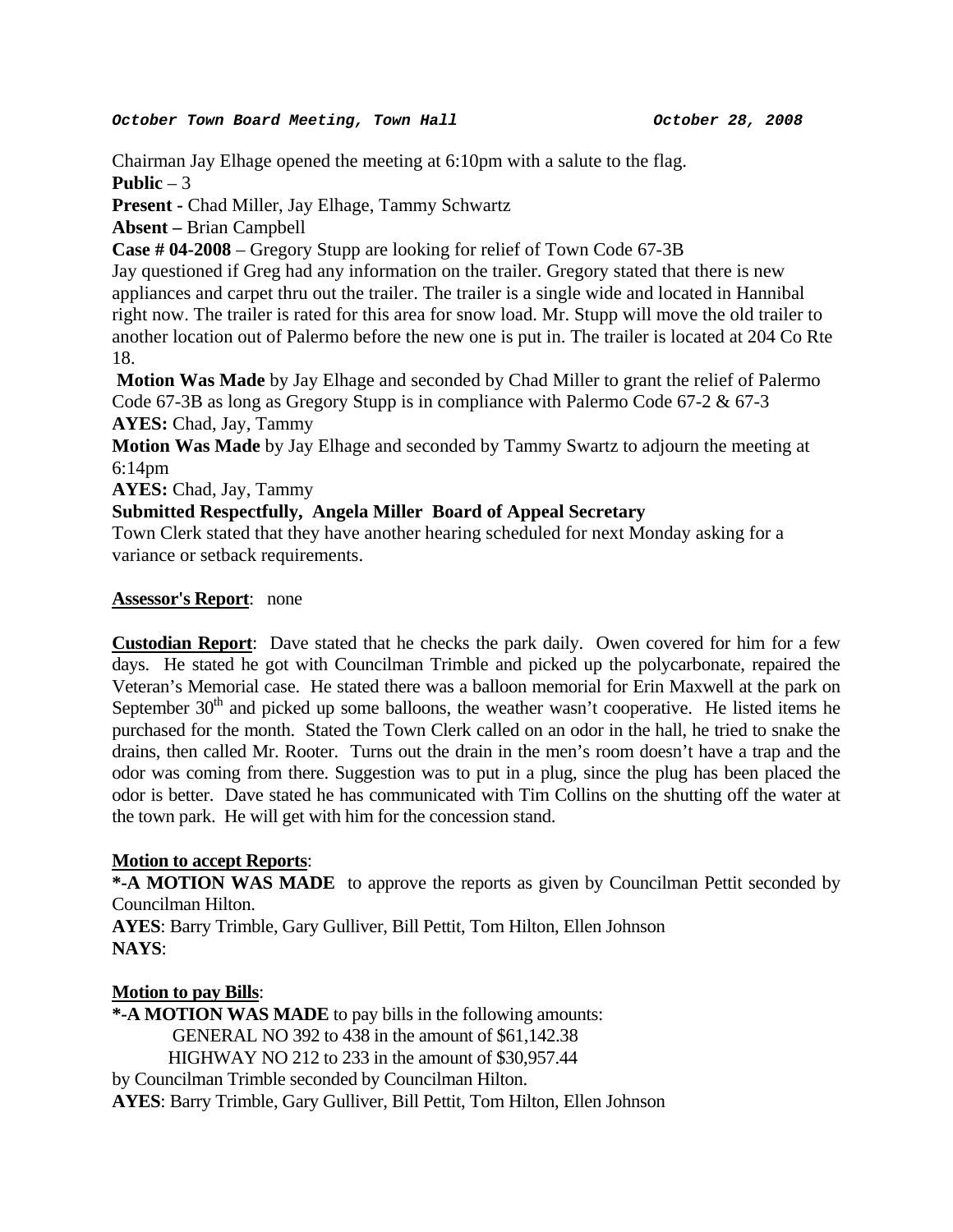#### **NAYS**:

**Old Business:** Councilman Hilton stated that there was an issue with the hiring of Cindy Herrington on the highway for having no CDL. Councilman Hilton stated that the Town Board has agreed to extend the probation period to 10 months and request the Town Clerk to contact NYMIR to see if a person needs a drivers license or can be a permit driver to drive town vehicles and be covered under insurance.

Culvert on Besaw Rd was discussed. Jim stated that Chris had come and looked it over and can do a 4 ft culvert. Discussed an opportunity to purchase pipe at a lower cost than stated bid, would have to use what is rest in this year's budget for down payment then pay rest in January. Cost is at \$40 something per ft and state bid is \$52/ft. Discussed if downsizing was going to affect the flow of water. Discussed can put pipe inside of pipe and grout it, it would mean the road can stay open and wouldn't have to be torn up. More discussion on pipe and that the Town Board has no problem with the purchase. Discussion took place on how to truck it to the town. Councilman Trimble asked if Jim had the routes from the county for plowing, Jim stated yes. Town Clerk asked the Town Board what they wanted to do about the request for the lighting of the tree at the town park. Councilman Hilton suggested that another tree could be donated and planted in Erin's name and lights put on it. Town Clerk suggested that there is a tree here at the hall that needs to be replaced and that maybe it could be put there. Supervisor Johnson stated that at the Hall would be nice then people could come in for refreshments afterwards. Town Clerk will contact the people to let them know the board's suggestion.

**New Business:** Councilman Gulliver stated that he had received a complaint on building permits and the fee schedule not listing certain things. He stated that he is willing to sit with Joe and Bob and go through the permits and fee schedule and present the Town Board with a new schedule. Town Board stated they think it is a good idea. Councilman Gulliver is to met with the codes department.

**Public Session**: Joel Graham stated he stopped by to see the sign and appreciates that the Town Board had run lights to it and lit it up. Supervisor Johnson explained that Joel was the one who constructed the sign for his Eagle Scout project.

Beverly Pettit stated that the outside lights are nice and now can see the parking lot.

**Adjournment**: Motion to adjourn was made at: 8:38pm pm by Councilman Pettit seconded by Councilman Gulliver.

**AYES:** Barry Trimble**,** Gary Gulliver, Bill Pettit, Tom Hilton, Ellen Johnson **NAYS:** 

> Respectfully Submitted, Jean Gulliver Palermo Town Clerk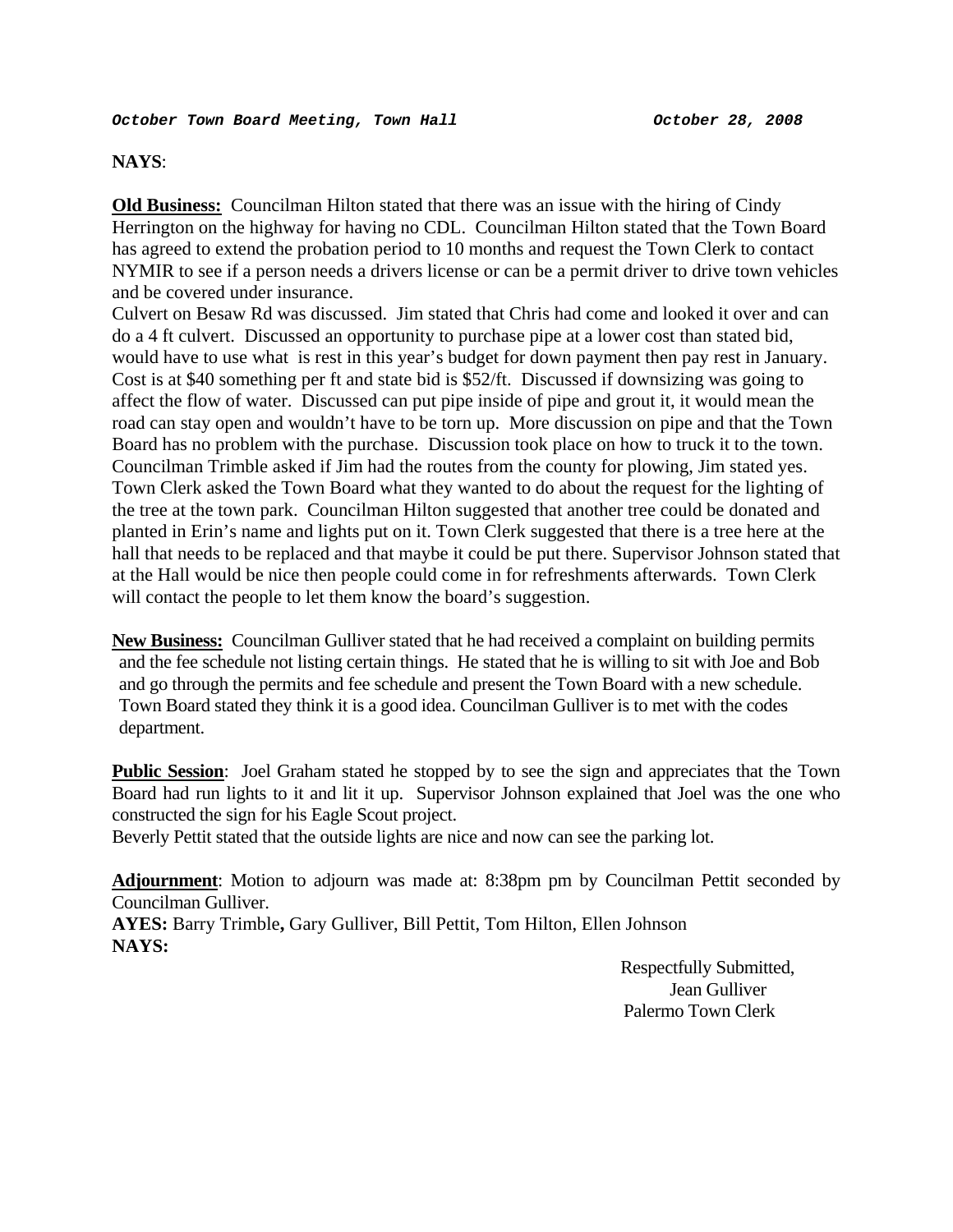## **Budget Hearing Town Board Meeting - Town Hall October 30, 2008**

Supervisor Johnson called the hearing to order at 7:00pm with a salute to the flag and a moment of silence. Town Clerk took roll call:

**Present:** Supervisor Johnson **Absent:** Councilman Trimble Councilman Gulliver Councilman Pettit Councilman Hilton

**Recording Secretary**: Jean Gulliver, Town Clerk

**Others Present**: Jim Pettit, Highway Superintendent; Julie Schmeling, Bookkeeper , 5 members of the public.

Supervisor Johnson stated the purpose of the hearing is to hear public comment on the 2009 budget and Fire contract.

Supervisor Johnson read the budgetary accounts for the General, Highway and Fire. Supervisor Johnson opened the floor for public comment.

No comments were made

**Adjournment**: Motion to adjourn was made at: 7:23pm pm by Councilman Hilton seconded by Councilman Trimble.

**AYES:** Barry Trimble**,** Gary Gulliver, Bill Pettit, Tom Hilton, Ellen Johnson **NAYS:** 

Respectfully Submitted,

 Jean Gulliver Palermo Town Clerk

## **Special Meeting Town Board Meeting - Town Hall October 30, 2008**

Supervisor Johnson called the hearing to order at 7:23pm. **Present**: Supervisor Johnson **Absent:**

- 
- Councilman Trimble Councilman Gulliver Councilman Pettit Councilman Hilton

**Recording Secretary**: Jean Gulliver, Town Clerk

**Others Present**: Jim Pettit, Highway Superintendent; Julie Schmeling, Bookkeeper , 5 members of the public.

Supervisor Johnson stated that the purpose of the meeting is to adopt the 2009 Budget.

## **Resolution No 33 – Adoption of Budget**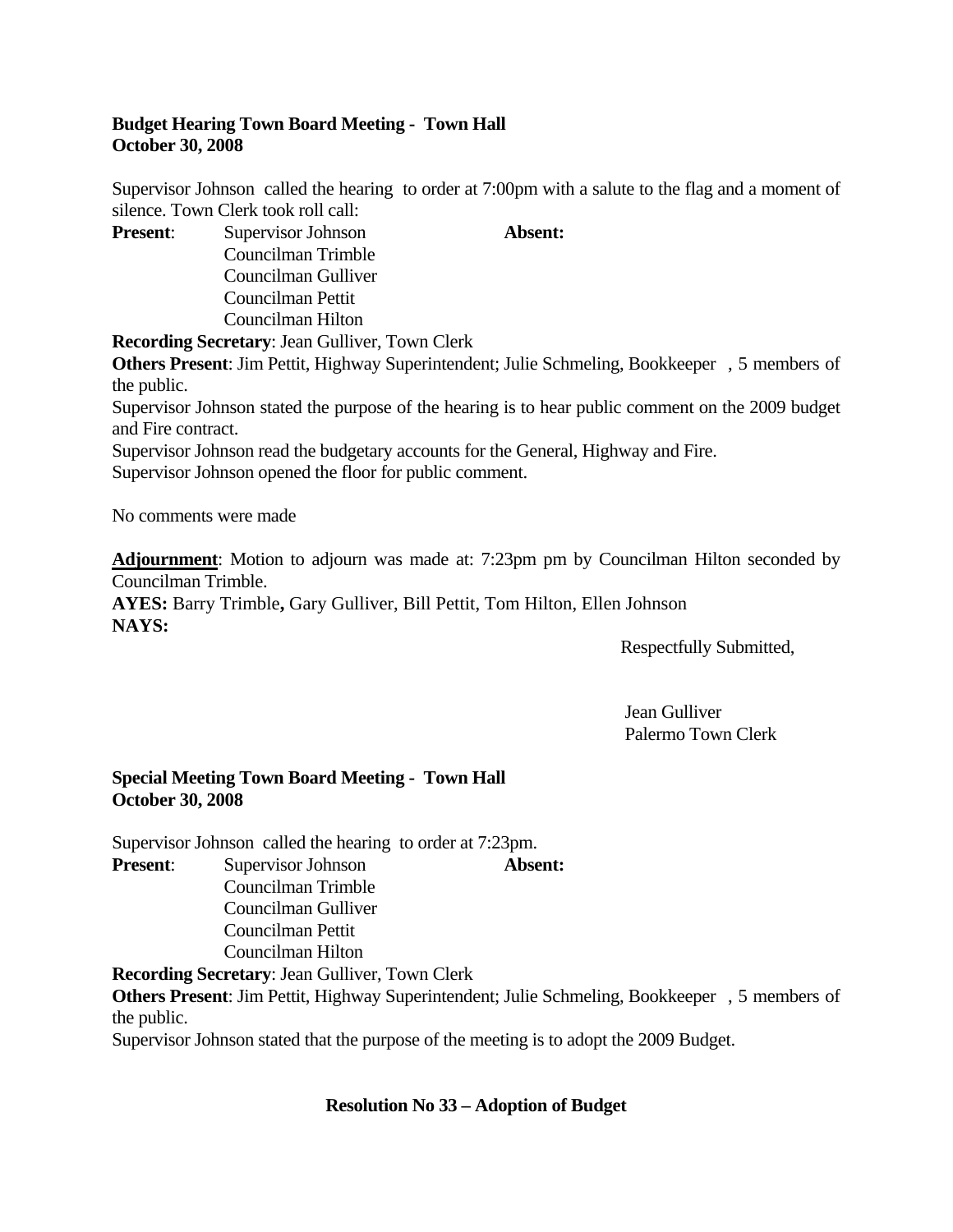#### Budget Hearing/Special Meeting, Town Hall **Budget Allowing Contract Contract** 00, 2008

**Whereas** the Town Board Town of Palermo held a public hearing on October 20,2008 to hear comments for or against the 2009 Budget and Fire Contract now therefore

**Be it Resolved** the Town Board Town of Palermo hereby adopts the 2009 General, Highway, and Fire Budget as presented.

Resolution introduced by Councilman Gulliver seconded by Councilman Hilton.

**AYES**: Barry Trimble, Gary Gulliver, Bill Pettit, Tom Hilton, Ellen Johnson **NAYS**:

**Adjournment**: Motion to adjourn was made at: 7:26pm by Councilman Hilton seconded by Councilman Trimble.

**AYES:** Barry Trimble**,** Gary Gulliver, Bill Pettit, Tom Hilton, Ellen Johnson **NAYS:** 

Respectfully Submitted,

 Jean Gulliver Palermo Town Clerk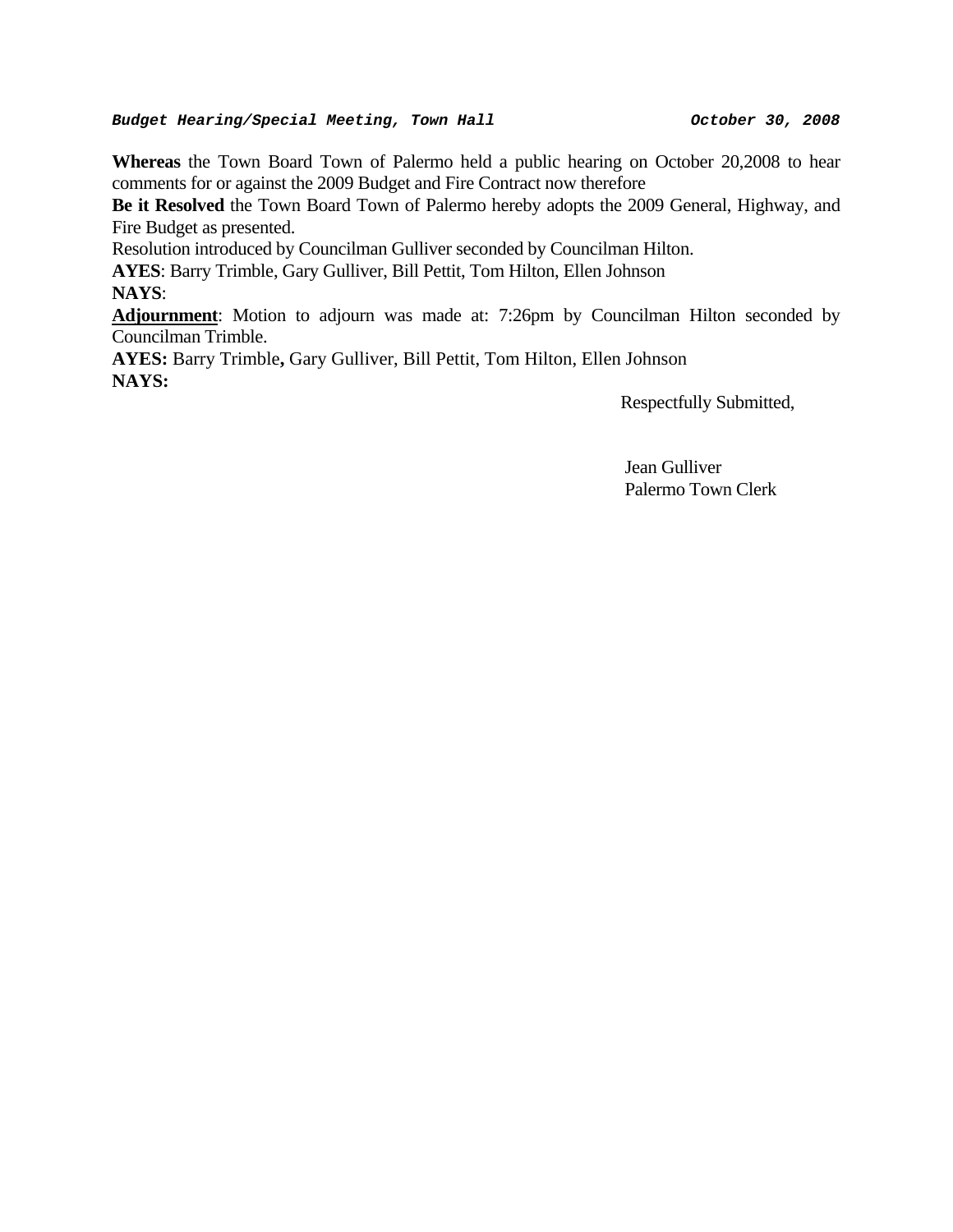Those preset at the workshop were:

## **Present**: Councilman Trimble **Absent:** Supervisor Johnson Councilman Gulliver Councilman Pettit Councilman Hilton

**Recording Secretary**: Jean Gulliver, Town Clerk **Others Present**: Marty Webster, Assessor

The following discussions took place:

- The cost of the lawyer at \$180/hour for union contract being too much money.
- Permit fees. Town Clerk stated her and Councilman Gulliver met with Code Enforcement Officer and these were his suggestions. Consensus of the Town Board is to go with them at the first of the year. Town Clerk stated that they also talked about increasing the license fee for Mobile Home Parks to \$20 per lot and will more into that.
- Tax Auction. Councilman Pettit asked Marty how the auction went. Marty stated went well and they had a special one last week for a few other properties.
- Suit against the town and Marty on an assessment of the old Oswego Asphalt property. Marty stated that the Town Attorney is handling it and so far just letters have been going back and forth. Marty stated that the property sold for \$75,000 and it is assessed for \$200,000 and the defense we have is that it was never on the open market and it was a private sale. More discussion took place as to how far to go and how much money to spend to defend it.
- Letter from Peter Cedrone on paint bled through on the garage. Peter suggested sending a letter to Eldon asking them to fix it. Town Board stated for the Town Clerk to just call Eldon and ask them to look into it.
- Resolution to amend the highway spending agreement to reflect what was actually spent.
- Update sheet on projects and cost. Town Clerk provided a sheet of the projected and actual costs of the various projects that were done and the projects still came in under budget.
- Councilman Trimble stating that a resident is unhappy at not being considered for a job at the highway. He has a CDL and was employed on a part time basis for several years. He stated he will let Jim know he is interested in part time work. Discussion took place on hiring practices. Discussion took place on appointed versus elected highway superintendant. Discussed benefits and union vs. non-union that you could not get the same benefits for cost with non-union.
- Marriage Officer. Town Clerk asked for the Town Board to appoint her as a Marriage Officer. She stated that she would be able to perform marriages within the Town of Palermo and that she spoke with Judge Hart about it. She stated that Judge Hart does the weddings and wouldn't mind if the Town Clerk did them also so she wasn't the only one available in town. Councilman Trimble stated to write a Resolution for it for next meeting.
- Other town's budgets and water districts and the cost of not only putting in a water district but the cost of maintenance. More discussion took place concerning school's budgets and state cuts.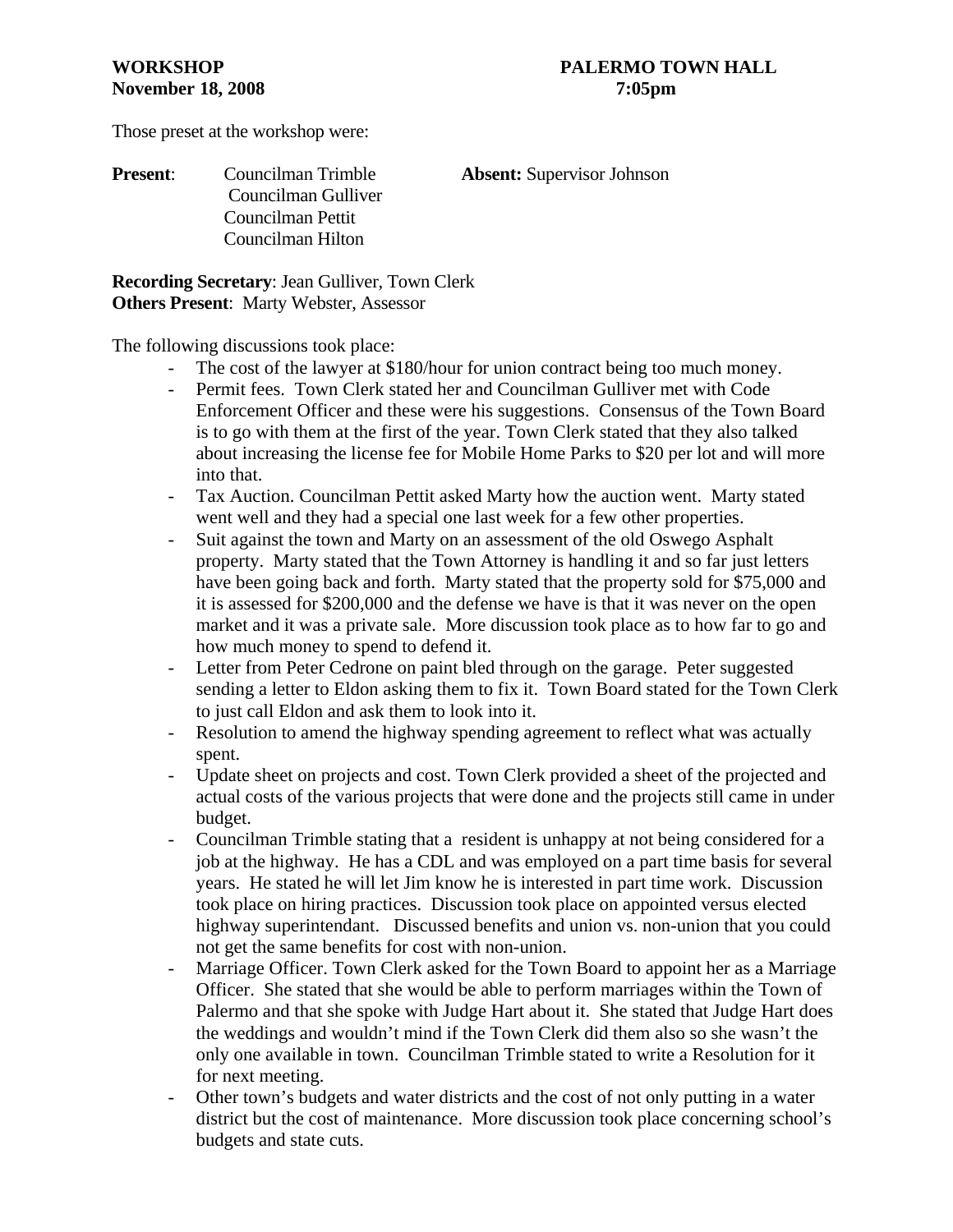- Rental of the town hall for use for weddings, birthdays, and other parties. Discussion took place on a policy, who would open and close the hall, what to charge and who would clean up afterwards. Discussed there is no way to cook here, there are other places better suited for parties then the town hall. Consensus of the Town Board that the hall cannot be rented for parties of any sort.
- Bank accounts not reflecting the transfers from the Park Capital and General Capital funds and if that would of changed the amount of revenue for the 2009 budget.

**Adjournment**: **-\*A MOTION WAS MADE** to adjourn at 8:10pm by Councilman Trimble and seconded by Councilman Pettit.

**AYES:** Barry Trimble, Gary Gulliver, Bill Pettit, Tom Hilton **NAYS:**

> Respectfully Submitted, Jean Gulliver

Palermo Town Clerk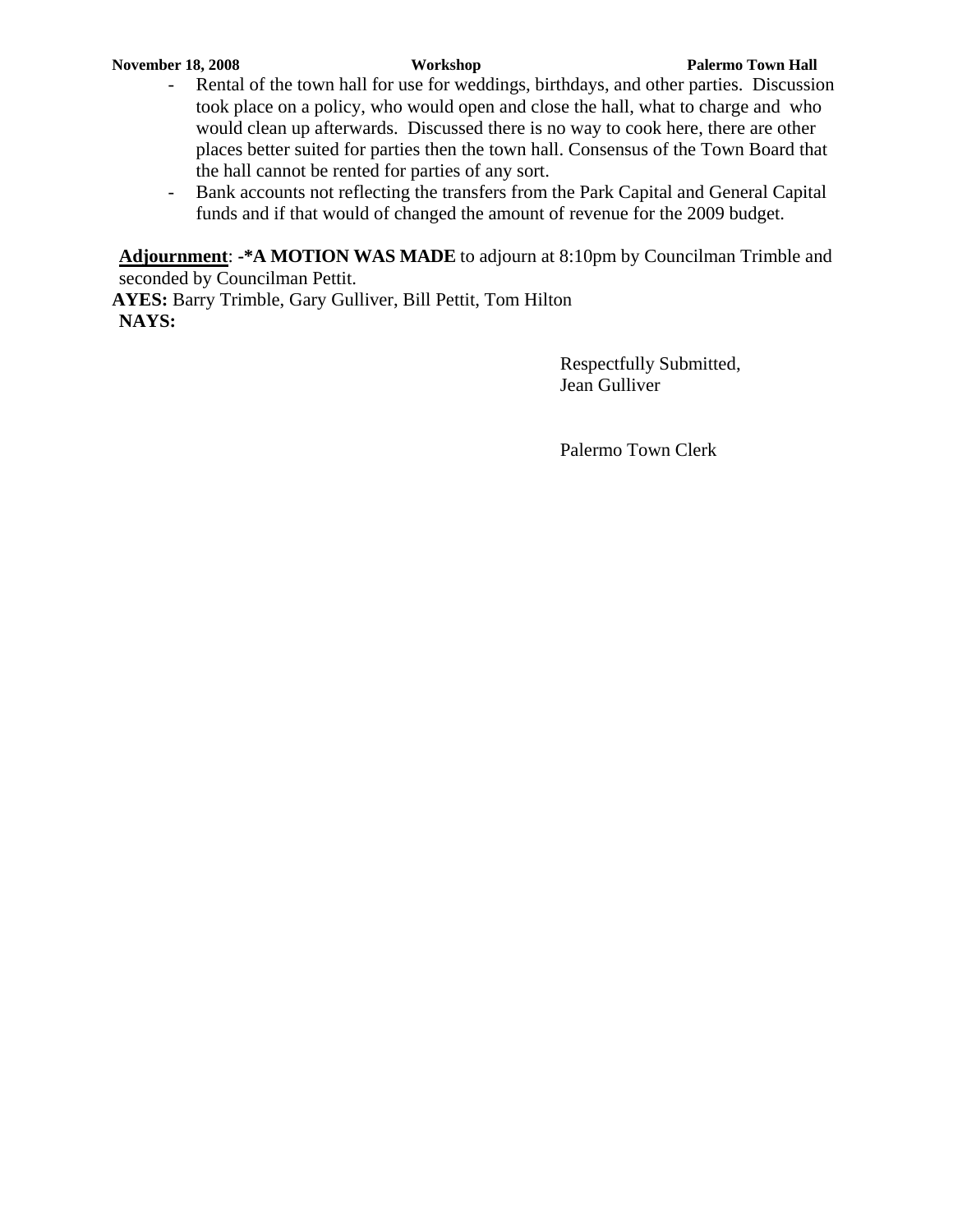# **TOWN OF PALERMO – TOWN BOARD AGENDA NOVEMBER 25, 2008**

| Meeting Begins $-7:00$ p.m.                        |                                           |                                           |                  |
|----------------------------------------------------|-------------------------------------------|-------------------------------------------|------------------|
| Call to Order by the Supervisor                    |                                           |                                           |                  |
| Pledge to the Flag with a Moment of Silence        |                                           |                                           |                  |
| Roll Call by Town Clerk                            |                                           |                                           |                  |
| Approval/Changes to Minutes of Previous Month      |                                           |                                           |                  |
| Petition to the Town Board                         |                                           |                                           |                  |
| <b>Executive Session (When Necessary)</b>          |                                           |                                           |                  |
| <b>Reading of Resolutions</b>                      |                                           |                                           |                  |
|                                                    |                                           | 34 – Highway Spending Agreement Amendment |                  |
|                                                    | 35 – Authorization of Budget Modification |                                           |                  |
| 36 – Transfer of Funds                             |                                           |                                           |                  |
|                                                    | 37 – Appointment of Marriage Officer      |                                           |                  |
| <b>Public Comments or Questions on Resolutions</b> |                                           |                                           |                  |
| <b>Resolution Approval</b>                         |                                           |                                           |                  |
| Communications                                     |                                           |                                           |                  |
| Reports:                                           |                                           |                                           |                  |
| Supervisor Town Clerk                              |                                           | Highway                                   | Code Enforcement |
| Dog Control Assessor                               |                                           | <b>Planning Board</b>                     | Board of Appeals |
| Custodian                                          | <b>Rec Director</b>                       | <b>County Legislature</b>                 |                  |
| Motion to Accept Reports                           |                                           |                                           |                  |
| <b>Motion to Pay Bills:</b>                        |                                           |                                           |                  |
|                                                    |                                           | General No. 441 to 483 Total: \$30,257.83 |                  |
|                                                    |                                           | Highway No. 234 to 258 Total:\$21,056.60  |                  |
|                                                    |                                           |                                           |                  |
| <b>Old Business</b>                                |                                           |                                           |                  |
| <b>New Business:</b>                               |                                           |                                           |                  |
|                                                    |                                           |                                           |                  |
| <b>Public Session</b>                              |                                           |                                           |                  |
| Adjournment                                        |                                           |                                           |                  |
| Meeting Schedule:                                  |                                           |                                           |                  |

Workshop: December  $16<sup>th</sup>$  at 7:00pm Regular Meeting: December 23<sup>rd</sup> at 7:00pm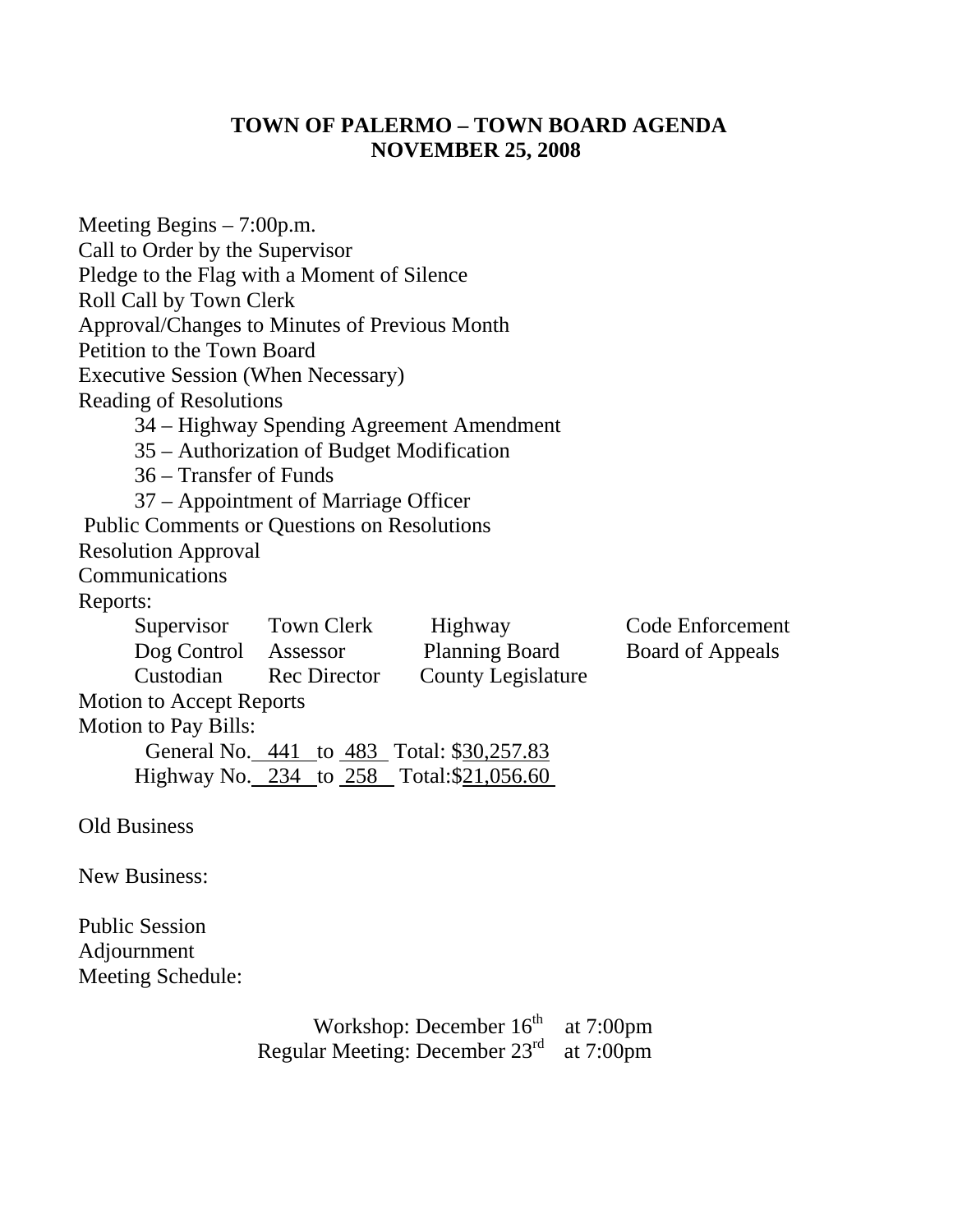## **November Town Board Meeting - Town Hall**

## **November 25, 2008**

Supervisor Johnson called the meeting to order at 7:05pm with a salute to the flag and a moment of silence. Town Clerk took roll call:

**Present**: Supervisor Johnson **Absent:** Councilman Trimble

Councilman Gulliver Councilman Pettit (entered at 7:17pm) Councilman Hilton

**Recording Secretary**: Jean Gulliver, Town Clerk **Others Present**: Jim Pettit, Highway Superintendent entered at 715pm; Dave Delong Custodian; 1 member of the public.

**Corrections to Minutes**: None

## **Motion to accept minutes**:

**\*-A MOTION WAS MADE** to accept the minutes of the previous meetings by Councilman Gulliver seconded by Councilman Hilton. **AYES**: Gary Gulliver, Tom Hilton, Ellen Johnson **NAYS**:

#### **Petitions to the Board**: None

**Resolutions:** Supervisor Johnson read proposed Resolutions:

- #34 Highway Spending Agreement Amendment
- #35 Authorization of Budget Modification

#36 – Transfer of Funds

#37 – Appointment of Marriage Officer

## **Public Comment on Resolutions**:

## **Resolutions Approval**:

#### **Resolution No. 34: 2008 Highway Spending Agreement Amendment**

*Whereas* the Town Board Town of Palermo and the Town Highway Superintendent have reviewed the changes to the 2008 Highway Spending Agreement, now therefore

*Be It Resolved* that the Town Board Town of Palermo and the Town Highway Superintendent does hereby agree to amend the highway town funds in the amount of \$145,000.00 as follows:

- 1. Cape Horn Rd, .68 miles Asphalt in the amount of \$32,535.83
- 2. Clifford Rd, 1.75 miles Asphalt in the amount of \$37,371.42
- 3. Pangborn Rd, .60 miles Asphalt in the amount of \$20,533.45
- 4. J.P. Lane, .11 miles Asphalt in the amount of \$ 12,854.00
- 5. Town Line Rd, .08 miles Asphalt in the amount of \$ 9,000
- 6. Villard Rd, 1.96 miles Asphalt in the amount of \$21,238.75
- 7. MISC ALL other roads in the amount of \$11,466.55

Dated this 25th day of November 2008.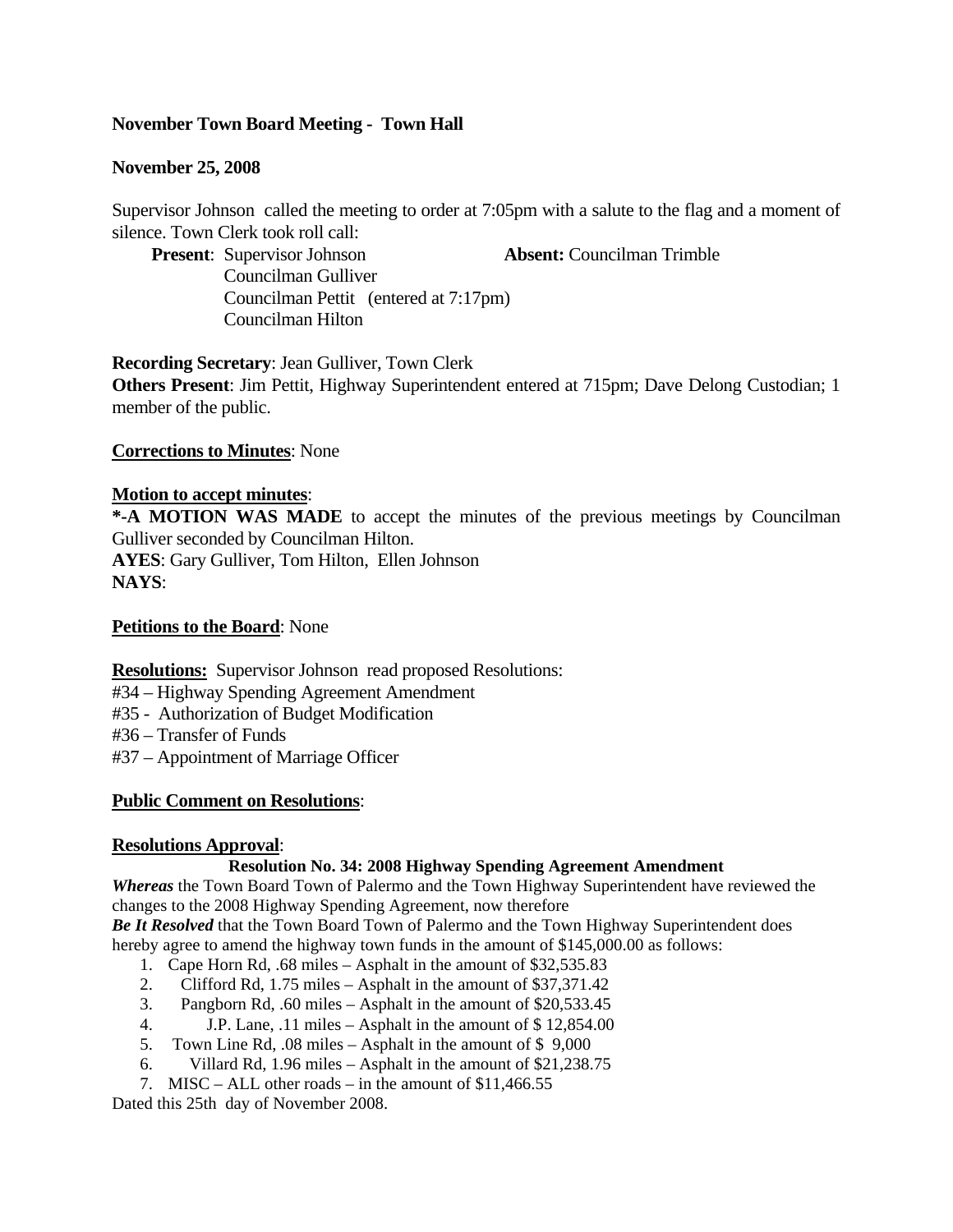#### *November Town Board Meeting, Town Hall November 25, 2008*

Resolution introduced by Councilman Gulliver seconded by Councilman Hilton. **AYES**: Gary Gulliver, Tom Hilton, Ellen Johnson **NAYS**:

## **Resolution No. 35 Authorization of Budget Modifications**

**Be It Resolved** the Town Board Town of Palermo hereby authorizes the Supervisor to make the Budget Modifications as stated in the following Resolutions:

- Resolution No 21 Budget Modification \$75,000 from General Capital to A1620.2 Buildings Equipment
- Resolution No 26 Budget Modification of 2008 Budget for Park Projects \$13,000 from Park Capital to A7110.2 Park Equipment
- Resolution No 30 Modification of 2008 Budget for Garage Addition \$35,000 from A911 Unexpended Funds to A1620.2 Buildings Equipment

Supervisor Johnson stated that she was concerned when Resolution was made to modify the budget it didn't authorize her to do so and she wasn't comfortable without the authorization in there. Resolution introduced by Councilman Gulliver seconded by Councilman Hilton.

**AYES**: Gary Gulliver, Tom Hilton, Ellen Johnson **NAYS**:

## **Resolution No 36 – Transfer of Funds**

Be It Resolved the Town Board Town of Palermo hereby authorizes the Supervisor to make the following transfer of funds:

From: DA9050.8 Unemployment in the amount of \$5,000

To: DA5110.4 General Repairs Contractual in the amount of \$5,000

Resolution introduced by Councilman Gulliver seconded by Councilman Hilton.

**AYES**: Gary Gulliver, Tom Hilton, Ellen Johnson

## **NAYS**:

## **Resolution No 37 Appointment of Marriage Officer**

**Whereas,** Domestic Relations Law Article 3 Subsection 11-c states: "Notwithstanding the provisions of section 11 of this article or any other law, the governing body of any village, town or city may appoint one or more marriage officers who shall have the authority to solemnize a marriage which marriage shall be valid if performed in accordance with any other provisions of law." Now therefore,

**Be It Resolved** as follows:

- the Town Board Town of Palermo hereby appoints Jean Gulliver to act as a Marriage Officer for the Town of Palermo
- In accordance to law, marriages can only be performed within the township of the Town of Palermo.
- There will be no salary or wage compensation but may accept a fee by the persons or on behalf of the persons being married
- Term will expire December 31, 2009 and may be renewable for a two year term after that.

Resolution introduced by Councilman Hilton seconded by Councilman Gulliver. **AYES**: Gary Gulliver, Tom Hilton, Ellen Johnson **NAYS**:

**Communications:** Supervisor Johnson read the following communications:

2 civil service announcements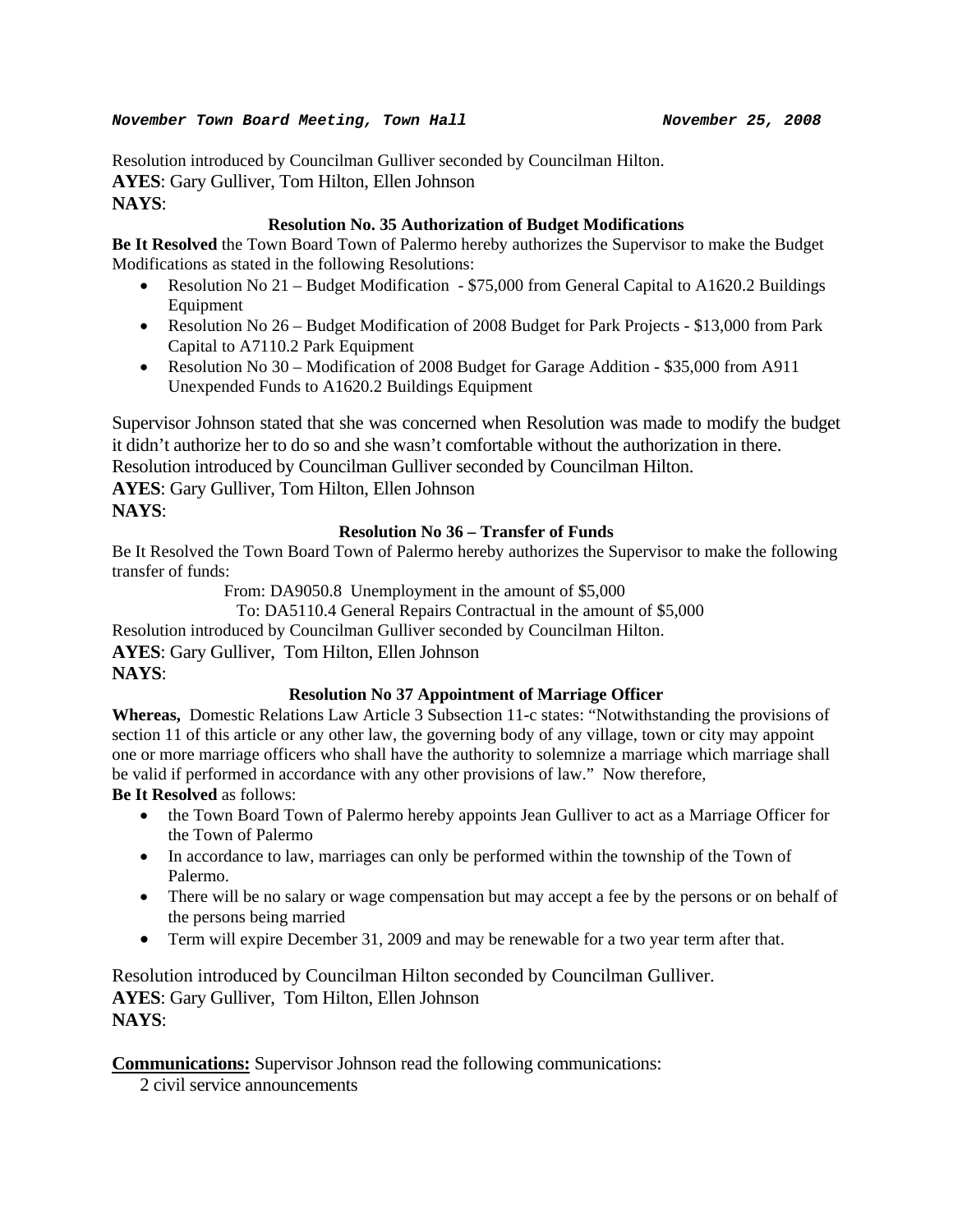## **Reports**

| <b>Supervisor's Report:</b> Supervisor Johnson gave her report: |              |                                                                                  |              |  |
|-----------------------------------------------------------------|--------------|----------------------------------------------------------------------------------|--------------|--|
| Account Balances as of October 31, 2008                         |              |                                                                                  |              |  |
|                                                                 |              | General Fund: \$217,136.07 Highway Fund \$174,435.34 Trust & Agency: \$14,823.26 |              |  |
| Park Capital:                                                   | \$17,235.03  | <b>Highway Capital:</b>                                                          | \$191,559.48 |  |
| General Capital:                                                | \$103,655.48 | <b>Highway Money Market:</b>                                                     | \$10,444.74  |  |
| <b>General Money Market:</b>                                    | \$108,699.69 | Park Reserve:                                                                    | 564.86       |  |
| Revenues: General Fund \$4060.00 Trust & Agency: 9,695.55       |              |                                                                                  |              |  |

## **Town Clerk's Report**: Town Clerk gave her report for August:

For the month of August a total of \$399.66 was turned over to the Supervisor with \$117.63 of that being for dog licenses. \$99.87 was collected for the County Treasurer for dog licenses, \$48.00 to Ag & Markets for spay/neutering program, \$90.00 for the Health Department for Marriage licenses, \$617.97 to the DEC for Sportsman licenses. A total of \$1,255.50 was collected.

 I contacted Eldon Painting and he will look at the garage but not be able to fix it until spring. He will contact Sherwin-Williams for advice. Clerk's office will be closed tomorrow due to the holiday. Jean Gulliver - Palermo Town Clerk

**Highway Superintendent Report:** Jim stated that they have been plowing snow since last week. Have had some mailbox complaints, Jim explained it is due to heaviness of the snow. Councilman Hilton stated that if they were to slow down it wouldn't knock the heavy snow on the mailboxes. Jim asked what the policy was for replacing mailboxes. Supervisor Johnson stated with just a standard box and cheap post. Councilman Hilton stated what is acceptable to the postmaster. Jim stated that last night between 11pm and 2am someone ran into one of the doors and did bend it. Jim stated they are working on the gradall and mower in their spare time. New truck is going to Viking on December  $5<sup>th</sup>$  and then goes to Stadium.

**Planning Board:** Supervisor Johnson read Planning Board report/ minutes:

*Unapproved Minutes* 

November 11, 2008 Diane Kowaleski opened the meeting at 7:30 pm. **Present:** Dawn Bristol, Elaine Wells, Diane Kowaleski, **Absent:** Jim Petreszyn, Cheryl Smith **Recording Secretary:** Angela Miller **Others Present:** 2 Public **Motion to accept minutes:** Minutes were reviewed by the board and a motion was made to approve the minutes. Elaine Wells made a motion to accept the October minutes; it was seconded by Dawn Bristol **AYES:** Dawn Bristol, Elaine Wells, Diane Kowaleski **NAYS: Old Business:** None **New Business:** Jeffrey Pachoud, Drive Way Inn, 205.00-03-18.03, proposed to enlarge DWI, deck update bathrooms and parking lot. Diane Kowaleski asked who did the drawing and Mr.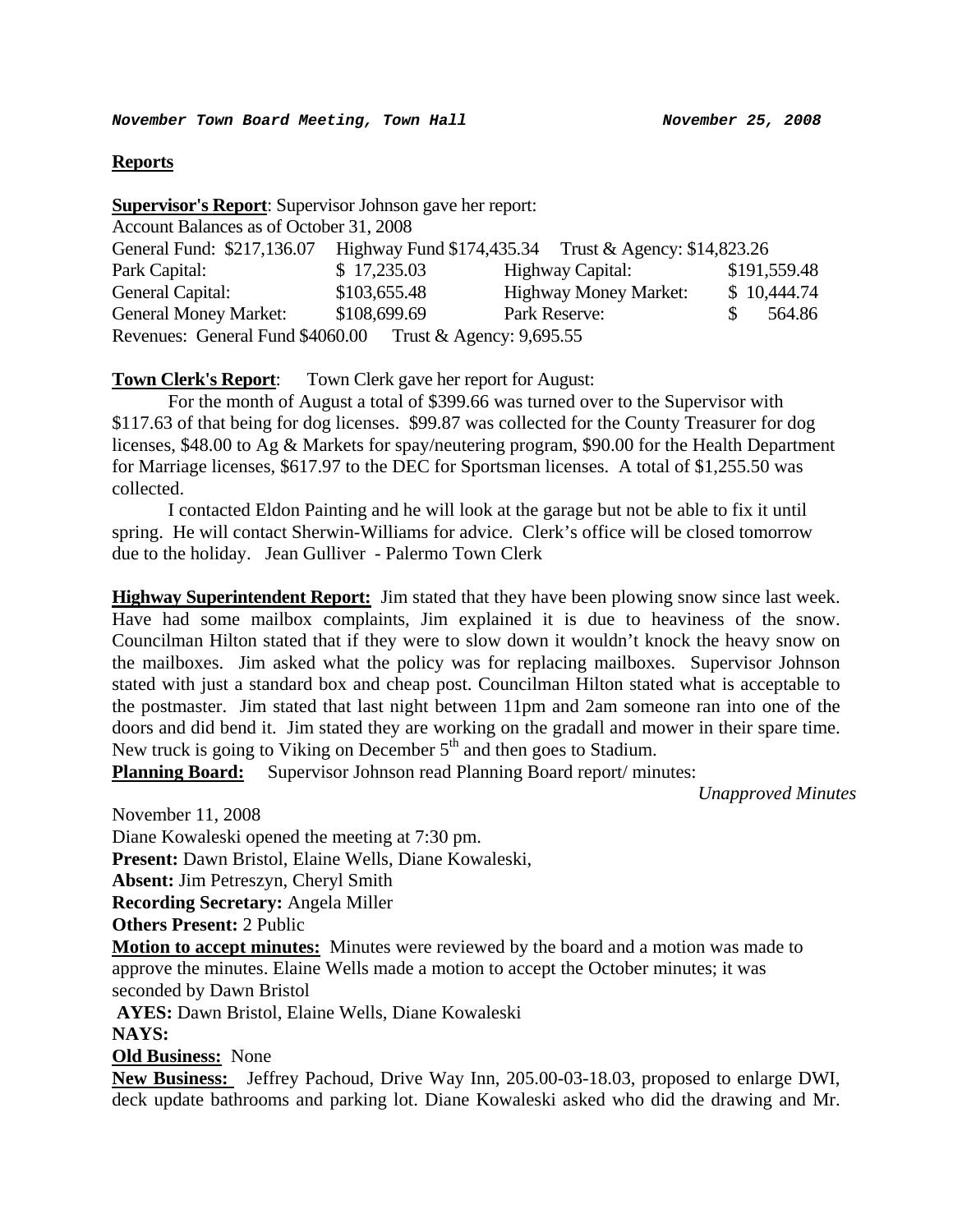#### *November Town Board Meeting, Town Hall November 25, 2008*

Pachoud replied C&S. The board reviewed the proposed site plan and made recommendations. Needs to be sent to Oswego County Planning.

**Correspondence:** None

**Public Hearing:** Charles Klerks, Change of Lot line, 205.00-03-07.01 on Co Rte 45. Left opened.

 Michael Baroody, Site Acquisition Specialist with Velocitel complete wireless solutions, 1880 County Route 45, 204.00-03-04.2. Public Hearing left open.

**A Motion Was Made** by Diane Kowaleski and seconded Elaine Wells to adjourn the meeting at 7:50pm

**AYES:** Dawn Bristol, Elaine Wells, Diane Kowaleski Respectfully submitted by, Angela Miller - Planning Board Secretary

**Custodian Report**: Dave stated that the Boy scouts got the dugout finished. They did a good job. He stated it was an Eagle Scout project.. Jim got rid of the old roof. At the end of the month he closed the Park for the season, put things away, shut off the water. He stated that he put shrub protectors up at the Hall. He stated that Butler didn't empty the dumpster, a pipe was broke on the top of the fence by the PYO building. Dave stated he removed the cement left by the generator at the hall. He has been shoveling and salting around the hall and kennel. Discussion took place on locking the gate in the winter at the park, Dave stated that ATVs and snowmobiles were by the PYO building running around. It was discussed to lock it and get with Jim when need to plow it as it doesn't need to be plowed every time it snows, just keep it open enough to get to the pavilion. Discussion took place as the park is a Landing Zone for emergency helicopters and to leave lane and tennis court are open for that. Dave sated that he made guard to go over the toilets in the park bathrooms so no one can climb on them. Dave gave a list of items he purchased for the month.

## **Motion to accept Reports**:

**\*-A MOTION WAS MADE** to approve the reports as given by Councilman Hilton seconded by Councilman Pettit.

**AYES**: Gary Gulliver, Bill Pettit, Tom Hilton, Ellen Johnson **NAYS**:

## **Motion to pay Bills**:

**\*-A MOTION WAS MADE** to pay bills in the following amounts: GENERAL NO 441 to 483 in the amount of \$30,257.83 HIGHWAY NO 234 to 258 in the amount of \$21,056.60 By Councilman Hilton seconded by Councilman Gulliver . **AYES**: Gary Gulliver, Bill Pettit, Tom Hilton, Ellen Johnson **NAYS**:

**Old Business:** Councilman Hilton stated that it appears we could use \$50,000 for the General and \$50,000 for the Highway added revenue for the 2009 budget. Discussion took place on how there is more due to the money market account that could be used and what process was to reopen the budget. Supervisor Johnson stated that Town Clerk talked to the County about it and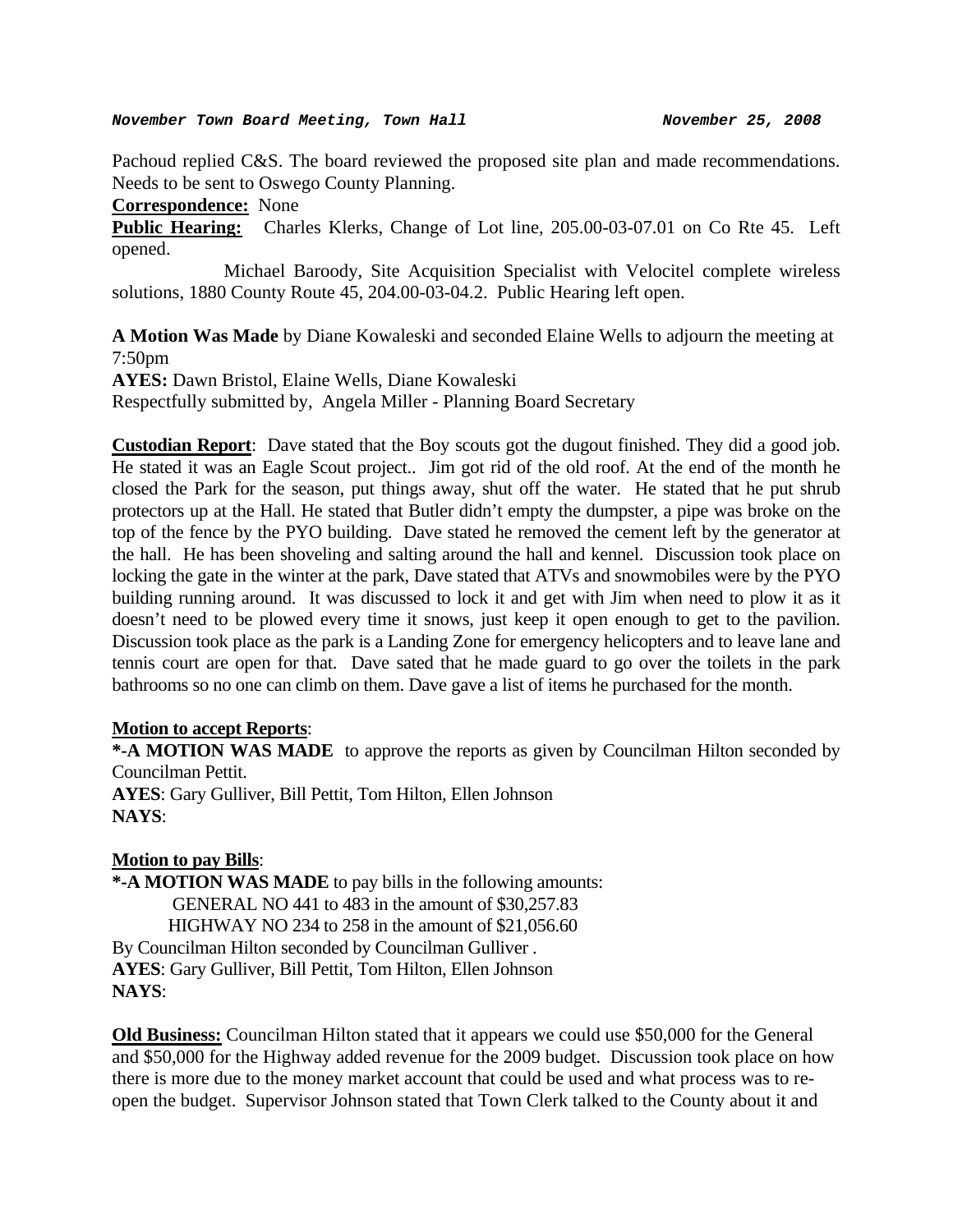#### *November Town Board Meeting, Town Hall November 25, 2008*

was advised not to reopen it at this late date. To use the money to purchase something, spend down something else or pay off a bill or to lower the budget next year. It was discussed that it would be there if the need to use it came up. Discussed that if the money was used in 2009 budget to lower it, it would have to raise twice as much in 2010 when the money wouldn't be there. Discussed to leave it as it is and look at it next year for what may come up. Discussed a loader and a mower are needed. More discussion on Loaders took place in that you can get used ones with little hours at large discounted prices.

**New Business:** Town Clerk is to Advertise for annual appointments and fuel bids. Councilman Hilton stated he will not be in town on the next board meeting on the  $23<sup>rd</sup>$  of December.

#### **Public Session**: none

**Adjournment**: Motion to adjourn was made at: 7:44pm pm by Councilman Pettit seconded by Councilman Hilton.

**AYES:** Gary Gulliver, Bill Pettit, Tom Hilton, Ellen Johnson **NAYS:** 

Respectfully Submitted,

 Jean Gulliver Palermo Town Clerk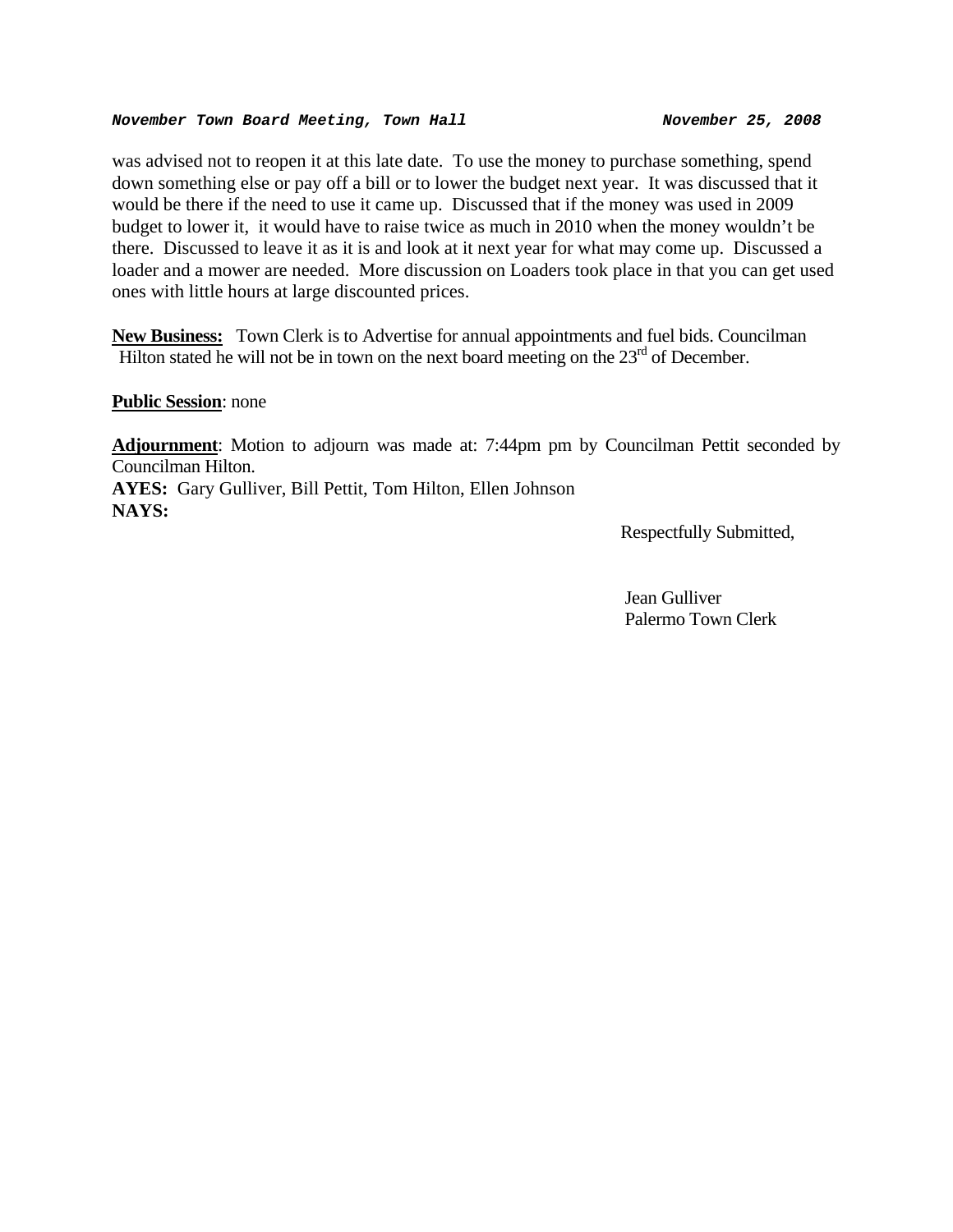Those preset at the workshop were:

| <b>Present:</b> |                                     |  |  | Councilman Trimble                               |  |  | Absent: |
|-----------------|-------------------------------------|--|--|--------------------------------------------------|--|--|---------|
|                 |                                     |  |  | Councilman Gulliver                              |  |  |         |
|                 | Councilman Pettit entered at 7:12pm |  |  |                                                  |  |  |         |
|                 |                                     |  |  | Councilman Hilton                                |  |  |         |
|                 |                                     |  |  | Supervisor Johnson                               |  |  |         |
|                 |                                     |  |  | $\sim$ $\sim$ $\sim$ $\sim$ $\sim$ $\sim$ $\sim$ |  |  |         |

**Recording Secretary**: Jean Gulliver, Town Clerk **Others Present**: Jim Pettit, Highway Superintendent 5 members of the public

The following discussions took place:

- Boy scouts Jeremiah and Coty Herrington from troop 760 were in attendance working on their Citizenship and Communication badges
- General repairs budget to be going over budget. Transfer will be made taken from the health insurance account.
- Snow bills were turned in an amount of \$29,000 to the county for the last four weeks of plowing
- Cedrone letter of recommendation for painting the areas on the garage that need to be fixed and he will be looking at the new addition.
- Break room is done
- Bill Carp is installing electrical on the addition. Had an inspection by the state, need an exit sign and an outside light.
- Light by the Hall has been changed to match the other light. Town Clerk stated that Bill Carp suggested changing the location of the sensor for the lights on the building so the lights are not on all the time. Consensus of the Town Board to go ahead and change it.
- Seasonal help. Jim is all set but if anyone is wanting to make an application he will take it.
- Payroll. Supervisor Johnson stated people are cashing their checked before the Thursday they are supposed to. ADP is going to start charging \$25 per check that is cashed early.
- Possible changing check services. Paychecks is cheaper than ADP. Discussed the Town Board may want to look at that next year or talked about making a Supervisor full-time and doing in-house payroll.
- New truck still isn't here yet. Jim stated that it isn't scheduled until next week to be in Syracuse.
- Leaving msgs at the Garage. Jim stated that if people leave irate messages he is only going to delete them but if they are to leave their name and number he will call them back. He stated that if people call him and tell him what the problem is, he is more than happy to look at the situation and see if it can be fixed. He stated he needs name and number and he will call back.
- Park and plowing out for Emergency. It was discussed that the Fire Dept and Highway Superintendant should have a key to the Park, it was discussed that they did have it at one time. Dave will be notified to get a key to the Fire Dept and to Jim.
- Consolidation. Discussed how consolidation is taking place at the state and other local governments. Town Clerk stated she attended a tax meeting on consolidating all the tax collectors to one data base, The county is not looking to replace Tax Collectors but rather everyone work from one database and make it easier for the county to deal with delinquents. They talked about being able to take taxes with credit cards and internet access for everyone.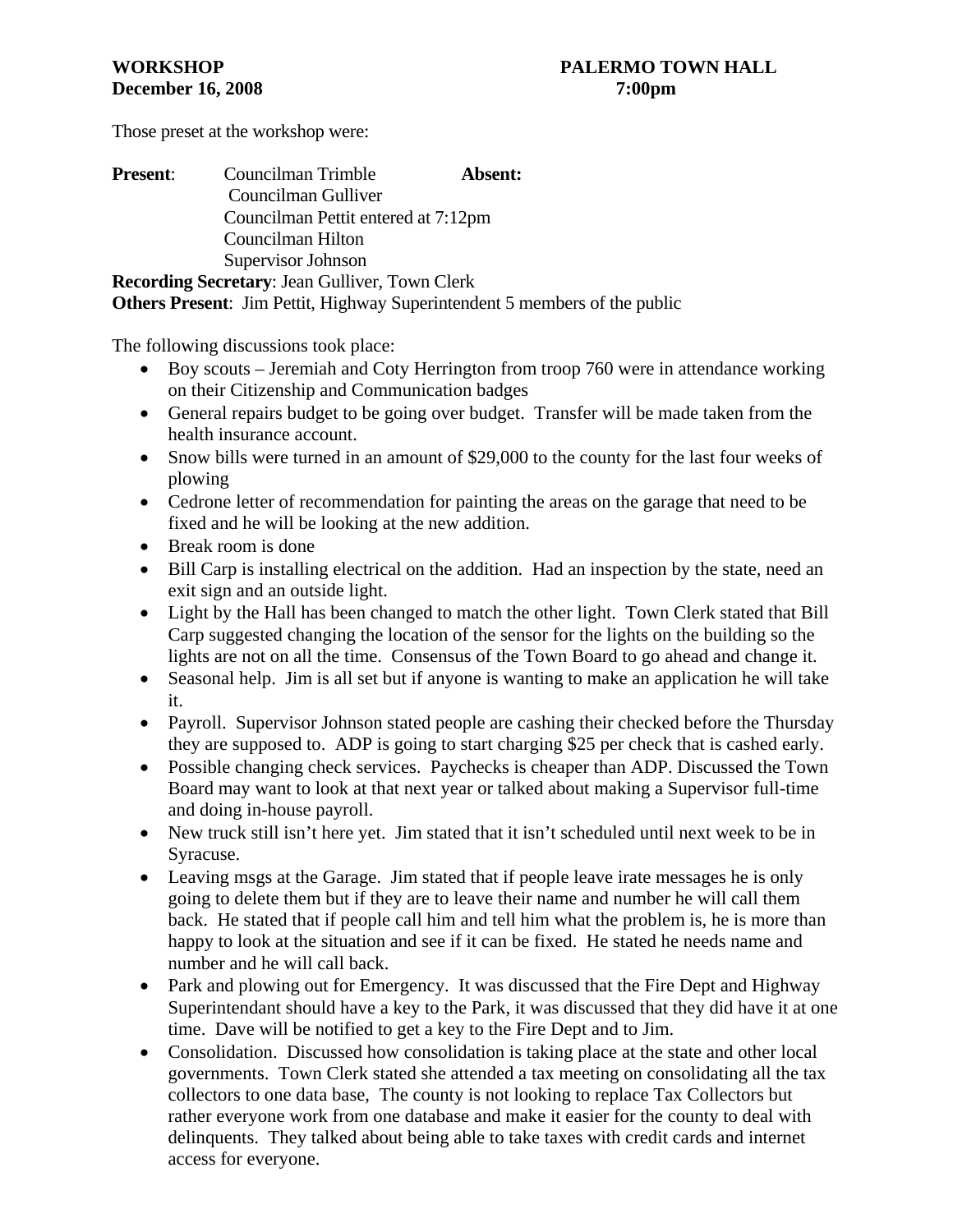- Open positions were advertised. Town Clerk will have fuel bids at the organizational meeting.
- Organizational meeting will be on Wednesday January  $7<sup>th</sup>$  at 7pm. A workshop will start at that time with the meeting after.
- Cemeteries. Jim stated that if we have a dry summer he will be able to get in there and they will trim, chip and clean up the cemeteries that are getting over grown. Also will cut some brush by the walk path in the spring.
- Island Road. A resident spoke up on concerns of the condition of Island Rd and if it was on the agenda for next year. Jim stated it was not in bad of shape as some of the other roads but he is going to be working on the hill by Besaw Rd and fixing that. More discussion on Island Rd took place and the cost of asphalt.
- After the Town Board meeting next week there will be cookies and coffee.

**Adjournment**: **-\*A MOTION WAS MADE** to adjourn at 7:50pm by Councilman Hilton seconded by Councilman Pettit.

**AYES:** Barry Trimble, Gary Gulliver, Bill Pettit, Tom Hilton, Ellen Johnson **NAYS:**

> Respectfully Submitted, Jean Gulliver

Palermo Town Clerk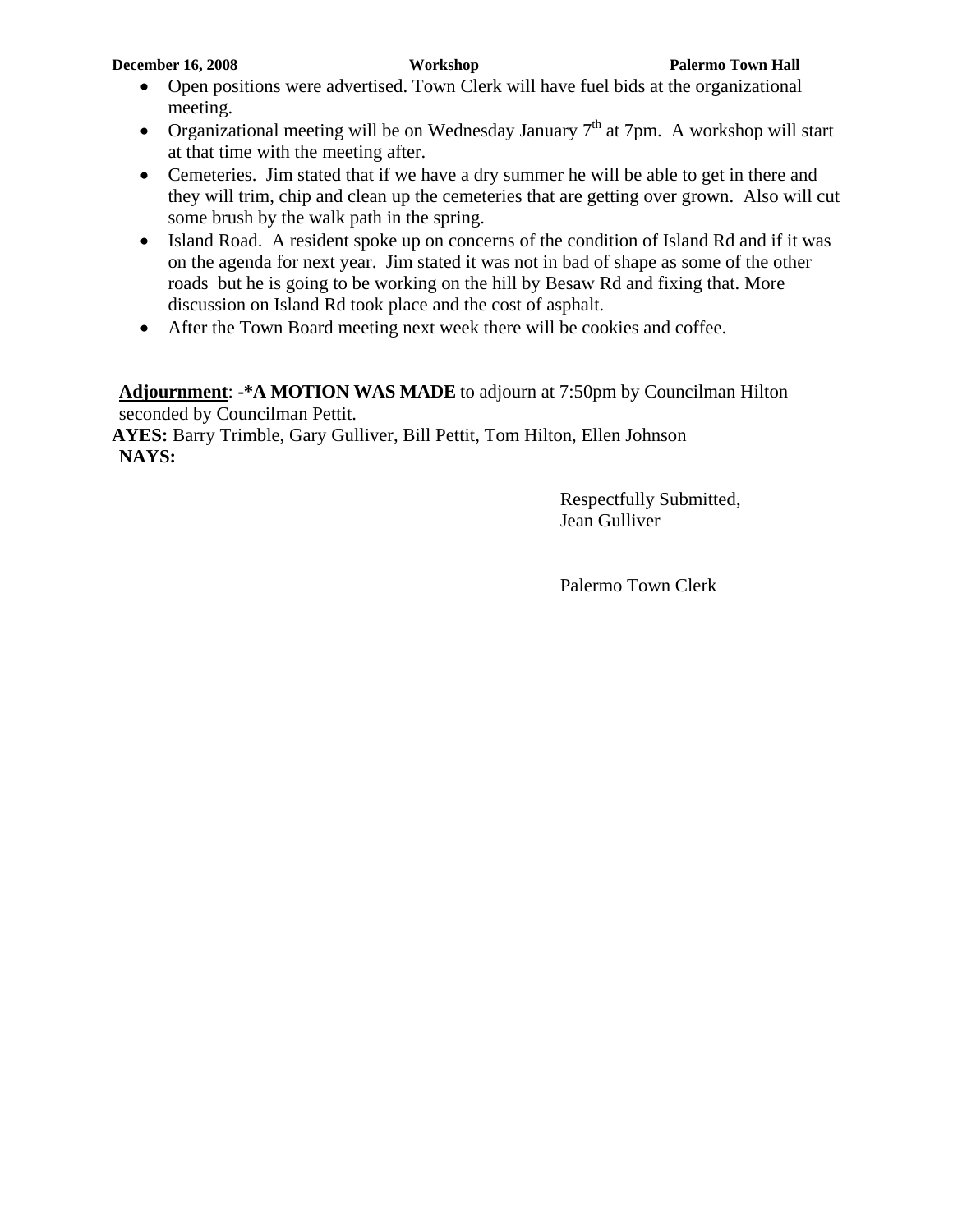# **TOWN OF PALERMO – TOWN BOARD AGENDA DECEMBER 23, 2008**

| Meeting Begins $-7:00$ p.m.<br>Call to Order by the Supervisor<br>Pledge to the Flag with a Moment of Silence<br>Roll Call by Town Clerk<br>Approval/Changes to Minutes of Previous Month<br>Petition to the Town Board<br><b>Executive Session (When Necessary)</b><br><b>Reading of Resolutions</b><br>38 – Transfer of Funds<br>39 – Hold over of offices |                        |                                                                                                                                                                 |                         |
|--------------------------------------------------------------------------------------------------------------------------------------------------------------------------------------------------------------------------------------------------------------------------------------------------------------------------------------------------------------|------------------------|-----------------------------------------------------------------------------------------------------------------------------------------------------------------|-------------------------|
| <b>Public Comments or Questions on Resolutions</b>                                                                                                                                                                                                                                                                                                           |                        |                                                                                                                                                                 |                         |
| <b>Resolution Approval</b>                                                                                                                                                                                                                                                                                                                                   |                        |                                                                                                                                                                 |                         |
| Communications                                                                                                                                                                                                                                                                                                                                               |                        |                                                                                                                                                                 |                         |
| Reports:                                                                                                                                                                                                                                                                                                                                                     |                        |                                                                                                                                                                 |                         |
|                                                                                                                                                                                                                                                                                                                                                              | Supervisor Town Clerk  | Highway                                                                                                                                                         | Code Enforcement        |
| Dog Control Assessor                                                                                                                                                                                                                                                                                                                                         |                        | <b>Planning Board</b>                                                                                                                                           | <b>Board of Appeals</b> |
|                                                                                                                                                                                                                                                                                                                                                              | Custodian Rec Director | <b>County Legislature</b>                                                                                                                                       |                         |
| <b>Motion to Accept Reports</b>                                                                                                                                                                                                                                                                                                                              |                        |                                                                                                                                                                 |                         |
| <b>Motion to Pay Bills:</b>                                                                                                                                                                                                                                                                                                                                  |                        | General No. 487 to 530 Total: \$27,12370                                                                                                                        |                         |
|                                                                                                                                                                                                                                                                                                                                                              |                        | Highway No. 259 to 285 Total: \$31,371.93                                                                                                                       |                         |
|                                                                                                                                                                                                                                                                                                                                                              |                        |                                                                                                                                                                 |                         |
| <b>Old Business</b>                                                                                                                                                                                                                                                                                                                                          |                        |                                                                                                                                                                 |                         |
| <b>New Business:</b>                                                                                                                                                                                                                                                                                                                                         |                        |                                                                                                                                                                 |                         |
| <b>Public Session:</b>                                                                                                                                                                                                                                                                                                                                       |                        |                                                                                                                                                                 |                         |
| Adjournment:                                                                                                                                                                                                                                                                                                                                                 |                        |                                                                                                                                                                 |                         |
| <b>Meeting Schedule:</b>                                                                                                                                                                                                                                                                                                                                     |                        | Organizational Workshop/Meeting: January 7 <sup>th</sup> at 7:00pm<br>Workshop: January $13th$ at 7:00pm<br>Regular Meeting: January 20 <sup>th</sup> at 7:00pm |                         |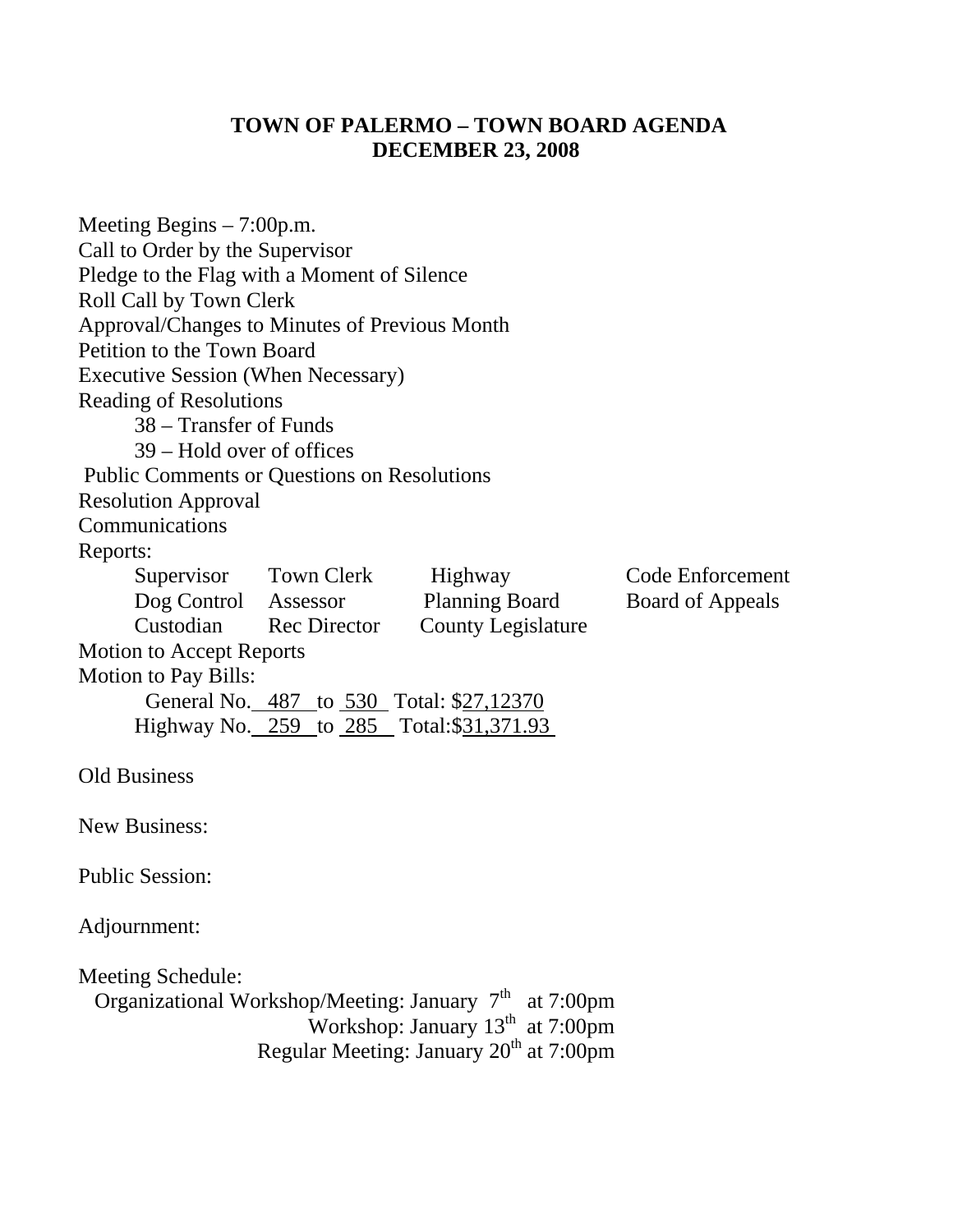## **December Town Board Meeting - Town Hall**

## **December 23, 2008**

Supervisor Johnson called the meeting to order at 7:00pm with a salute to the flag and a moment of silence. Town Clerk took roll call:

**Present:** Supervisor Johnson **Absent:** Councilman Trimble Councilman Gulliver Councilman Pettit (entered at 7:21pm) Councilman Hilton

**Recording Secretary**: Jean Gulliver, Town Clerk **Others Present**: Joe Fiumara, Code Enforcement Officer; Marty Webster, Assessor; Dave Delong Custodian; 2 members of the public.

**Corrections to Minutes**: None

## **Motion to accept minutes**:

**\*-A MOTION WAS MADE** to accept the minutes of the previous meetings by Councilman Gulliver seconded by Councilman Trimble. **AYES**: Barry Trimble, Gary Gulliver, Ellen Johnson **NAYS**:

#### **Petitions to the Board**: None

**Resolutions:** Supervisor Johnson read proposed Resolutions: 38 – Transfer of Funds 39 – Hold over of offices

#### **Public Comment on Resolutions**: None

#### **Resolutions Approval**:

#### **Resolution No: 38 – Transfer of Funds and Encumbrance**

**Be It Resolved** the Town Board Town of Palermo here authorizes the end of year transfers as follows: **General** 

From: A1990.4 Contingment in the amount of \$1255.79

To: A1410.4 Town Clerk Contractual in the amount of \$59.32

A1620.1 Buildings Person Service in the amount of \$.04 (rounding)

A1670.4 Printing and Mailing in the amount of \$279.48

A3510.1 Dog Control Personal Service in the amount of \$.04 (rounding)

A3620.1 Code Enforcement Personal Service in the amount of \$.08 (rounding)

A3620.4 Code Enforcement Contractual in the amount of \$115.27

A5132.4 Garage Contractual in the amount of \$801.36

A8020.1 Planning Personal Service in the amount of \$.20

### **Highway**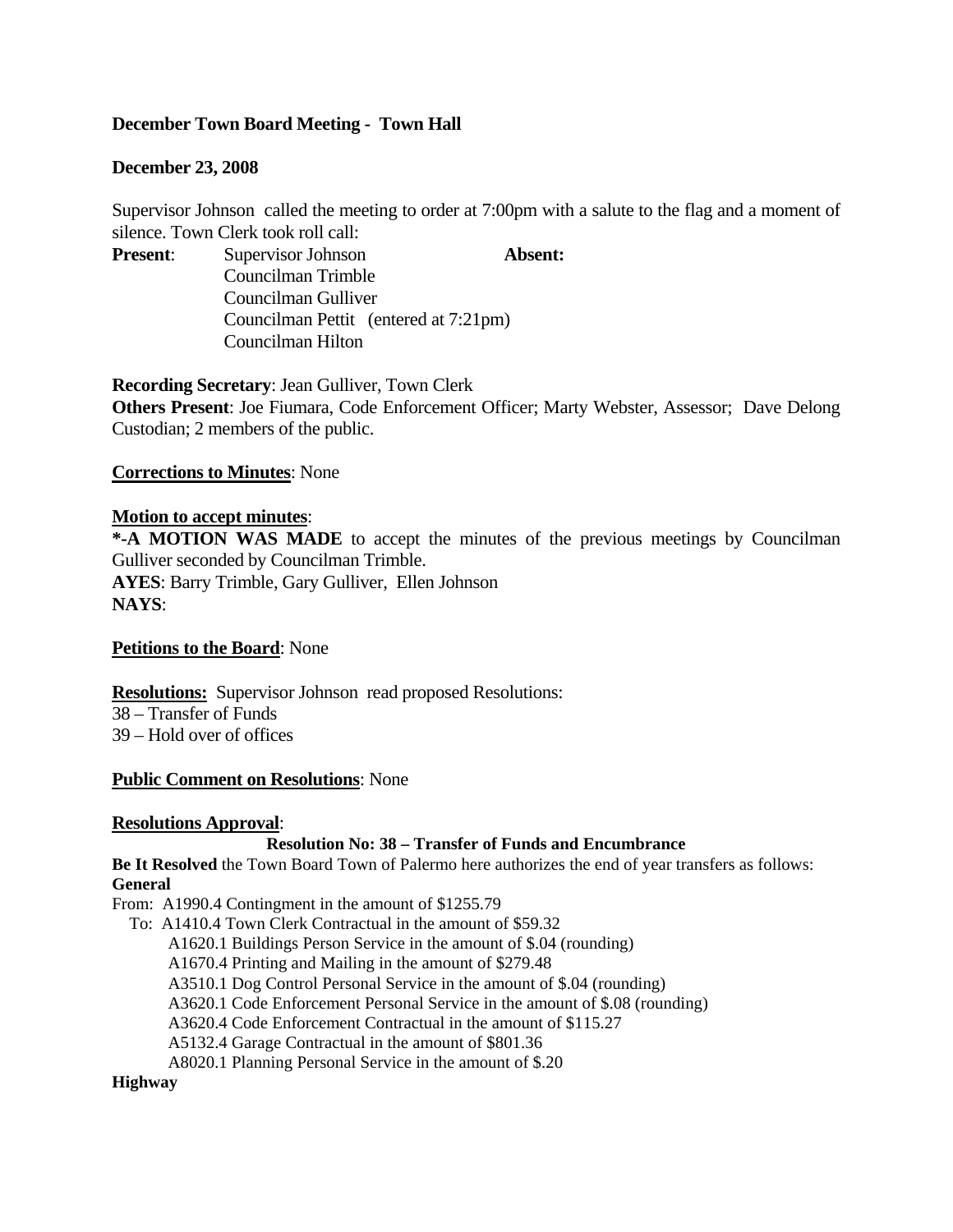#### *December Town Board Meeting, Town Hall December 23, 2008*

From: DA9060.8 Hospital & Medical Insurance in the amount of \$2,481.53

- To: DA5110.4 General Repairs Contractual in the amount of \$1,928.26
	- DA5142.4 Snow Removal Town Highways in the amount of \$553.27

**Be it Further Resolved**, the Town Board Town of Palermo hereby authorizes the encumbrance of the last payroll of the year date ending 12/26/08 for the highway department and the payroll for the Town Clerk and Highway Superintendent and any outstanding bills for December.

Resolution introduced by Councilman Gulliver seconded by Councilman Trimble.

**AYES**: Barry Trimble, Gary Gulliver, Tom Hilton, Ellen Johnson

## **NAYS**:

## **Resolution No 39 – Hold over of Offices**

**Whereas** the Town Board Town of Palermo will be reviewing annual positions for the Town of Palermo now therefore

**Be It Resolved** the Town Board Town of Palermo will hold the people of the following positions over until appointments are made at the 2009 Organizational meeting in January:

 Dog Control Officer Deputy Dog Control Officer Code Enforcement Officer Deputy Code Enforcement Officer Planning Board Member Board of Appeals member Planning Board Secretary Board of Appeals Secretary Custodian Janitor Historian

Resolution introduced by Councilman Gulliver seconded by Councilman Trimble. **AYES**: Barry Trimble, Gary Gulliver, Tom Hilton, Ellen Johnson **NAYS**:

**Communications:** Supervisor Johnson read the following communications:

- 1. Several upcoming civil service exams
- 2. NYMIR concerning a program to return initial capital contribution over a 3 year period beginning in 2009. Town Clerk stated that Eastern Shores insurance bill is over \$800 less than last year.
- 3. CHIPS Fund Supervisor Johnson stated we received \$76,174.80 for 2008

## **Reports**

**Supervisor's Report**: Supervisor Johnson stated that her secretary broke her wrist so she doesn't have the report for this month but will have it for next month.

## **Town Clerk's Report**: Town Clerk gave her report:

For the month of November a total of \$196.26 was turned over to the Supervisor with \$170.63 of that being for dog licenses. \$149.87 was collected for the County Treasurer for dog licenses, \$78.00 to Ag & Markets for spay/neutering program, \$199.37 to the DEC for Sportsman licenses. A total of \$623.50 was collected.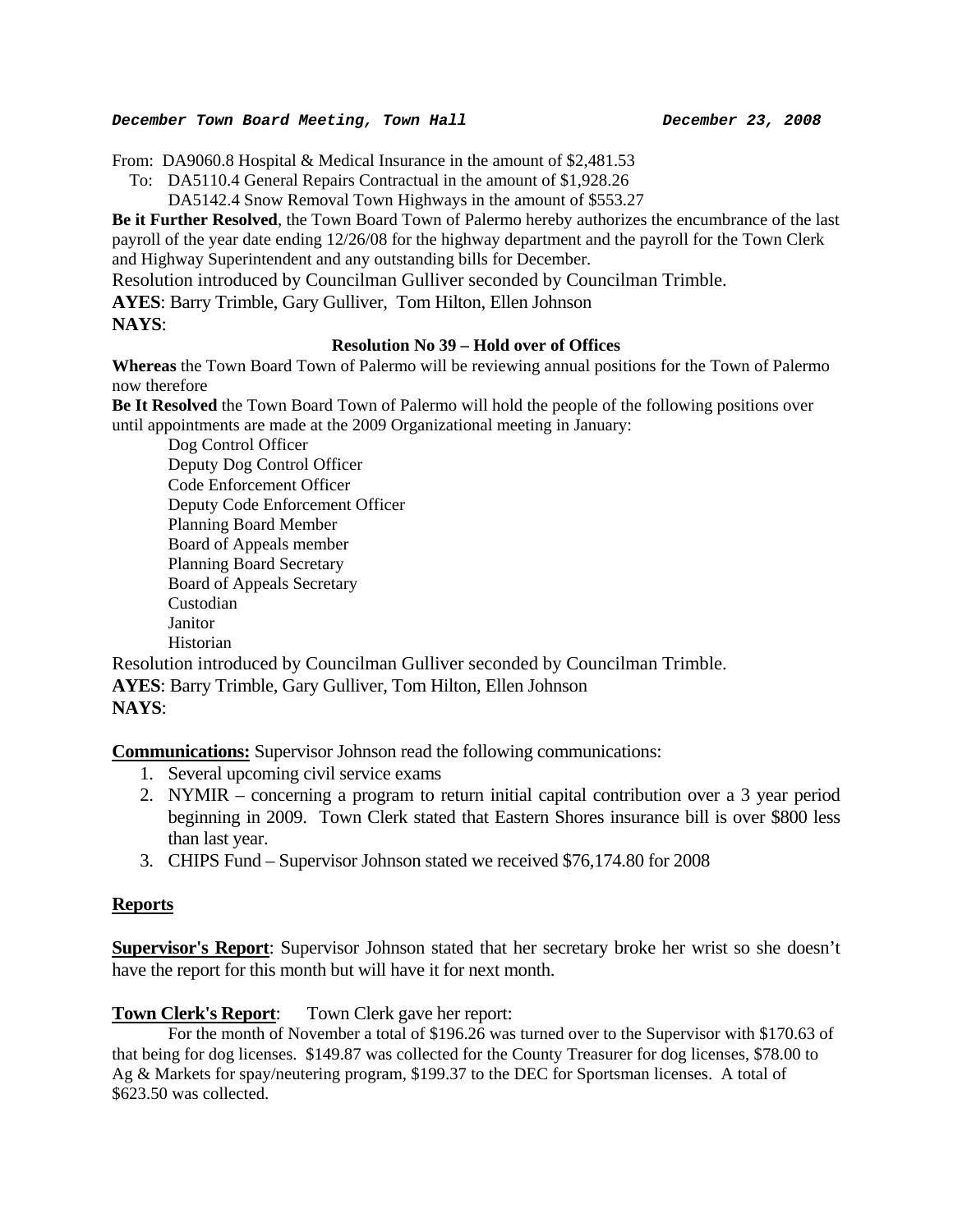#### *December Town Board Meeting, Town Hall* **December 23, 2008**

 I ask the Town Board to raise the marriage license fee from the current \$30.00 a license to \$40.00. The reason is NYS in its brochure states that licenses gotten outside of NYC is \$40.00, its \$30.00 for the application and \$10.00 for the registration certificate and that is not what we are charging for the \$10 registration certificate. The other townships have changed over to the \$40.00 amount a few years back but we haven't yet and I would like to have that change so we are where everyone else is. This also will increase revenues by \$150 to \$200 a year depending on how many licenses are issued.

 The tax bills are printed. I went to the Public Safety building today to pick them up. I am hoping to have them all done and in the mail no later than next Tuesday.

 I received letters of reappointments for all the positions but the Board of Appeals. Chad is not going to re-up at this time. I received no other letters of interest.

 Because of the end of year book keeping, clearing out 2008, the preparation of tax bills, and the holidays, I will not be holding normal office hours the rest of this week and next week. I will resume normal office hours January  $5<sup>th</sup>$ .

Merry Christmas to everyone, be happy and be safe.

Jean Gulliver - Palermo Town Clerk

## **Highway Superintendent Report:** none

**Planning Board:** Supervisor Johnson read Planning Board report/minutes:

Site Plans this month: 1 Fees Collected: \$50 To Supervisor: \$50

Year to Date: 4 Total collected: \$200.00

Subdivision this month: 0 Fees Collected: 0 To Supervisor: 0

Year to Date: 2 Total collected: \$125.00

#### **December 9, 2008**

Jim Petreszyn opened the meeting at 7:04 pm.

**Present:** Dawn Bristol, Elaine Wells, Diane Kowaleski, Jim Petreszyn

**Absent:** Cheryl Smith

**Recording Secretary:** Angela Miller

**Others Present:** 2 Public

**Motion to accept minutes:** Minutes were reviewed by the board and a motion was made to approve the minutes. Dawn Bristol made a motion to accept the November minutes; it was seconded by Elaine Wells

**AYES:** Dawn Bristol, Elaine Wells, Diane Kowaleski, Jim Petreszyn **NAYS:** 

**Old Business:** Michael Baroody, Site Acquisition Specialist with Velocitel complete wireless solutions, 1880 County Route 45, 204.00-03-04.2. Upgrading Cell Tower. The board reviewed the proposed site plan.

**SP-004-08 Fee \$ 50.00** 

**New Business:** Ken Cuppernail, Paradise Road, 117.00-01-01.01, dissolving of lot line. Jim Petreszyn stated that this would have to be a joint subdivision application. The 2 lots do not have enough lot area to build Mr. Cuppernail would have to combine with his property as will the neighbor. Need to hold public hearing and no fee for dissolving of lot line. Public hearing scheduled for January 13, 2009 at 7:00pm

**Correspondence:** Building Permits, Town Topics, Excel

**Public Hearing:** Charles Klerks, Change of Lot line, 205.00-03-07.01 on Co Rte 45. Left opened.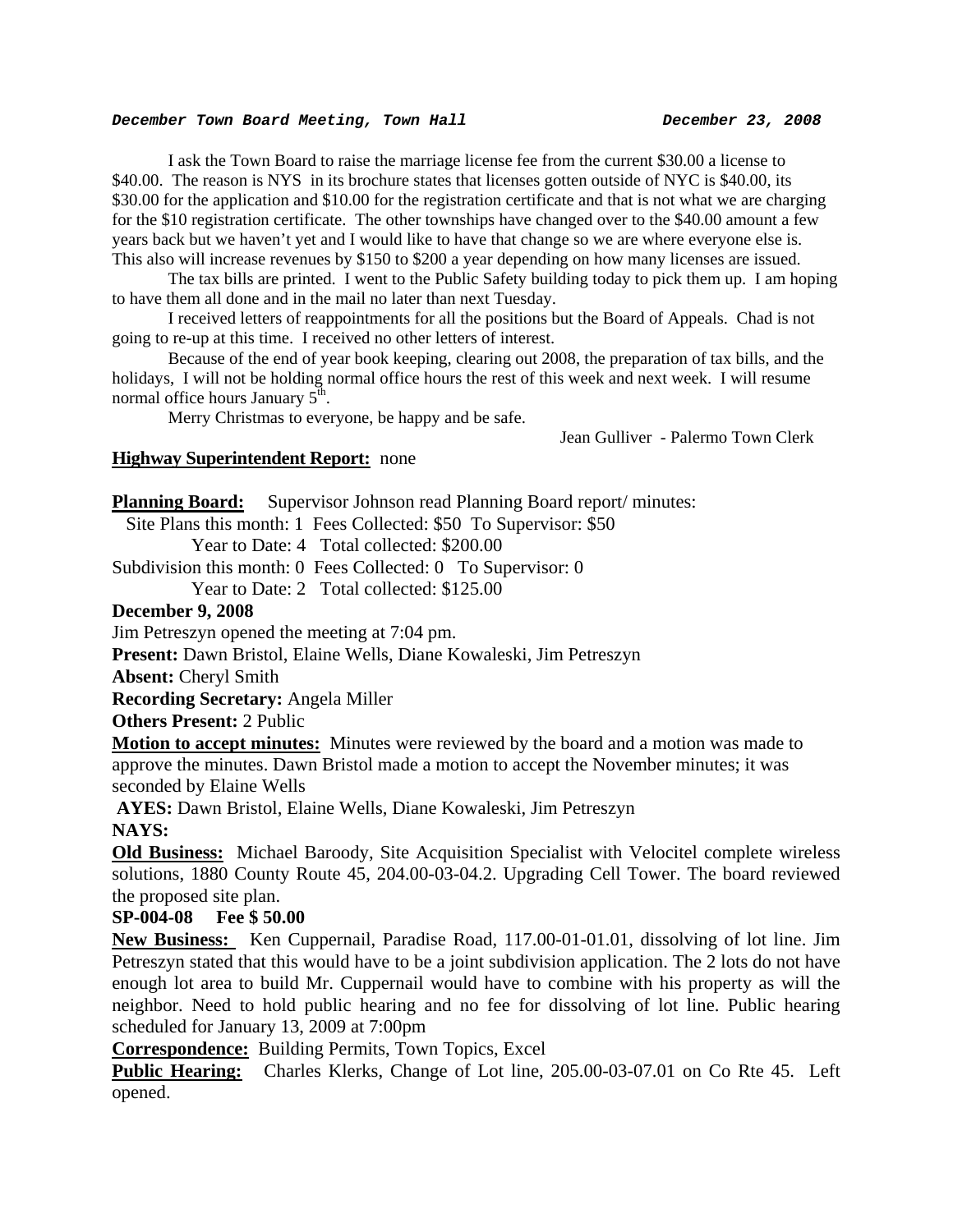**A Motion Was Made** by Dawn Bristol and seconded Elaine Wells to adjourn the meeting at 7:40pm

**AYES:** Dawn Bristol, Elaine Wells, Diane Kowaleski, Jim Petreszyn **NAYS:** 

Respectfully submitted by, Angela Miller - Planning Board Secretary

**Dog Control Report:** Supervisor Johnson read Chad's report for November and December: November: Total Calls: 27 Dogs Picked up: 0 Dogs Redeemed: 0 Tickets Issued: 14 Total Mileage: 44 December:

Total Calls: 14 Dogs Picked up: 2 Dogs Redeemed: 2 Tickets Issued: 0 Total Mileage: 46.9

**Code Enforcement Officer Report:** Joe stated that it slipped hi mind last month for his report, it's the second time ever - gave his report for October and November:

| <b>October Inspections</b>                |    |
|-------------------------------------------|----|
| <b>Construction Inspections</b>           | 52 |
| <b>Manufactured Home Inspections</b>      |    |
| <b>Fire Safety Inspections</b>            |    |
| <b>Code Violation Inspections</b>         | 20 |
| <b>Mobile Park Inspections</b>            |    |
| <b>Junkyard Inspections</b>               | 0  |
| <b>Complaint of Violation Inspections</b> | 17 |
| <b>Total Inspections</b>                  | 92 |

| <b>Building Permits</b> |                    |                     |               |  |
|-------------------------|--------------------|---------------------|---------------|--|
|                         | <b>This Report</b> | <b>Year to Date</b> | <b>Totals</b> |  |
| <b>Permits Issued</b>   | 10                 | 77                  | 77            |  |
| <b>Fees Collected</b>   | \$657.00           | \$4163.25           | \$4163.25     |  |
| <b>To Supervisor</b>    | \$657.00           | \$4163.25           | \$4163.25     |  |
|                         |                    |                     |               |  |

#### **Bulletin Board**

*Just a note***:** 

**The Codes Department wants to wish the residents of Palermo, a Wonderful and Safe Holiday Season.** 

**The Codes Office can be contacted at any time for questions @ 593-2333 or email@ [PalermoCodes@aol.com.](mailto:PalermoCodes@aol.com)** 

*Respectfully Submitted,* Joseph Fiumara - Code Enforcement Officer

| <b>November Inspections</b>          |    |
|--------------------------------------|----|
| <b>Construction Inspections</b>      | 50 |
| <b>Manufactured Home Inspections</b> |    |
| <b>Fire Safety Inspections</b>       |    |
| <b>Code Violation Inspections</b>    | 15 |
| <b>Mobile Park Inspections</b>       |    |
| <b>Junkyard Inspections</b>          |    |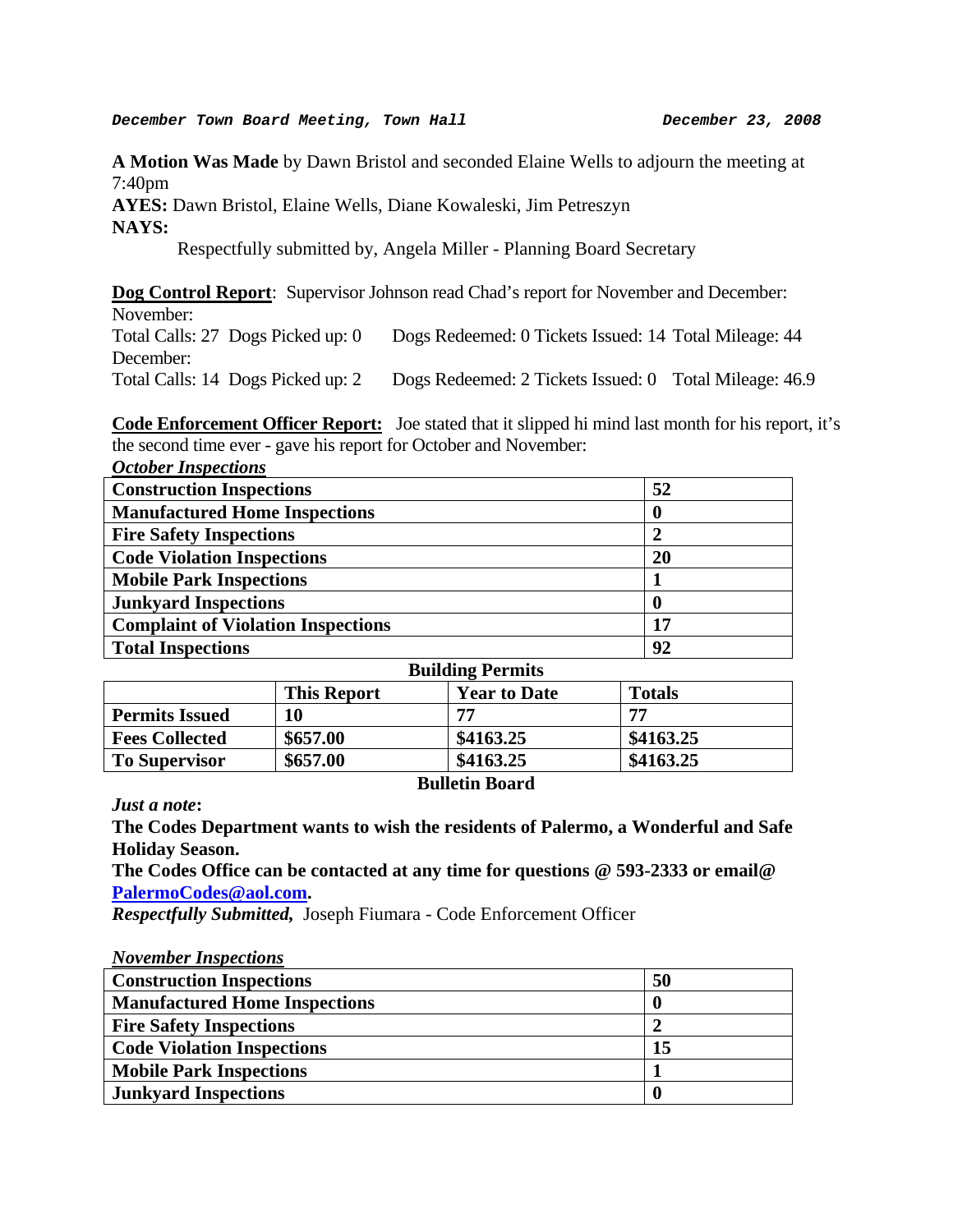| <b>Complaint of Violation Inspections</b> |                    |                       | 15            |
|-------------------------------------------|--------------------|-----------------------|---------------|
| <b>Total Inspections</b>                  |                    |                       | 83            |
| <b>Building Permits</b>                   |                    |                       |               |
|                                           | <b>This Report</b> | <b>Year to Date</b>   | <b>Totals</b> |
| <b>Permits Issued</b>                     |                    | 82                    | 82            |
| <b>Fees Collected</b>                     | \$95.00            | \$4258.25             | \$4258.25     |
| <b>To Supervisor</b>                      | \$95.00            | \$4258.25             | \$4258.25     |
|                                           |                    | <b>Rulletin Roard</b> |               |

## *Just a note***:**

**The Codes Department wants to wish the residents of Palermo, a Wonderful and Safe Holiday Season.** 

**The Codes Office can be contacted at any time for questions @ 593-2333 or email@ [PalermoCodes@aol.com.](mailto:PalermoCodes@aol.com)** 

*Respectfully Submitted,* Joseph Fiumara - Code Enforcement Officer

Joe stated that he didn't charge for a building permit or a demolition permit for a house fire that happened. He stated he is submitting a report into the State.

**Assessor's Report**: Marty stated it's a slow time. He stated he will be mailing out the exemption forms for Seniors Citizen Enhanced Star, firefighter and disabled this month. (Councilman Pettit entered) Marty stated that he will be able to answer any questions on tax bills and has told the Town Clerk to forward call to him at work.

**Custodian Report**: Dave stated he has been shoveling and salting. On December 11<sup>th</sup> he received a call from Volney Multiplex, alarm was accidently tripped. Troopers came and all was okay. He stated he changed out some light bulbs on the lights outside the door, purchased dome more salt, ant poisoning as there is an ant problem at the hall, and changed some lights in the ceiling fixture.

## **Motion to accept Reports**:

**\*-A MOTION WAS MADE** to approve the reports as given by Councilman Gulliver seconded by Councilman Trimble.

**AYES**: Barry Trimble, Gary Gulliver, Bill Pettit, Tom Hilton, Ellen Johnson **NAYS**:

## **Motion to pay Bills**:

**\*-A MOTION WAS MADE** to pay bills in the following amounts: GENERAL NO 487 to 530 in the amount of \$27,123.70 HIGHWAY NO 259 to 285 in the amount of \$31,371.93 By Councilman Pettit seconded by Councilman Gulliver. **AYES**: Barry Trimble, Gary Gulliver, Bill Pettit, Tom Hilton, Ellen Johnson **NAYS**: